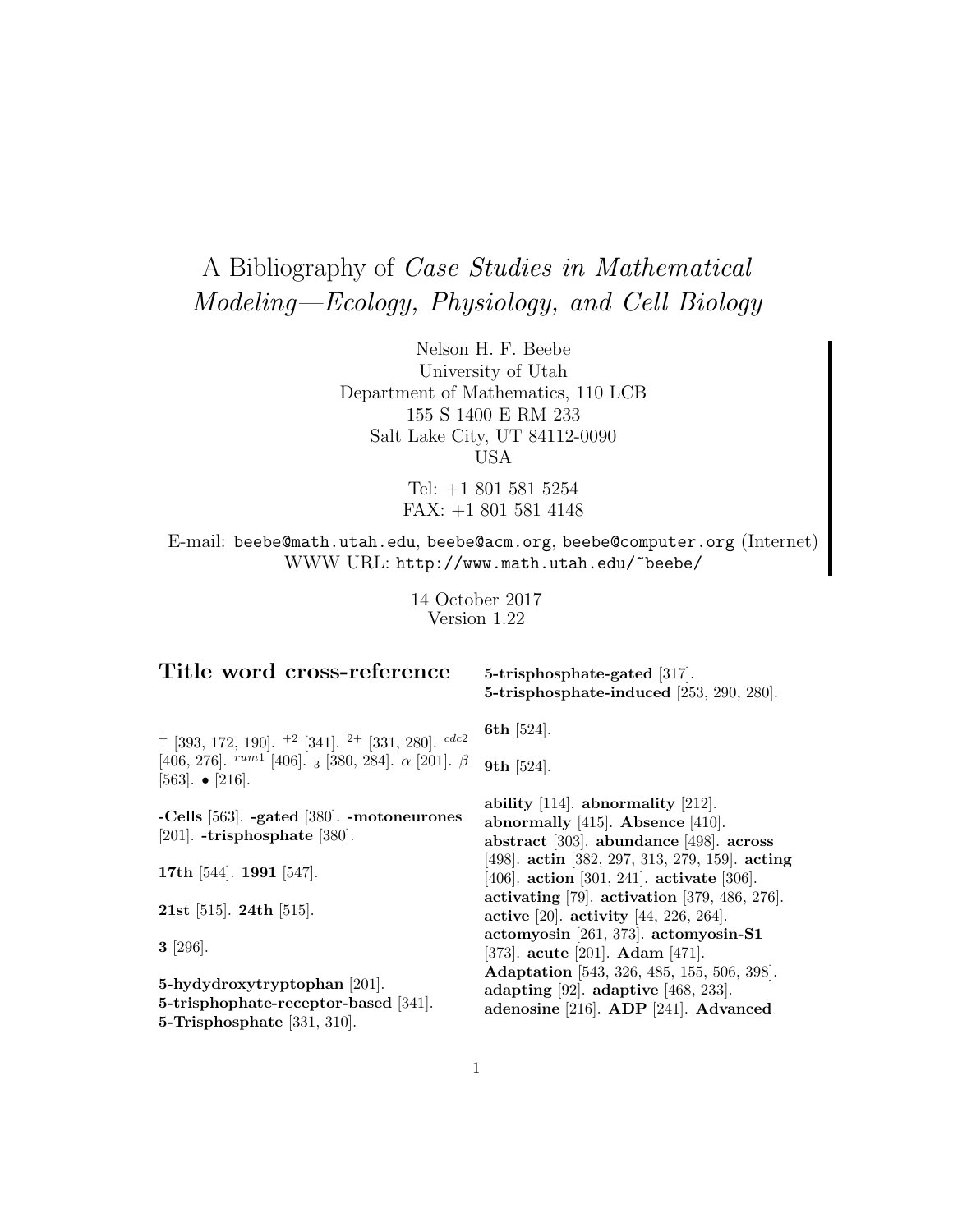[75]. **Advances** [542]. **Affairs** [400]. **afferent** [92]. **after** [201]. **Age** [570, 95, 421, 472, 324]. **Age-Structured** [95, 570]. **aggregates** [166, 199, 389, 432, 492, 282, 283, 319]. **aggregation** [468]. **aging** [457]. **agonist** [328, 341]. **agonist-stimulated** [341]. **airway** [401]. **algae** [511]. **algal** [150, 353]. **Algebra** [56]. **allele** [129]. **alleles** [88, 388]. **alleviating** [397]. **allocation** [324]. **alterations** [50]. **amoeba** [1]. **among** [555, 487, 211, 74]. **AMP** [238]. **analog** [318]. **Analysis** [547, 223, 326, 52, 336, 251, 76, 403, 77, 185, 360, 446, 111, 102, 243, 275, 452, 507, 371]. **Analytic** [117]. **analytical** [369, 155]. **analyzed** [43]. **Anaphase** [349]. **Ancestral** [387, 557]. **ancestry** [422]. **anisotropic** [53, 196]. **annihilation** [415, 299]. **Annual** [544]. **anomalous** [147]. **antibody** [331]. **aortic** [394]. **Aplysia** [72, 264]. **apnea** [401]. **Appearance** [165]. **Application** [265, 527, 320, 6]. **Applications** [27, 534, 362, 176, 517, 454]. **Applied** [433, 207, 248]. **appositions** [157]. **Approach** [352, 397]. **approaches** [537]. **Approximation** [527, 96, 91]. **April** [524]. **aquatic** [305]. **aqueous** [385]. **Arbacia** [3]. **architecture** [243, 394, 14]. **area** [385]. **Arnold** [386]. **Arrhythmia** [192]. **arrhythmias** [181]. **Art** [528]. **Artificial** [337, 70, 367]. **aspect** [154]. **Aspects** [158, 121]. **assay** [261]. **assimilation** [194, 316]. **assisted** [131, 151]. **associated** [350]. **Association** [400, 313]. **asymmetry** [210]. **Asymptotic** [76, 185, 243]. **ATP** [297, 241, 216, 159]. **atrial** [152, 283]. **attachment** [51]. **attainability** [312]. **AUTO** [163]. **Automatic** [401]. **autonomous** [236]. **axon** [98, 20].

**bacteria** [425, 482]. **bacterial** [506]. **bank** [421, 513, 246]. **based** [254, 537, 289, 419, 332, 399, 507, 341, 398].

**basis** [442]. **be** [81, 311]. **beating** [166, 432, 492]. **Bedside** [532]. **beg** [191]. **beg-hedging** [191]. **Behavior** [130, 117, 262, 348, 183, 492, 266, 41, 153]. **Behavioral** [186, 352, 59]. **behaviour** [148]. **Bell** [284]. **Bell-shaped** [284]. **Bet** [553]. **bets** [244]. **between** [57, 296, 297, 101, 373]. **bi** [84]. **bi-domain** [84]. **biased** [480, 481]. **biconvection** [466, 467]. **bidomain** [348, 489, 490, 371, 455]. **Bifurcation** [127, 433, 362, 163, 102]. **Bifurcations** [48, 128, 294, 465, 136, 181, 386, 108, 115, 237, 138]. **Bilateral** [397]. **bilayer** [224, 385, 91, 171]. **bilayers** [94, 197]. **bileaflet** [151]. **binding** [373]. **Bioconvection** [569, 511, 230, 214]. **biofluid** [365]. **Biogeography** [28]. **Biological** [546, 40, 81, 542, 52, 309, 33, 104, 136, 115, 118, 447, 367, 21]. **Biology** [377, 125, 534, 544, 551, 558, 434, 239, 531, 573, 520, 522, 538, 219, 400, 229, 42]. **Biomass** [556]. **Biomechanics** [302]. **Biotic** [541, 477]. **Biphasic** [453, 375]. **Bistability** [201]. **bistable** [320]. **bivalve** [189]. **Block** [331, 274]. **Blood** [414]. **Body** [114]. **boundary** [390]. **boundedness** [225]. **brain** [503, 396]. **breakdown** [224, 165, 197, 91, 171]. **Breaks** [192]. **breeding** [502]. **bridge** [51, 148, 364, 159]. **bridges** [65]. **Bruno** [524]. **budget** [189]. **Buffalo** [515]. **bundle** [157]. **Bursting** [492, 72]. **butterfly** [151].

**C** [84]. **Ca** [380, 331, 280, 341]. Ca**-induced** [289]. **cable** [77]. **cadmium** [82]. **Calcium** [545, 286, 255, 290, 296, 304, 245, 563, 253, 284, 380, 287, 79, 323, 203, 488, 299, 329, 210, 361, 310, 452, 311, 174, 399, 454, 507, 314, 175]. **calcium-gated** [284]. **calcium-response** [284]. **Calculations** [91]. **can** [81, 311]. **Canada** [544]. **canine** [196, 231, 34]. **capacitance** [385]. **Capacitive** [413]. **captive** [502]. **Carbon** [189]. **Cardiac** [567, 101, 335, 340, 192, 532,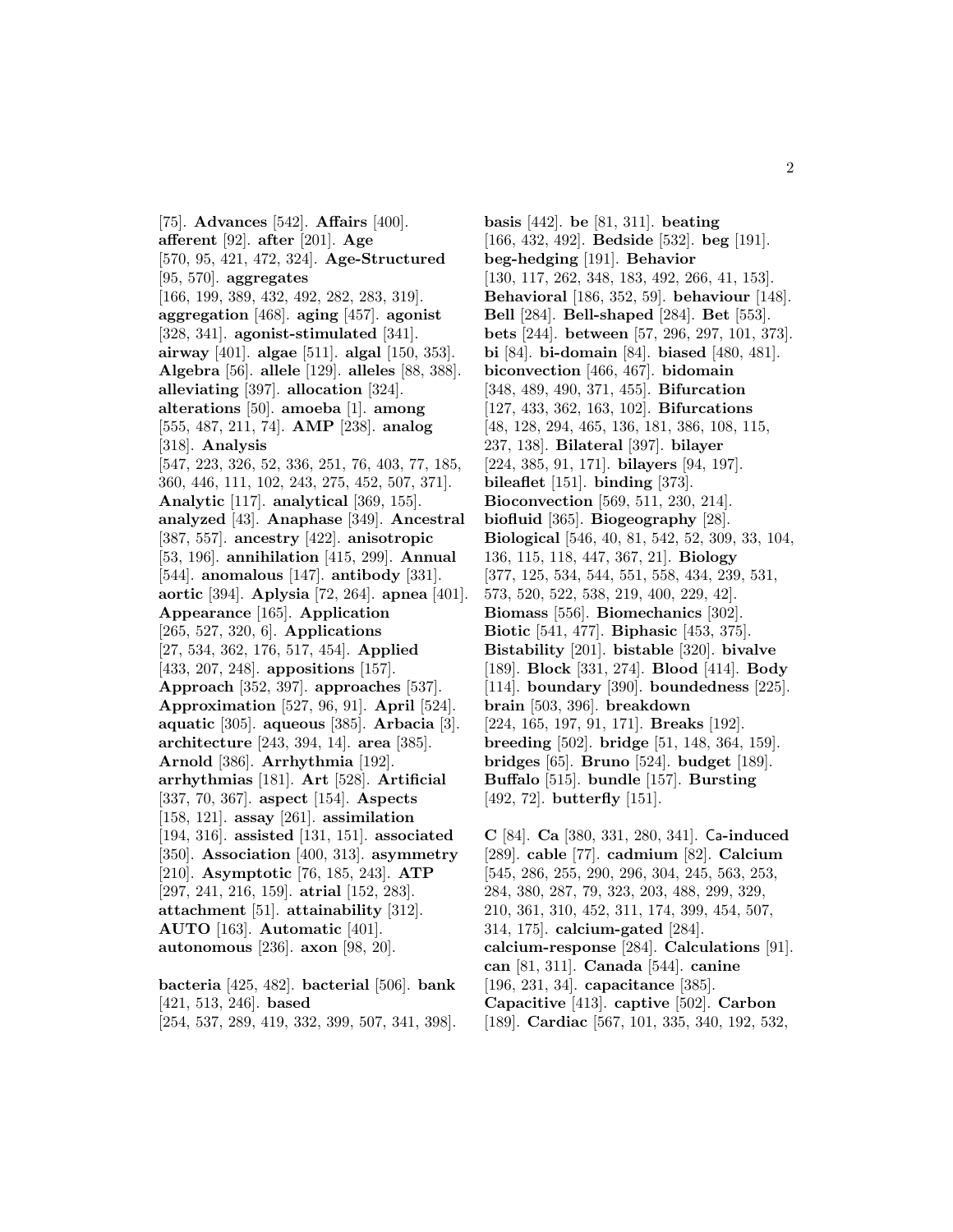322, 257, 127, 181, 108, 115, 348, 486, 301, 170, 501, 274, 275, 453, 157, 399, 74]. **cardiomyocyte** [461]. **Cardiovascular** [519]. **Cascade** [344]. **Case** [555, 573]. **cat** [201]. **catheter** [339]. **cations** [380]. **caused** [512]. **Causes** [292]. **causing** [213]. **cdc**}**2** [173]. **cdc**}**25** [172]. **Cell** [377, 134, 558, 434, 561, 531, 525, 573, 560, 532, 219, 379, 94, 468, 78, 166, 199, 54, 389, 391, 432, 492, 42, 393, 357, 63, 111, 112, 36, 173, 157, 456, 510, 461, 282, 283, 319]. **Cells** [563, 108, 203, 150, 168, 351, 37, 311, 463]. **Cellular** [520, 453]. **cerebellar** [67]. **cerebellum** [284, 380, 317]. **cerevisiae**} [112]. **chain** [303]. **Change** [541, 385, 356]. **Changes** [8, 179, 351, 512]. **changing** [403, 242]. **channel** [507]. **channels** [284, 380, 399, 317]. **Chaos** [198, 322, 127, 115, 69, 440, 272, 396]. **Chaotic** [162, 483, 183]. **Chapter** [277]. **characteristic** [212]. **Characterization** [245, 216]. **Checkpoints** [456]. **Chemical** [526, 510]. **chemicals** [226]. **Chemostat** [451]. **chemotactic** [425]. **Chemotaxis** [43, 205, 506]. **chick** [389, 432, 492, 319]. **chip** [413]. **Chlamydomonas** [466, 467, 229]. **chloride** [210]. **chromosome** [410, 427, 458]. **chromosomes** [422]. **Chronic** [67, 82, 397]. **ciliate** [50]. **circle** [379, 254]. **Circuits** [264]. **circus** [257]. **cladocera** [179, 114, 132]. **clamp** [367, 368]. **clamping** [21]. **classification** [181]. **cleavage** [126]. **Climate** [541]. **Clinical** [350]. **Clocks** [198, 118]. **Clonal** [99, 179, 324]. **Closed** [156, 193, 185, 441, 374]. **Closed-loop** [156, 441, 374]. **Closing** [379]. **closure** [152]. **Co** [149]. **Co-operative** [149]. **coagonist** [290]. **coalescence** [508]. **coalescent** [298]. **Coalescents** [409]. **coastal** [189]. **code** [412, 392]. **coeruleus** [50]. **Coexistence** [89, 142, 105, 99]. **coli**} [43, 354]. **collection** [504]. **collective** [137, 168]. **combined** [340]. **Combining** [332]. **common** [422].

**Communication** [53]. **communities** [537, 300]. **community** [90]. **comparative** [395]. **comparison** [3]. **competing** [353]. **Competition** [419, 451, 225, 381, 90]. **Competitive** [93, 105, 114]. **Complex** [405, 209, 237, 269, 282, 117]. **Compliance** [424]. **comprehensive** [229, 360]. **computation** [283]. **Computational** [365, 137]. **Computer** [65, 131, 151, 368, 206, 152, 447]. **Computer-assisted** [131, 151]. **Computer-generated** [368]. **Computing** [528]. **concentration** [194, 425, 316, 341]. **concentrative** [149]. **concept** [33]. **concepts** [517, 295]. **conditional** [59]. **conditions** [87, 390, 218]. **conductance** [317]. **conductances** [367, 368]. **conduction** [6, 380]. **conductor** [202, 185]. **Conference** [530, 544, 524]. **conflict** [164]. **consensual** [13]. **consequences** [7, 147]. **conservation** [502]. **conservatism** [484]. **considerations** [514]. **constant** [374]. **constants** [2, 5, 38, 373]. **constraints** [484]. **constriction** [270]. **constructed** [264]. **Construction** [223]. **contaminant** [459]. **contaminants** [499]. **continuation** [163]. **continuum** [273]. **contracting** [382]. **Contraction** [343, 158, 11, 161, 55, 8, 12, 51, 148]. **Control** [78, 29, 98, 561, 562, 193, 401, 86, 414, 87, 54, 429, 69, 41, 360, 446, 63, 271, 156, 172, 173, 143, 281]. **controlled** [361]. **Controlling** [322, 440, 272, 396]. **convection** [22]. **copepodology** [246]. **copepods** [260]. **core** [185]. **core-conductor** [185]. **cortical** [392]. **couplage** [11]. **coupled** [318]. **Coupling** [220, 261]. **Course** [62]. **covariance** [505]. **Cracking** [412]. **created** [160]. **creating** [491]. **critical** [85, 165, 266]. **critique** [370]. **Croonian** [285]. **Cross** [148, 65, 8, 51, 364, 159]. **Cross-bridge** [148, 51, 364, 159]. **cross-bridges** [65]. **cross-striations** [8]. **Crossbridge**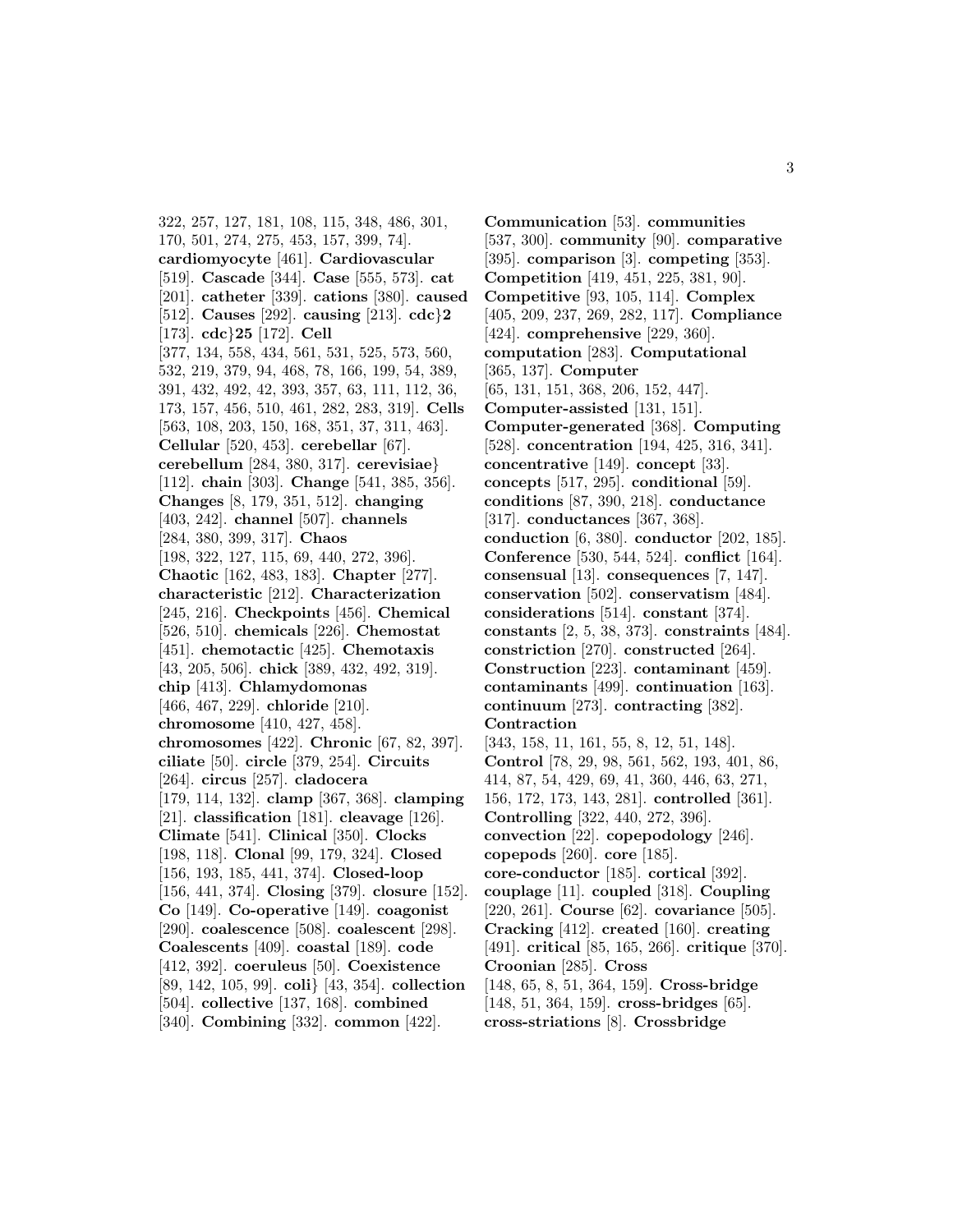**crustacean** [5, 246]. **cultivation** [189]. **cultures** [17]. **Current** [547, 32, 6, 275]. **currents** [170]. **curve** [81, 31]. **curves** [284, 109, 72, 342]. **cutaneous** [339]. **Cycle** [525, 560, 379, 134, 386, 54, 109, 42, 393, 357, 111, 112, 173, 456, 510, 159]. **Cycles** [566]. **Cyclic** [187, 238]. **Cyclin** [126, 445, 276, 379]. **cycling** [212, 270]. **cyclins** [379]. **Cytoplasmic** [41, 134, 203, 175]. **cytosolic** [245, 310]. **D** [84]. **D-C** [84]. **damped** [405]. **Daphnia** [194, 179, 17, 324, 99, 82, 267, 132, 504, 10, 218, 316, 259, 122]. **Data** [443, 557, 363, 508]. **deaths** [213]. **decade** [167]. **December** [547]. **decerebrate** [201]. **Deep** [503]. **defibrillate** [501]. **defibrillating** [170]. **defibrillation** [160, 195, 202, 288, 486, 206, 430, 101, 32, 275, 340, 375, 462]. **defibrillation-strength** [462]. **deformations** [516]. **degenerative** [457]. **Delay** [527, 320, 146, 263, 492, 235, 236, 355, 440, 496]. **delay-differential** [235, 236, 440]. **Delayed** [562, 405, 474, 475, 183, 209, 269]. **delivery** [441]. **Demographic** [484]. **Demography** [428, 476]. **demyelinative** [212]. **densities** [291, 211, 279]. **dependence** [439, 220]. **dependent** [70]. **Depolarization** [301, 288]. **depth** [230]. **Derivation** [489]. **descent** [96]. **describing** [84]. **description** [6]. **design** [131, 151, 441]. **destroyed** [126]. **destruction** [117]. **destructive** [445]. **detective** [460]. **Determination** [363]. **determines** [394]. **Deterministic** [207]. **development** [3, 425]. **devices** [437]. **diabetes** [70]. **diapause** [372]. **diapausing** [421]. **diastole** [34]. **Dictyostelium**

[565, 241, 216]. **crustacea** [179, 132].

[155, 468, 238, 398]. **did** [460]. **difference** [465, 262]. **differences** [66, 324].

**Differential** [251, 49, 124, 407, 534, 347, 116, 56, 184, 571, 572, 308, 176, 465, 163, 97, 146, 262, 263, 4, 235, 236, 355, 440, 496, 102, 248].

**differential-delay** [146]. **differential-difference** [465, 262]. **differing** [364]. **Diffusion** [518, 96, 91]. **dilation** [270]. **Dimensional** [192, 43, 53, 196, 323, 231, 183, 206, 265, 303, 83, 339, 371]. **dimensions** [287]. **dimorphisms** [164]. **diode** [320]. **Direct** [486]. **Directional** [66]. **disc** [131]. **discharges** [92]. **discoideum** [468, 238, 155, 398]. **Discontinuities** [135, 170]. **Discontinuous** [29, 254]. **discrete** [468]. **disease** [325, 479, 426, 457]. **Diseases** [417]. **Disorder** [529, 180]. **dispersal** [483, 300, 330, 242]. **dispersion** [491]. **dissociation** [313]. **distance** [297, 159]. **Distemper** [555, 487]. **distinct** [153]. **Distribution** [231, 147, 265, 32, 449]. **distributions** [88, 275]. **divalent** [380]. **diversity** [472, 477]. **division** [126, 78, 86, 54, 63, 143]. **DNA** [178, 50, 36, 133, 508, 557, 457]. **do** [221, 306]. **does** [416, 485, 501]. **dog** [152, 14]. **dogs** [160, 375]. **domain** [84]. **domains** [33]. **Dormancy** [411]. **doubling** [108, 115]. **Down** [192, 493]. **drift** [68]. **driven** [115]. **drug** [441]. **duration** [288, 423]. **durch** [1]. **during** [414, 8, 51, 148, 351, 492, 41, 34, 340, 159, 319, 462, 463]. **Dynamic** [48, 554, 438, 441, 368, 320, 259, 2, 153, 215, 367]. **Dynamical** [252, 27, 162, 128, 56, 100, 308, 312]. **Dynamics** [249, 519, 546, 293, 294, 232, 169, 556, 568, 549, 451, 278, 315, 192, 378, 220, 254, 405, 134, 108, 295, 117, 147, 483, 168, 389, 139, 82, 268, 121, 237, 269, 498, 305, 307, 361, 335, 365, 113, 504, 395, 10, 399, 507]. **dysrhythmias** [115].

**each** [126]. **ear** [437]. **early** [208]. **eastern** [325]. **Ecological** [549, 200, 428]. **ecologist** [246]. **Ecology** [552, 402, 548, 417, 186, 352, 573, 179, 345, 537, 259, 497]. **ecosystem** [366, 395]. **ecosystems** [537]. **edibility** [234]. **edible** [419]. **edulis**} [226, 459]. **Effect** [255, 170, 218, 316, 280, 57, 194, 226,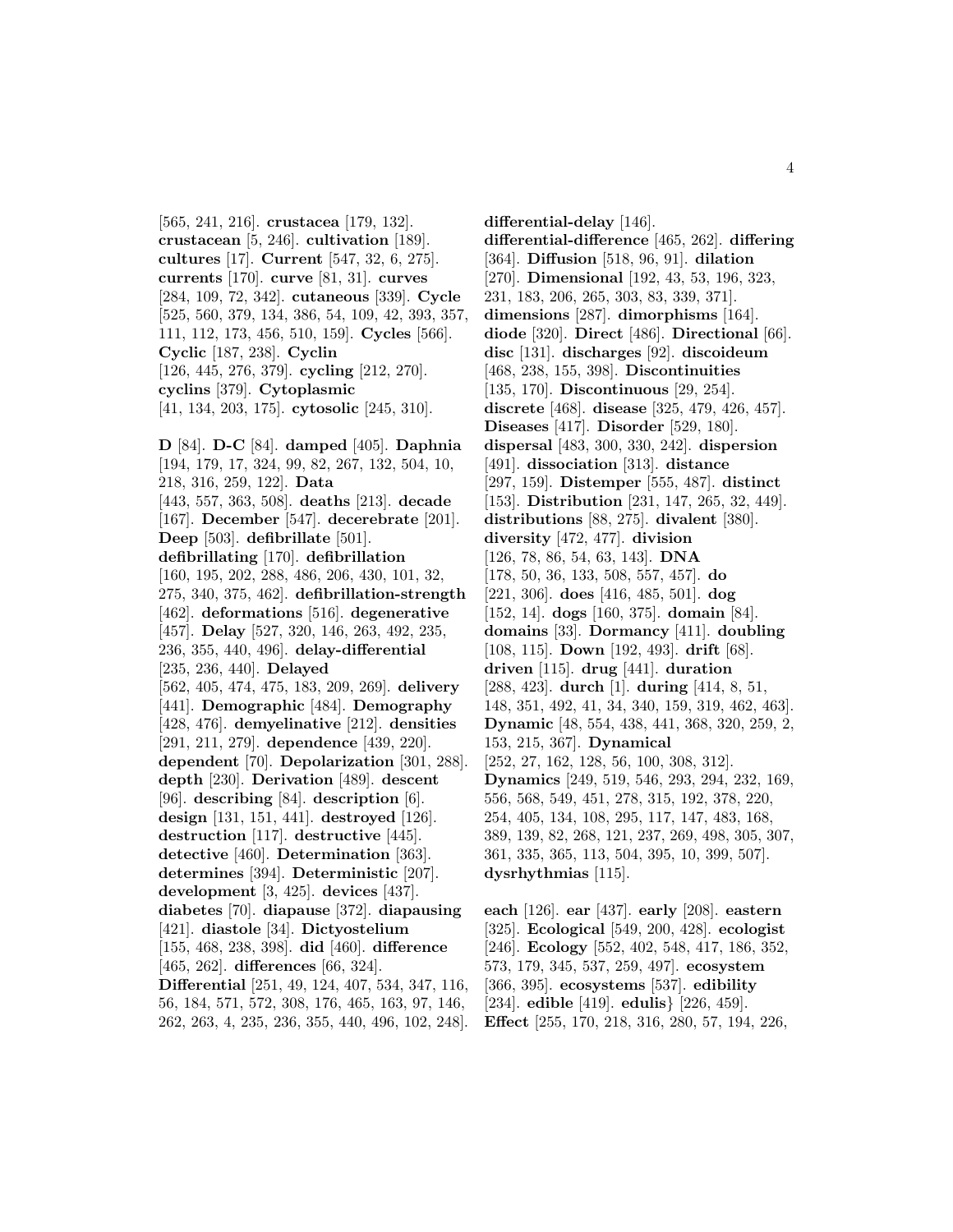477, 23, 321]. **Effective** [390]. **Effects** [378, 430, 152, 24, 324, 234, 240, 241, 455, 218]. **efficiencies** [316]. **efficiency** [57]. **egg** [79, 421, 513]. **eggs** [126, 134, 421, 3, 331, 306, 174]. **elastic** [516]. **Electric** [567, 91, 94, 469, 165, 351, 206, 391, 491, 501, 37]. **Electrical** [224, 38, 195, 197, 348, 5, 429, 171, 337]. **electrically** [282]. **electrocardiogram** [80]. **Electrochemical** [192]. **electrode** [455]. **electrodes** [160, 101, 32, 339]. **Electrofusion** [531]. **electronic** [437]. **Electrophysiology** [532]. **electroporating** [431, 455]. **Electroporation** [469, 531, 385, 430]. **electrostimulation** [397]. **element** [305, 275]. **Elementary** [249]. **Elements** [433]. **Elevations** [255]. **embryonic** [166, 389, 283, 319]. **embryos** [360]. **EMBS** [544]. **Empirical** [293]. **encodes** [173]. **encoding** [258, 190, 454]. **end** [479, 445]. **endogenous** [72]. **endoplasmic** [284]. **endothelial** [203]. **Energetic** [158]. **´energetique** [11]. **Energy** [324, 114, 261]. **Engineering** [534, 544]. **Engineers** [75]. **enrichment** [419]. **enrichment-nutrient-based** [419]. **Entrainment** [566, 500, 115, 350]. **Environment** [46, 403, 25, 383, 256, 388, 89, 242, 449]. **Environmental** [105, 472, 21, 372, 356]. **Environments** [553, 278, 315, 543, 321, 381, 145, 420, 167, 147, 268, 438, 439, 495, 330]. **Epicardial** [375, 160]. **Epidemic** [443, 423]. **Epidemics** [464, 555, 470, 423, 479]. **epilepsy** [67, 59, 281]. **Epistatic** [86]. **epithelial** [37]. **Epizootiology** [325]. **equation** [465, 262, 263]. **Equations** [251, 49, 124, 407, 534, 347, 116, 56, 184, 571, 527, 572, 308, 176, 222, 85, 163, 97, 146, 4, 235, 236, 355, 440, 496, 102, 248]. **equilibrium** [476, 394]. **Ersatz** [1]. **Escheria** [43]. **Escherichia** [354]. **ESS** [145, 312]. **estimation** [279]. **Euglena** [493]. **Eukaryotic** [560]. **Evaluation** [270, 70].

**Eve** [400, 370, 460]. **events** [208]. **evoked** [203]. **Evolution** [552, 321, 177, 403, 95, 256, 292, 554, 356, 336, 338, 538, 319, 285, 404, 178, 197, 416, 326, 484, 514, 427, 428, 119, 68, 330, 242, 217, 457]. **evolutionarily** [449]. **Evolutionary** [221, 402, 352, 354, 300, 133, 247, 345, 106, 484, 244, 312, 460]. **Exact** [88, 303]. **examination** [485]. **Exchangeability** [119, 524]. **excitability** [329]. **Excitable** [536, 250, 346, 500, 307, 369, 454]. **excitation** [30, 196, 6, 274, 453, 506, 461]. **excitatory** [130]. **exclusion** [93]. **exhibit** [264]. **exogenous** [70]. **expansion** [180]. **Experiment** [432]. **Experimental** [542, 350, 90, 374]. **experimentelle** [1]. **Experiments** [40, 135]. **explained** [311]. **explorations** [345]. **exponents** [180]. **external** [391]. **extinction** [403, 416, 479, 356]. **Extracellular** [196, 265]. **extracts** [360].

**factor** [134, 349, 208, 510]. **familiar** [485]. **Fathers** [427]. **favors** [483]. **Feedback** [40, 562, 193, 405, 296, 182, 183, 209, 269, 441]. **feeder** [132]. **feeding** [226, 189]. **fertilization** [174]. **fertilized** [331]. **FES** [193]. **Fiber** [243, 34, 394, 83]. **Fiber-architecture** [243]. **fibers** [26, 424, 216, 373]. **fibre** [5]. **fibres** [297, 9]. **Fibroblasts** [296]. **field** [94, 160, 196, 351, 391, 501, 453]. **Fields** [128, 567, 202, 469, 206, 339, 340]. **filament** [55, 159]. **filaments** [297, 424]. **filling** [152]. **filter** [132]. **final** [470, 521]. **Finetti** [524]. **Finite** [275, 230, 303, 133]. **firing** [98]. **First** [62, 355]. **first-order** [355]. **Fisher** [96]. **fission** [78, 86, 446, 172, 173]. **fitness** [404, 132]. **Fixed** [386, 492, 448]. **fjord** [366]. **fjords** [395]. **flat** [37]. **Fluctuating** [553, 260, 383, 473, 438, 439, 495, 505]. **fluctuations** [472]. **Fluid** [249, 539, 546, 121, 568, 168, 335]. **fluids**

[447]. **focusing** [150]. **following** [50]. **food**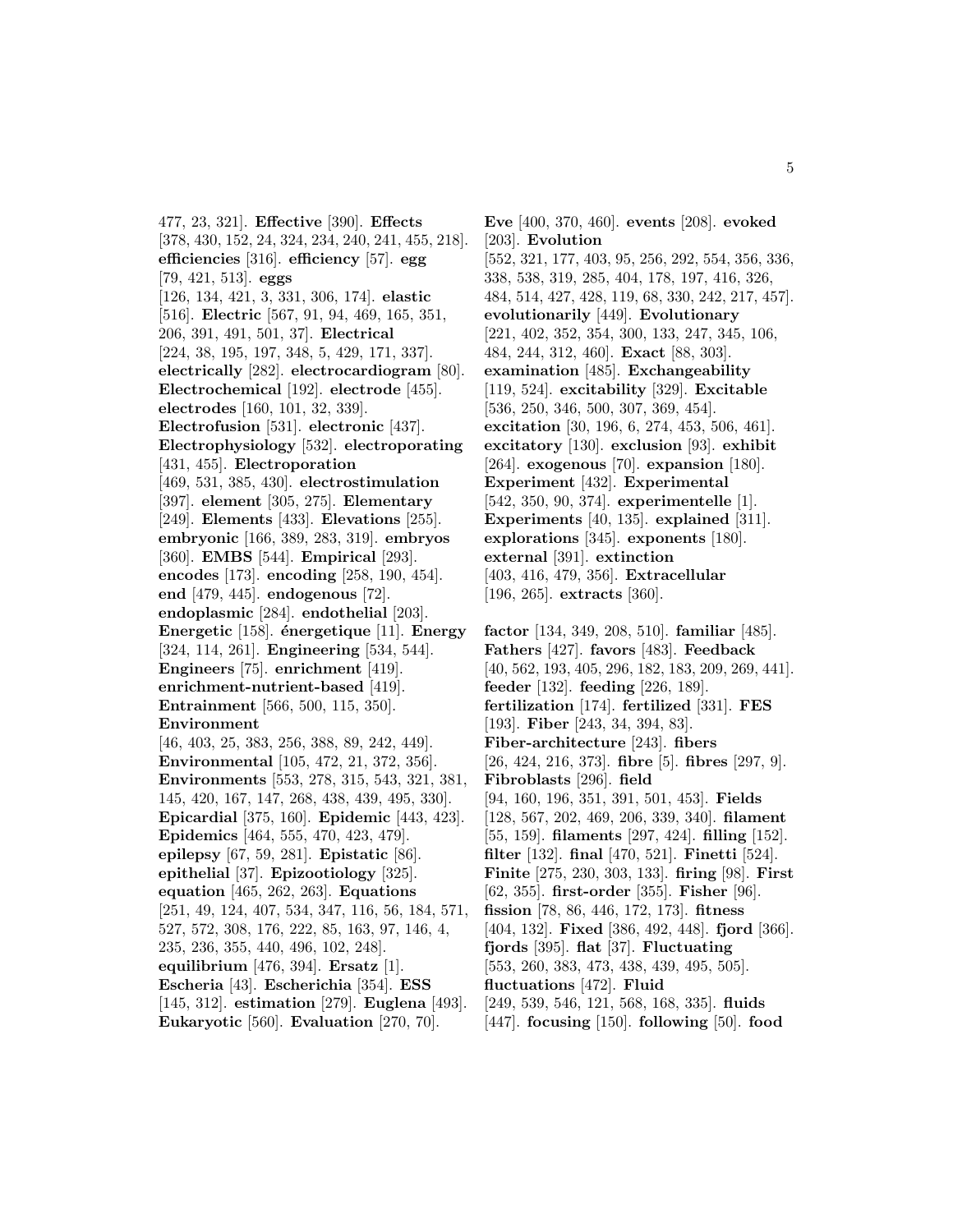[194, 324, 267, 218, 316]. **force** [408, 39, 61, 444]. **forced** [250, 136, 138, 307, 454]. **forces** [384]. **forcing** [386]. **form** [17, 185]. **formalism** [55]. **Formation** [542, 58, 197, 482, 310]. **fortgesetzte** [1]. **fotpflanzung** [1]. **foundations** [303]. **four** [287, 395]. **fractal** [394]. **free** [79, 175]. **Frequency** [454, 258, 439]. **Freshwater** [509, 260, 246]. **frog** [77, 41, 216]. **Frontiers** [548, 497]. **function** [235]. **Functional** [347, 132, 429]. **functions** [172]. **fundamental** [326]. **Fura** [245]. **Fura-2-loaded** [245]. **fusion** [36].

**G** [398]. **G-protein-based** [398]. **G1** [379, 393]. **G2** [379]. **gain** [235]. **galeata** [82, 218, 316]. **games** [312]. **gated** [284, 380, 317]. **Gaussian** [204]. **Gene** [298, 86, 327, 393, 190, 173]. **Genealogical** [228, 409, 418]. **Genealogical-tree** [228]. **genealogies** [298, 327]. **Genealogy** [120, 141]. **general** [447]. **generalist** [132]. **generality** [332]. **generated** [368, 339, 340]. **generating** [65, 327]. **Generation** [296, 115, 39]. **generations** [383, 473, 477, 505]. **Genetic** [54, 167, 63, 403, 383, 472, 473, 68, 442, 505, 370, 217]. **Genetical** [15, 64]. **Genetics** [221, 35, 530, 107, 227, 523, 333, 111, 387]. **Genostasis** [285]. **Geometrical** [124]. **Geometry** [157, 104]. **Germination** [164, 145]. **Global** [136, 541, 138, 386]. **globus** [426]. **goes** [302]. **graded** [137]. **gradient** [160, 339, 340]. **Gradients** [545, 425, 101]. **grazing** [353]. **gross** [50]. **Group** [521]. **Growth** [230, 267, 122, 17, 259, 242, 214, 218, 459]. **guide** [229]. **guinea** [512]. **gyrotactic** [230, 214, 273].

**habitat** [321, 147]. **hamster** [331]. **haploid** [141]. **harbor** [487]. **harbour** [113]. **harmonic** [405]. **head** [444]. **heads** [382]. **hearing** [437]. **Heart** [568, 195, 66, 288, 166,

199, 389, 432, 492, 80, 394, 38, 282, 283, 319]. **heartbeat** [415]. **hearts** [14, 462]. **heat** [2, 23]. **heavy** [279]. **Hedging** [244, 191]. **held** [547, 546, 515]. **help** [106]. **Hematopoietic** [561]. **Hemispheric** [210]. **hepatocyte** [286]. **Hepatocytes** [245, 310, 314, 175]. **herbivore** [305]. **herbivorous** [494]. **herbivory** [419]. **herds** [470]. **heterogeneous** [321, 167, 326]. **High** [183, 94]. **Hilbert** [97]. **histamine** [203]. **Histories** [336, 338, 495]. **History** [345, 553, 7, 504]. **Hodgkin** [85]. **hog** [14]. **homeostasis** [70]. **homogeneous** [32, 103]. **Homogenization** [359]. **homolog** [190]. **honour** [524]. **hopf** [102]. **Hormone** [311, 175]. **Hormone-induced** [311]. **hormone-stimulated** [175]. **Human** [529, 400, 178, 410, 422, 203, 427, 209, 236, 16, 457, 458]. **hump** [31]. **Huxley** [85]. **hybrid** [320, 318]. **Hydrid** [193]. **Hydrodynamic** [144, 150, 334]. **hydrolysed** [297]. **hydrolysis** [373, 159]. **hydrophobic** [226]. **hydydroxytryptophan** [201]. **hypotheses** [498]. **hypothesis** [370].

**Identification** [213]. **identified** [264]. **IEEE** [544]. **II** [265, 490, 558, 155, 91]. **III** [564]. **Illinois** [547]. **immigration** [485]. **implantable** [437]. **Implications** [326]. **Implicit** [439]. **importance** [200]. **impulse** [66, 73]. **Impulses** [19]. **inactivation** [349]. **including** [102]. **incompressible** [222]. **incorporating** [193]. **increasing** [61]. **independent** [310]. **Individual** [537, 168, 332, 413, 240, 499, 504]. **Individual-based** [537, 332]. **individuals** [504]. **Individuen** [1]. **induce** [453]. **Induced** [245, 253, 469, 289, 290, 258, 430, 311, 280, 159, 342]. **inducer** [172]. **inedible** [419]. **infarction** [350]. **infection** [408]. **Infectious** [417, 479]. **Inference** [557, 387]. **Inferring** [508]. **infinite** [88]. **infinitely** [228, 418]. **infinitely-many-sites** [228, 418].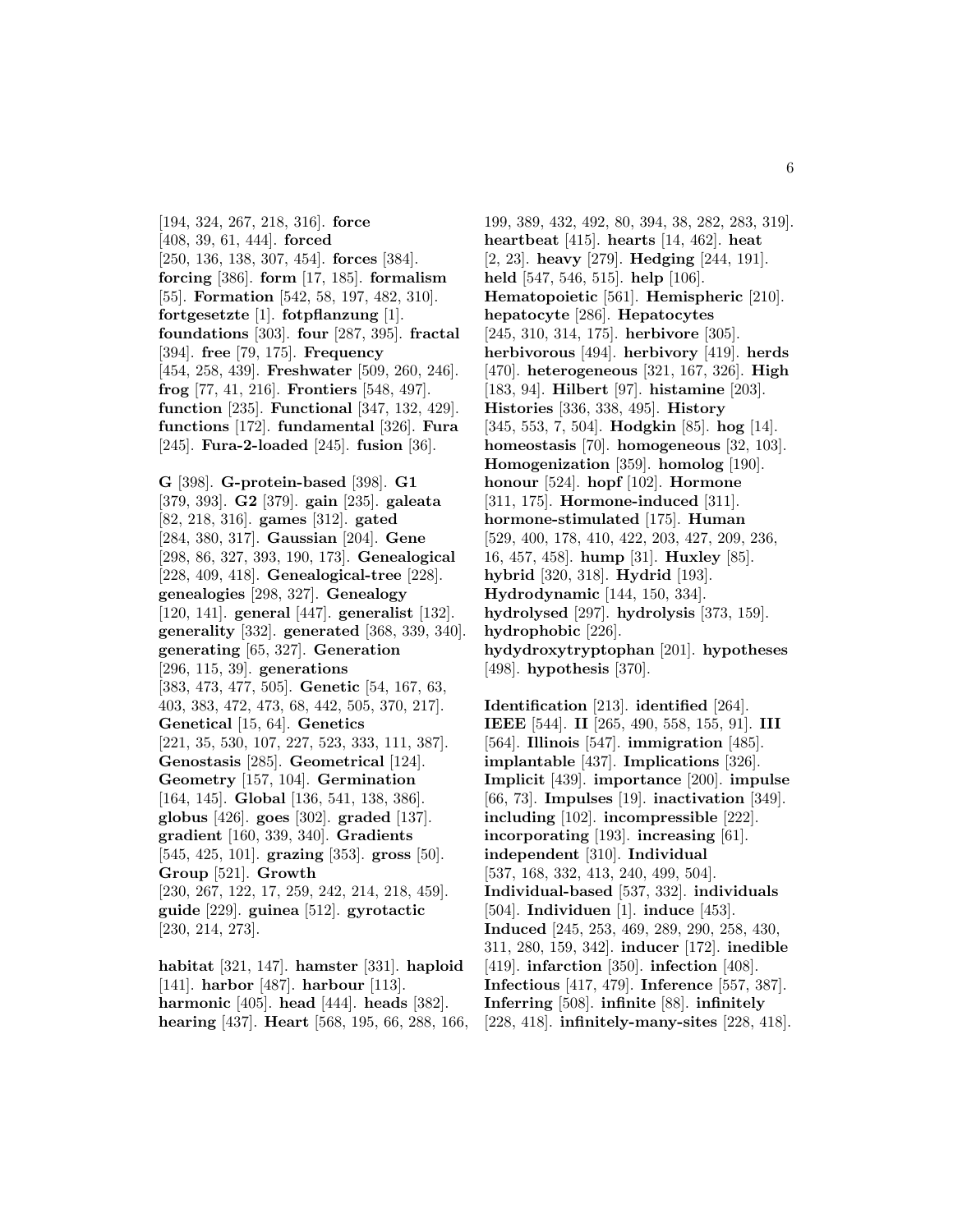**influence** [485, 92]. **Information** [515, 440, 33]. **inhibition** [110, 139, 92]. **inhibitor** [406]. **inhibitory** [72]. **initiated** [379, 349]. **initiating** [369]. **Initiation** [47]. **inlet** [189]. **inner** [437]. **Inositol** [253, 380, 255, 331, 317, 290, 210, 310, 174, 280, 341]. **input** [24, 72]. **Ins** [284]. **Insight** [235, 117]. **Insights** [448]. **InsP** [380]. **Instabilities** [346, 87]. **insulin** [70]. **insulin-dependent** [70]. **intact** [360]. **intensive** [189]. **interacting** [447]. **Interaction** [567, 301]. **Interactions** [541, 86, 491, 234]. **Interannual** [200]. **intercellular** [231]. **interconnecting** [318]. **Interference** [9, 57]. **internal** [206]. **International** [530, 544, 524, 527]. **interpenetrating** [33]. **Interpretation** [223, 8]. **intracardiac** [339]. **Intracellular** [255, 329, 208, 371]. **intragenic** [129]. **intraluminal** [380]. **intravenous** [201]. **Introduction** [252, 539, 35, 162, 107, 227, 347, 186, 333, 572, 538, 176, 251, 357]. **Invariants** [345]. **Invasibility** [225]. **investigate** [364]. **Investigations** [293]. **Ionic** [389]. **ip-controlled** [361]. **ip-sensitive** [507]. **IRIS** [215]. **Irregular** [212, 108, 182]. **irregularity** [110]. **ischemic** [84]. **Island** [28]. **Isochrons** [60]. **isolated** [461]. **isometric** [26].

**Jedi** [435]. **July** [546]. **junction** [413]. **junctional** [37]. **junctions** [231, 371].

**Kin** [106, 439]. **kinase** [406, 190, 173]. **Kinetic** [313, 363, 510]. **Kinetics** [373, 364, 399]. **know** [221]. **kurz** [10].

**laboratory** [229]. **laevis**} [299, 134, 329]. **Lakes** [344, 291, 211]. **landscapes** [326]. **Large** [516, 120, 320, 469, 119]. **laser** [320]. **later** [167]. **latipes** [79]. **layer** [230]. **leaflets** [394]. **learning** [429]. **Lecture** [285]. **Leeds** [546]. **left** [243, 34, 83]. **length** [26]. **level** [240]. **levels** [464, 498, 459]. **Life**

[345, 553, 198, 336, 338, 7, 267, 495, 504]. **Life-History** [553, 504]. **lifetime** [91]. **light** [209, 235, 236, 266, 496, 157, 13]. **like** [137]. **Limit** [566, 386, 109]. **limitation** [324]. **Limitations** [490]. **limits** [285]. **line** [20]. **Linear** [56, 4, 303]. **liner** [482]. **Lines** [96]. **linked** [123]. **linking** [240]. **lipid** [94, 224, 197, 91]. **little** [221]. **live** [460]. **liver** [311]. **living** [9]. **load** [23]. **loaded** [245]. **local** [485]. **localized** [253]. **location** [392]. **locked** [199]. **locking** [108, 115, 118, 283]. **Locomotion** [140, 429]. **locus** [410, 71]. **loop** [193, 130, 441, 156, 374]. **loops** [474, 475]. **loss** [437]. **lottery** [105]. **low** [267, 37, 279]. **LV** [152]. **Lyapounov** [180].

**M** [134, 360, 271, 216, 510]. **M-phase** [271, 510, 360]. **M-phase-specific** [134]. **Machine** [429]. **Macroscopic** [431, 170]. **magna**} [194, 179, 324, 132]. **maintained** [473, 505]. **maintaining** [383, 374]. **maintenance** [472, 477, 300]. **major** [479, 423]. **mammal** [521]. **Mammalian** [36, 66, 83, 38]. **Mammals** [547, 521]. **Man** [45, 374]. **Management** [540, 502]. **Mannheim** [527]. **many** [228, 418]. **mapping** [375]. **maps** [254]. **Marine** [547, 521, 509]. **maternal** [126]. **Mathematical** [75, 539, 30, 561, 239, 573, 565, 52, 520, 560, 115, 121, 154, 37]. **Mathematics** [207, 248]. **Matrices** [18, 180]. **Matrix** [223]. **maturation** [349, 208, 41]. **maturation-promoting** [349, 208]. **may** [51]. **measurement** [194]. **Measurements** [466, 351, 270, 462]. **Mechanical** [394, 363]. **Mechanics** [539, 565, 384, 517]. **mechanism** [224, 161, 469, 39, 271]. **Mechanisms** [195, 540, 452, 538, 560, 389, 329]. **Mechanochemical** [261]. **medaka** [79]. **Media** [536, 346, 500, 103]. **Medical** [535]. **Medicine** [544]. **medium** [369]. **meeting** [546]. **meiotic** [41]. **Membrane**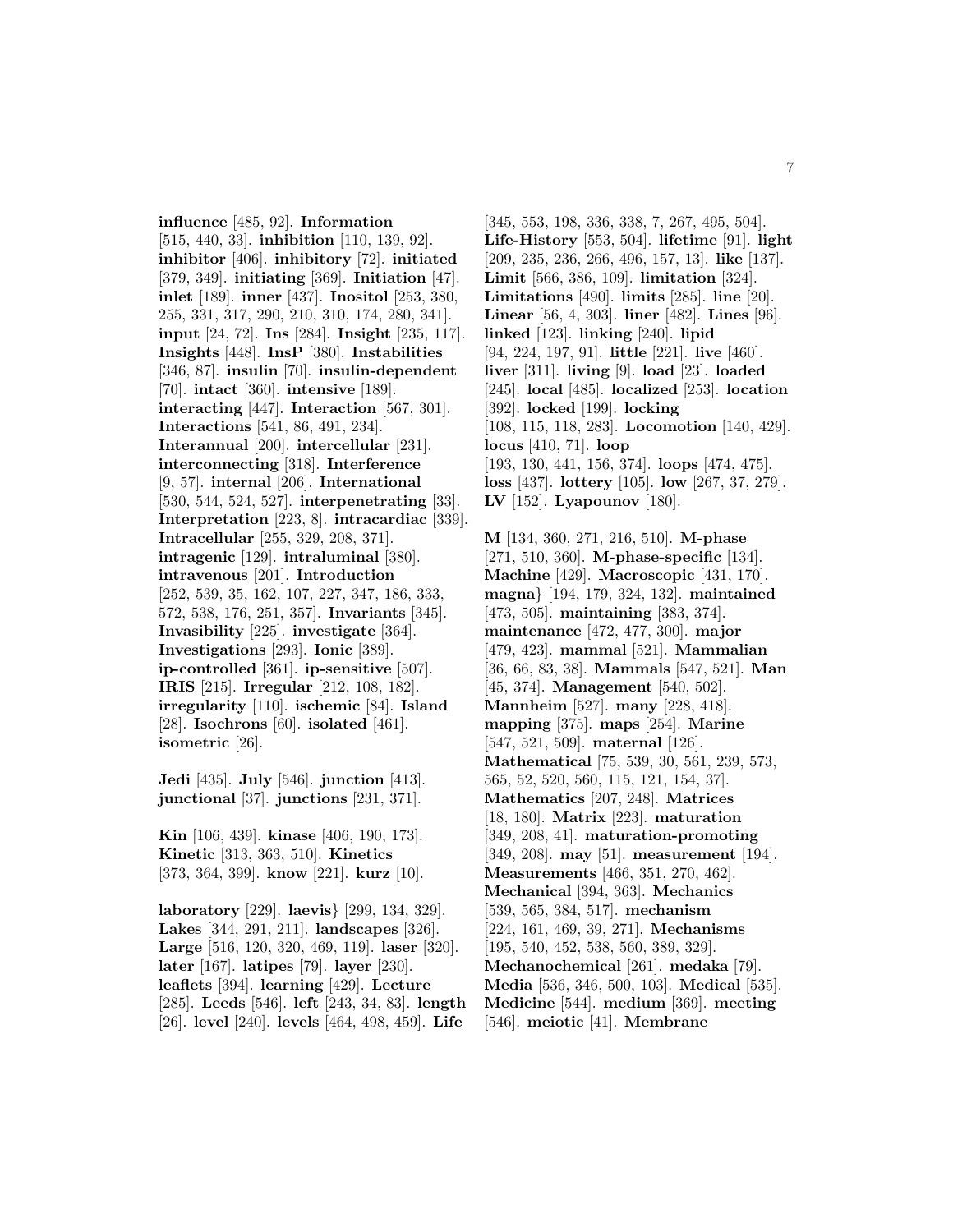[563, 19, 98, 6, 431, 91, 455]. **membranes** [94, 224, 385, 91, 171, 37]. **memory** [320, 376]. **mendotae**} [82]. **meromyosin** [279]. **Messenger** [559, 205]. **Metapopulation** [293, 295]. **method** [222, 447]. **Methods** [124, 75, 97, 73]. **Mg** [280]. **micro** [58, 230, 480, 481, 149, 214, 273, 334]. **micro-organisms** [58, 230, 480, 481, 149, 214, 273, 334]. **Microbial** [525, 451]. **microbiology** [523]. **microscopic** [170]. **microscopy** [9, 157]. **Middle** [437]. **migration** [321, 233]. **Minimal** [258]. **Minimum** [478]. **Mitochondrial** [178, 457]. **mitosis** [379, 406, 358, 445, 36, 190, 47]. **mitotic** [406, 208, 446, 172]. **mitral** [121, 131, 151, 152]. **Mixed** [182, 420, 209, 269]. **mixing** [464]. **mobilization** [253]. **Model** [53, 40, 202, 382, 468, 289, 323, 258, 88, 228, 418, 115, 259, 98, 348, 55, 480, 481, 129, 205, 206, 185, 431, 489, 490, 353, 301, 121, 360, 446, 155, 361, 122, 241, 242, 273, 274, 366, 32, 37, 453, 311, 506, 398, 399, 371, 455, 84, 341, 376]. **modeler** [456]. **Modeling** [567, 496, 573, 565]. **Modelling** [487, 236, 309, 408]. **Models** [570, 223, 555, 561, 443, 499, 520, 509, 560, 225, 44, 537, 19, 30, 291, 96, 419, 295, 204, 211, 494, 303, 332, 240, 507, 247, 217, 64]. **modes** [320, 263]. **modified** [82]. **Molecular** [219, 377, 292, 329, 434, 520, 522, 538, 442, 446, 400]. **molecule** [384, 297]. **Molecules** [560]. **molluscs** [189]. **monitoring** [461]. **monophasic** [453, 375]. **monotonic** [225]. **Montreal** [544]. **mortality** [267]. **motile** [150]. **motoneurones** [201]. **Motor** [302, 450]. **Movement** [444, 65, 257, 261, 156, 279]. **mRNA** [126]. **multiple** [264, 300, 317]. **multisite** [461]. **Multispecies** [381]. **Multistability** [474, 562, 405, 475, 355].

**Multitude** [262]. **Muscle**

[343, 12, 567, 565, 158, 66, 161, 382, 26, 297, 424, 2, 23, 55, 8, 9, 39, 51, 148, 61, 156, 501, 216, 157, 38, 373, 374, 512]. **Muscles** [140]. **musculaire** [11]. **muscular** [14]. **mussels** [226, 459]. **Mutant** [123]. **mutants** [78]. **Mutual** [57, 106]. **myocardial** [84, 463]. **myocardium** [77, 196, 231, 265]. **myocytes** [399]. **Myosin** [450, 382, 384, 297, 444, 363, 216, 313, 279, 159]. **myth** [400]. **Mytilus** [226, 459].

**nanometre** [384]. **Natural** [15, 417, 68, 207, 179, 416, 442]. **Navier** [222]. **Negative** [190, 405]. **neocortical** [436]. **nerve** [19, 30, 5, 6, 20, 73, 281]. **nervous** [515]. **nested** [141]. **net** [218]. **network** [318, 376]. **networks** [137, 269, 337]. **Neural** [137, 269]. **neuroelectric** [44]. **neurology** [237]. **neuron** [413, 130, 318]. **Neuronal** [254, 412]. **neurons** [137, 264, 436, 392, 24, 72, 367, 368]. **neurooscillator** [98]. **neuropathy** [212]. **Neurosurgery** [550]. **neutral** [88, 96, 388, 129]. **neutrality** [409]. **next** [379]. **niche** [484]. **Niches** [554, 326, 428, 142]. **Noise** [475, 266, 269, 16]. **Non** [204, 103, 3, 4]. **Non-Gaussian** [204]. **Non-homogeneous** [103]. **non-linear** [4]. **non-nucleate** [3]. **Nonlinear** [518, 128, 536, 232, 184, 251, 465, 262, 263, 138, 389, 236, 355]. **normal** [80]. **North** [459, 325]. **note** [51]. **nuclear** [41, 143]. **nucleate** [3]. **nucleocytoplasmic** [50]. **nucleoside** [373]. **nucleotide** [123]. **nucleotides** [364]. **Null** [85]. **number** [64]. **Numerical** [360, 528, 155, 369, 73]. **nutrient** [419, 498]. **nutrients** [268].

**observations** [295]. **observed** [323]. **obstructive** [401]. **obtusa**} [10]. **October** [515, 527]. **offspring** [164]. **olivary** [318]. **One** [71, 371, 244, 311, 247, 159]. **One-** [71]. **One-dimensional** [371]. **one-parameter**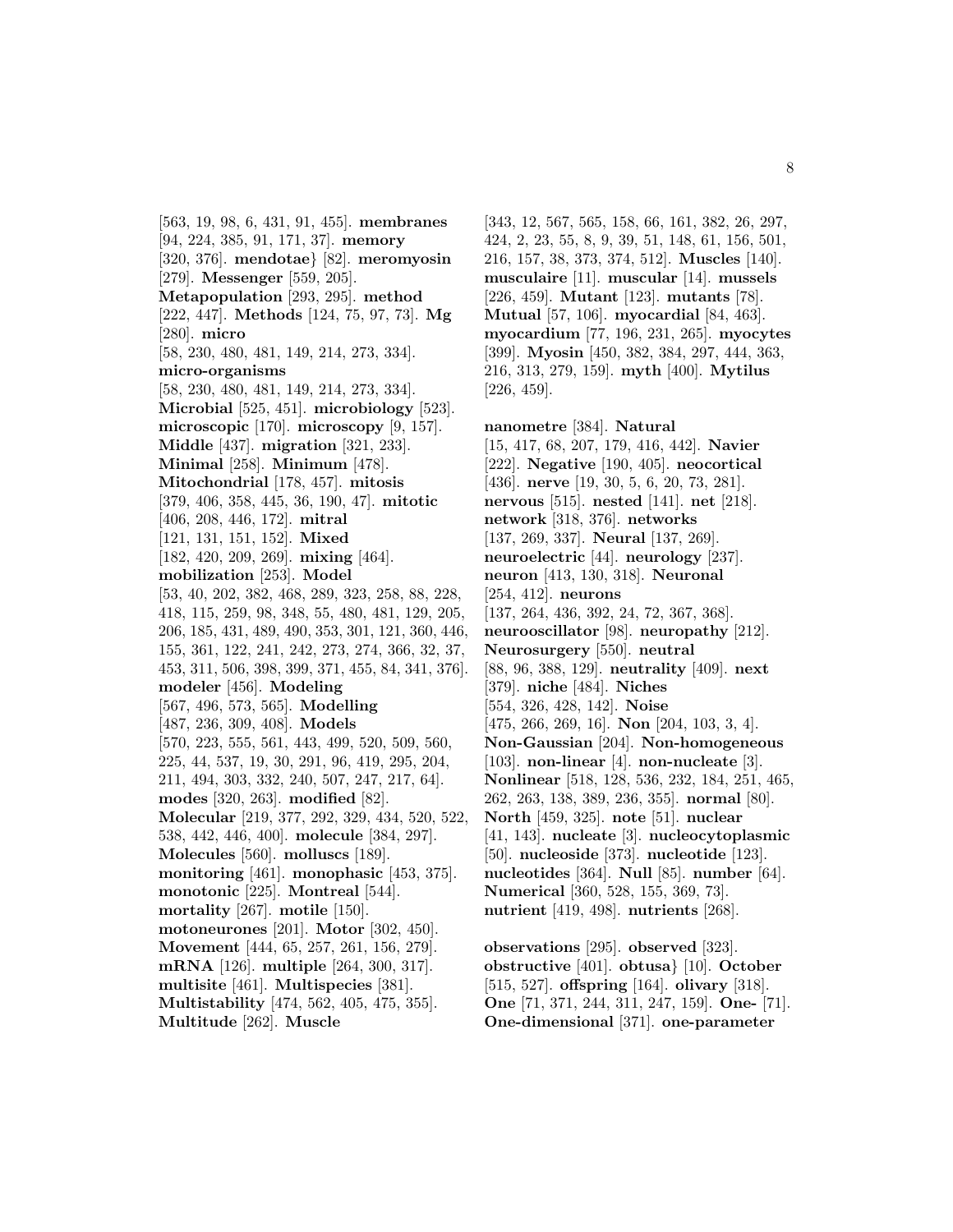[247]. **onset** [235, 266, 271]. **oocyte** [360]. **oocytes** [253, 255, 287, 134, 323, 299, 329, 210, 41]. **operations** [414]. **operative** [149]. **optic** [212]. **Optical** [288, 351, 461, 462]. **Optimal** [411, 29, 420, 495, 147]. **optimization** [438]. **Optimizing** [25]. **order** [465, 222, 262, 263, 4, 355]. **orders** [406]. **Ordinary** [251, 49, 124, 116, 184, 571, 163, 102]. **organic** [226]. **organisms** [58, 230, 480, 481, 149, 214, 273, 334]. **organization** [386, 314]. **organs** [92]. **orientation** [34, 83]. **origin** [200]. **origins** [400]. **orthosis** [193]. **Oryzias** [79]. **Oscillating** [255]. **Oscillation** [320, 465, 69, 235, 266, 331]. **Oscillations** [545, 526, 128, 296, 562, 361, 245, 563, 289, 258, 182, 328, 209, 236, 238, 154, 452, 311, 16, 454, 341]. **Oscillator** [286, 405, 127, 136, 386, 115, 138]. **Oscillators** [52, 115, 81, 109, 72, 318]. **Oscillatory** [263, 529, 310, 262, 337]. **outbreak** [479]. **outbreaks** [423]. **outcome** [234]. **Overdrive** [432, 74, 282]. **Overlapping** [477, 383, 473, 505]. **oxytactic** [482].

**P** [284]. **p25** [406]. **p34** [406, 276]. **Pacemaker** [24, 110]. **pacemakers** [74]. **pain** [503, 374]. **paired** [342]. **Paleopopulation** [538]. **pallidum** [397]. **pallidus** [426]. **pancreas** [70]. **Pancreatic** [563]. **panoramic** [392]. **papillary** [512]. **paradigm** [182, 485, 187]. **paradox** [99]. **parameter** [247]. **parasites** [57]. **parent** [164]. **parent-offspring** [164]. **Parkinson** [426]. **parkinsonian** [397]. **Part** [552, 55, 265, 489, 490, 558, 564, 174, 155]. **Partial** [407, 97, 572, 176, 248, 437]. **patch** [147, 339]. **Pathological** [87]. **pathway** [78, 448]. **patients** [212]. **Pattern** [58, 482, 542, 466, 467]. **Patterns** [473, 323, 230, 264, 214]. **PDV** [487, 378].

**Penetrative** [22]. **perfused** [462]. **period** [288, 108, 115]. **Periodic** [386, 76, 185, 265, 371, 319]. **periodically** [127, 136, 108, 115, 199, 138, 500]. **persistent** [264]. **persists** [379]. **Perspective** [404, 554, 456]. **Perspectives** [232]. **Phase** [257, 566, 108, 115, 166, 199, 118, 40, 406, 134, 135, 81, 109, 393, 360, 102, 283, 342, 72, 271, 510]. **phase-resetting** [135]. **Phase-response** [72]. **Phase-Shift** [40]. **phaseless** [60]. **phenomena** [7, 149, 334, 461]. **Phenomenology** [224]. **phenotype** [449]. **Phenotypic** [177, 513, 204, 68]. **Phenylephrine** [245]. **Phocine** [555, 487]. **phosphorylation** [258, 173]. **Photic** [277]. **photoreceptors** [488]. **phototactic** [511]. **Physarum** [47, 143]. **Physics** [534]. **physiological** [19, 87, 259, 69, 121]. **Physiologically** [169, 303]. **Physiology** [535, 573, 564]. **Pi** [241]. **PicoNewton** [384]. **pig** [512]. **pivoting** [131]. **pivoting-disc** [131]. **place** [51]. **Plaines** [547]. **planar** [385]. **Plane** [48, 102]. **Plankton** [498, 291, 211, 187]. **planktonic** [99, 153]. **plant** [300, 305, 142, 246]. **plant-herbivore** [305]. **plants** [419]. **played** [174]. **points** [386]. **polycephalum**} [47, 143]. **polygenic** [217]. **polymorphism** [410, 473, 167]. **pool** [311, 341]. **poor** [268]. **Population** [223, 35, 411, 548, 147, 554, 82, 333, 305, 113, 549, 10, 278, 315, 509, 217, 378, 179, 7, 17, 387, 260, 478, 483, 494, 497, 240, 499, 242, 504, 141, 133]. **Populations** [95, 46, 417, 120, 169, 556, 309, 537, 408, 472, 476, 428, 119, 353, 187, 495, 303, 442]. **pore** [385]. **pore-pore** [385]. **pores** [197]. **position** [151]. **positive** [296]. **Potential** [265, 563, 160, 469, 351, 430, 491, 101, 301, 339, 340, 462, 463, 512]. **potentially** [173]. **potentials** [84]. **Practices** [547]. **Predation** [90, 200]. **Predator** [268, 220, 353]. **Predator-prey** [268, 220, 353]. **predators** [57, 234].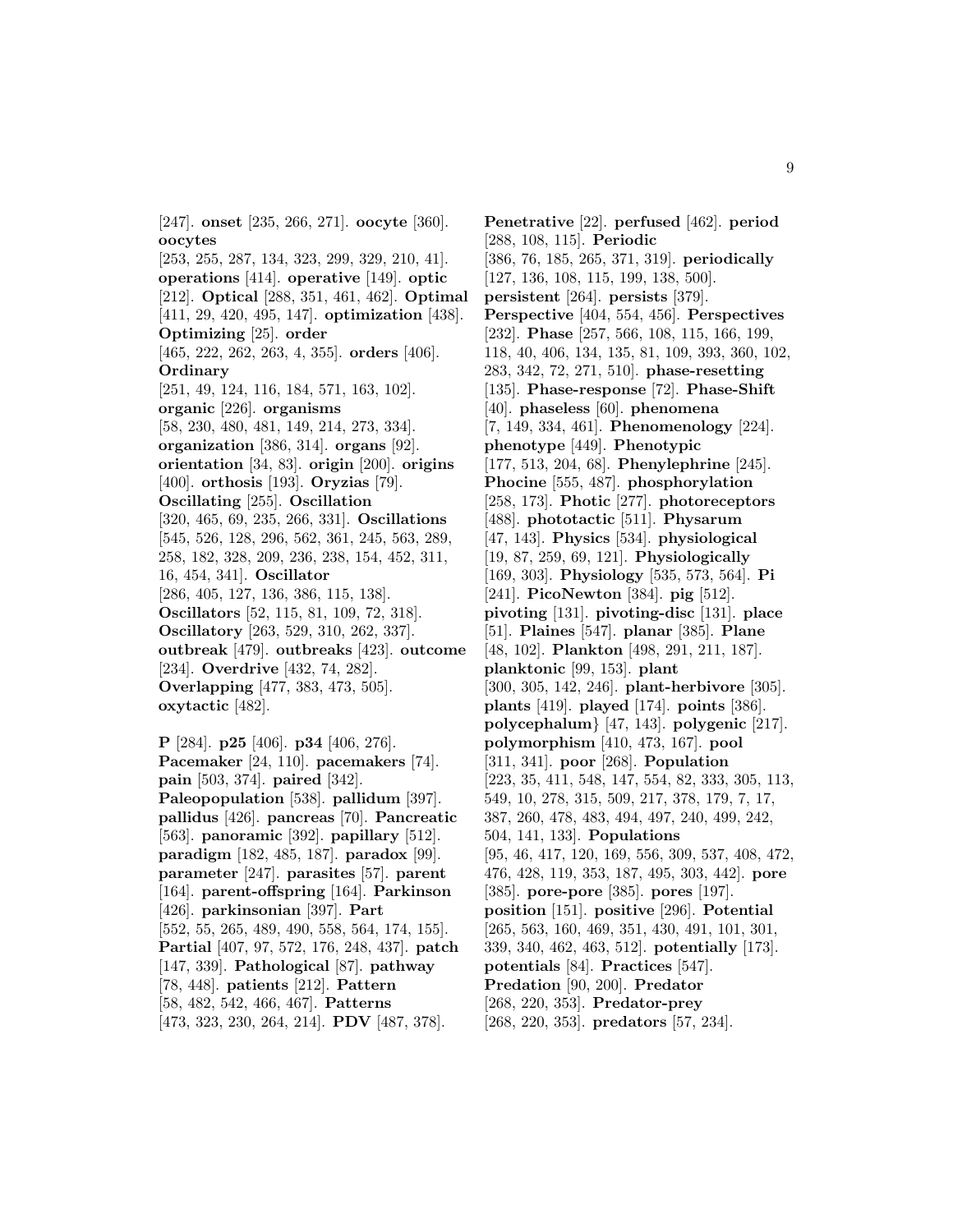**Predicted** [40]. **Prediction** [17]. **Predictions** [385]. **premature** [491]. **Presence** [317]. **pressure** [401, 414]. **Presynaptic** [110]. **prevent** [416]. **prey** [220, 353, 268, 31]. **probabilities** [228, 418]. **probability** [479, 524]. **problem** [408]. **Problems** [207, 163, 517]. **Proceedings** [546, 544, 524, 515, 547]. **process** [298]. **Processes** [536, 62]. **processing** [515, 33]. **produced** [444]. **production** [117, 218, 316]. **productivity** [234]. **Products** [18, 180]. **Professor** [524]. **Profile** [450]. **programmes** [502]. **progression** [393]. **projection** [222]. **prolong** [288]. **promotes** [105]. **promoting** [349, 208, 510]. **propagating** [346]. **propagation** [30, 299, 500, 73, 369, 174]. **Properties** [129, 380, 77, 146, 137, 373, 289]. **Proposed** [39]. **prosthetic** [131]. **Protein** [450, 126, 258, 190, 173, 398]. **Proteins** [450, 302]. **proteolysis** [379, 349]. **proteus** [1]. **protozoen** [1]. **protozoen-Individuen** [1]. **pulex**} [17, 99, 267, 504]. **pulse** [346, 20]. **pulsed** [72]. **pumped** [320]. **punctulata** [3]. **Pupil** [21, 235, 236, 266, 212, 270, 496, 13, 16]. **pupillary** [215]. **Purification** [208].

**Qualitative** [571, 102]. **Quantitative** [221, 226, 530, 107, 227, 446, 505, 403, 6, 204, 442, 171, 452]. **quantitative-genetic** [403]. **quantum** [302].

**rabbit** [288, 424, 216, 462]. **Random** [125, 18, 180, 480, 481, 68, 449]. **randomly** [25, 145]. **range** [94]. **rapid** [415, 210]. **rapidly** [382]. **Rarity** [514, 551]. **rate** [226, 373]. **rather** [349]. **ratio** [50, 220]. **Ratio-dependence** [220]. **re** [485]. **re-examination** [485]. **reacting** [154]. **real** [368]. **reanalysis** [370]. **receptor** [331, 92, 341]. **Recipes** [528]. **recombination** [129, 64]. **recording** [215]. **recordings** [288]. **recticulum** [284].

**Recurrent** [92, 474, 475, 139, 130]. **recycling** [305]. **reentrant** [415, 500]. **Reentry** [448, 257, 274]. **Reflections** [555]. **Reflex** [59, 209, 235, 236, 266, 496, 215, 13]. **Reflexes** [140, 59]. **refractory** [288]. **regenerationen** [1]. **regular** [182]. **Regularly** [24]. **regulated** [173]. **regulating** [271]. **Regulation** [488, 393, 280, 380, 36, 190, 510]. **regulator** [208]. **Rehabilitation** [547, 502]. **Relating** [504, 499]. **Relation** [443, 189]. **relationship** [74, 373]. **relationships** [226, 133]. **Relaxation** [94]. **relay** [155]. **Release** [547, 382, 289, 290, 502, 280]. **Reliablity** [436]. **relief** [503]. **remarks** [291]. **Repetitive** [203, 73, 175, 98]. **Replication** [561]. **repolarization** [301, 453]. **report** [521]. **Representations** [556, 303]. **reproduces** [323]. **reproduction** [25, 259, 267, 218]. **required** [196]. **Rescue** [547]. **reserves** [114]. **Resetting** [415, 566, 350, 257, 135, 166]. **resistive** [37]. **resonance** [250]. **Resource** [234]. **respiration** [194]. **Response** [391, 284, 260, 81, 109, 354, 356, 499, 72, 170, 132, 342]. **Responses** [463, 137, 210]. **resulting** [87, 282]. **results** [155, 73]. **Return** [435]. **reveal** [78]. **Reversible** [197, 165, 171]. **revisited** [244]. **Rhythmogenesis** [318]. **Rhythms** [198, 40, 199, 282, 319]. **rich** [268]. **ring** [346, 500]. **rises** [175]. **rod** [488]. **Role** [383, 491]. **roles** [328]. **Rome** [524]. **rules** [324]. **rum**}**1** [393]. **ryanodine** [399]. **ryanodine-sensitive** [399].

**S** [406]. **S-phase** [406]. **S1** [373]. **Saccharomyces** [112, 522]. **Sampling** [388, 88]. **sarcomere** [26]. **saturation** [469]. **Sciences** [207]. **Scientific** [528]. **Scientists** [75]. **Scope** [459]. **Sea** [521, 459, 126, 174, 325, 521, 113]. **seal** [325, 213, 113]. **Seals** [555, 378, 487, 502]. **searching** [57]. **Seasonal** [46, 200]. **Second** [530, 559, 465, 222, 78, 262, 263, 205, 4].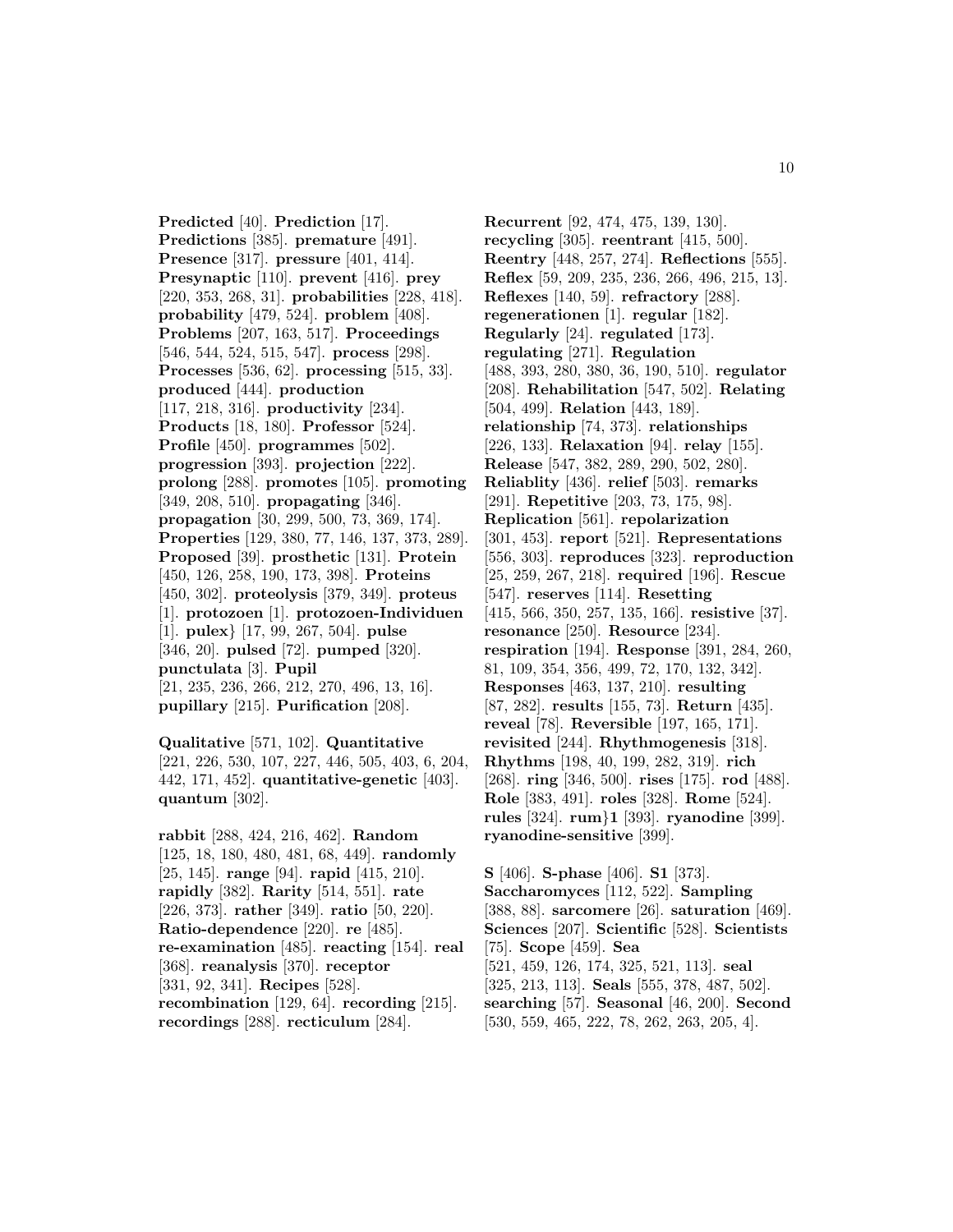**second-messenger** [205]. **second-order** [222, 263]. **section** [521]. **sediment** [421]. **seed** [164, 246]. **segregating** [64]. **Selection** [15, 71, 473, 106, 416, 260, 68, 439, 505, 247]. **senescence** [484]. **sensitive** [399, 507]. **sensitivity** [488]. **Sensory** [533, 193]. **separate** [218]. **separation** [385]. **September** [544]. **Sequence** [557, 458, 508]. **sequences** [133]. **sequential** [340]. **series** [373]. **servoanalytical** [13]. **servomchanism** [21]. **servomechanism** [16]. **sets** [60]. **shaped** [284]. **Shift** [40]. **shock** [463]. **shocks** [288, 430, 491, 453, 340, 375, 462, 512]. **short** [376]. **short-term** [376]. **shortening** [2, 23, 61]. **show** [288]. **shown** [153]. **Signal** [289, 559, 258, 155]. **Signal-induced** [289, 258]. **signalling** [468, 287, 314]. **significance** [233]. **Silicon** [413]. **Silicon-neuron** [413]. **similar** [142]. **Simple** [211, 556, 146, 269, 311]. **Simplification** [507]. **Simulating** [348, 20]. **Simulation** [80, 188, 65, 447, 366]. **simulations** [448]. **Simultaneous** [194]. **since** [471]. **Single** [384, 295, 245, 391, 130, 444, 153, 340, 341, 342]. **single-pool** [341]. **Single-species** [295]. **Singularities** [40]. **sink** [428]. **sites** [228, 418, 64, 123]. **size** [408, 470, 78, 114, 478, 63, 363, 279]. **skeletal** [424, 156, 216]. **skinned** [297, 424]. **sleep** [401]. **Sliding** [297, 159, 55, 279]. **slow** [279]. **slowly** [92]. **slowly-adapting** [92]. **Smooth** [100]. **Society** [544]. **Software** [163]. **Solution** [355, 185, 373]. **Some** [291, 147, 514, 345]. **sons** [427]. **sound** [392]. **source** [428]. **source-sink** [428]. **Sourcebook** [229]. **Space** [309, 549, 85, 97]. **spaced** [24]. **Spatial** [314, 491]. **spatially** [330]. **specialization** [321]. **Specie** [554]. **species** [114, 295, 142]. **specific** [134]. **specified** [126]. **speeds** [61]. **sperm** [306]. **spike** [436]. **spikes** [203]. **spiking** [304, 376]. **spinal** [201]. **Spiral**

[299]. **spontaneously** [166, 432, 492]. **spread** [66, 487]. **squid** [98]. **Stability** [27, 144, 16, 106, 300, 247]. **stable** [187, 449]. **stage** [472]. **stage-structured** [472]. **stages** [51]. **State** [515, 137, 109, 91]. **states** [19, 317]. **Statistical** [517]. **statistics** [524]. **steady** [109, 91]. **steady-state** [91]. **Stentor** [50]. **step** [363, 279]. **steps** [384]. **stiffness** [61]. **stimulated** [127, 108, 199, 328, 500, 310, 175, 341, 282]. **stimulating** [170]. **Stimulation** [426, 215, 67, 413, 351, 429, 265, 492, 503, 281, 319]. **stimuli** [342]. **Stochastic** [44, 146, 423, 479, 62, 188, 543, 225, 420]. **Stokes** [222]. **stopped** [81]. **storage** [477]. **store** [440]. **story** [460]. **strategic** [366]. **Strategies** [411, 553, 145, 420]. **straus** [194]. **strength** [288, 462]. **stress** [354, 82]. **stretch** [8, 92]. **striated** [55, 39]. **striations** [8]. **Strong** [567, 106]. **structural** [8]. **Structure** [443, 250, 179, 226, 409, 231, 12, 90]. **structure-activity** [226]. **Structured** [95, 411, 494, 169, 240, 556, 509, 570, 472, 476, 495, 303]. **Structured-Population** [509]. **structures** [76]. **Studies** [573, 94, 261, 350, 152, 80, 36, 313]. **study** [202, 81, 90, 274, 395, 13, 369]. **subfragment** [313]. **subsamples** [141]. **substitutions** [123]. **suggesting** [51]. **supplement** [37]. **suppression** [432, 74, 282]. **surgical** [414]. **survivorship** [421]. **suspension** [466, 467, 58, 230, 425, 214, 189, 511]. **suspensions** [482, 238, 273, 334]. **swimming** [58, 480, 481, 149, 168, 334]. **symmetry** [345]. **symposium** [515, 527]. **symptoms** [397]. **synapses** [337]. **synaptic** [24, 72]. **synchronous** [47]. **syncytial** [390, 359]. **syncytium** [53]. **synthesis** [50, 36]. **System** [519, 320, 250, 205, 515, 153, 305, 318, 374]. **Systems** [48, 252, 27, 162, 526, 128, 56, 100, 71, 559, 308, 529, 509, 105, 87, 183, 429, 69, 441, 102, 154, 307, 447, 21, 454]. **systole**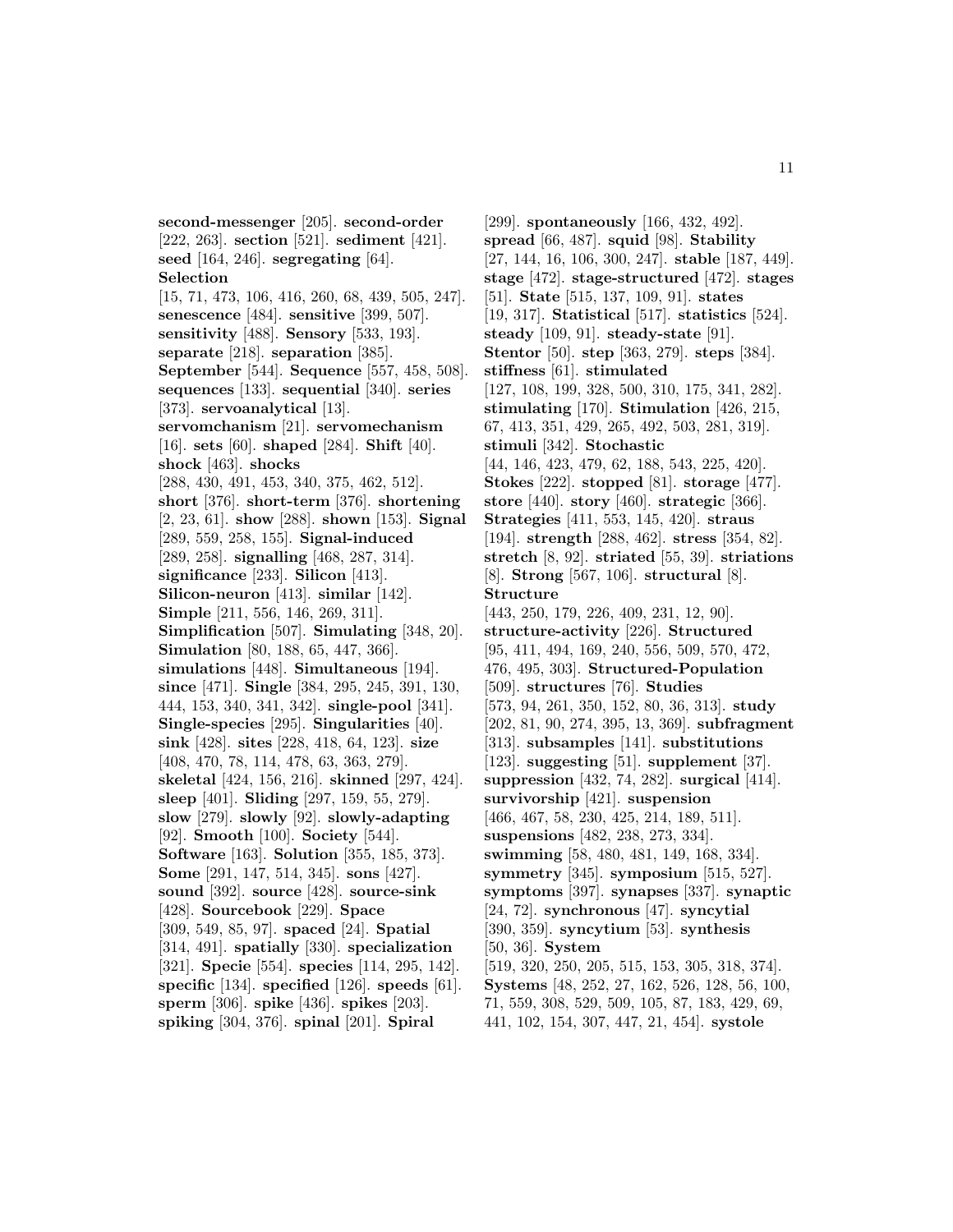[152, 34].

**tachycardia** [350]. **Tachycardias** [540]. **take** [51]. **technique** [215]. **Techniques** [362]. **tells** [493]. **Temporal** [529, 154, 314, 179]. **temporally** [330]. **tension** [26]. **term** [376]. **Terminal** [45]. **termination** [500]. **Terrestrial** [509]. **test** [85]. **testability** [332]. **Tests** [498]. **Textbook** [535]. **Their** [443, 52, 258, 8, 301]. **theorem** [102]. **Theoretical** [402, 293, 55, 333, 542, 283, 19, 30, 514, 448]. **theories** [484, 12]. **Theory** [48, 124, 27, 35, 15, 385, 433, 571, 28, 362, 336, 451, 388, 115, 482, 432, 4, 102, 171, 103, 510]. **therapeutic** [397]. **therapy** [59]. **thermal** [354]. **thin** [424]. **thorax** [202]. **those** [137]. **Three** [206, 153, 83, 339, 192, 43, 196, 114, 231, 265]. **Three-dimensional** [206, 83, 339, 43, 196, 231, 265]. **Time** [309, 549, 104, 192, 471, 183]. **time-delayed** [183]. **times** [508]. **timing** [78, 436, 152]. **tissue** [257, 348, 486, 170]. **tissues** [390, 359]. **tongues** [386]. **tool** [523, 240, 502, 510]. **Topological** [81]. **Topology** [566, 342]. **torso** [32]. **trabecular** [66, 38]. **tracking** [43]. **traits** [204]. **trajectories** [480, 481]. **Transduction** [533, 559, 261, 92]. **transfer** [235]. **Transformation** [4]. **Transient** [109, 175]. **Transmembrane** [512, 469, 351, 430, 491, 462, 463]. **transmission** [20]. **Traveling** [526]. **traverses** [79]. **treatment** [401]. **tree** [228, 418]. **trickery** [303]. **Triggered** [555]. **triphosphate** [216]. **triphosphates** [373]. **trisphophate** [341]. **Trisphosphate** [255, 331, 253, 380, 290, 210, 310, 174, 280, 317]. **Trophic** [344, 234]. **Turning** [358]. **Two** [323, 328, 71, 464, 53, 147, 137, 51]. **Two-dimensional** [323, 53]. **Two-locus** [71]. **two-patch** [147]. **two-state** [137]. **types** [465, 300, 153].

**ubiquitination** [445]. **Ueber** [1]. **UK** [546]. **uncertainty** [372]. **understanding** [510]. **Unidirectional** [274, 369]. **uniform** [214, 453]. **unifying** [484]. **Universal** [181, 271]. **University** [546, 515, 527]. **Unrooted** [418]. **unsterblichkeit** [1]. **until** [379]. **upon** [92]. **urchin** [126, 174]. **use** [229, 102, 364]. **useful** [502]. **using** [348, 185, 235, 236, 33].

**Vagus** [281]. **valve** [121, 152, 394]. **Valves** [568, 131, 151]. **variability** [105]. **Variable** [278, 315, 256, 89, 372]. **Variance** [177, 505]. **Variation** [61, 383, 26, 200, 513, 211, 442, 217, 457, 458].

**varying** [381, 25, 408, 145, 388, 330]. **Vasopressin** [245]. **Vector** [128]. **ventricle** [34]. **ventricles** [14]. **ventricular**

[77, 166, 350, 351, 301, 243, 83, 340, 375].

**ventroposteriolateral** [397]. **vertebrate**

[26, 488]. **vertical** [233]. **viable** [478].

**vibration** [103]. **Views** [547]. **Virtual** [455]. **Virus** [487, 213, 555]. **vitro** [261]. **voltage** [165]. **volume** [202]. **Vulnerability** [369].

**Wadden** [521, 113]. **walk** [480, 481]. **Walks** [125]. **wall** [243, 83]. **Wave** [536, 79, 299, 331, 500, 174]. **Wavelengths** [467, 466]. **Waves** [545, 526, 192, 323, 361, 310, 452]. **weak** [180, 247]. **wee**}**1** [190]. **within** [470].

**without** [64]. **Working** [521]. **workshop** [547]. **Wright** [96].

**X.** [329]. **Xenopus** [134, 360, 323, 253, 255, 287, 210].

**Yeast** [522, 379, 78, 86, 54, 446, 63, 172, 173]. **York** [515].

**ZFY** [410]. **Zone** [277]. **zooplankton** [513, 353, 233, 90, 494].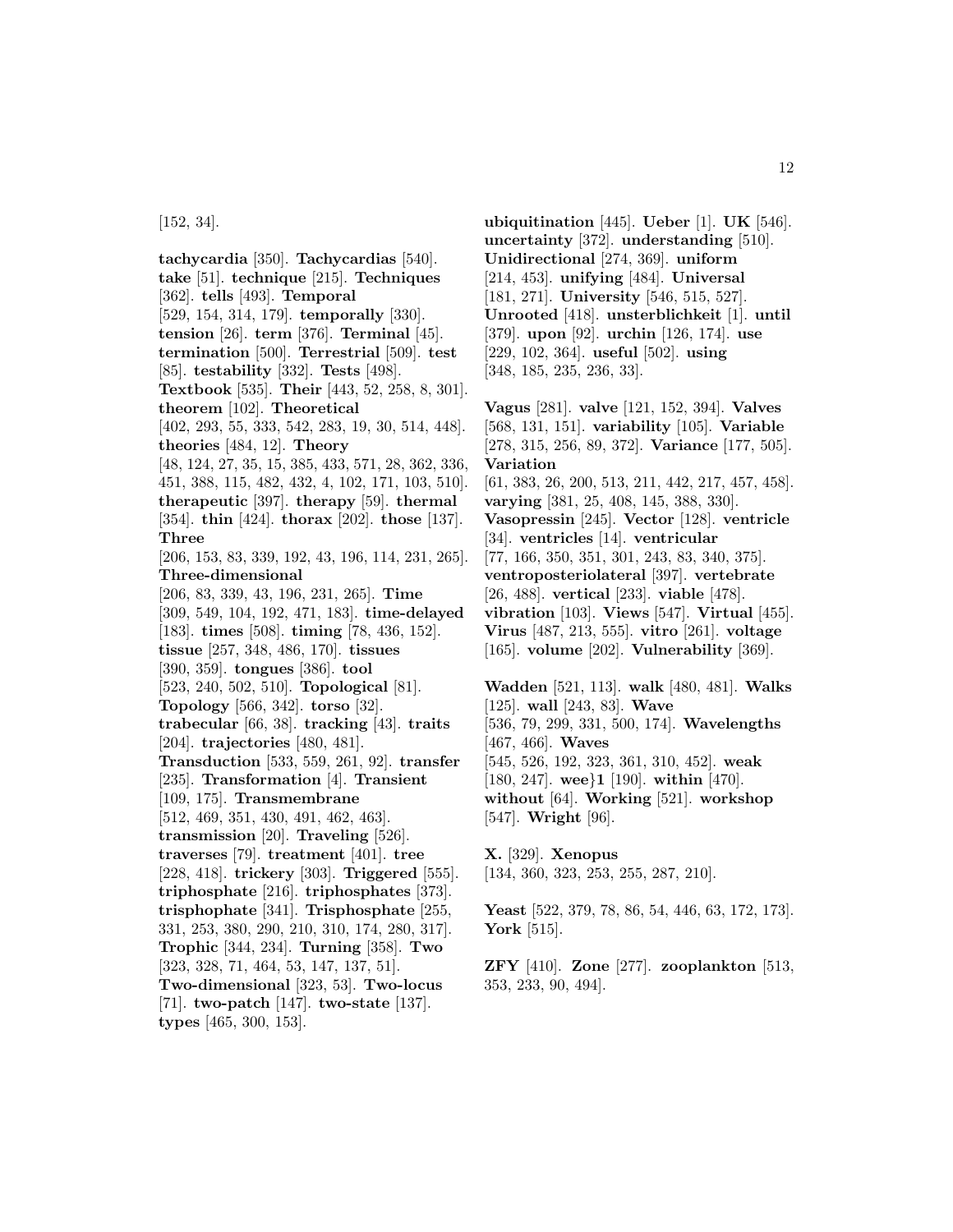# **References**

# **Hartmann:1928:UEU**

[1] M. Hartmann. Ueber experimentelle unsterblichkeit von protozoen-individuen. Ersatz der fotpflanzung von amoeba proteus durch fortgesetzte regenerationen. Zool. Jahrb., 45:973–987, 1928.

# **Hill:1938:HSD**

[2] A. V. Hill. The heat of shortening and dynamic constants of muscle. Proceedings of the Royal Society of London. Series B. Biological sciences, 126:136–195, 1938. CODEN PRLBA4. ISSN 0962- 8452 (print), 1471-2954 (electronic).

# **Harvey:1940:CDN**

[3] E. B. Harvey. A comparison of the development of nucleate and non-nucleate eggs of Arbacia punctulata. Biological Bulletin, 79:166–187, 1940. CODEN BIBUBX. ISSN 0006-3185.

#### **Levinson:1944:TTN**

[4] N. Levinson. Transformation theory of non-linear differential equations of the second order. Annals of Mathematics, 45:723–737, 1944. CODEN AN-MAAH. ISSN 0003-486X (print), 1939- 8980 (electronic).

#### **Hodgkin:1946:ECC**

[5] A. L. Hodgkin and W. A. H. Rushton. The electrical constants of a crustacean nerve fibre. Proceedings of the Royal Society of London. Series B. Biological sciences, 133:444–479, 1946. CODEN PRLBA4. ISSN 0962-8452 (print), 1471- 2954 (electronic).

# **Hodgkin:1952:QDM**

[6] A. L. Hodgkin and A. F. Huxley. A quantitative description of membrane current and its application to conduction and excitation in nerve. Journal of Physiology, 117:500–544, 1952. CODEN JPHYA7. ISSN 0022-3751.

# **Cole:1954:PCL**

[7] L. C. Cole. The population consequences of life history phenomena. Quarterly Review of Biology, 29:103–137, 1954. CO-DEN QRBIAK. ISSN 0033-5770 (print), 1539-7718 (electronic).

# **Huxley:1954:CCM**

[8] H. E. Huxley and J. Hanson. Changes in the cross-striations of muscle during contraction and stretch and their structural interpretation. Nature, 173:973–976, 1954. CODEN NATUAS. ISSN 0028- 0836 (print), 1476-4687 (electronic).

#### **Huxley:1954:IML**

[9] A. F. Huxley and R. Niedergerke. Interference microscopy of living muscle fibres. Nature, 173:971–973, 1954. CO-DEN NATUAS. ISSN 0028-0836 (print), 1476-4687 (electronic).

#### **Slobodkin:1954:PDD**

[10] L. B. Slobodkin. Population dynamics in Daphnia obtusa kurz. Ecological Monographs, 24:69–88, 1954. CODEN EC-MOAQ. ISSN 0012-9615.

### **Aubert:1956:CCM**

 $[11]$  Xavier Aubert. Le couplage énergetique de la contraction musculaire. Éditions Arscia, Brussels, Belgium, 1956. 315 pp. Thèse d'agrégation — Université Catholique de Louvain.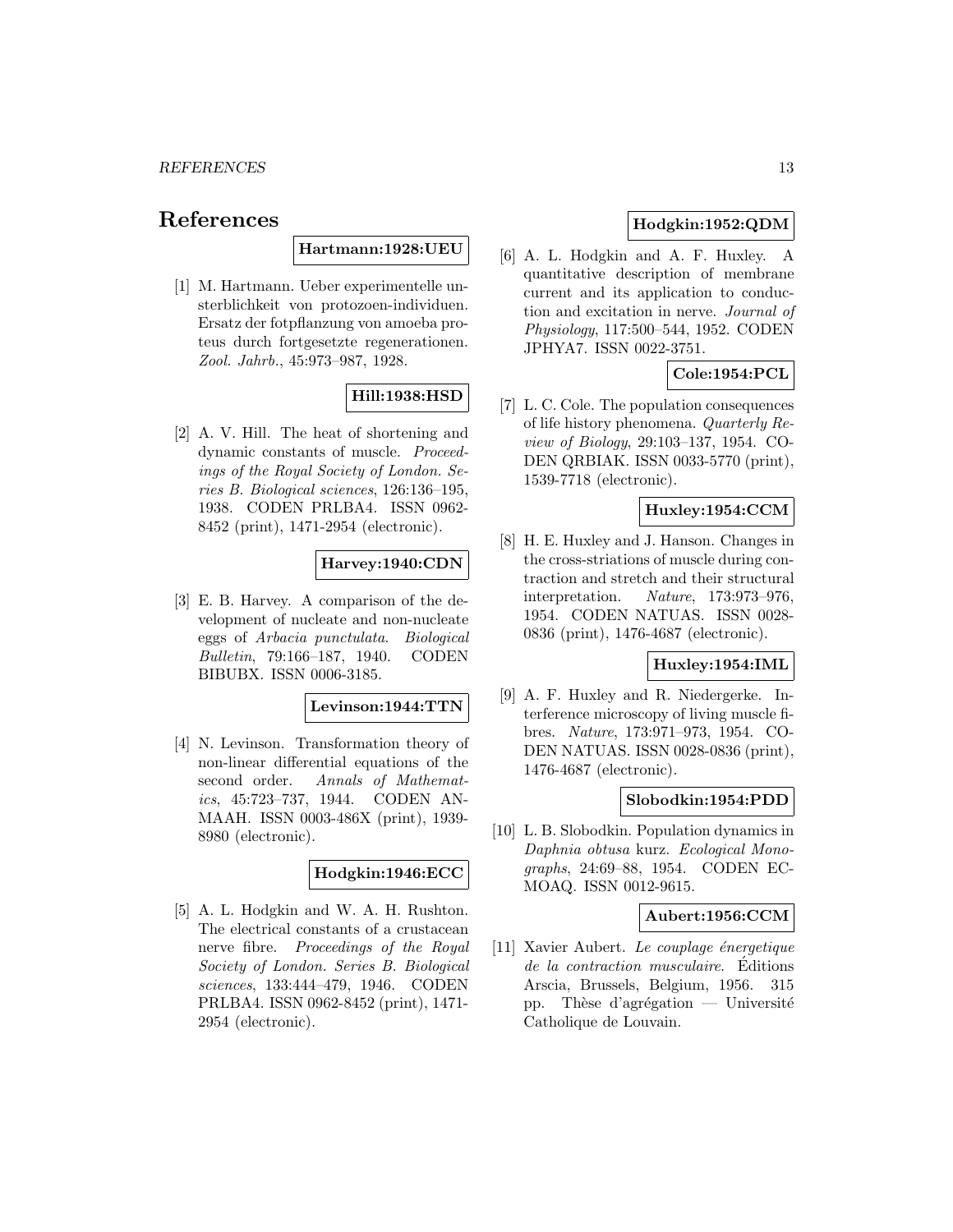# **Huxley:1957:MST**

[12] A. F. Huxley. Muscle structure and theories of contraction. Progress in Biophysics and Biophysical Chemistry, 7:255–318, 1957. CODEN PBBCAF. ISSN 0096-4174.

#### **Stark:1957:SSC**

[13] L. Stark and P. M. Sherman. A servoanalytical study of the consensual pupil reflex to light. Journal of Neurophysiology, 20:17–26, 1957. CODEN JONEA4. ISSN 0022-3077.

# **Thomas:1957:MAV**

[14] C. E. Thomas. The muscular architecture of the ventricles of hog and dog hearts. American Journal of Anatomy, 101:17–57, 1957. CODEN AJANA2. ISSN 0002-9106.

# **Fisher:1958:GTN**

[15] R. A. Fisher. The Genetical Theory of Natural Selection. Dover Publications, Inc., New York, NY, 1958. 291 pp. LCCN QH366 .F5 1958.

# **Stark:1959:SON**

[16] L. Stark. Stability, oscillations, and noise in the human pupil servomechanism. Proceedings of the Institute of Radio Engineers, 47:1925–1939, 1959. CO-DEN PIREAE. ISSN 0096-8390.

# **Frank:1960:PPG**

[17] P. W. Frank. Prediction of population growth form in Daphnia pulex cultures. American Naturalist, 94:357–372, 1960. CODEN AMNTA4. ISSN 0003-0147.

### **Furstenberg:1960:PRM**

[18] H. Furstenberg and H. Kesten. Products of random matrices. Annals of Mathematical Statistics, 31(2):457–469, June 1960. CODEN AASTAD. ISSN 0003- 4851. URL http://projecteuclid. org/euclid.aoms/1177705909.

#### **FitzHugh:1961:IPS**

[19] R. FitzHugh. Impulses and physiological states in theoretical models of nerve membrane. Biophysical Journal, 1:445– 466, 1961. CODEN BIOJAU. ISSN 0006-3495.

### **Nagumo:1962:APT**

[20] J. S. Nagumo, S. Arimoto, and S. Yoshizawa. An active pulse transmission line simulating nerve axon. Proceedings of the Institute of Radio Engineers, 50:2061–2071, 1962. CODEN PIREAE. ISSN 0096-8390.

### **Stark:1962:ECB**

[21] L. Stark. Environmental clamping of biological systems: Pupil servomchanism. Journal of the Optical Society of America. A, Optics, image science, and vision, 52:925–930, 1962. CODEN JOAOD6. ISSN 1084-7529, 0740-3232.

#### **Veronis:1963:PC**

[22] G. Veronis. Penetrative convection. Astrophysical Journal, 137:641–663, 1963. CODEN ASJOAB. ISSN 0004-637X (print), 1538-4357 (electronic).

# **Hill:1964:ELH**

[23] A. V. Hill. The effect of load on the heat of shortening muscle. Proceedings of the Royal Society of London. Series B. Biological sciences, 159:297–318, 1964. CO-DEN PRLBA4. ISSN 0962-8452 (print), 1471-2954 (electronic).

# **Perkel:1964:PNE**

[24] D. H. Perkel, J. H. Schulman, T. H. Bullock, G. P. Moore, and J. P. Segundo.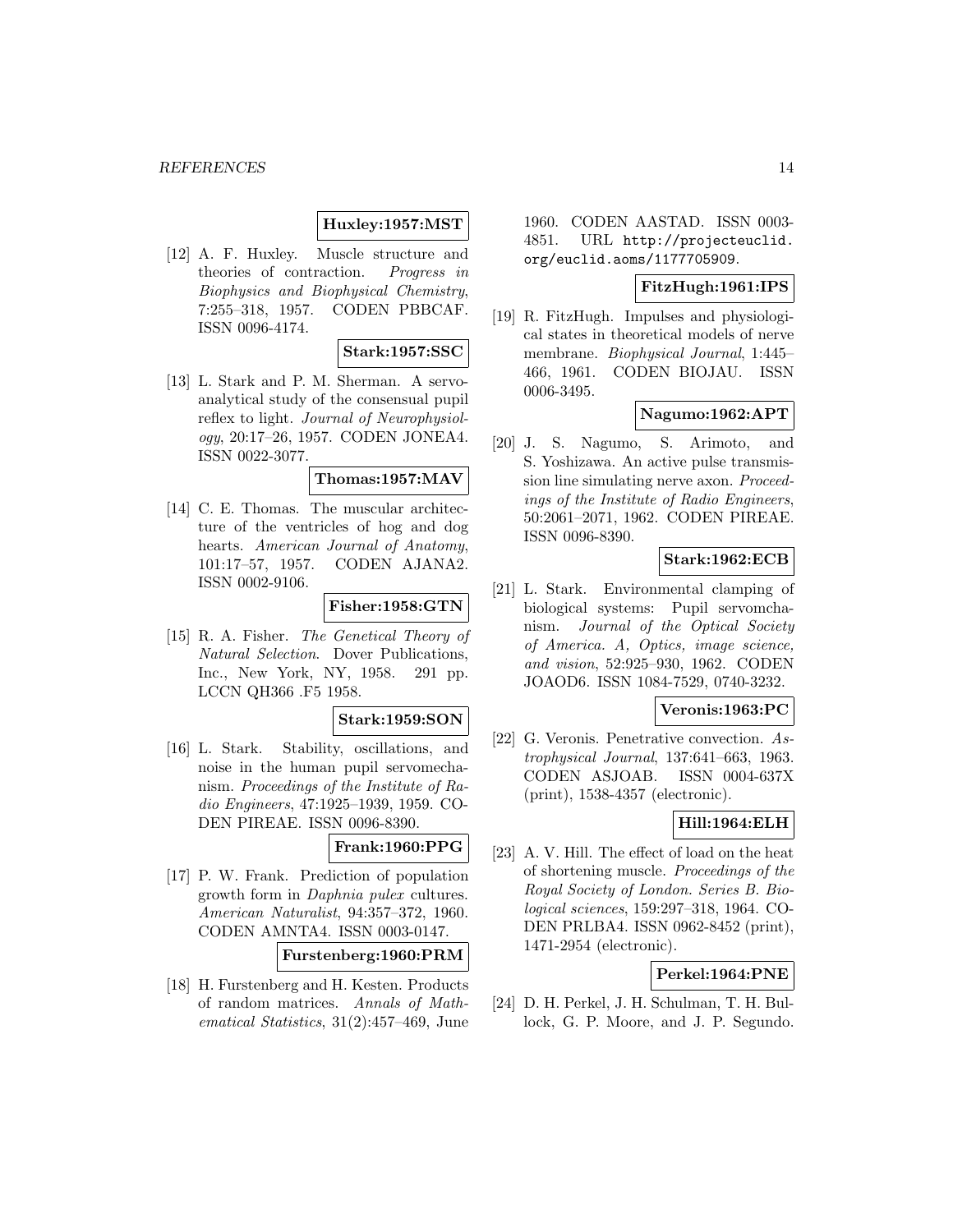Pacemaker neurons: Effects of regularly spaced synaptic input. Science, 145:61– 63, 1964. CODEN SCIEAS. ISSN 0036- 8075 (print), 1095-9203 (electronic).

**Cohen:1966:ORR**

[25] D. Cohen. Optimizing reproduction in a randomly varying environment. Journal of Theoretical Biology, 12:119–129, 1966. CODEN JTBIAP. ISSN 0022-5193.

**Gordon:1966:VIT**

[26] A. M. Gordon, A. F. Huxley, and F. J. Julian. The variation in isometric tension with sarcomere length in vertebrate muscle fibers. Journal of Physiology, 184:170–192, 1966. CODEN JPHYA7. ISSN 0022-3751.

**Bhatia:1967:DSS**

[27] N. P. (Nam Parshad) Bhatia and G. P. Szegő. Dynamical Systems: Stability Theory and Applications, volume 35 of Lecture notes in mathematics. Springer-Verlag, Berlin; New York, 1967. 6 + 416 pp. LCCN QA3 .L35 v.35.

**MacArthur:1967:TIB**

[28] R. H. MacArthur and E. O. Wilson. The Theory of Island Biogeography, volume 1 of Monographs in Population Biology. Princeton University Press, Princeton, NJ, USA, 1967. xi + 203 pp. LCCN QH85 .M3.

**Flugge-Lotz:1968:DOC**

[29] Irmgard Flügge-Lotz. Discontinuous and Optimal Control. McGraw-Hill, New York, NY, USA, 1968.  $x + 286$  pp. LCCN A402.3 .F53.

**FitzHugh:1969:BE**

[30] R. FitzHugh. Mathematical models of excitation and propagation in theoretical models of nerve. In Herman P. Schwan et al., editors, Biological Engineering, volume 9 of Inter-university electronic series, pages 1–85. McGraw-Hill, New York, NY, USA, 1969. LCCN R856 .B47.

# **Rosenzweig:1969:WPC**

[31] M. Rosenzweig. Why the prey curve has a hump. American Naturalist, 103: 81–87, 1969. CODEN AMNTA4. ISSN 0003-0147.

# **Rush:1969:CDD**

[32] S. Rush, E. Lepeschkin, and A. Gregoritsch. Current distribution from defibrillation electrodes in a homogeneous torso model. Journal of electrocardiology, 2:331–341, 1969. CODEN JECAB4. ISSN 0022-0736.

# **Schmitt:1969:BIP**

[33] O. H. Schmitt. Biological information processing using the concept of interpenetrating domains. In Leibovic [515], pages 325–331.

# **Streeter:1969:FOC**

[34] D. D. Streeter, Jr., H. M. Spotnitz, D. P. Patel, J. Ross, Jr., and E. H. Sonnenblick. Fiber orientation in the canine left ventricle during diastole and systole. Circulation Research, 24:339–347, 1969. CODEN CIRUAL. ISSN 0009-7330.

# **Crow:1970:IPG**

[35] J. F. Crow and M. Kimura. Introduction to Population Genetics Theory. Burgess Publishing Company, Minneapolis, MN, 1970. ISBN 0-06-356128-X (Harper and Row paperback, 1972 reprint), 0-8087- 2910-2. xiv + 591 pp. LCCN QH431 .C76.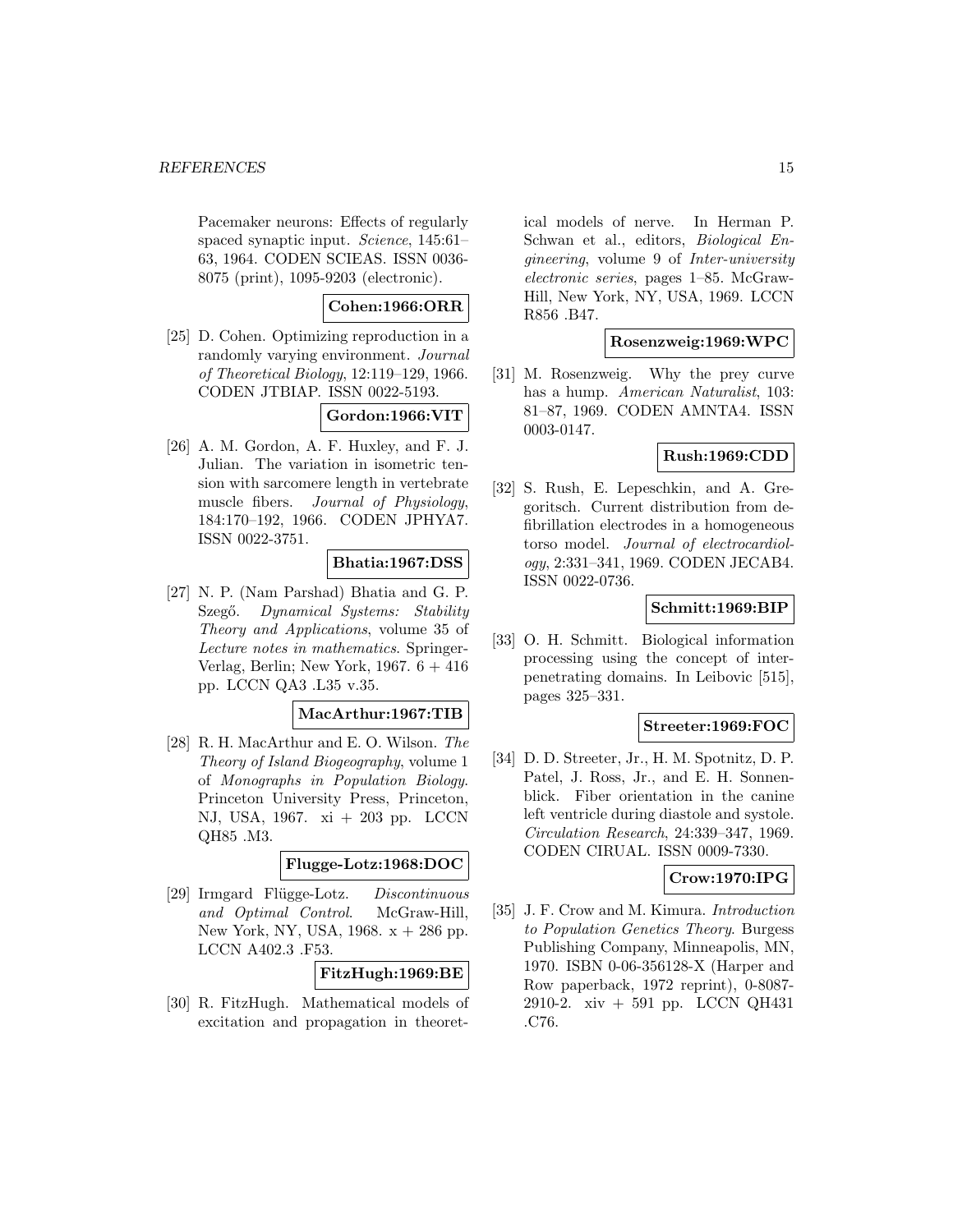# **Rao:1970:MCF**

[36] P. N. Rao and R. T. Johnson. Mammalian cell fusion: studies on the regulation of DNA synthesis and mitosis. Nature, 225:159–164, 1970. CODEN NAT-UAS. ISSN 0028-0836 (print), 1476-4687 (electronic).

# **Shiba:1970:EMF**

[37] H. Shiba. An electric model for flat epithelial cells with low resistive junctional membranes. A mathematical supplement. Japanese Journal of Applied Physics, 9:1405–1409, 1970. CODEN JJAPA5. ISSN 0021-4922.

#### **Weidmann:1970:ECT**

[38] S. Weidmann. Electrical constants of trabecular muscle from mammalian heart. Journal of Physiology, 210:1041– 1054, 1970. CODEN JPHYA7. ISSN 0022-3751.

# **Huxley:1971:PMF**

[39] A. F. Huxley and R. M. Simmons. Proposed mechanism of force generation in striated muscle. Nature, 233:533–538, 1971. CODEN NATUAS. ISSN 0028- 0836 (print), 1476-4687 (electronic).

#### **Johnsson:1971:FEB**

[40] A. Johnsson and H. G. Karlsson. Biological rhythms: Singularities in phase-shift experiments as predicted from a feedback model. In E. Broda, A. Locker, and H. Springer-Lederer, editors, First European Biophysics Congress, 14–17 Sept. 1971, Baden near Vienna, Austria, pages 263–267. Springer-Verlag, Berlin, Germany / Heidelberg, Germany / London, UK / etc., 1971. LCCN QT34 .E89 1971. Six volumes.

# **Masui:1971:CCN**

[41] Y. Masui and C. L. Markert. Cytoplasmic control of nuclear behavior during meiotic maturation of frog oocytes. Journal of experimental zoology, 177: 129–146, 1971. CODEN JEZOAO. ISSN 0022-104X.

# **Mitchison:1971:BCC**

[42] J. M. Mitchison. The biology of the cell cycle. Cambridge University Press, Cambridge, UK, 1971. ISBN 0-521- 08251-X, 0-521-09671-5 (paperback). v + 313 pp. LCCN QH605 .M682 1971.

# **Berg:1972:CEC**

[43] H. C. Berg and D. A. Brown. Chemotaxis in Escheria coli analyzed by threedimensional tracking. Nature, 239: 500–504, 1972. CODEN NATUAS. ISSN 0028-0836 (print), 1476-4687 (electronic).

### **Cowan:1972:SMN**

[44] J. D. Cowan. Stochastic models of neuroelectric activity. In Rice et al. [517], pages 181–182. ISBN 0-226-71115-3. LCCN QC175 .I5 1971. IUPAP Conference on Statistical Mechanics (6th: 1971: Chicago, IL).

# **Crichton:1972:TM**

[45] Michael Crichton. The Terminal Man. Ballantine Books, New York, NY, USA, 1972. ISBN 0-394-44768-9. xi + 247 pp. LCCN PS3553.R48 T4.

#### **Fretwell:1972:PSE**

[46] S. D. Fretwell. Populations in a Seasonal Environment. Princeton University Press, Princeton, NJ, USA, 1972.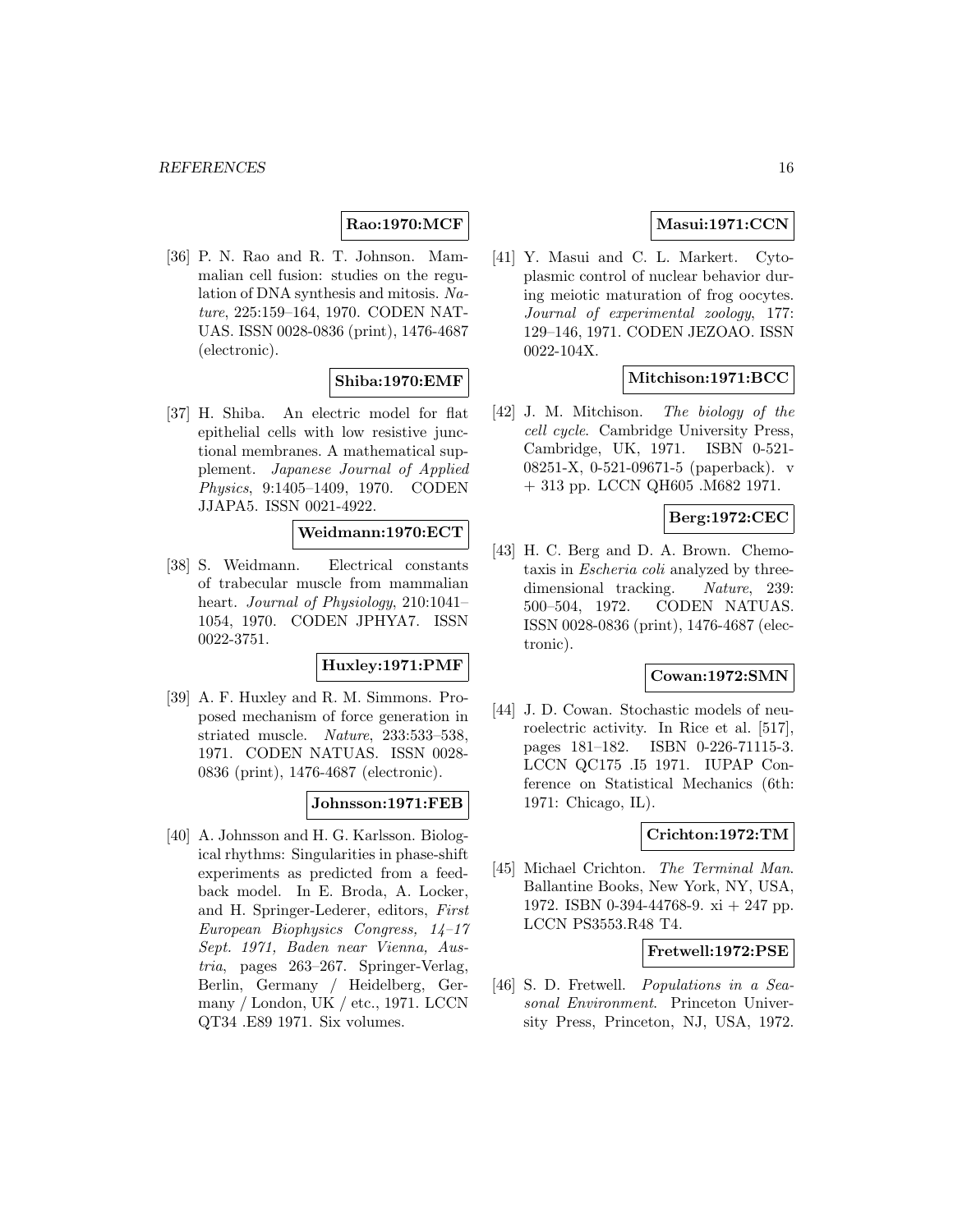ISBN 0-691-08105-0, 0-691-08106-9 (paperback). xxiii + 217 pp. LCCN QL752 .F73.

**Sachsenmaier:1972:ISM**

[47] W. Sachsenmaier, U. Remy, and R. Plattner-Schobel. Initiation of synchronous mitosis in Physarum polycephalum. Experimental Cell Research, 73:41–48, 1972. CODEN ECREAL. ISSN 0014-4827.

**Andronov:1973:TBD**

[48] A. A. Andronov, E. A. Leontovich, I. I. Gordon, and A. G. Maier. Theory of Bifurcations of Dynamic Systems on a Plane. Wiley, New York, 1973. ISBN 0-470-03194-8. xiv + 482 pp. LCCN QA845 T4 1967.

# **Arnold:1973:ODE**

[49] V. I. (Vladimir Igorevich) Arnold.  $Or$ dinary Differential Equations. MIT Press, Cambridge, MA, 1973. ISBN 0-262-01037-2. ix + 280 pp. LCCN QA372.A713. Translated and edited by Richard A. Silverman.

# **Frazier:1973:DSF**

[50] E. A. J. Frazier. DNA synthesis following gross alterations of the nucleocytoplasmic ratio in the ciliate Stentor coeruleus. Developmental Biology, 34: 77–92, 1973. CODEN DEBIAO. ISSN 0012-1606.

# **Huxley:1973:NSC**

[51] A. F. Huxley. A note suggesting that cross-bridge attachment during muscle contraction may take place in two stages. Proceedings of the Royal Society of London. Series B. Biological sciences, 183:83–86, 1973. CODEN PRLBA4.

ISSN 0962-8452 (print), 1471-2954 (electronic).

# **Pavlidis:1973:BOT**

[52] T. Pavlidis. Biological Oscillators: Their Mathematical Analysis. Academic Press, New York, NY, 1973. ISBN 0-12- 547350-8. xiii + 207 pp. LCCN QH527 .P38.

# **Bukauskas:1974:MTA**

[53] F. F. Bukauskas, N. I. Kukushkin , and M. Y. Sakson. Model of a two-dimensional anisotropic syncytium. communication I. Biofizika, 19:712–716, 1974. CODEN BIOFAI. ISSN 0006- 3029.

# **Hartwell:1974:GCC**

[54] L. H. Hartwell, J. Culotti, J. R. Pringle, and B. J. Reid. Genetic control of the cell division cycle in yeast. Science, 183:46–51, 1974. CODEN SCI-EAS. ISSN 0036-8075 (print), 1095-9203 (electronic).

# **Hill:1974:TFS**

[55] T. L. Hill. Theoretical formalism for the sliding filament model of contraction of striated muscle, part I. Progress in Biophysics and Molecular Biology, 28:267– 340, 1974. CODEN PBIMAC. ISSN 0079-6107.

#### **Hirsch:1974:DED**

[56] M. W. Hirsch and S. Smale. Differential Equations, Dynamical Systems and Linear Algebra, volume 60 of Pure and applied mathematics. Academic Press, 1974. ISBN 0-12-349550-4. xi + 358 pp. LCCN QA3 .P8 v.60.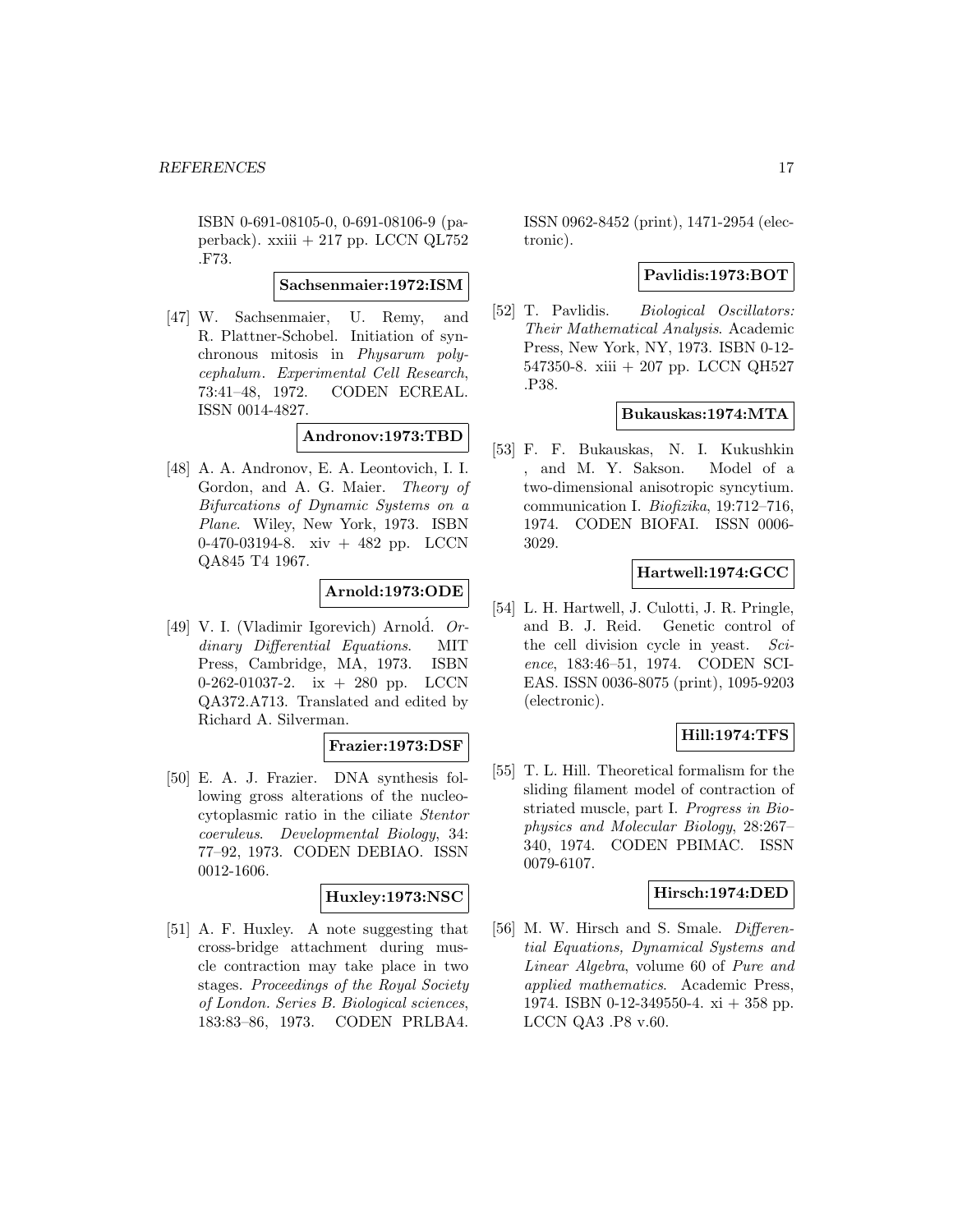**Beddington:1975:MIB**

[57] J. R. Beddington. Mutual interference between parasites or predators and its effect on searching efficiency. Journal of Animal Ecology, 44:331–340, 1975. CO-DEN JAECAP. ISSN 0021-8790.

# **Childress:1975:PFS**

[58] S. Childress, M. Levandowsky, and E. A. Spiegel. Pattern formation in a suspension of swimming micro-organisms. Journal of Fluid Mechanics, 69:595–613, 1975. CODEN JFLSA7. ISSN 0022- 1120.

**Forster:1975:REB**

[59] Francis M. Forster. Reflex epilepsy, behavioral therapy, and conditional reflexes. Thomas, Springfield, IL, USA, 1975. ISBN 0-398-03614-4. ix + 318 pp. LCCN RC372 .F67.

#### **Guckenheimer:1975:IPS**

[60] J. Guckenheimer. Isochrons and phaseless sets. Journal of Mathematical Biology, 1:259–273, 1975. CODEN JM-BLAJ. ISSN 0303-6812.

# **Julian:1975:VMS**

[61] F. J. Julian and M. R. Sollins. Variation of muscle stiffness with force at increasing speeds of shortening. Journal of General Physiology, 66:287–302, 1975. CODEN JGPLAD. ISSN 0022-1295.

# **Karlin:1975:FCS**

[62] S. Karlin and H. M. Taylor. A First Course in Stochastic Processes. Academic Press, New York, NY, second edition, 1975. ISBN 0-12-398552-8. xvi + 557 pp. LCCN QA274 .K371 1975.

# **Nurse:1975:GCC**

[63] P. Nurse. Genetic control of cell size at division in yeast. Nature, 256:547–551, 1975. CODEN NATUAS. ISSN 0028- 0836 (print), 1476-4687 (electronic).

### **Watterson:1975:NSS**

[64] G. A. Watterson. On the number of segregating sites in genetical models without recombination. Theoretical Population Biology, 7:256–276, 1975. CODEN TLPBAQ. ISSN 0040-5809.

#### **Brokaw:1976:CSM**

[65] C. J. Brokaw. Computer simulation of movement generating crossbridges. Biophysical Journal, 16:1013– 1027, 1976. CODEN BIOJAU. ISSN 0006-3495.

#### **Clerc:1976:DDI**

[66] L. Clerc. Directional differences of impulse spread in trabecular muscle from mammalian heart. Journal of Physiology, 255:335–346, 1976. CODEN JPHYA7. ISSN 0022-3751.

### **Cooper:1976:CCS**

[67] I. S. Cooper, I. Amin, M. Riklan, J. M. Waltz, and T. P. Poon. Chronic cerebellar stimulation in epilepsy. Archives of Neurology, 33:559–570, 1976. CODEN ARNEAS. ISSN 0003-9942.

### **Lande:1976:NSR**

[68] R. Lande. Natural selection and random genetic drift in phenotypic evolution. Evolution, 30:314–334, 1976. CO-DEN EVOLAO. ISSN 0014-3820.

# **Mackey:1977:OCP**

[69] M. C. Mackey and L. Glass. Oscillation and chaos in physiological control sys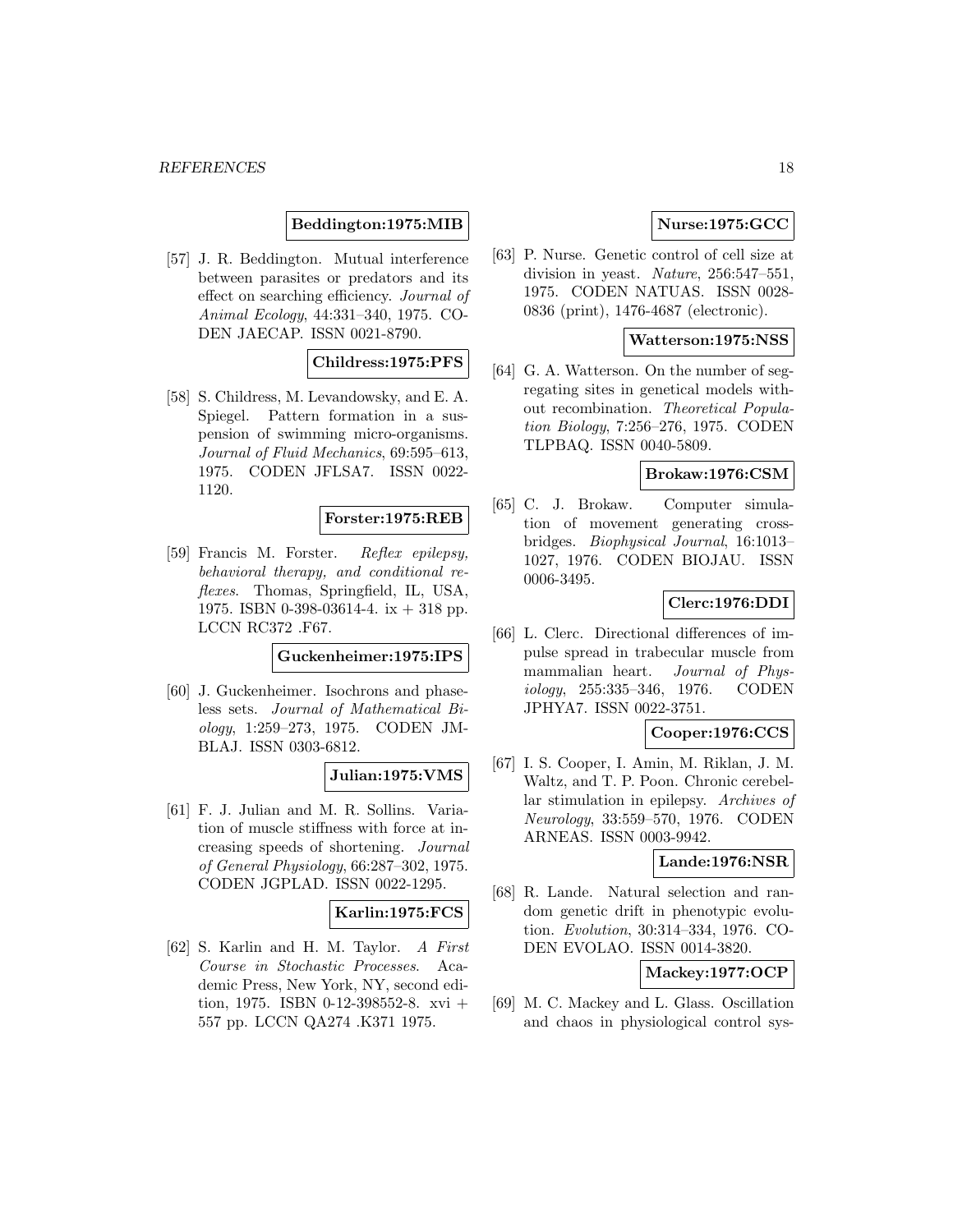tems. Science, 197:287–289, 1977. CO-DEN SCIEAS. ISSN 0036-8075 (print), 1095-9203 (electronic).

### **Mirouze:1977:EEI**

[70] J. Mirouze, J. L. Selam, T. C. Pham, and D. Cavadore. Evaluation of exogenous insulin homeostasis by the artificial pancreas in insulin-dependent diabetes. Diabetologia, 13:273–278, 1977. CODEN DBTGAJ. ISSN 0012-186X.

# **Nagylaki:1977:SOT**

[71] T. Nagylaki. Selection in One- and Two-locus Systems, volume 15 of Lecture notes in biomathematics. Springer-Verlag, Berlin, Germany / Heidelberg, Germany / London, UK / etc., 1977. ISBN 0-387-08247-6. vii + 208 pp. LCCN QH455 .N331.

# **Pinsker:1977:ABN**

[72] H. M. Pinsker. Aplysia bursting neurons as endogenous oscillators: I: Phaseresponse curves for pulsed inhibitory synaptic input. Journal of Neurophysiology, 40:527–543, 1977. CODEN JONEA4. ISSN 0022-3077.

# **Rinzel:1977:RNI**

[73] J. Rinzel. Repetitive nerve impulse propagation: Numerical results and methods. In Fitzgibbon, III and Walker [518], pages 186–212. ISBN 0-273-01066- 2. LCCN QA274.75 .N66.

#### **Vassalle:1977:RAC**

[74] M. Vassalle. The relationship among cardiac pacemakers: Overdrive suppression. Circulation Research, 41:269–277, 1977. CODEN CIRUAL. ISSN 0009- 7330.

# **Bender:1978:AMM**

[75] C. M. Bender and S. A. Orszag. Advanced Mathematical Methods for Scientists and Engineers. McGraw-Hill, New York, NY, USA, 1978. ISBN 0-07- 004452-X. xiv + 593 pp. LCCN QA371 .B43.

### **Bensoussan:1978:AAP**

[76] Alain Bensoussan, Jacques-Louis Lions, and George Papanicolaou. Asymptotic analysis for periodic structures. North-Holland Publishing Co., Amsterdam, The Netherlands, 1978. ISBN 0-444- 85172-0. xxiv + 700 pp. LCCN QA379 .B45.

### **Chapman:1978:ACP**

[77] R. A. Chapman and C. H. Fry. An analysis of cable properties of frog ventricular myocardium. Journal of Physiology, 283:263–282, 1978. CODEN JPHYA7. ISSN 0022-3751.

#### **Fantes:1978:CTC**

[78] P. A. Fantes and P. Nurse. Control of the timing of cell division in fission yeast: cell size mutants reveal a second control pathway. Experimental Cell Research, 115:317–329, 1978. CODEN ECREAL. ISSN 0014-4827.

### **Gilkey:1978:FCW**

[79] J. C. Gilkey, L. F. Jaffe, E. B. Ridgeway, and G. T. Reynolds. A free calcium wave traverses the activating egg of the medaka, Oryzias latipes. Journal of Cell Biology, 76:448–466, 1978. CO-DEN JCLBA3. ISSN 0021-9525.

# **Miller:1978:SSE**

[80] W. T. Miller, III and D. B. Geselowitz. Simulation studies of the electrocardiogram. I. the normal heart. Circulation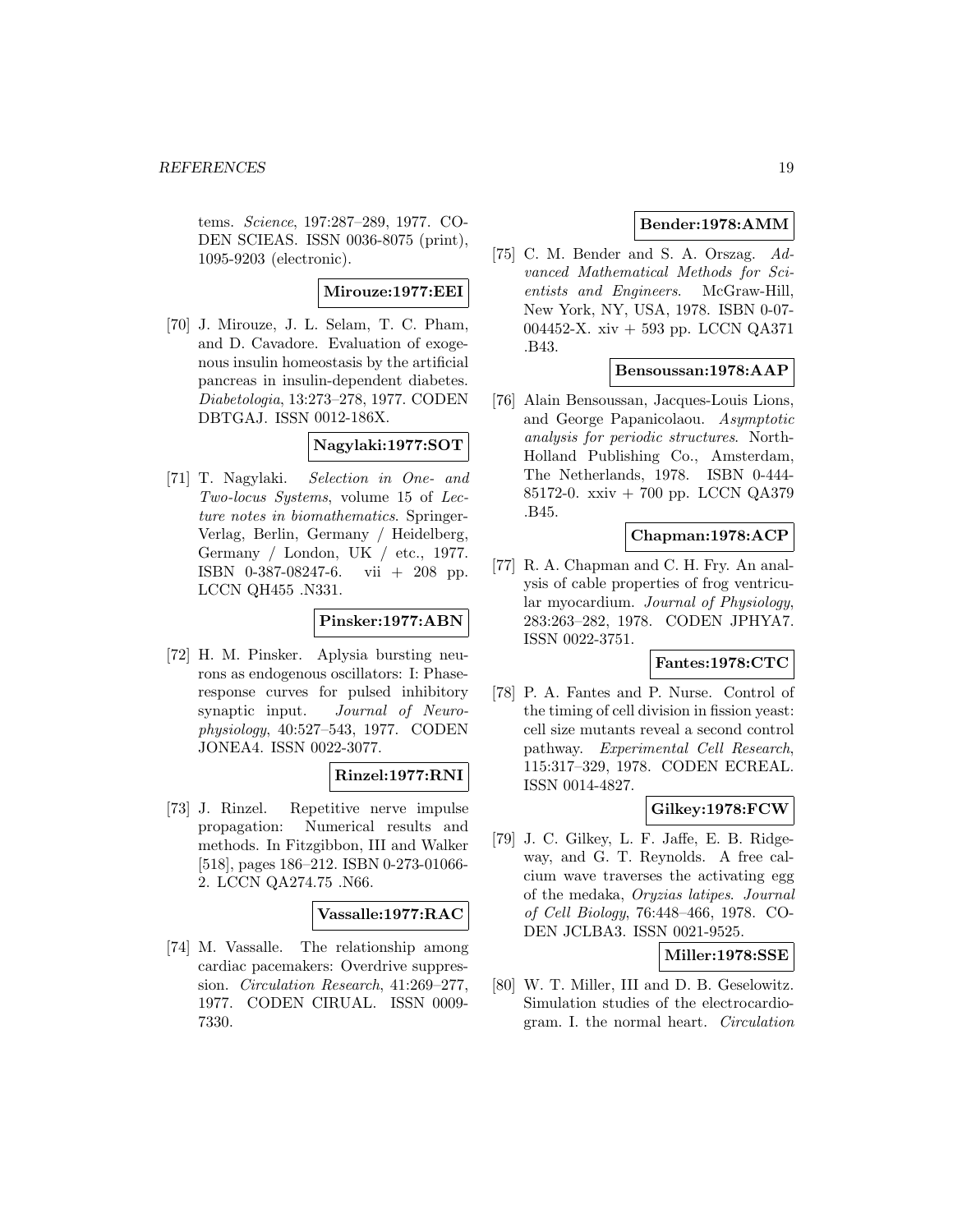Research, 43:301–315, 1978. CODEN CIRUAL. ISSN 0009-7330.

#### **Kawato:1978:BOC**

[81] M. Kawato and R. Suzuki. Biological oscillators can be stopped. topological study of a phase response curve. Biological Cybernetics, 30:241–284, 1978. CO-DEN BICYAF. ISSN 0340-1200.

# **Marshall:1978:PDD**

[82] J. S. Marshall. Population dynamics of Daphnia galeata mendotae as modified by chronic cadmium stress. Journal of the Fisheries Research Board of Canada, 35:461–469, 1978. CODEN JFRBAK. ISSN 0015-296X.

#### **Streeter:1978:TFO**

[83] D. D. Streeter, Jr., W. E. Powers, M. A. Ross, and F. Torrent-Guasp. Three-dimensional fiber orientation in the mammalian left ventricular wall. In Baan et al. [519], pages 73–84. ISBN 0- 262-18078-2. LCCN RC670.C37.

# **Tung:1978:BMD**

[84] L. Tung. A bi-domain model for describing ischemic myocardial D-C potentials. PhD thesis, MIT, Cambridge, MA, 1978.

# **Best:1979:NSH**

[85] E. N. Best. Null space in the Hodgkin– Huxley equations: A critical test. Biophysical Journal, 27:87–104, 1979. CO-DEN BIOJAU. ISSN 0006-3495.

# **Fantes:1979:EGI**

[86] P. A. Fantes. Epistatic gene interactions in the control of division in fission yeast. Nature, 279:428–430, 1979. CO-DEN NATUAS. ISSN 0028-0836 (print), 1476-4687 (electronic).

# **Glass:1979:PCR**

[87] L. Glass and M. C. Mackey. Pathological conditions resulting from instabilities in physiological control systems. Annals of the New York Academy of Sciences, 316:214–235, 1979. CODEN ANYAA9. ISSN 0077-8923 (print), 1749-6632 (electronic).

# **Griffiths:1979:ESD**

[88] R. C. Griffiths. Exact sampling distributions from the infinite neutral alleles model. Advances in Applied Probability, 11:326–354, 1979. CODEN AAPBBD. ISSN 0001-8678 (print), 1475-6064 (electronic).

# **Levins:1979:CVE**

[89] R. Levins. Coexistence in a variable environment. American Naturalist, 114: 765–783, 1979. CODEN AMNTA4. ISSN 0003-0147.

# **Lynch:1979:PCZ**

[90] M. Lynch. Predation, competition, and zooplankton community structure: An experimental study. Limnology and Oceanography, 24:253–272, 1979. CO-DEN LIOCAH. ISSN 0024-3590.

#### **Pastushenko:1979:EBB**

[91] V. F. Pastushenko, Y. A. Chizmadzhev, and V. B. Arakelyan. Electric breakdown of bilayer lipid membranes: II. calculations of the membrane lifetime in the steady-state diffusion approximation. Bioelectrochemistry and Bioenergetics, 6:53–62, 1979. CODEN BE-BEBP. ISSN 0302-4598.

# **Vibert:1979:RII**

[92] J. F. Vibert, M. Davis, and J. P. Segundo. Recurrent inhibition: Its influ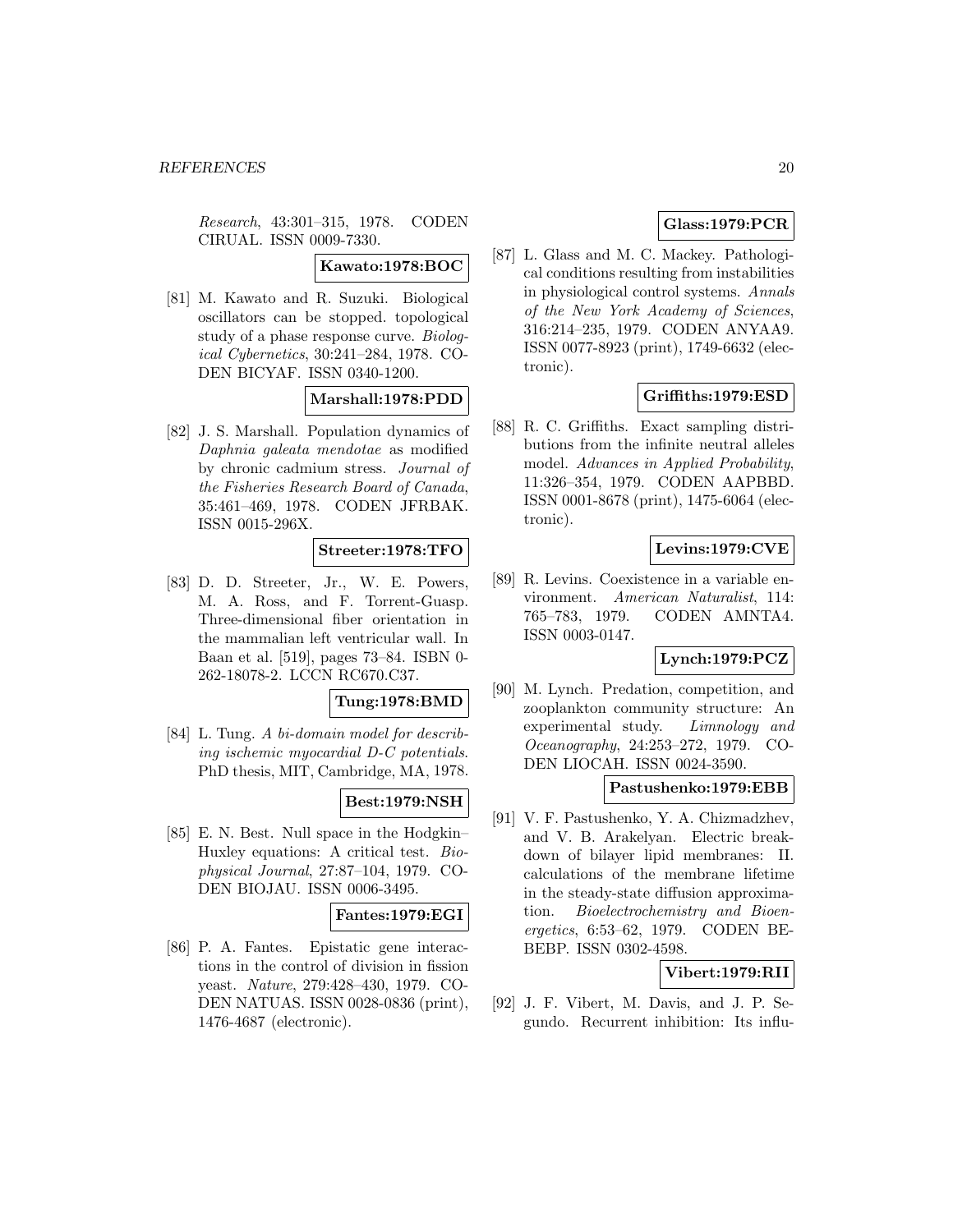ence upon transduction and afferent discharges in slowly-adapting stretch receptor organs. Biological Cybernetics, 33: 167–178, 1979. CODEN BICYAF. ISSN 0340-1200.

### **Armstrong:1980:CE**

[93] R. A. Armstrong and R. McGehee. Competitive exclusion. American Naturalist, 115:151–170, 1980. CODEN AM-NTA4. ISSN 0003-0147.

**Benz:1980:RSC**

[94] R. Benz and U. Zimmermann. Relaxation studies on cell membranes and lipid bilayers in the high electric field range. Bioelectrochemistry and Bioenergetics, 7:723–739, 1980. CODEN BE-BEBP. ISSN 0302-4598.

# **Charlesworth:1980:EAP**

[95] Brian Charlesworth. Evolution in Age-Structured Populations. Cambridge University Press, Cambridge, UK, 1980. ISBN 0-521-29786-9 (paperback), 0-521- 23045-4. xiii + 300 pp. LCCN QH455 .C47.

#### **Griffiths:1980:LDD**

[96] R. C. Griffiths. Lines of descent in the diffusion approximation of neutral Wright–Fisher models. Theoretical Population Biology, 17:37–50, 1980. CO-DEN TLPBAQ. ISSN 0040-5809.

### **Gustafson:1980:PDE**

[97] Karl E. Gustafson. Partial differential equations and Hilbert space methods. Wiley, New York, 1980. ISBN 0-471- 04089-4. xv + 270 pp. LCCN QA374 .G97.

#### **Guttman:1980:CRF**

[98] R. Guttman, S. Lewis, and J. Rinzel. Control of repetitive firing in squid axon membrane as a model for a neurooscillator. Journal of Physiology, 305:377–395, 1980. CODEN JPHYA7. ISSN 0022- 3751.

# **Herbert:1980:CCD**

[99] P. D. N. Herbert and T. J. Crease. Clonal coexistence in Daphnia pulex: Another planktonic paradox. Science, 207:1363–1365, 1980. CODEN SCIEAS. ISSN 0036-8075 (print), 1095-9203 (electronic).

#### **Irwin:1980:SDS**

[100] M. C. Irwin. Smooth Dynamical Systems, volume 94 of Pure and applied mathematics. Academic Press, 1980. ISBN 0-12-374450-4. x + 259 pp. LCCN QA3 .P8 v.94.

### **Lepeschkin:1980:CPG**

[101] E. Lepeschkin, H. C. Herrlich, S. Rush, J. L. Jones, and R. E. Jones. Cardiac potential gradients between defibrillation electrodes. Medical Instrumentation, 14: 57, 1980. CODEN MLISBY. ISSN 0090- 6689.

# **Odell:1980:QTS**

[102] G. M. Odell. Qualitative theory of systems of ordinary differential equations, including phase plane analysis and the use of the hopf bifurcation theorem. In Segel [520], pages 649–727. ISBN 0-521- 22925-1. LCCN QH506 .M38.

### **Sanchez-Palencia:1980:LNP**

[103] E. Sanchez-Palencia. Non-homogeneous media and vibration theory. In Lecture Notes in Physics, pages ix  $+$  398. Springer-Verlag, Berlin, Germany / Heidelberg, Germany / London, UK / etc., 1980.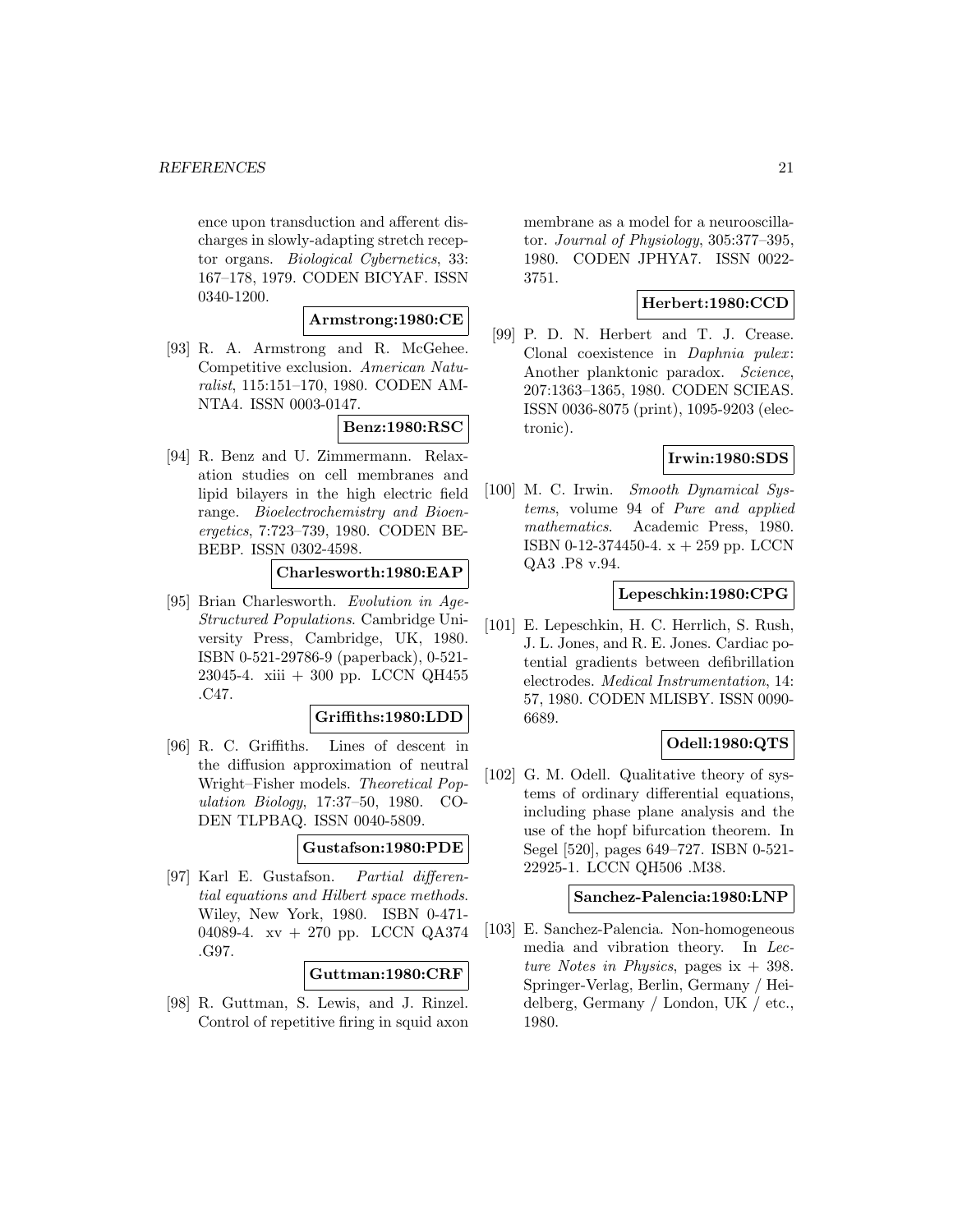# **Winfree:1980:GBT**

[104] Arthur T. Winfree. The Geometry of Biological Time, volume 8 of Biomathematics. Springer-Verlag, Berlin, Germany / Heidelberg, Germany / London, UK / etc., 1980. ISBN 0-387-09373-7 (New York). 3-540-09373-7 (Berlin). xiii + 530 pp. LCCN QH527 .W55 1980.

#### **Chesson:1981:EVP**

[105] P. L. Chesson and R. R. Warner. Environmental variability promotes coexistence in lottery competitive systems. American Naturalist, 117:923–943, 1981. CODEN AMNTA4. ISSN 0003-0147.

# **Eshel:1981:KSS**

[106] I. Eshel and U. Motro. Kin selection and strong evolutionary stability of mutual help. Theoretical Population Biology, 19:420–433, 1981. CODEN TLP-BAQ. ISSN 0040-5809.

#### **Falconer:1981:IQG**

[107] D. S. Falconer. Introduction to Quantitative Genetics. Longman Scientific and Technical, Harlow, Essex, UK, second edition, 1981. ISBN 0-470-20474-5, 0-582-44195-1. viii + 340 pp. LCCN QH452.7 .F34 1986.

#### **Guevara:1981:PLP**

[108] M. R. Guevara, L. Glass, and A. Shrier. Phase locking, period doubling bifurcations and irregular dynamics in periodically stimulated cardiac cells. Science, 214:1350–1353, 1981. CODEN SCIEAS. ISSN 0036-8075 (print), 1095-9203 (electronic).

#### **Kawato:1981:TSS**

[109] M. Kawato. Transient and steady state phase response curves of limit cycle oscillators. Journal of Mathematical Biology, 12:13–30, 1981. CODEN JMBLAJ. ISSN 0303-6812.

# **Kohn:1981:PIP**

[110] A. F. Kohn, A. Freitas da Rocha, and J. P. Segundo. Presynaptic irregularity and pacemaker inhibition. Biological Cybernetics, 41:5–18, 1981. CODEN BICYAF. ISSN 0340-1200.

#### **Nurse:1981:GAC**

[111] P. Nurse. Genetics analysis of the cell cycle. In Glover and Hopwood [523], pages 291–315. ISBN 0-521-23748-3. LCCN QR1 .S7 v.31.

# **Pringle:1981:SCC**

[112] J. R. Pringle and L. H. Hartwell. The Saccharomyces cerevisiae cell cycle. In Strathern et al. [522], pages 97–142. ISBN 0-87969-149-2. LCCN QK623.S23 M643 1982.

# **Reijnders:1981:PDH**

[113] P. J. H. Reijnders, H. E. Drescher, J. L. van Haaften, E. Bogebjerg Hansen, and S. Tougaard. Population dynamics of the harbour seal in the Wadden Sea. In Reijnders and Wolff [521], pages 19– 32. ISBN 90-6191-057-9. LCCN QL713.2 .M364 1982.

#### **Goulden:1982:BSE**

[114] C. E. Goulden, L. L. Henry, and A. J. Tessier. Body size, energy reserves, and competitive ability in three species of cladocera. Ecology, 63:1780–1789, 1982. CODEN ECOLAR. ISSN 0012-9658.

# **Guevara:1982:PLP**

[115] M. R. Guevara and L. Glass. Phase locking, period doubling bifurcations, and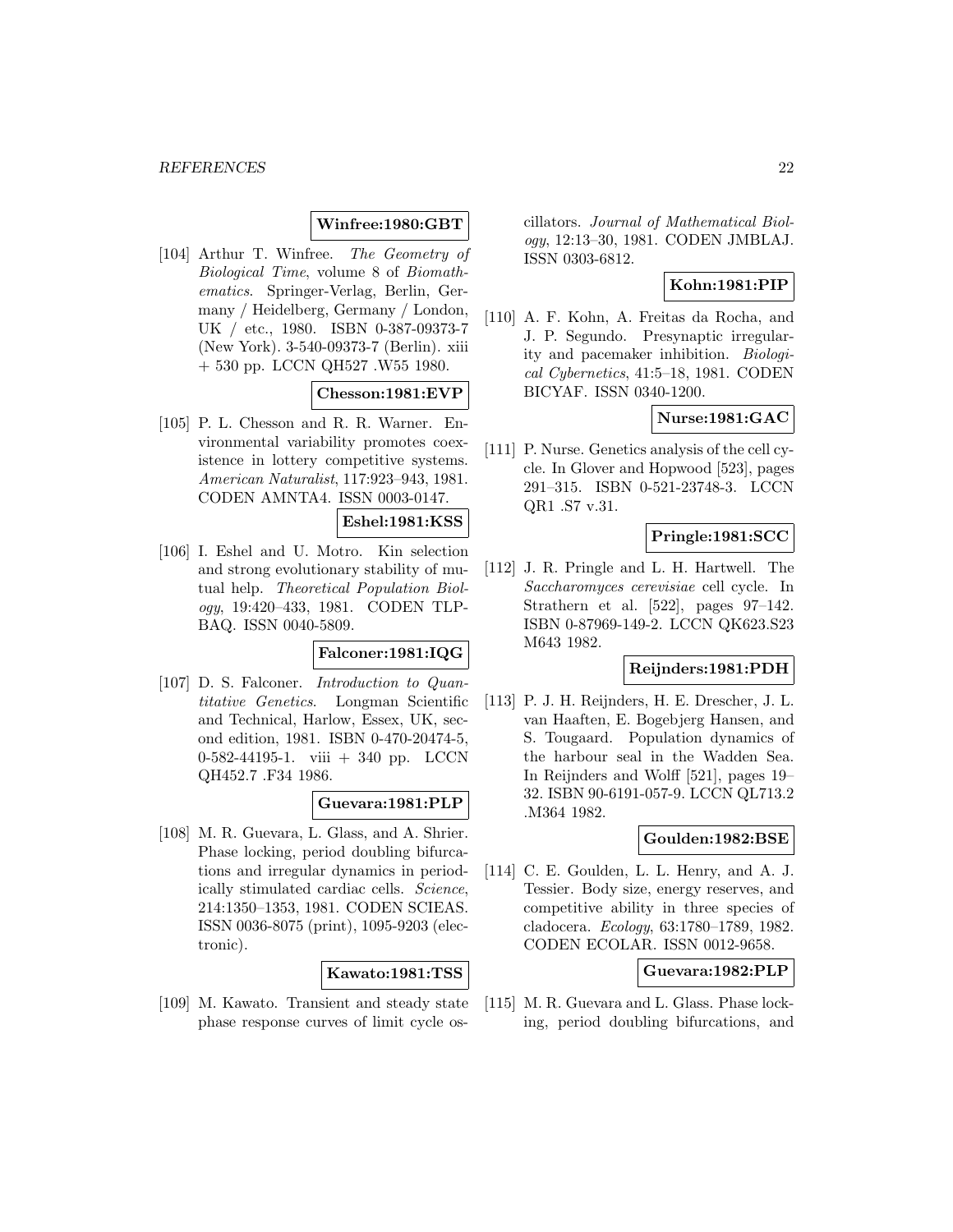#### *REFERENCES* 23

chaos in a mathematical model of a periodically driven oscillator: A theory for the entrainment of biological oscillators and the generation of cardiac dysrhythmias. Journal of Mathematical Biology, 14:1–23, 1982. CODEN JMBLAJ. ISSN 0303-6812.

# **Hartman:1982:ODE**

[116] Philip Hartman. Ordinary Differential Equations. Birkhäuser Boston Inc., Cambridge, MA, USA, second edition, 1982. ISBN 3-7643-3068-6. xiv + 612 pp. LCCN QA372 .H33 1982.

#### **Heiden:1982:DPD**

[117] U. an der Heiden and M. C. Mackey. The dynamics of production and destruction: Analytic insight into complex behavior. Journal of Mathematical Biology, 16:75– 101, 1982. CODEN JMBLAJ. ISSN 0303-6812.

# **Hoppensteadt:1982:PLB**

[118] F. C. Hoppensteadt and J. Keener. Phase locking of biological clocks. Journal of Mathematical Biology, 15:339– 349, 1982. CODEN JMBLAJ. ISSN 0303-6812.

# **Kingman:1982:EEL**

[119] J. F. C. Kingman. Exchangeability and the evolution of large populations. In Koch and Spizzichino [524], pages 97–112. ISBN 0-444-86403-2. LCCN QA273.A1 I55 1981.

### **Kingman:1982:GLP**

[120] J. F. C. Kingman. On the genealogy of large populations. Journal of Applied Probability, 19A:27–43, 1982. CODEN JPRBAM. ISSN 0021-9002 (print), 1475-6072 (electronic). URL http:// www.jstor.org/stable/3213548.

# **McQueen:1982:FDM**

[121] D. M. McQueen, C. S. Peskin, and E. L. Yellin. Fluid dynamics of the mitral valve: physiological aspects of a mathematical model. American Journal of Physiology, 242:H1095–H1110, 1982. CODEN AJPHAP. ISSN 0002-9513 (print), 2163-5773 (electronic).

# **Paloheimo:1982:GMD**

[122] J. E. Paloheimo, S. J. Crabtree, and W. D. Taylor. Growth model of Daphnia. Canadian Journal of Fisheries and Aquatic Sciences, 39:598–606, 1982. CO-DEN CJFSDX. ISSN 0706-652X.

#### **Watterson:1982:MSA**

[123] G. A. Watterson. Mutant substitutions at linked nucleotide sites. Advances in Applied Probability, 14:206–224, 1982. CODEN AAPBBD. ISSN 0001-8678 (print), 1475-6064 (electronic).

# **Arnold:1983:GMT**

[124] V. I. Arnold. Geometrical Methods in the Theory of Ordinary Differential Equations, volume 250 of Grundlehren der mathematischen Wissenschaften. Springer-Verlag, Berlin, Germany / Heidelberg, Germany / London, UK / etc., 1983. ISBN 0-387-90681- 9. x + 334 pp. LCCN QA372 .A6913 1983. Translated by J. Szucs; English translation edited by M. Levi.

# **Berg:1983:RWB**

[125] Howard C. Berg. Random Walks in Biology. Princeton University Press, 1983. ISBN 0-691-00064-6. 152 pp. LCCN QH323.5.B45 1993. US\$12.95.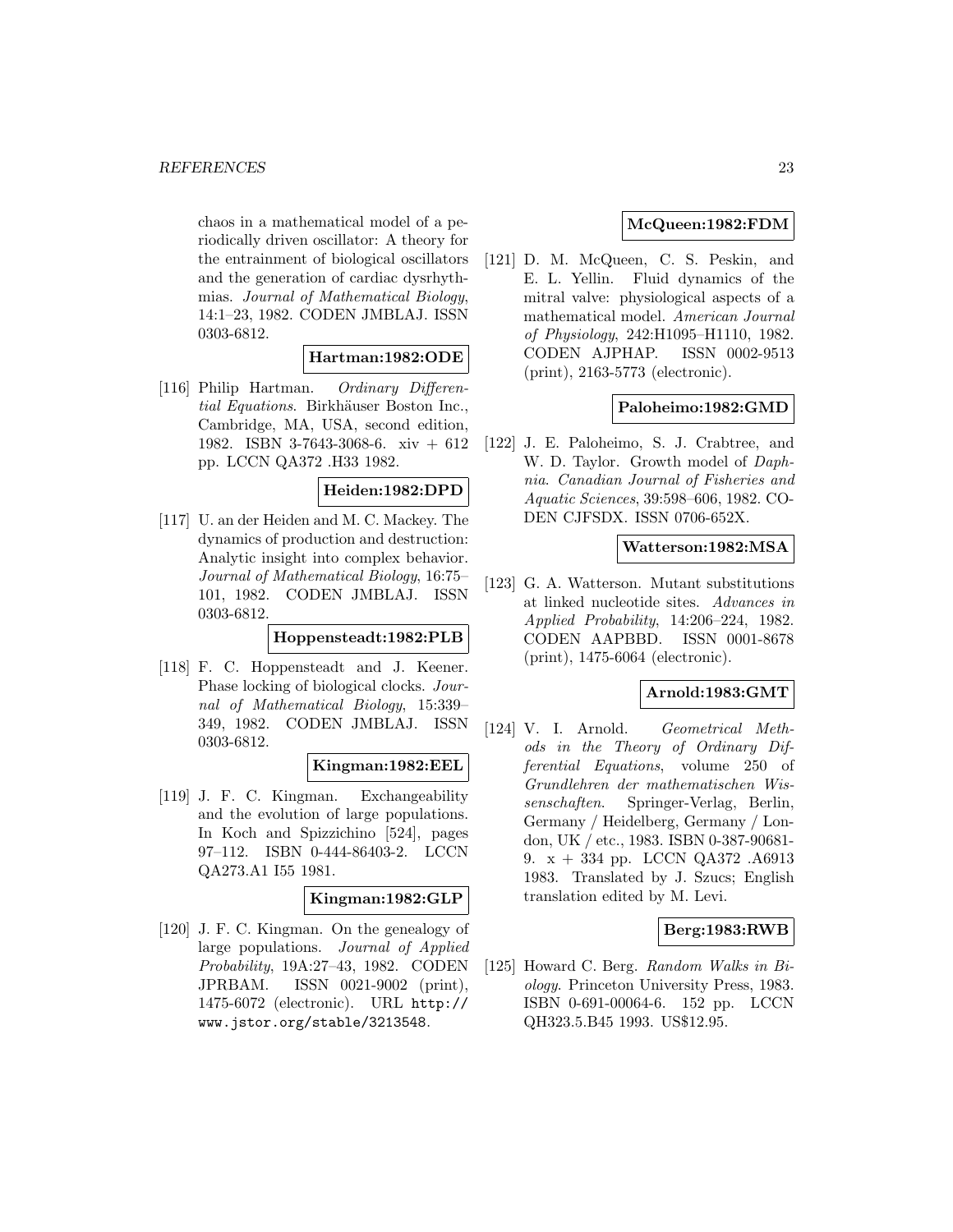### **Evans:1983:CPS**

[126] T. Evans, E. T. Rosenthal, J. Youngbloom, D. Distel, and T. Hunt. Cyclin: a protein specified by maternal mRNA in sea urchin eggs that is destroyed at each cleavage division. Cell, 33:389–396, 1983. CODEN CELLB5. ISSN 0092- 8674.

#### **Glass:1983:BCP**

[127] L. Glass, M. R. Guevara, A. Shrier, and R. Perez. Bifurcation and chaos in a periodically stimulated cardiac oscillator. Physica, 7D:89–101, 1983. CO-DEN PHYSAG. ISSN 0031-8914 (print), 1873-1767 (electronic).

# **Guckenheimer:1983:NOD**

[128] J. Guckenheimer and P. J. Holmes. Nonlinear Oscillations, Dynamical Systems and Bifurcations of Vector Fields, volume 42 of Applied mathematical sciences. Springer, New York, 1983. ISBN 0-387-90819-6. xii + 459 pp. LCCN QA867.5 .G8 1993.

#### **Hudson:1983:PNA**

[129] R. R. Hudson. Properties of a neutral allele model with intragenic recombination. Theoretical Population Biology, 23:183–201, 1983. CODEN TLP-BAQ. ISSN 0040-5809.

### **Martinez:1983:BSN**

[130] O. Diez Martinez and J. P. Segundo. Behavior of a single neuron in a recurrent excitatory loop. Biological Cybernetics, 47:33–41, 1983. CODEN BICYAF. ISSN 0340-1200.

**McQueen:1983:CDP**

[131] D. M. McQueen and C. S. Peskin. Computer-assisted design of pivotingdisc prosthetic mitral valves. Journal of thoracic and cardiovascular surgery, 86: 126–135, 1983. CODEN JTCSAQ. ISSN 0022-5223.

#### **Porter:1983:FRF**

[132] K. G. Porter, J. J. D. Orcutt, and J. Gerritsen. Functional response and fitness in a generalist filter feeder, Daphnia magna (Cladocera: Crustacea). Ecology, 64:735–742, 1983. CODEN ECOLAR. ISSN 0012-9658.

# **Tajima:1983:ERD**

[133] F. Tajima. Evolutionary relationships of DNA sequences in finite population. Genetics, 105:437–460, 1983. CODEN GENTAE. ISSN 0016-6731.

# **Gerhart:1984:CCD**

[134] J. Gerhart, M. Wu, and M. W. Kirschner. Cell cycle dynamics of an M-phase-specific cytoplasmic factor in Xenopus laevis oocytes and eggs. Journal of Cell Biology, 98:1247–1255, 1984. CODEN JCLBA3. ISSN 0021-9525.

#### **Glass:1984:DPE**

[135] L. Glass and A. T. Winfree. Discontinuities in phase-resetting experiments. American Journal of Physiology, 246: R251–R258, 1984. CODEN AJPHAP. ISSN 0002-9513 (print), 2163-5773 (electronic).

#### **Glass:1984:GBP**

 $[136]$  L. Glass, M. R. Guevara, J. Bélair, and A. Shrier. Global bifurcations of a periodically forced biological oscillator. Physical Review A, 29:1348–1357, 1984. CODEN PLRAAN. ISSN 1050-2947 (print), 1094-1622, 1538-4446, 1538- 4519.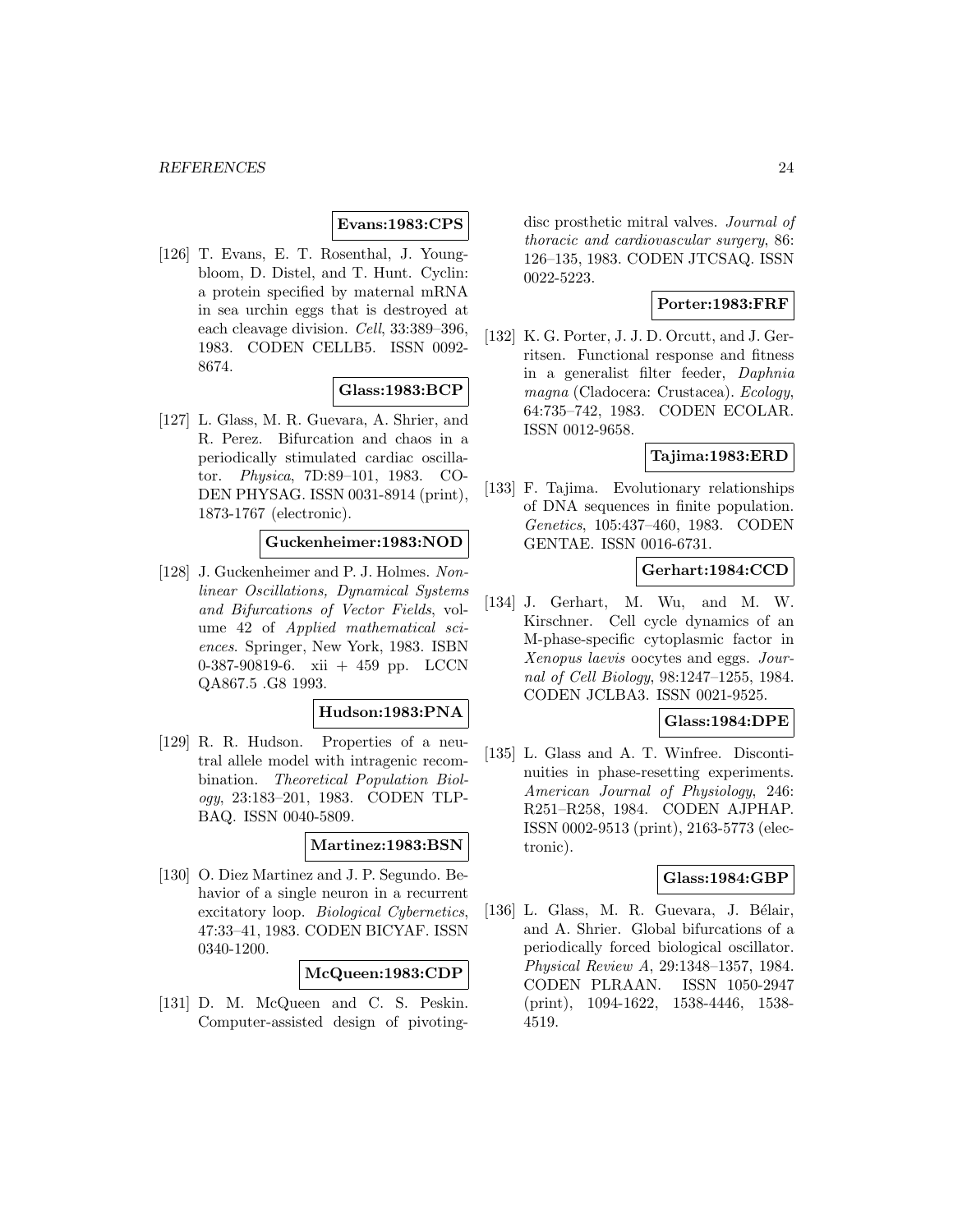# **Hopfield:1984:NNG**

[137] J. J. Hopfield. Neural networks with graded responses have collective computational properties like those of twostate neurons. Proceedings of the National Academy of Sciences of the United States of America, 81:3088–3092, 1984. CODEN PNASA6. ISSN 0027-8424 (print), 1091-6490 (electronic).

# **Keener:1984:GBP**

[138] J. P. Keener and L. Glass. Global Bifurcations of a periodically forced nonlinear oscillator. Journal of Mathematical Biology, 21:175–190, 1984. CODEN JM-BLAJ. ISSN 0303-6812.

#### **Mackey:1984:DRI**

[139] M. C. Mackey and U. an der Heiden. The dynamics of recurrent inhibition. Journal of Mathematical Biology, 19:211– 225, 1984. CODEN JMBLAJ. ISSN 0303-6812.

#### **McMahon:1984:MRL**

[140] T. A. McMahon. Muscles, Reflexes, and Locomotion. Princeton University Press, Princeton, NJ, USA, 1984. ISBN 0-691-08322-3, 0-691-02376-X (paperback).  $xvi + 331$  pp. LCCN QP321 .M338 1984.

# **Saunders:1984:GNS**

[141] I. W. Saunders, S. Tavaré, and G. A. Watterson. On the genealogy of nested subsamples from a haploid population. Advances in Applied Probability, 16: 471–491, 1984. CODEN AAPBBD. ISSN 0001-8678 (print), 1475-6064 (electronic).

# **Shmida:1984:CPS**

[142] A. Shmida and S. Ellner. Coexistence of plant species with similar niches. Vegetatio, 58:29–55, 1984. CODEN VGTOA4. ISSN 0042-3106.

# **Tyson:1984:CND**

[143] J. J. Tyson. The control of nuclear division in Physarum polycephalum. In Nurse and Streiblova [525], pages 175– 190. ISBN 0-442-30778-0, 0-17-771103- 5. LCCN QR73.7 .M53 1984.

# **Drazin:1985:HS**

[144] P. G. Drazin and W. H. Reid. Hydrodynamic Stability. Cambridge University Press, New York, NY, 1985.

# **Ellner:1985:EGS**

[145] S. Ellner. ESS germination strategies in randomly varying environments. Theoretical Population Biology, 28:50–116, 1985. CODEN TLPBAQ. ISSN 0040- 5809.

# **Heiden:1985:SPS**

[146] U. an der Heiden. Stochastic properties of simple differential-delay equations. In Meinardus and Nurnberger [527], page 351. ISBN 3-7643-1733-7. LCCN QA371 .D37 1985.

# **Holt:1985:PDT**

[147] R. D. Holt. Population dynamics in two-patch environments; some anomalous consequences of an optimal habitat distribution. Theoretical Population Biology, 28:181–208, 1985. CODEN TLP-BAQ. ISSN 0040-5809.

# **Huxley:1985:CBD**

[148] H. E. Huxley and M. Kress. Crossbridge behaviour during muscle contrac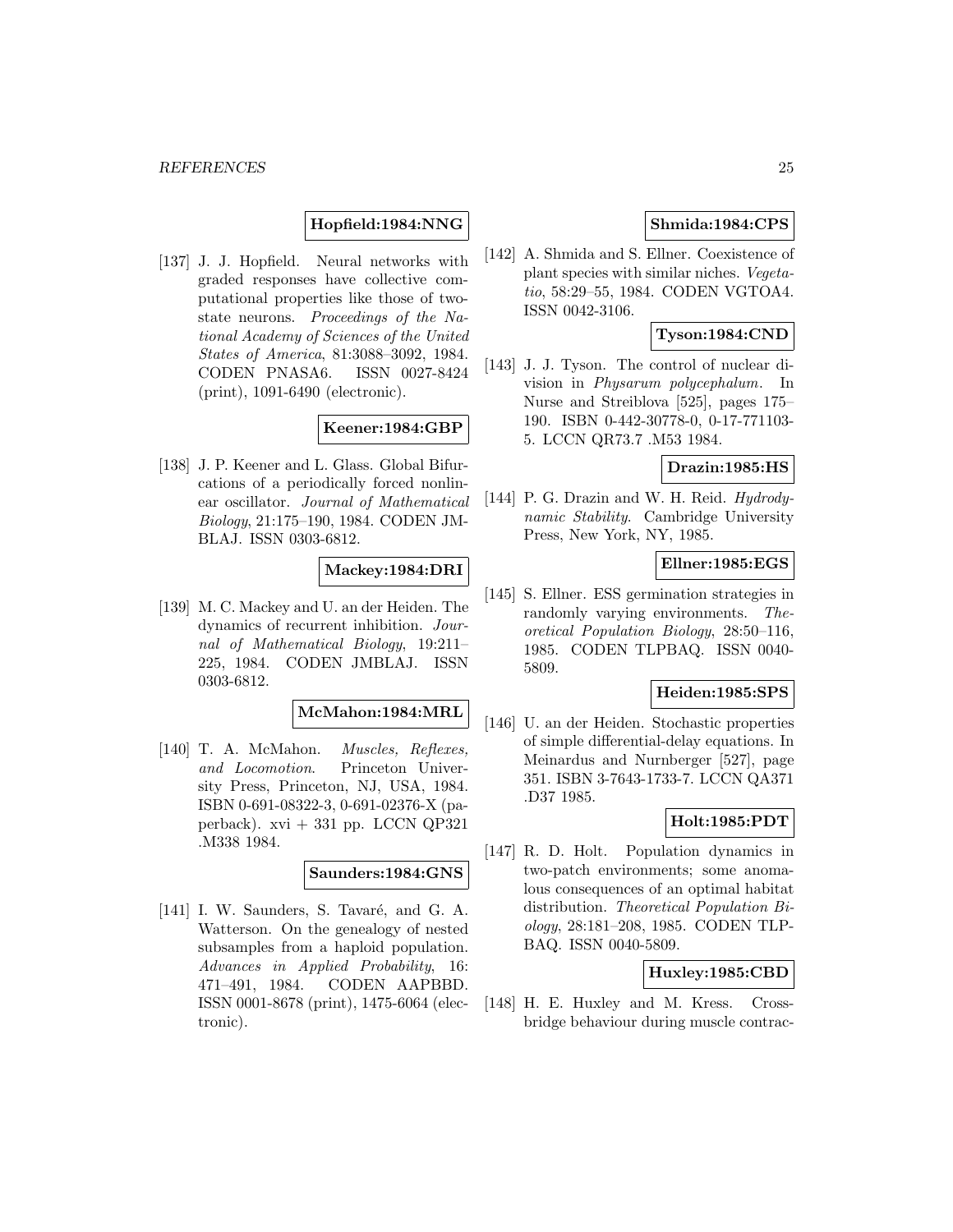tion. Journal of Muscle Research Cell Motility, 6:153–161, 1985. CODEN JM-RMD3. ISSN 0142-4319.

**Kessler:1985:CCP**

[149] J. O. Kessler. Co-operative and concentrative phenomena of swimming microorganisms. Contemporary physics, 26: 147–166, 1985. CODEN CTPHAF. ISSN 0010-7514 (print), 1366-5812 (electronic).

**Kessler:1985:HFM**

[150] J. O. Kessler. Hydrodynamic focusing of motile algal cells. Nature, 313:218–220, 1985. CODEN NATUAS. ISSN 0028- 0836 (print), 1476-4687 (electronic).

# **McQueen:1985:CDB**

[151] D. M. McQueen and C. S. Peskin. Computer-assisted design of butterfly bileaflet valves for the mitral position. Scandinavian Journal of Thoracic and Cardiovascular Surgery, 19: 139–148, 1985. CODEN SJTCAO. ISSN 0036-5580.

#### **Meisner:1985:ETA**

[152] J. S. Meisner, D. M. McQueen, Y. Ishida, H. O. Vetter, U. Bortolotti, J. A. Strom, R. W. M. Frater, C. S. Peskin, and E. L. Yellin. Effects of timing of atrial systole on LV filling and mitral valve closure: computer and dog studies. American Journal of Physiology, 249: H604–H619, 1985. CODEN AJPHAP. ISSN 0002-9513 (print), 2163-5773 (electronic).

#### **Murdoch:1985:TDT**

[153] W. W. Murdoch and E. McCauley. Three distinct types of dynamic behavior shown by a single planktonic system. Nature, 316:628–630, 1985. CO-DEN NATUAS. ISSN 0028-0836 (print), 1476-4687 (electronic).

# **Othmer:1985:MAT**

[154] H. G. Othmer. The mathematical aspect of temporal oscillations in reacting systems. In Field and Burger [526], pages 7– 54. ISBN 0-471-89384-6. LCCN QD502 .O83 1985. US\$85.00.

# **Othmer:1985:MSR**

[155] H. G. Othmer, P. B. Monk, and P. E. Rapp. A model for signal relay and adaptation in Dictyostelium discoideum. Part II. Analytical and numerical results. Mathematical Biosciences, 77:77– 139, 1985. CODEN MABIAR. ISSN 0025-5564.

### **Petrofsky:1985:CCM**

[156] J. S. Petrofsky and C. A. Phillips. Closed-loop control of movement of skeletal muscle. CRC critical reviews in biomedical engineering, 13:35–96, 1985. CODEN CRBEDR. ISSN 0278-940X.

#### **Sommer:1985:GCB**

[157] J. R. Sommer and B. Scherer. Geometry of cell and bundle appositions in cardiac muscle: light microscopy. American Journal of Physiology, 248:H792–H803, 1985. CODEN AJPHAP. ISSN 0002- 9513 (print), 2163-5773 (electronic).

#### **Woledge:1985:EAM**

[158] R. Woledge, N. Curtin, and E. Homsher. Energetic Aspects of Muscle Contraction. Academic Press, New York, NY, 1985. ISBN 0-12-761580-6. xiii + 359 pp. LCCN QP321 .W58 1985.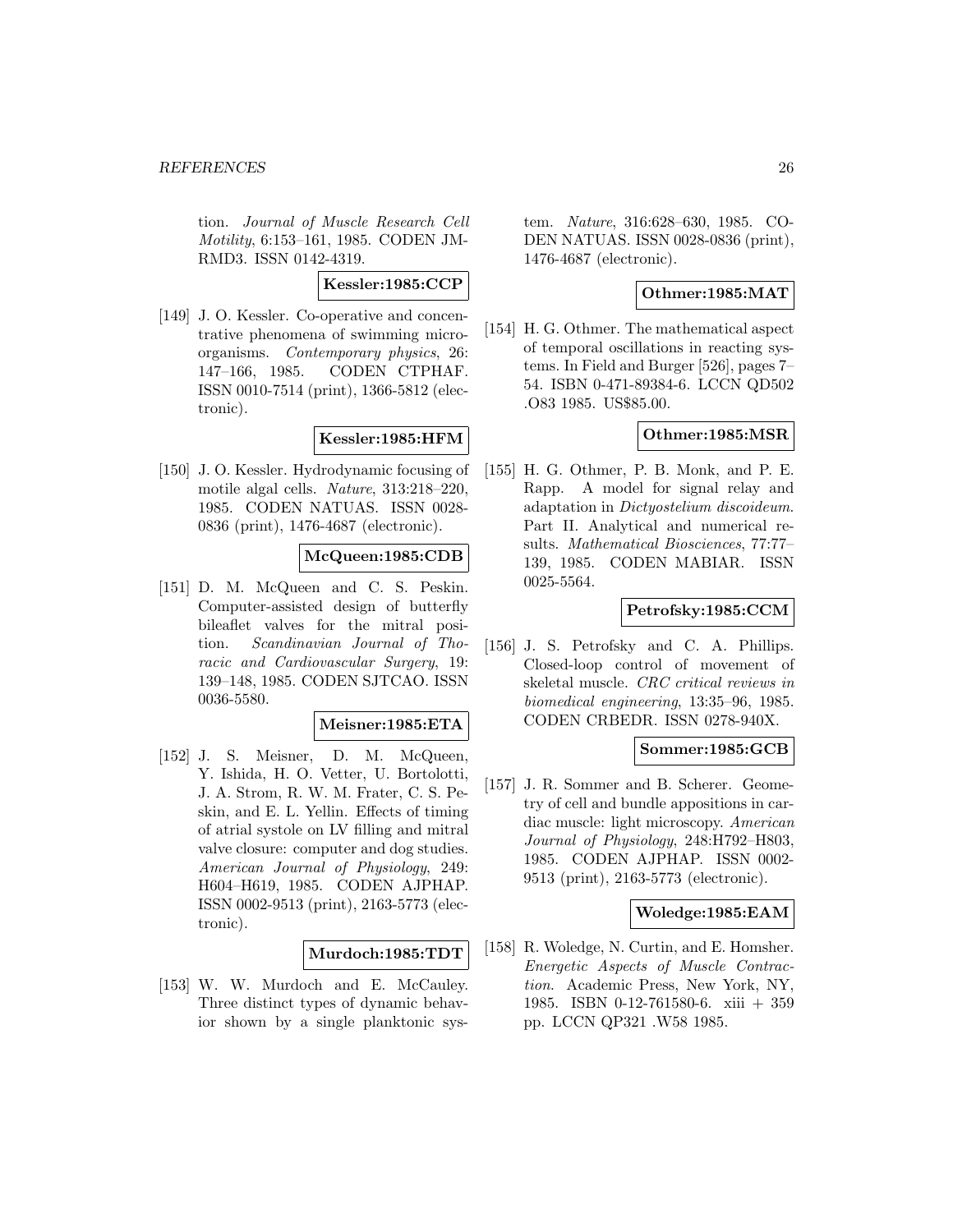# **Yanagida:1985:SDA**

[159] T. Yanagida, T. Arata, and F. Oosawa. Sliding distance of actin filament induced by a myosin cross-bridge during one ATP hydrolysis cycle. Nature, 316:366–369, 1985. CODEN NATUAS. ISSN 0028-0836 (print), 1476-4687 (electronic).

# **Chen:1986:PGF**

[160] P-S. Chen, P. D. Wolf, F. J. Claydon, III, E. G. Dixon, H. J. Vidaillet, Jr., N. D. Danieley, T. C. Pilkington, and R. E. Ideker. The potential gradient field created by epicardial defibrillation electrodes in dogs. Circulation, 74:626–636, 1986. CODEN CIRCAZ. ISSN 0009- 7322.

# **Cooke:1986:MMC**

[161] R. Cooke. The mechanism of muscle contraction. CRC Critical Reviews in Biochemistry, 21:53–118, 1986. CODEN CRBCAI. ISSN 0045-6411.

# **Devaney:1986:ICD**

[162] Robert L. Devaney. An Introduction to Chaotic Dynamical Systems. W. Benjamin, New York, 1986. ISBN 0-8053- 1601-9. xii + 320 pp. LCCN QA614.8 .D48 1986.

#### **Doedel:1986:ASC**

[163] E. Doedel. AUTO: Software for continuation and bifurcation problems in ordinary differential equations. Technical report, California Institute of Technology, 1986.

# **Ellner:1986:GDP**

[164] S. Ellner. Germination dimorphisms and parent-offspring conflict in seed germination. Journal of Theoretical Biology,

123:173–185, 1986. CODEN JTBIAP. ISSN 0022-5193.

#### **Glaser:1986:AVR**

[165] R. W. Glaser. Appearance of a "critical voltage" in reversible electric breakdown. Studia Biophysica, 16:77–86, 1986. CODEN STBIBN. ISSN 0081- 6337.

# **Guevara:1986:PRS**

[166] M. R. Guevara, A. Shrier, and L. Glass. Phase resetting of spontaneously beating embryonic ventricular heart cell aggregates. American Journal of Physiology, 251:H1298–H1305, 1986. CODEN AJPHAP. ISSN 0002-9513 (print), 2163- 5773 (electronic).

# **Hedrick:1986:GPH**

[167] P. W. Hedrick. Genetic polymorphism in heterogeneous environments: a decade later. Annual Review of Ecology and Systematics, 17:535–566, 1986. CODEN ARECBC. ISSN 0066-4162.

#### **Kessler:1986:ICF**

[168] J. O. Kessler. Individual and collective fluid dynamics of swimming cells. Journal of Fluid Mechanics, 173:191– 205, 1986. CODEN JFLSA7. ISSN 0022- 1120.

# **Metz:1986:DPS**

[169] J. A. J. Metz and O. Diekmann. The Dynamics of Physiologically Structured Populations, volume 68 of Lecture Notes in Biomathematics. Springer-Verlag, Berlin, Germany / Heidelberg, Germany / London, UK / etc., 1986. ISBN 0-387-16786-2 (New York), 3-540-16786- 2 (Berlin). xii + 511 pp. LCCN QH352 .D961 1986.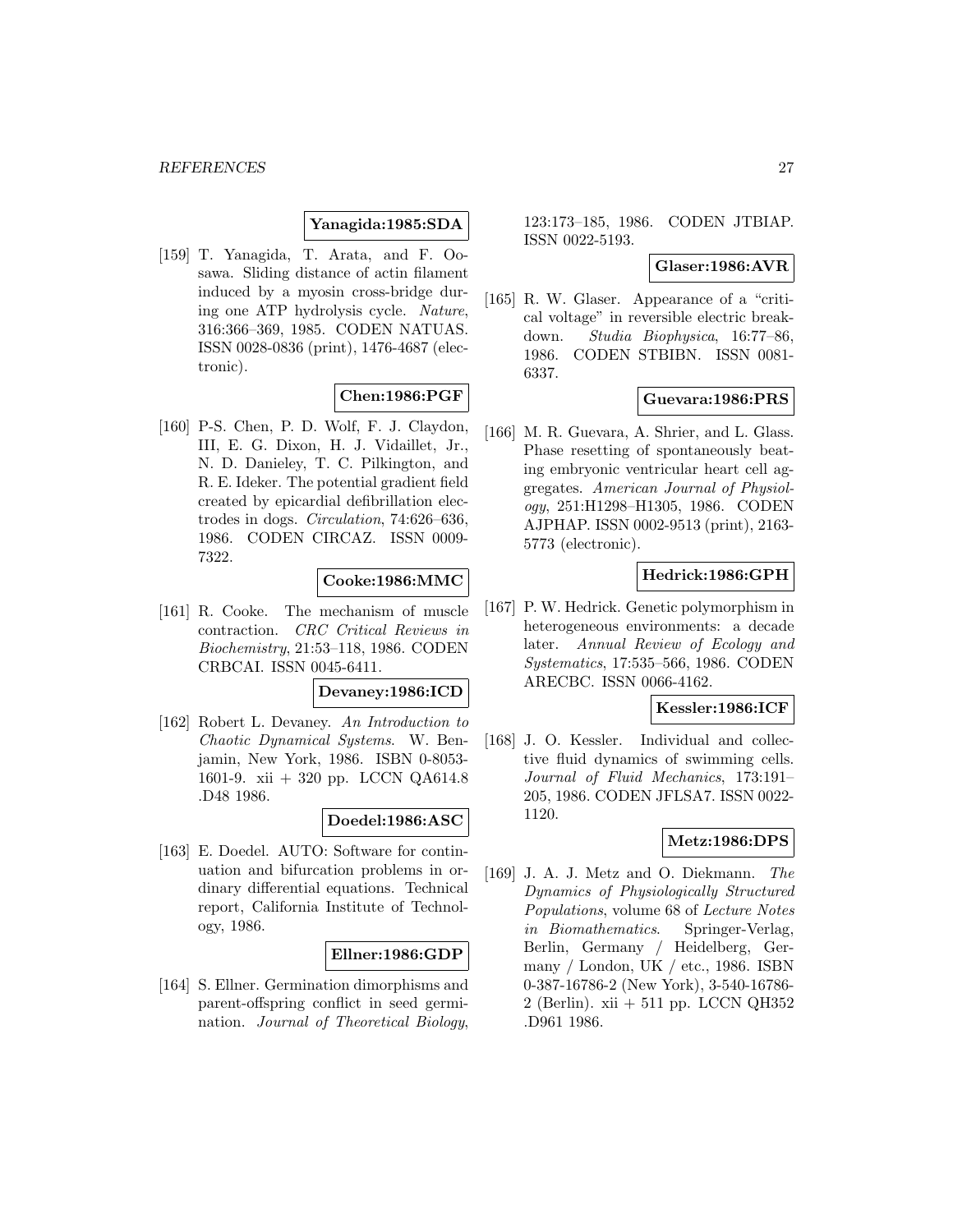# **Plonsey:1986:EMM**

[170] R. Plonsey and R. C. Barr. Effect of microscopic and macroscopic discontinuities on the response of cardiac tissue to defibrillating (stimulating) currents. Medical & Biological Engineering & Computing, 24:130–136, 1986. CO-DEN MBECDY. ISSN 0140-0118.

# **Powell:1986:QTR**

[171] K. T. Powell, E. G. Derrick, and J. C. Weaver. A quantitative theory of reversible electrical breakdown of bilayer membranes. Bioelectrochemistry and Bioenergetics, 15:243–255, 1986. CO-DEN BEBEBP. ISSN 0302-4598.

# **Russell:1986:CFI**

[172] P. Russell and P. Nurse.  $cdc25^+$  functions as an inducer in the mitotic control of fission yeast. Cell, 45:145–153, 1986. CODEN CELLB5. ISSN 0092-8674.

#### **Simanis:1986:CCC**

[173] V. Simanis and P. Nurse. The cell cycle control gene cdc2 of fission yeast encodes a protein kinase potentially regulated by phosphorylation. Cell, 45:261–268, 1986. CODEN CELLB5. ISSN 0092-8674.

# **Swann:1986:PPI**

[174] K. Swann and M. Whitaker. The part played by inositol trisphosphate and calcium in the propagation of the fertilization wave in sea urchin eggs. Journal of Cell Biology, 103(6 (part 1)):2333–2342, 1986. CODEN JCLBA3. ISSN 0021- 9525.

#### **Woods:1986:RTR**

[175] N. M. Woods, K. S. R. Cuthberson, and P. H. Cobbold. Repetitive transient rises in cytoplasmic free calcium in hormone-stimulated hepatocytes. Nature, 319:600–602, 1986. CODEN NAT-UAS. ISSN 0028-0836 (print), 1476-4687 (electronic).

# **Zachmanoglou:1986:IPD**

[176] E. C. Zachmanoglou and Dale W. Thoe. Introduction to Partial Differential Equations with Applications. Dover, 1986. ISBN 0-486-65251-3.  $x + 405$  pp. LCCN QA377 .Z32 1986. US\$9.95.

# **Bull:1987:EPV**

[177] J. J. Bull. Evolution of phenotypic variance. Evolution, 41:313–315, 1987. CO-DEN EVOLAO. ISSN 0014-3820.

#### **Cann:1987:MDH**

[178] R. Cann, M. Stoneking, and A. C. Wilson. Mitochondrial DNA and human evolution. Nature, 325:31–36, 1987. CO-DEN NATUAS. ISSN 0028-0836 (print), 1476-4687 (electronic).

# **Carvalho:1987:CED**

[179] G. R. Carvalho and D. J. Crisp. The clonal ecology of Daphnia magna (crustacea: cladocera) I. Temporal changes in the clonal structure of a natural population. Journal of Animal Ecology, 56: 453–468, 1987. CODEN JAECAP. ISSN 0021-8790.

### **Derrida:1987:LEP**

[180] B. Derrida, K. Mecheri, and J. L. Pichard. Lyapounov exponents of products of random matrices: weak disorder expansion. Journal de Physique, 48:733– 740, 1987. CODEN JOPQAG. ISSN 0302-0738.

# **Glass:1987:UBC**

[181] L. Glass, M. R. Guevara, and A. Shrier. Universal bifurcations and the classifi-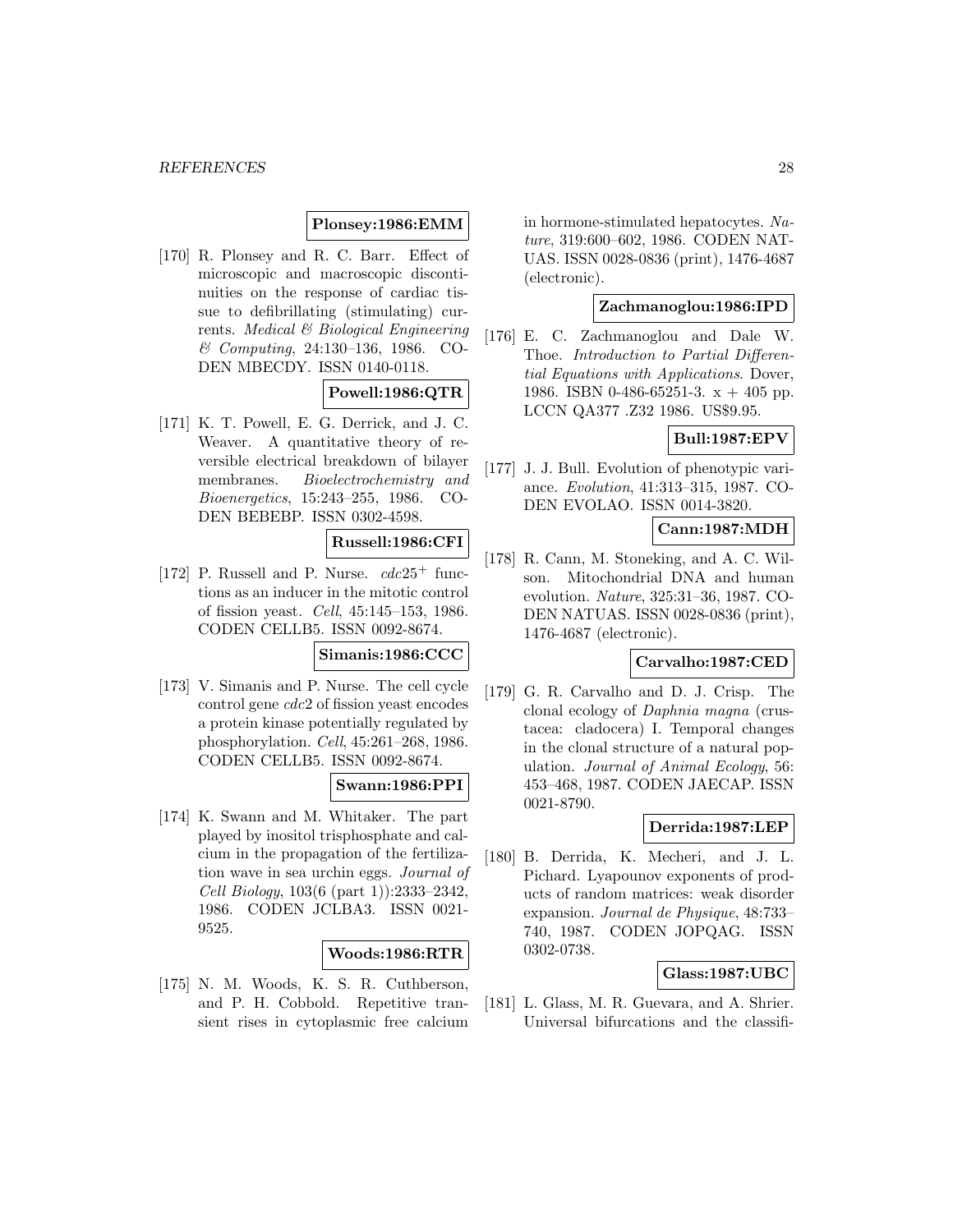#### *REFERENCES* 29

cation of cardiac arrhythmias. Annals of the New York Academy of Sciences, 504:168–178, 1987. CODEN ANYAA9. ISSN 0077-8923 (print), 1749-6632 (electronic).

# **Heiden:1987:MFA**

[182] U. an der Heiden and M. C. Mackey. Mixed feedback: A paradigm for regular and irregular oscillations. In Rensing et al. [529], pages 30–46. ISBN 0-387- 17765-5. LCCN QP84.6 .T44 1987.

# **Ikeda:1987:HDC**

[183] I. Ikeda and K. Matsumoto. High dimensional chaotic behavior in systems with time-delayed feedback. Physica D, 29:223–235, 1987. CODEN PDNPDT. ISSN 0167-2789 (print), 1872-8022 (electronic).

# **Jordan:1987:NOD**

[184] D. W. Jordan and P. Smith. Nonlinear Ordinary Differential Equations. Clarendon Press, Oxford, second edition, 1987. ISBN 0-19-859657-X, 0-19- 859656-1 (paperback). ix + 381 pp. LCCN QA372 .J581 1987.

# **Krassowska:1987:CFS**

[185] W. Krassowska, T. C. Pilkington, and R. E. Ideker. The closed form solution to the periodic core-conductor model using asymptotic analysis. IEEE Transactions on Biomedical Engineering, 34 (519–531), 1987. CODEN IEBEAX. ISSN 0018-9294.

#### **Krebs:1987:IBE**

[186] J. R. Krebs and N. B. Davies. An Introduction to Behavioral Ecology. Sinauer Associates, Inc., Sunderland, MA, second edition, 1987. ISBN 0-87893-431-6,

0-87893-428-6 (paperback).  $ix + 389$  pp. LCCN QH371 .K731 1987b.

#### **McCauley:1987:CSP**

[187] E. McCauley and W. W. Murdoch. Cyclic and stable populations: Plankton as paradigm. American Naturalist, 129: 97–121, 1987. CODEN AMNTA4. ISSN 0003-0147.

# **Ripley:1987:SS**

[188] Brian D. Ripley. Stochastic Simulation. Wiley series in probability and mathematical statistics. John Wiley and Sons, New York, NY, USA; London, UK; Sydney, Australia, 1987. ISBN 0-471-81884- 4. xi + 237 pp. LCCN QA76.9.C65 R571 1987. US\$29.95.

# **Rodhouse:1987:CBC**

[189] P. G. Rodhouse and C. M. Roden. Carbon budget for a coastal inlet in relation to an intensive cultivation of suspension feeding bivalve molluscs. Marine Ecology Progress Series, 36:225–236, 1987. CODEN MESEDT. ISSN 0171-8630.

# **Russell:1987:NRM**

[190] P. Russell and P. Nurse. Negative regulation of mitosis by wee $1^+$ , a gene encoding a protein kinase homolog. Cell, 49: 559–567, 1987. CODEN CELLB5. ISSN 0092-8674.

### **Seger:1987:WIB**

[191] J. Seger and H. J. Brockmann. What is beg-hedging? Oxford Surveys in Evolutionary Biology, 4:182–211, 1987. CO-DEN OSEBE3. ISSN 0265-072X.

# **Winfree:1987:WTB**

[192] A. T. Winfree. When Time Breaks Down: The Three Dimensional Dynamics of Electrochemical Waves and Car-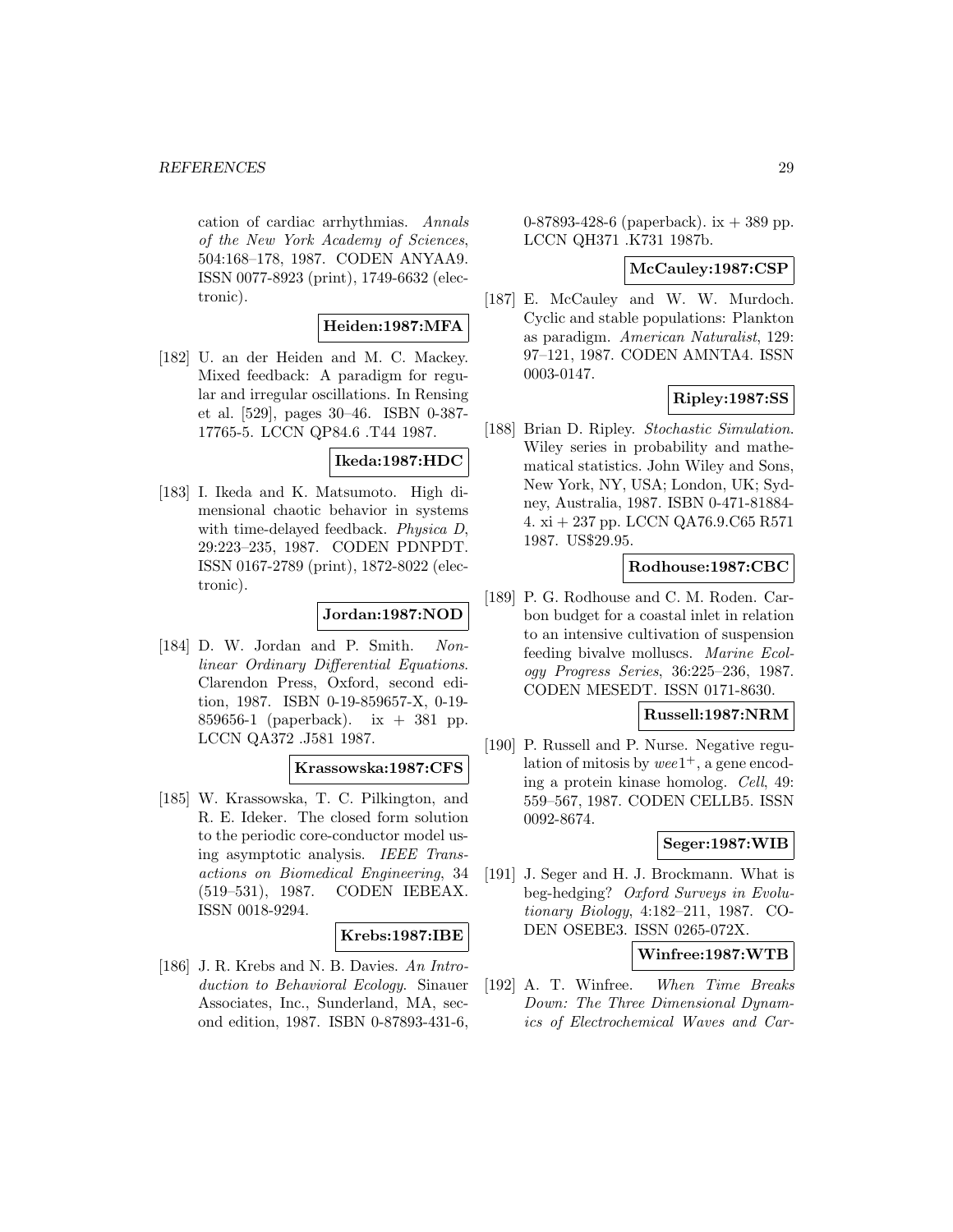diac Arrhythmia. Princeton University Press, Princeton, NJ, USA, 1987. ISBN 0-691-08443-2, 0-691-02402-2 (paperback). xiv + 339 pp. LCCN QP84.6 .W56 1987.

# **Andrews:1988:HFO**

[193] B. J. Andrews, R. H. Baxendale, R. Barnett, G. F. Phillips, T. Yamazaki, J. P. Paul, and P. Freeman. Hydrid FES orthosis incorporating closed loop control and sensory feedback. Journal of biomedical engineering, 10:189–195, 1988. CODEN JBIEDR. ISSN 0141- 5425.

#### **Bohrer:1988:SME**

[194] R. N. Bohrer and W. Lampert. Simultaneous measurement of the effect of food concentration on assimilation and respiration in Daphnia magna straus. Functional Ecology, 2:463–471, 1988. CO-DEN FECOE5. ISSN 0269-8463.

#### **Chernysh:1988:MED**

[195] A. M. Chernysh, V. Y. Tabak, and M. S. Bogushevich. Mechanisms of electrical defibrillation of the heart. Resuscitation, 16:169–178, 1988. CODEN RSUSBS. ISSN 0300-9572.

# **Frazier:1988:EFR**

[196] D. W. Frazier, W. Krassowska, P-S. Chen, P. D. Wolf, E. G. Dixon, W. M. Smith, and R. E. Ideker. Extracellular field required for excitation in three-dimensional anisotropic canine myocardium. Circulation Research, 63: 147–164, 1988. CODEN CIRUAL. ISSN 0009-7330.

#### **Glaser:1988:REB**

[197] R. W. Glaser, S. L. Leikin, L. V. Chernomordik, V. F. Pastushenko, and A. I. Sokirko. Reversible electrical breakdown of lipid bilayers: formation and evolution of pores. Biochimica et Biophysica Acta, 940:275–287, 1988. CODEN ABB-PAP. ISSN 0001-5253.

# **Glass:1988:CCR**

[198] L. Glass and M. C. Mackey. From Clocks to Chaos: The Rhythms of Life. Princeton University Press, Princeton, NJ, USA, 1988. ISBN 0-691-08495-5 (hardcover), 0-691-08496-3 (paperback). xvii + 248 pp. LCCN QH527 .G5951 1988.

# **Guevara:1988:PLR**

[199] M. R. Guevara, A. Shrier, and L. Glass. Phase locked rhythms in periodically stimulated heart cell aggregates. American Journal of Physiology, 254:H1–H10, 1988. CODEN AJPHAP. ISSN 0002- 9513 (print), 2163-5773 (electronic). Heart Circ. Physiol. 23.

# **Hairston:1988:IVS**

[200] N. G. Hairston, Jr. Interannual variation in seasonal predation: its origin and ecological importance. Limnology and Oceanography, 33:1245–1253, 1988. CO-DEN LIOCAH. ISSN 0024-3590.

# **Hounsgaard:1988:BDC**

[201] J. Hounsgaard, H. Hultborn, B. Jesperson, and O. Kiehn. Bistability of  $\alpha$ -motoneurones in the decerebrate cat and in the acute spinal cat after intravenous 5-hydydroxytryptophan. Journal of Physiology, 405:345–367, 1988. CO-DEN JPHYA7. ISSN 0022-3751.

# **Claydon:1988:VCM**

[202] F. J. Claydon, III, T. C. Pilkington, A. S. L. Tang, M. N. Morrow, and R. E. Ideker. A volume conductor model of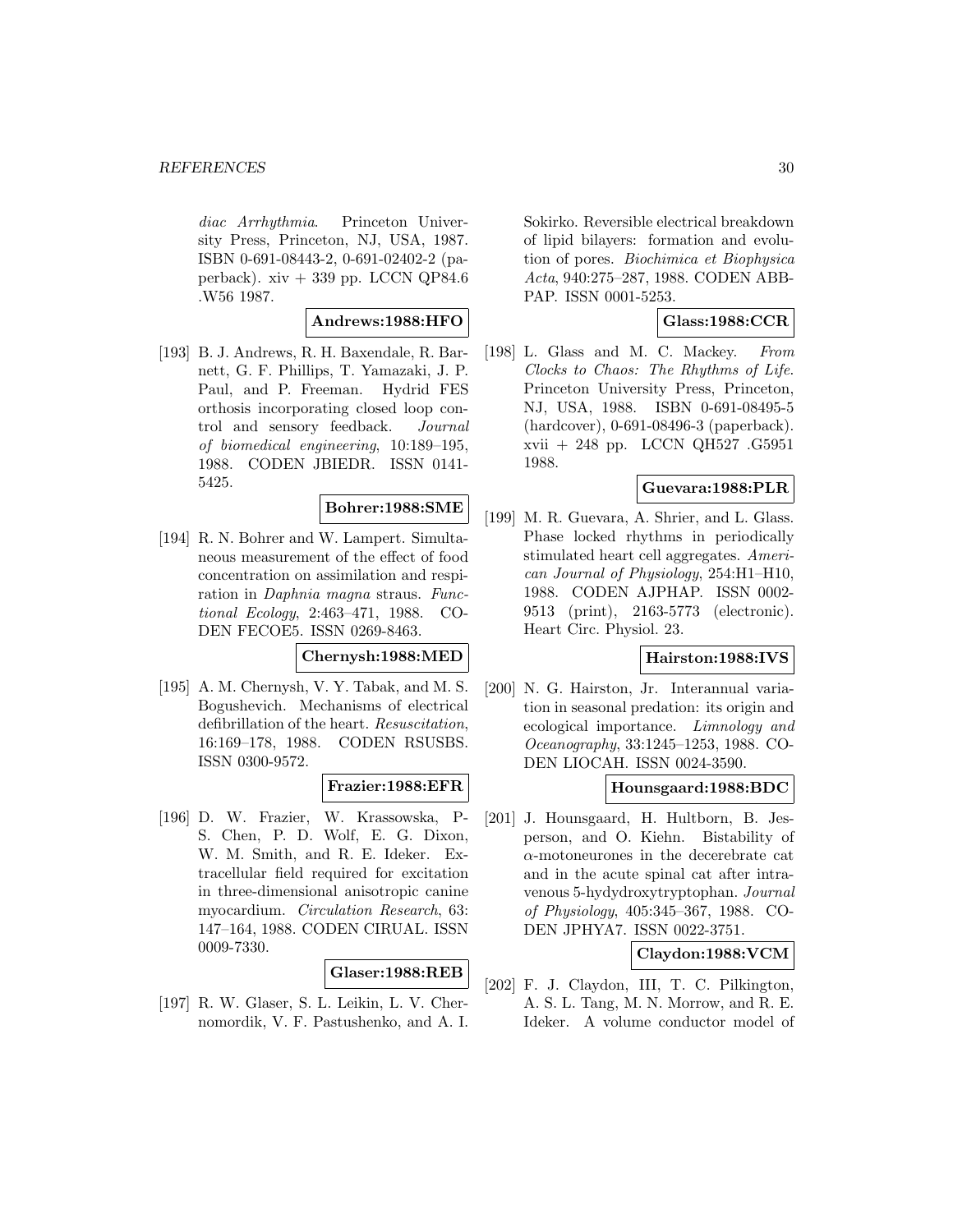the thorax for the study of defibrillation fields. IEEE Transactions on Biomedical Engineering, BME-35:331–341, 1988. CODEN IEBEAX. ISSN 0018-9294.

# **Jacob:1988:RSC**

[203] R. Jacob, J. E. Merritt, T. J. Hallam, and T. J. Rink. Repetitive spikes in cytoplasmic calcium evoked by histamine in human endothelial cells. Nature, 335: 40–45, September 1988. CODEN NAT-UAS. ISSN 0028-0836 (print), 1476-4687 (electronic).

# **Karlin:1988:NPM**

[204] S. Karlin. Non-gaussian phenotypic models of quantitative traits. In Eisen et al. [530], pages 123–144. ISBN 0- 87893-900-8, 0-87893-901-6 (paperback).

# **Koshland:1988:CMS**

[205] D. E. Koshland. Chemotaxis as a model second-messenger system. Biochemistry, 27(16):5829–5834, 1988. CO-DEN BICHAW. ISSN 0006-2960.

#### **Kothiyal:1988:TCM**

[206] K. P. Kothiyal, B. Shankar, L. J. Fogelson, and N. V. Thakor. Threedimensional computer model of electric fields in internal defibrillation. Proceedings of the IEEE, 76:720–730, 1988. CO-DEN IEEPAD. ISSN 0018-9219 (print), 1558-2256 (electronic).

# **Lin:1988:MAD**

[207] C. C. Lin and L. A. Segel. Mathematics Applied to Deterministic Problems in the Natural Sciences. SIAM Press, Philadelphia, PA, 1988. ISBN 0-89871-229-7. xxi + 609 pp. LCCN QA37.2 .L55 1988.

# **Lohka:1988:PMF**

[208] M. J. Lohka, M. K. Hayes, and J. L. Maller. Purification of maturationpromoting factor, an intracellular regulator of early mitotic events. Proceedings of the National Academy of Sciences of the United States of America, 85:3009–3013, 1988. CODEN PNASA6. ISSN 0027-8424 (print), 1091-6490 (electronic).

# **Longtin:1988:COH**

[209] A. Longtin and J. G. Milton. Complex oscillations in the human light reflex with 'mixed' and delayed feedback. Mathematical Biosciences, 90:183–199, 1988. CODEN MABIAR. ISSN 0025- 5564.

# **Lupu-Meiri:1988:HAR**

[210] M. Lupu-Meiri, H. Shapira, and Y. Oron. Hemispheric asymmetry of rapid chloride responses to inositol trisphosphate and calcium in Xenopus oocytes. FEBS Letters, 240:83–87, 1988. CODEN FEBLAL. ISSN 0014-5793.

# **McCauley:1988:SMV**

[211] E. McCauley, W. W. Murdoch, and S. Watson. Simple models and variation in plankton densities among lakes. American Naturalist, 132:383–403, 1988. CODEN AMNTA4. ISSN 0003-0147.

### **Milton:1988:IPC**

[212] J. G. Milton, A. Longtin, T. H. Kirkham, and G. S. Francis. Irregular pupil cycling as a characteristic abnormality in patients with demyelinative optic neuropathy. American Journal of Ophthalmology, 105:402–407, 1988. CO-DEN AJOPAA. ISSN 0002-9394.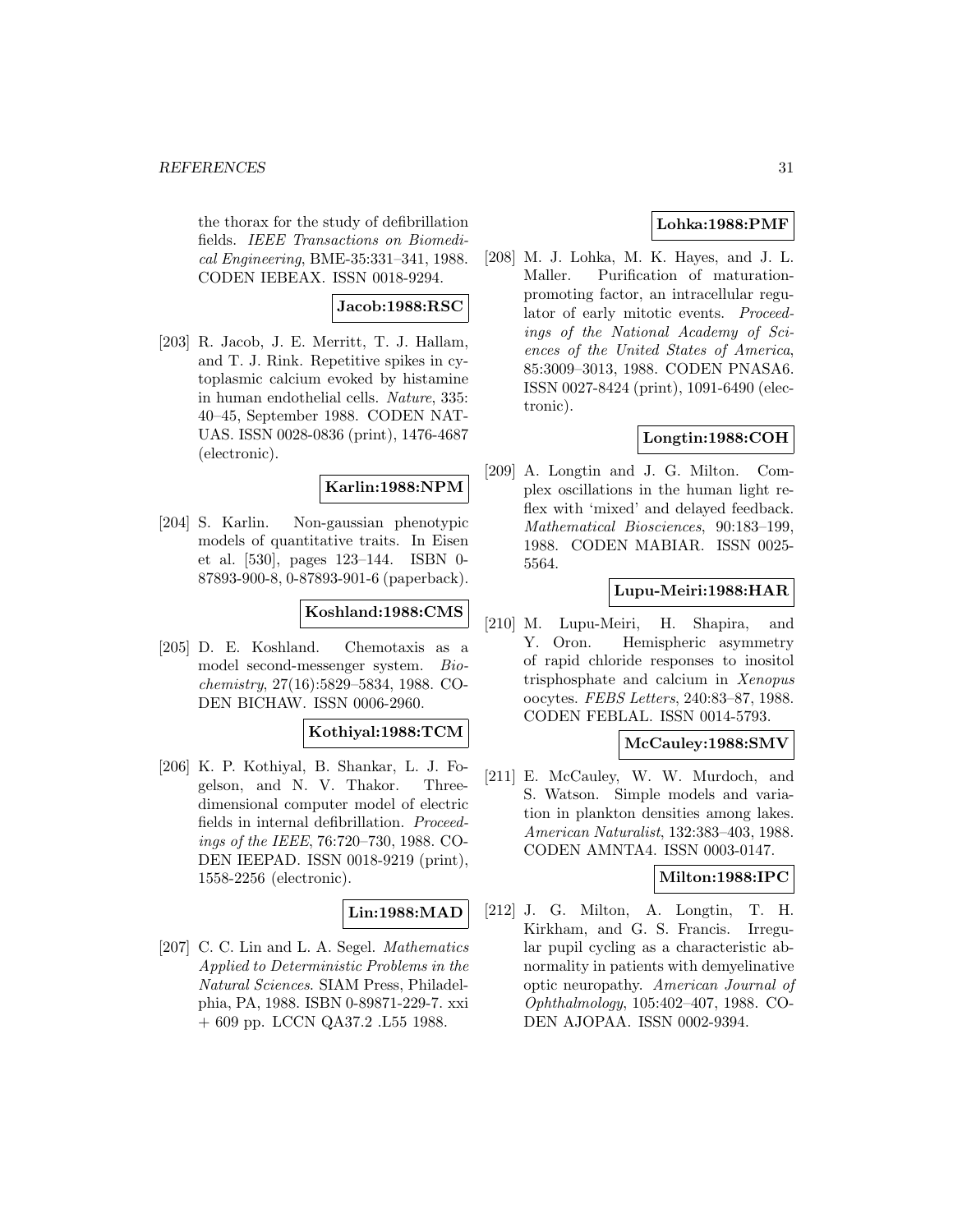# **Osterhaus:1988:IVC**

[213] A. D. M. E. Osterhaus and E. J. Vedder. Identification of virus causing recent seal deaths. Nature, 338:20, 1988. CO-DEN NATUAS. ISSN 0028-0836 (print), 1476-4687 (electronic).

# **Pedley:1988:GBP**

[214] T. J. Pedley, N. A. Hill, and J. O. Kessler. The growth of bioconvection patterns in a uniform suspension of gyrotactic micro-organisms. Journal of Fluid Mechanics, 195:223–237, 1988. CODEN JFLSA7. ISSN 0022-1120.

#### **Reulen:1988:SRD**

[215] J. P. H. Reulen, J. T. Marcus, M. J. van Gilst, D. Koops, J. E. Bos, G. Tiesinga, F. R. de Vries, and K. Boshuizen. Stimulation and recording of dynamic pupillary reflex: the IRIS technique. Medical & Biological Engineering & Computing, 26:27–32, 1988. CODEN MBECDY. ISSN 0140-0118.

### **Schoenberg:1988:CMA**

[216] M. Schoenberg. Characterization of the myosin adenosine triphosphate (M•ATP) crossbridge in rabbit and frog skeletal muscle fibers. Biophysical Journal, 54:135–148, 1988. CODEN BIO-JAU. ISSN 0006-3495.

### **Turelli:1988:PGM**

[217] M. Turelli. Population genetic models for polygenic variation and evolution. In Eisen et al. [530], pages 601– 618. ISBN 0-87893-900-8, 0-87893-901-6 (paperback).

#### **Urabe:1988:EFC**

[218] J. Urabe. Effect of food conditions on the net production of Daphnia galeata: separate effects on growth and reproduction. Bulletin of Plankton Society of Japan, 35:159–174, 1988. CODEN PSJBAZ. ISSN 0387-8961.

#### **Alberts:1989:MBC**

[219] B. Alberts, D. Bray, J. Lewis, M. Raff, K. Roberts, and J. D. Watson. Molecular biology of the cell. Garland Publishing, Inc., New York, NY, USA, second edition, 1989. ISBN 0-8240-3695-6, 0- 8240-3696-4 (paperback). xliii  $+1294 +$ 67 pp. LCCN QH581.2 .M64 1994.

#### **Arditi:1989:CPD**

[220] R. Arditi and L. R. Ginzburg. Coupling in predator-prey dynamics: Ratiodependence. Journal of Theoretical Biology, 139:311–326, 1989. CODEN JT-BIAP. ISSN 0022-5193.

# **Barton:1989:EQG**

[221] N. H. Barton and M. Turelli. Evolutionary quantitative genetics: How little do we know? Annual Review of Genetics, 23:337–370, 1989. CODEN ARVGB7. ISSN 0066-4197.

### **Bell:1989:SPM**

[222] John B. Bell, Phillip Colella, and Harland M. Glaz. A second-order projection method for the incompressible Navier– Stokes equations. Journal of Computational Physics, 85(2):257–283, December 1989. CODEN JCTPAH. ISSN 0021- 9991 (print), 1090-2716 (electronic).

# **Caswell:1989:MPM**

[223] Hal Caswell. Matrix Population Models: Construction, Analysis, and Interpretation. Sinauer Associates, Inc., Sunderland, MA, 1989. ISBN 0-87893-094-9 (hardcover), 0-87893-093-0 (paperback). xiv + 328 pp. LCCN QH352 .C3751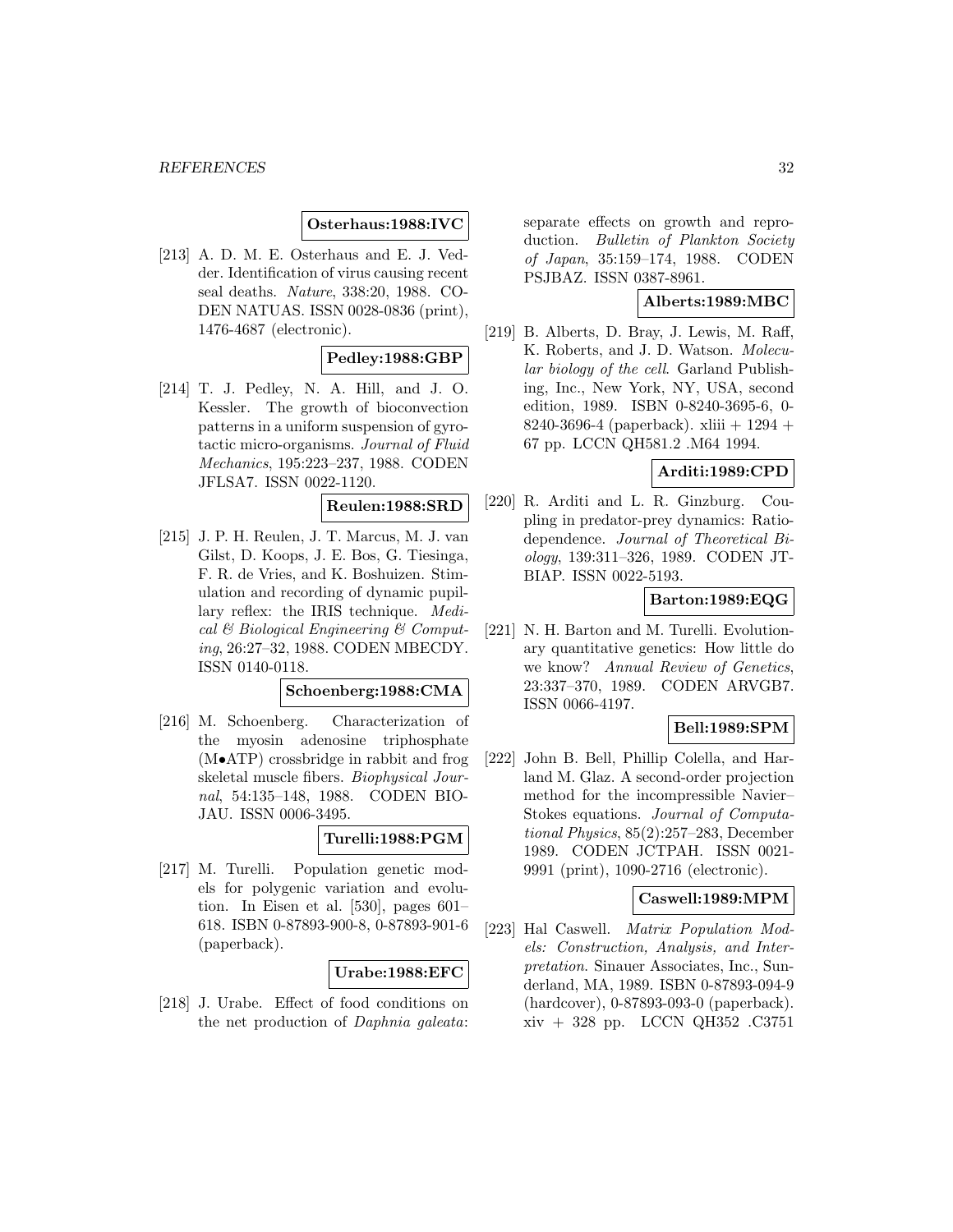1989. US\$28.95 (paperback), US\$50.00 (hardcover).

# **Chernomordik:1989:EBL**

[224] L. V. Chernomordik and Y. A. Chizmadzhev. Electrical breakdown of lipid bilayer membranes. phenomenology and mechanism. In Neumann et al. [531], pages 83–95. ISBN 0-306-43043-6. LCCN QH585.5.E48 E44 1989.

# **Chesson:1989:ISB**

[225] P. L. Chesson and S. Ellner. Invasibility and stochastic boundedness in monotonic competition models. Journal of Mathematical Biology, 27:117–138, 1989. CODEN JMBLAJ. ISSN 0303-6812.

# **Donkin:1989:QSR**

[226] P. Donkin, J. Widdows, S. V. Evans, C. M. Worral, and M. Carr. Quantitative structure-activity relationships for the effect of hydrophobic organic chemicals on rate of feeding by mussels (Mytilus edulis). Q. Aquatic Toxicology, 15:277–294, 1989.

# **Falconer:1989:IQG**

[227] D. S. Falconer. *Introduction to Quan*titative Genetics. John Wiley and Sons, New York, NY, USA; London, UK; Sydney, Australia, third edition, 1989. ISBN 0-470-21162-8 (Wiley), 0- 582-01642-8 (pbk). xii + 438 pp. LCCN QH452.7 .F341 1989.

### **Griffiths:1989:GPI**

[228] R. C. Griffiths. Genealogical-tree probabilities in the infinitely-many-sites model. Journal of Mathematical Biology, 27:667–68, 1989. CODEN JMBLAJ. ISSN 0303-6812.

# **Harris:1989:CSC**

[229] Elizabeth H. Harris. The Chlamydomonas Sourcebook: a comprehensive guide to biology and laboratory use. Academic Press, San Diego, 1989. ISBN 0-12-326880-X. xiv + 780 pp. LCCN QK569.C486H37 1989.

# **Hill:1989:GBP**

[230] N. A. Hill, T. J. Pedley, and J. O. Kessler. Growth of bioconvection patterns in a suspension of gyrotactic micro-organisms in a layer of finite depth. Journal of Fluid Mechanics, 208: 509–543, 1989. CODEN JFLSA7. ISSN 0022-1120.

# **Hoyt:1989:DTS**

[231] R. H. Hoyt, M. L. Cohen, and J. E. Saffitz. Distribution and three-dimensional structure of intercellular junctions in canine myocardium. Circulation Research, 64:563–574, 1989. CODEN CIRUAL. ISSN 0009-7330.

# **Jackson:1989:PND**

[232] E. A. Jackson. Perspectives of Nonlinear Dynamics. Cambridge University Press, Cambridge, 1989. ISBN 0-521-42632-4 (vol 1, paperback), 0-521-34504-9 (vol. 1), 0-521-42633-2 (vol. 2, paperback), 0- 521-35458-7 (vol. 2). LCCN QA845 .J28 1989 v.1-2 (1989-1990). Two volumes.

#### **Lampert:1989:ASV**

[233] W. Lampert. The adaptive significance of vertical migration of zooplankton. Functional Ecology, 3:21–27, 1989. CO-DEN FECOE5. ISSN 0269-8463.

#### **Leibold:1989:REE**

[234] M. A. Leibold. Resource edibility and the effects of predators and productivity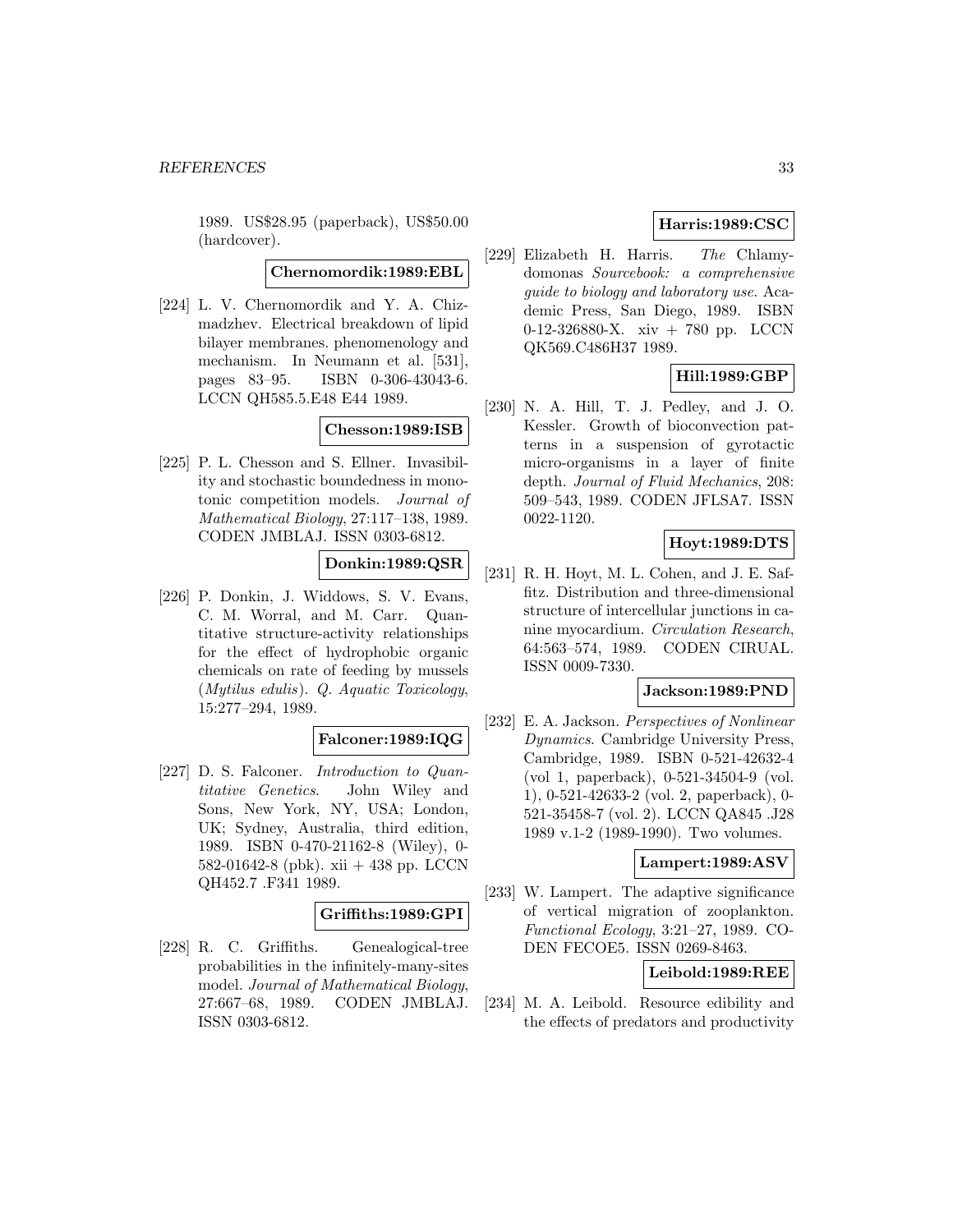on the outcome of trophic interactions. American Naturalist, 134:922–949, 1989. CODEN AMNTA4. ISSN 0003-0147.

# **Longtin:1989:ITF**

[235] A. Longtin and J. G. Milton. Insight into the transfer function, gain and oscillation onset for the pupil light reflex using delay-differential equations. Biological Cybernetics, 61:51–58, 1989. CO-DEN BICYAF. ISSN 0340-1200.

# **Longtin:1989:MAO**

[236] A. Longtin and J. G. Milton. Modelling autonomous oscillations in the human pupil light reflex using nonlinear delaydifferential equations. Bulletin of Mathematical Biology, 51:605–624, 1989. CO-DEN BMTBAP. ISSN 0092-8240.

# **Milton:1989:CDB**

[237] J. G. Milton, A. Longtin, A. Beuter, M. C. Mackey, and L. Glass. Complex dynamics and bifurcations in neurology. Journal of Theoretical Biology, 138:129– 147, 1989. CODEN JTBIAP. ISSN 0022-5193.

# **Monk:1989:CAO**

[238] P. B. Monk and H. G. Othmer. Cyclic AMP oscillations in suspensions of Dictyostelium discoideum. Philosophical transactions of the Royal Society of London, 323(1215):185–224, 1989. CODEN PTRSAV. ISSN 0370-2316.

# **Murray:1989:MB**

[239] J. D. Murray. Mathematical Biology, volume 19 of Biomathematics. Springer, New York, 1989. ISBN 0-387-19460-6 (New York), 3-540-19460-6 (Berlin). xiv + 767 pp. LCCN QH323.5 .M881 1989.

# **Nisbet:1989:SPM**

[240] R. M. Nisbet, W. S. C. Gurney, W. W. Murdoch, and E. McCauley. Structured population models: A tool for linking effects at individual and population level. Biological Journal of the Linnean Society, 37:79–99, 1989. CODEN BJLSBG. ISSN 0024-4066.

# **Pate:1989:MCA**

[241] E. Pate and R. Cooke. A model of crossbridge action: the effects of ATP, ADP, and pi. Journal of Muscle Research Cell Motility, 10:181–196, 1989. CODEN JMRMD3. ISSN 0142-4319.

#### **Pease:1989:MPG**

[242] C. M. Pease, R. Lande, and J. J. Bull. A model of population growth, dispersal, and evolution in a changing environment. Ecology, 70:1657–1664, 1989. CODEN ECOLAR. ISSN 0012-9658.

#### **Peskin:1989:FLV**

[243] C. S. Peskin. Fiber-architecture of the left ventricular wall: an asymptotic analysis. Communications on Pure and Applied Mathematics (New York), 42(1):79–113, January 1989. CODEN CPAMAT, CPMAMV. ISSN 0010-3640 (print), 1097-0312 (electronic).

# **Phillipi:1989:HOE**

[244] T. Phillipi and J. Seger. Hedging one's evolutionary bets, revisited. Trends in Ecology and Evolution, 4:41–44, 1989. CODEN TREEEQ. ISSN 0169-5347.

#### **Rooney:1989:CCC**

[245] Thomas A. Rooney, Ellen J. Sass, and Andrew P. Thomas. Characterization of cytosolic calcium oscillations induced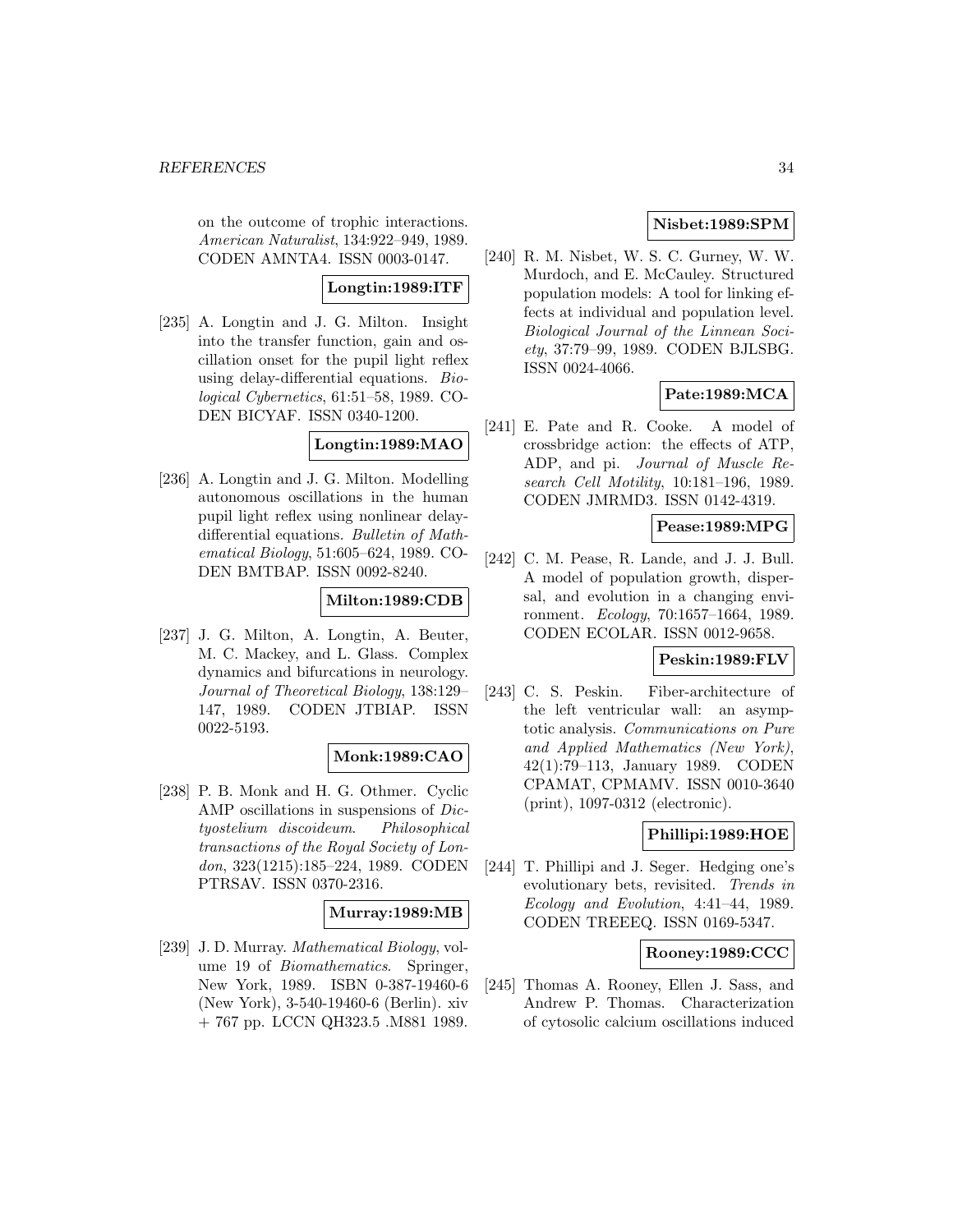by phenylephrine and vasopressin in single fura-2-loaded hepatocytes. Journal of biological chemistry, 264(29): 17131–17141, October 1989. CODEN JBCHA3. ISSN 0021-9258.

### **Stasio:1989:SBF**

[246] B. T. De Stasio. The seed bank of a freshwater crustacean: copepodology for the plant ecologist. Ecology, 70:1377– 1389, 1989. CODEN ECOLAR. ISSN 0012-9658.

# **Taylor:1989:ESO**

[247] P. B. Taylor. Evolutionary stability in one-parameter models under weak selection. Theoretical Population Biology, 36:125–143, 1989. CODEN TLPBAQ. ISSN 0040-5809.

# **Zauderer:1989:PDE**

[248] Erich Zauderer. Partial differential equations of applied mathematics. John Wiley and Sons, New York, second edition, 1989. ISBN 0-471-61298-7. xiii + 891 pp. LCCN QA377 .Z38 1988.

#### **Acheson:1990:EFD**

[249] D. J. Acheson. Elementary Fluid Dynamics. Oxford applied mathematics and computing science series. Oxford University Press, 1990. ISBN 0-19-859660-X (case), 0-19-859679-0 (paperback). ix  $+$  397 pp. LCCN TA357.A276 1990. US\$67.50 (case), US\$22.50 (paperback).

# **Alexander:1990:RSF**

[250] J. C. Alexander, E. J. Doedel, and H. G. Othmer. On the resonance structure in a forced excitable system. SIAM Journal on Applied Mathematics,

50(5):1373–1418, October 1990. CO-DEN SMJMAP. ISSN 0036-1399 (print), 1095-712X (electronic).

# **Amann:1990:ODE**

[251] Herbert Amann. Ordinary Differential Equations: An introduction to nonlinear analysis. de Gruyter, Berlin, 1990. ISBN 0-89925-552-3, 3-11-011515-8. xii + 458 pp. LCCN QA372 .A4313 1990. US\$96.00. Translated from the German by Gerhard Metzen.

### **Arrowsmith:1990:IDS**

[252] D. K. Arrowsmith and C. M. Place. An Introduction to Dynamical Systems. Cambridge University Press, 1990. ISBN 0-521-31650-2 (paperback), 0-521- 30362-1 (hardcover). 423 pp. LCCN QA614.8 .A77 1990.

#### **Berridge:1990:ICM**

[253] M. J. Berridge. Inositol 1,4,5 trisphosphate-induced calcium mobilization is localized in Xenopus oocytes. Proceedings of the Royal Society of London. Series B. Biological sciences, 238: 235–343, 1990. CODEN PRLBA4. ISSN 0962-8452 (print), 1471-2954 (electronic).

### **Bressloff:1990:NDB**

[254] P. C. Bressloff and J. Stark. Neuronal dynamics based on discontinuous circle maps. *Physics Letters A*, 150:187-195, 1990. CODEN PYLAAG. ISSN 0375- 9601 (print), 1873-2429 (electronic).

#### **DeLisle:1990:EIT**

[255] S. DeLisle, K. H. Krause, G. Denning, B. V. L. Potter, and M. J. Welsh. Effect of inositol trisphosphate and calcium on oscillating elevations of intracel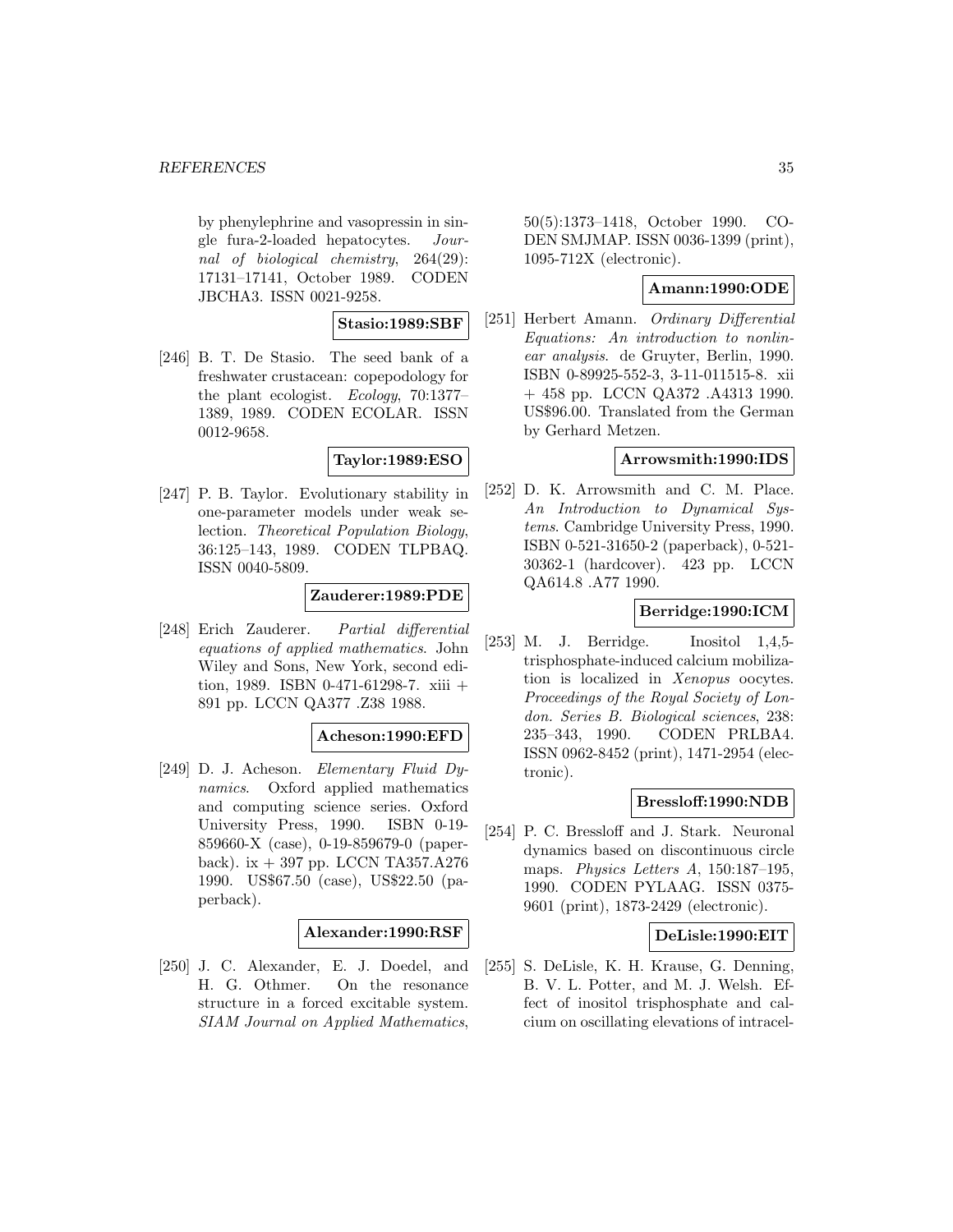lular calcium in Xenopus oocytes. Journal of biological chemistry, 265:11726– 11730, 1990. CODEN JBCHA3. ISSN 0021-9258.

# **Frank:1990:EVE**

[256] S. A. Frank and M. Slatkin. Evolution in a variable environment. American Naturalist, 136:244–260, 1990. CODEN AM-NTA4. ISSN 0003-0147.

# **Gilmour:1990:PRC**

[257] R. F. Gilmour. Phase resetting of circus movement reentry in cardiac tissue. In Zipes and Jalife [532], pages 396–402. ISBN 0-7216-1408-6. LCCN WG330 C38 1990.

# **Goldbeter:1990:MMS**

[258] A. Goldbeter, G. Dupont, and M. J. Berridge. Minimal model for signalinduced Ca oscillations and for their frequency encoding through protein phosphorylation. Proceedings of the National Academy of Sciences of the United States of America, 87:1461–1465, 1990. CODEN PNASA6. ISSN 0027-8424 (print), 1091-6490 (electronic).

#### **Gurney:1990:PED**

[259] W. S. C. Gurney, E. McCauley, R. M. Nisbet, and W. W. Murdoch. The physiological ecology of Daphnia: A dynamic model of growth and reproduction. Ecology, 71(2):716–732, April 1990. CODEN ECOLAR. ISSN 0012-9658.

#### **Hairston:1990:FSR**

[260] N. G. Hairston, Jr. and T. A. Dillon. Fluctuating selection and response in a population of freshwater copepods. Evolution, 44:1796–1805, 1990. CODEN EVOLAO. ISSN 0014-3820.

# **Harada:1990:MCA**

[261] Y. Harada, T. Sakurada, T. Aoki, D. D. Thomas, and T. Yanagida. Mechanochemical coupling in actomyosin energy transduction studies in an in vitro movement assay. Journal of Molecular Biology, 216:49–68, 1990. CO-DEN JMOBAK. ISSN 0022-2836.

# **Heiden:1990:MOB**

[262] U. an der Heiden and K. Reichard. Multitude of oscillatory behavior in a nonlinear second order differential-difference equation. Zeitschrift für Angewandte Mathematik und Mechanik, 70:621–624, 1990. CODEN ZAMMAX. ISSN 0044- 2267 (print), 1521-4001 (electronic).

# **Heiden:1990:OMN**

[263] U. an der Heiden, A. Longtin, M. C. Mackey, J. G. Milton, and R. Scholl. Oscillatory modes in a nonlinear secondorder differential equation with delay. Journal of Dynamics and Differential Equations, 2(4):423–449, October 1990. CODEN JDDEEH. ISSN 1040-7294.

# **Kleinfeld:1990:CCI**

[264] D. Kleinfeld, F. Raccuia-Behling, and H. J. Chiel. Circuits constructed from identified Aplysia neurons exhibit multiple patterns of persistent activity. Biophysical Journal, 57(4):697–715, 1990. CODEN BIOJAU. ISSN 0006-3495.

#### **Krassowska:1990:PDT**

[265] W. Krassowska, D. W. Frazier, T. C. Pilkington, and R. E. Ideker. Potential distribution in three-dimensional periodic myocardium: Part II. application to extracellular stimulation. IEEE Transactions on Biomedical Engineer-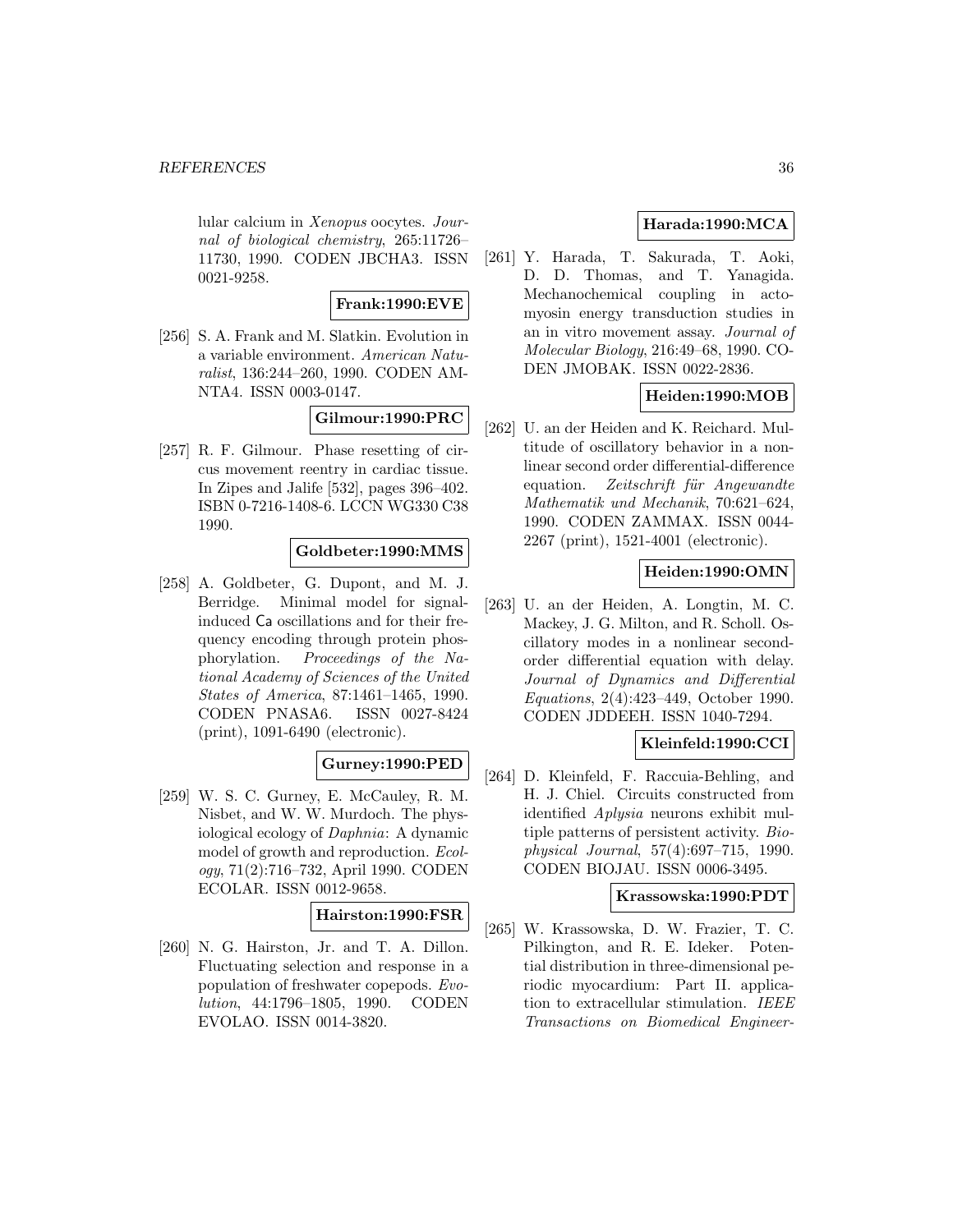ing, BME-37(3):267–284, March 1990. CODEN IEBEAX. ISSN 0018-9294.

# **Longtin:1990:NCB**

[266] A. Longtin, J. G. Milton, J. E. Bos, and M. C. Mackey. Noise and critical behavior of the pupil light reflex at oscillation onset. Physical Review A, 41:6992–7005, 1990. CODEN PLRAAN. ISSN 1050-2947 (print), 1094-1622, 1538-4446, 1538-4519.

# **McCauley:1990:GRM**

[267] E. McCauley, W. W. Murdoch, and R. M. Nisbet. Growth, reproduction, and mortality of *Daphnia pulex*: life at low food. Functional Ecology, 4:505–514, 1990. CODEN FECOE5. ISSN 0269- 8463.

# **McCauley:1990:PDE**

[268] E. McCauley and W. W. Murdoch. Predator-prey dynamics in environments rich and poor in nutrients. Nature, 343(6257):455–457, February 1, 1990. CODEN NATUAS. ISSN 0028- 0836 (print), 1476-4687 (electronic).

#### **Milton:1990:CDN**

[269] J. G. Milton, U. an der Heiden, A. Longtin, and M. C. Mackey. Complex dynamics and noise in simple neural networks with delayed mixed feedback. Biomedica Biochimica Acta, 49: 697–707, 1990. CODEN BBIADT. ISSN 0232-766X.

# **Milton:1990:EPC**

[270] John G. Milton and Andre Longtin. Evaluation of pupil constriction and dilation from cycling measurements. Vision Research (Oxford), 30(4):515–526, 1990. CODEN VISRAM. ISSN 0042- 6989.

# **Nurse:1990:UCM**

[271] P. Nurse. Universal control mechanism regulating onset of M-phase. Nature, 344:503–508, 1990. CODEN NATUAS. ISSN 0028-0836 (print), 1476-4687 (electronic).

# **Ott:1990:CC**

[272] E. Ott, C. Grebogi, and J. A. Yorke. Controlling chaos. Physical Review Letters, 64:1196–1199, 1990. CODEN PRL-TAO. ISSN 0031-9007 (print), 1079- 7114 (electronic), 1092-0145.

# **Pedley:1990:NCM**

[273] T. J. Pedley and J. O. Kessler. A new continuum model for suspensions of gyrotactic micro-organisms. Journal of Fluid Mechanics, 212:155–182, March 1990. CODEN JFLSA7. ISSN 0022- 1120.

# **Quan:1990:UBR**

[274] W. Quan and Y. Rudy. Unidirectional block and reentry of cardiac excitation: A model study. Circulation Research, 66(2):367–382, February 1990. CODEN CIRUAL. ISSN 0009-7330.

# **Sepulveda:1990:FEA**

[275] N. G. Sepulveda, J. P. Wikswo, Jr., and D. S. Echt. Finite element analysis of cardiac defibrillation current distributions. IEEE Transactions on Biomedical Engineering, BME-37(4):354–365, April 1990. CODEN IEBEAX. ISSN 0018- 9294.

#### **Solomon:1990:CAP**

[276] M. J. Solomon, M. Glotzer, T. H. Lee, M. Philippe, and M. W. Kirschner. Cyclin activation of  $p34^{\text{cdc2}}$ . Cell, 63: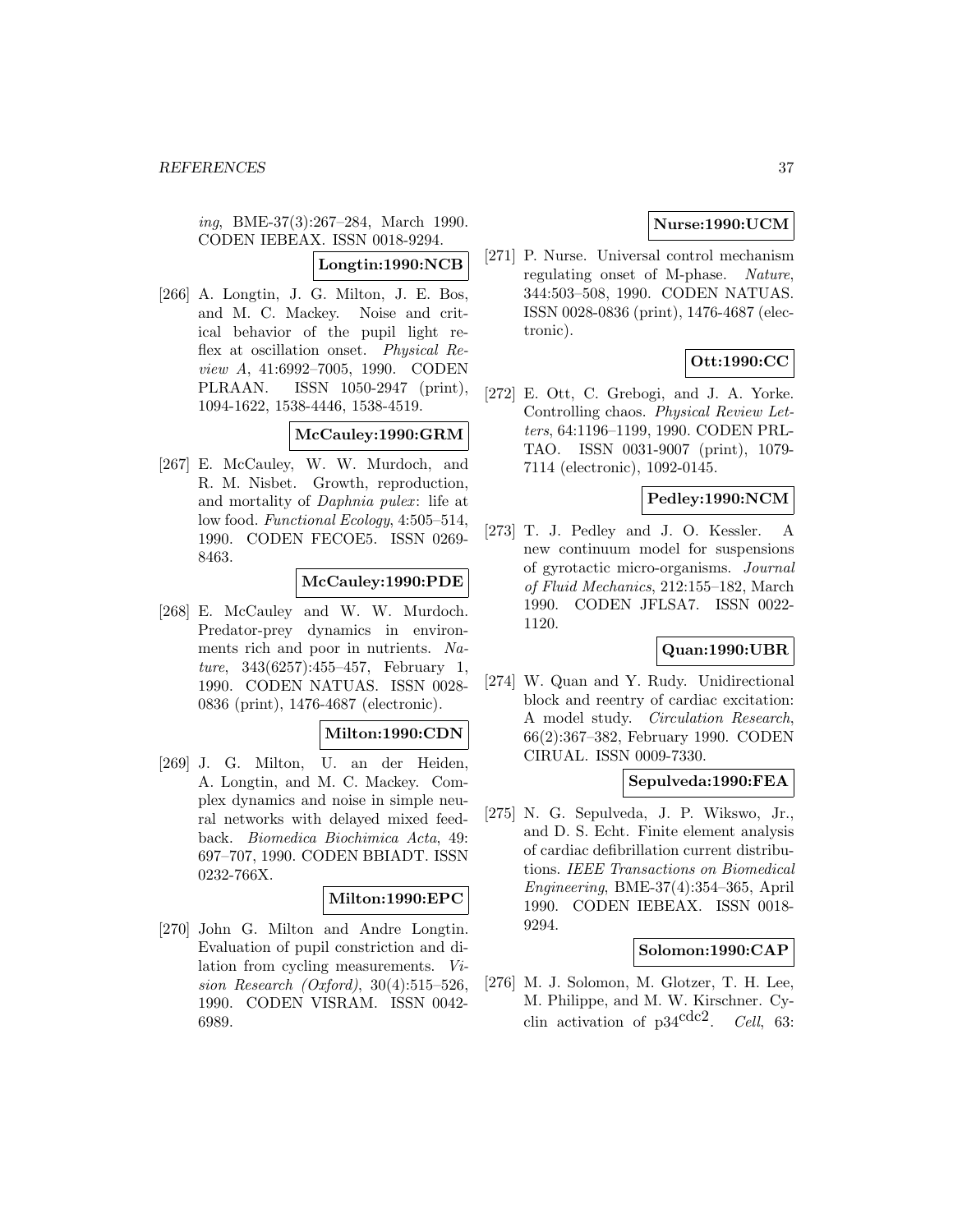1013–1024, 1990. CODEN CELLB5. ISSN 0092-8674.

### **Tett:1990:LLS**

[277] P. Tett. Chapter 4: The photic zone. In P. J. Henning, A. K. Campbell, M. Whitfield, and L. Maddock, editors, Light and Life in the Sea. Cambridge University Press, New York, NY, 1990.

# **Tuljapurkar:1990:PDV**

[278] Shripad Tuljapurkar. Population Dynamics in Variable Environments, volume 85 of Lecture Notes in Biomathematics. Springer-Verlag, Berlin, Germany / Heidelberg, Germany / London, UK / etc., 1990. ISBN 0-387-52482-7. 154 pp. LCCN HB849.51 .T85 1990.

# **Uyeda:1990:MSS**

[279] T. Q. P. Uyeda, S. J. Kron, E. M. Mc-Nalley, K. R. Niebling, C. Toyoshima, and J. A. Spudich. The myosin step size: estimation from slow sliding movement of actin over low densities of heavy meromyosin. Journal of Molecular Biology, 214:699–710, 1990. CODEN JMOBAK. ISSN 0022-2836.

# **Volpe:1990:RIC**

[280] P. Volpe, B. H. Alderson-Lang, and G. A. Nickols. Regulation of inositol 1,4,5-trisphosphate-induced  $Ca^{2+}$  release. I. effect of  $Mg^{2+}$ . American Journal of Physiology, 258(6):C1077– C1085, June 1990. CODEN AJPHAP. ISSN 0002-9513 (print), 2163-5773 (electronic).

#### **Wilder:1990:VNS**

[281] B. J. Wilder. Vagus nerve stimulation for the control of epilepsy. Epilepsia, 1990. CODEN EPILAK. ISSN 0013- 9580. Supplement 2.

# **Zeng:1990:CRR**

[282] W. Zeng, J. Morissette, R. Brochu, L. Glass, and A. Shrier. Complex rhythms resulting from overdrive suppression in electrically stimulated heart cell aggregates. Pacing and Clinical Electrophysiology: PACE, 13(12):1678– 1685, December 1990. ISSN 0147-8389.

# **Zeng:1990:TCP**

[283] W. Zeng, M. Courtemanche, L. Sehn, A. Shrier, and L. Glass. Theoretical computation of phase locking in embryonic atrial heart cell aggregates. Journal of Theoretical Biology, 145:225–244, 1990. CODEN JTBIAP. ISSN 0022- 5193.

#### **Bezprozvanny:1991:BCC**

[284] I. Bezprozvanny, J. Watras, and B. E. Ehrlich. Bell-shaped calcium-response curves of  $Ins(1,4,5)P_{3}$ - and calciumgated channels from endoplasmic recticulum of cerebellum. Nature, 351: 751–754, 1991. CODEN NATUAS. ISSN 0028-0836 (print), 1476-4687 (electronic).

# **Bradshaw:1991:CLG**

[285] A. D. Bradshaw. The Croonian Lecture 1991: Genostasis and the limits to evolution. Philosophical Transactions of the Royal Society of London Series B, Biological sciences, 333:289–305, 1991.

#### **Cobbold:1991:HCO**

[286] P. H. Cobbold, A. Sanchez-Bueno, and C. J. Dixon. The hepatocyte calcium oscillator. Cell calcium, 12:87–95, 1991. CODEN CECADV. ISSN 0143-4160.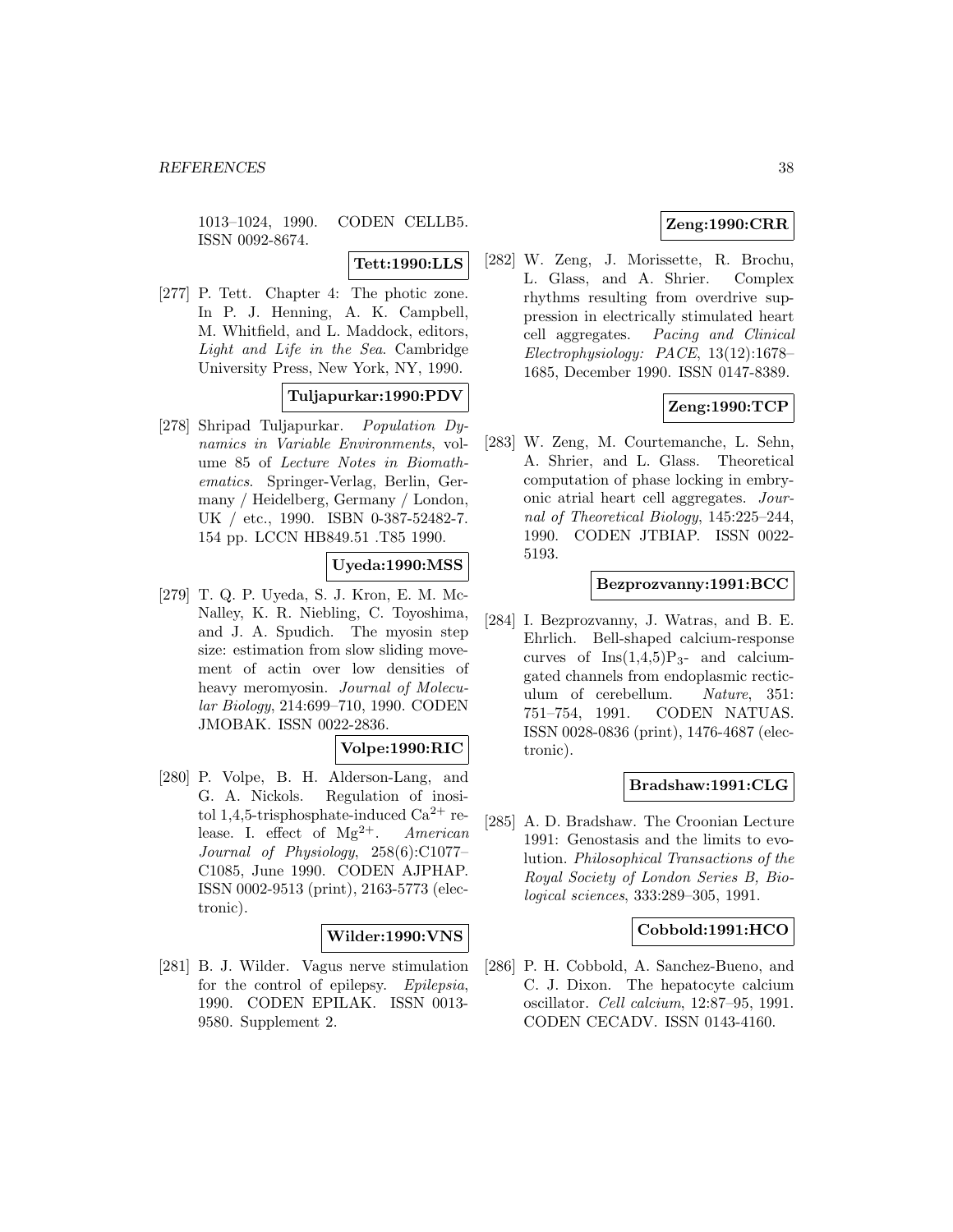# **Delisle:1991:FDC**

[287] S. Delisle. The four dimensions of calcium signalling in Xenopus oocytes. Cell calcium, 12:217–227, 1991. CODEN CECADV. ISSN 0143-4160.

# **Dillon:1991:ORR**

[288] S. M. Dillon. Optical recordings in the rabbit heart show that defibrillation strength shocks prolong the duration of depolarization and the refractory period. Circulation Research, 69:842–856, 1991. CODEN CIRUAL. ISSN 0009-7330.

#### **Dupont:1991:SOP**

[289] G. Dupont, M. J. Berridge, and A. Goldbeter. Signal-induced Ca oscillations: Properties of a model based on Cainduced Ca release. Cell calcium, 12: 73–85, 1991. CODEN CECADV. ISSN 0143-4160.

# **Finch:1991:CCI**

[290] E. A. Finch, T. J. Turner, and S. M. Goldin. Calcium as a coagonist of inositol 1,4,5-trisphosphate-induced calcium release. Science, 252:443–446, 1991. CO-DEN SCIEAS. ISSN 0036-8075 (print), 1095-9203 (electronic).

# **Gatto:1991:SRM**

[291] M. Gatto. Some remarks on models of plankton densities in lakes. American Naturalist, 137:264–267, 1991. CODEN AMNTA4. ISSN 0003-0147.

#### **Gillespie:1991:CME**

[292] J. H. Gillespie. The Causes of Molecular Evolution. Oxford University Press, Oxford, UK, 1991. ISBN 0-19-506883- 1, 0-19-509271-6 (paperback). xiv + 336 pp. LCCN QH455 .G56 1991.

# **Gilpin:1991:MDE**

[293] M. Gilpin and I. Hanski, editors. Metapopulation Dynamics: Empirical and Theoretical Investigations, volume 42 of Biological Journal of the Linnean Society. Academic Press, New York, NY, 1991. ISBN 0-12-284120-4. 336 pp. LCCN ????

#### **Hale:1991:DB**

[294] Jack K. Hale and Huseyin Kocak. Dynamics and Bifurcations. Springer-Verlag, New York, 1991. ISBN 0-387- 97141-6, 3-540-97141-6. xiv  $+$  568 pp. LCCN QA372 .H183 1991.

# **Hanski:1991:SMD**

[295] I. Hanski. Single-species metapopulation dynamics: Concepts, models, and observations. In Gilpin and Hanski [293], pages 89–103. ISBN 0-12-284120- 4. LCCN ????

# **Harootunian:1991:GCO**

[296] A. T. Harootunian, J. P. Y. Kao, S. Paranjape, and R. Y. Tsien. Generation of calcium oscillations in fibroblasts by positive feedback between calcium and IP3. Science, 251:75–78, 1991. CO-DEN SCIEAS. ISSN 0036-8075 (print), 1095-9203 (electronic).

#### **Higuchi:1991:SDB**

[297] H. Higuchi and Y. E. Goldman. Sliding distance between actin and myosin filaments per ATP molecule hydrolysed in skinned muscle fibres. Nature, 352 (6333):352–354, July 25, 1991. CO-DEN NATUAS. ISSN 0028-0836 (print), 1476-4687 (electronic).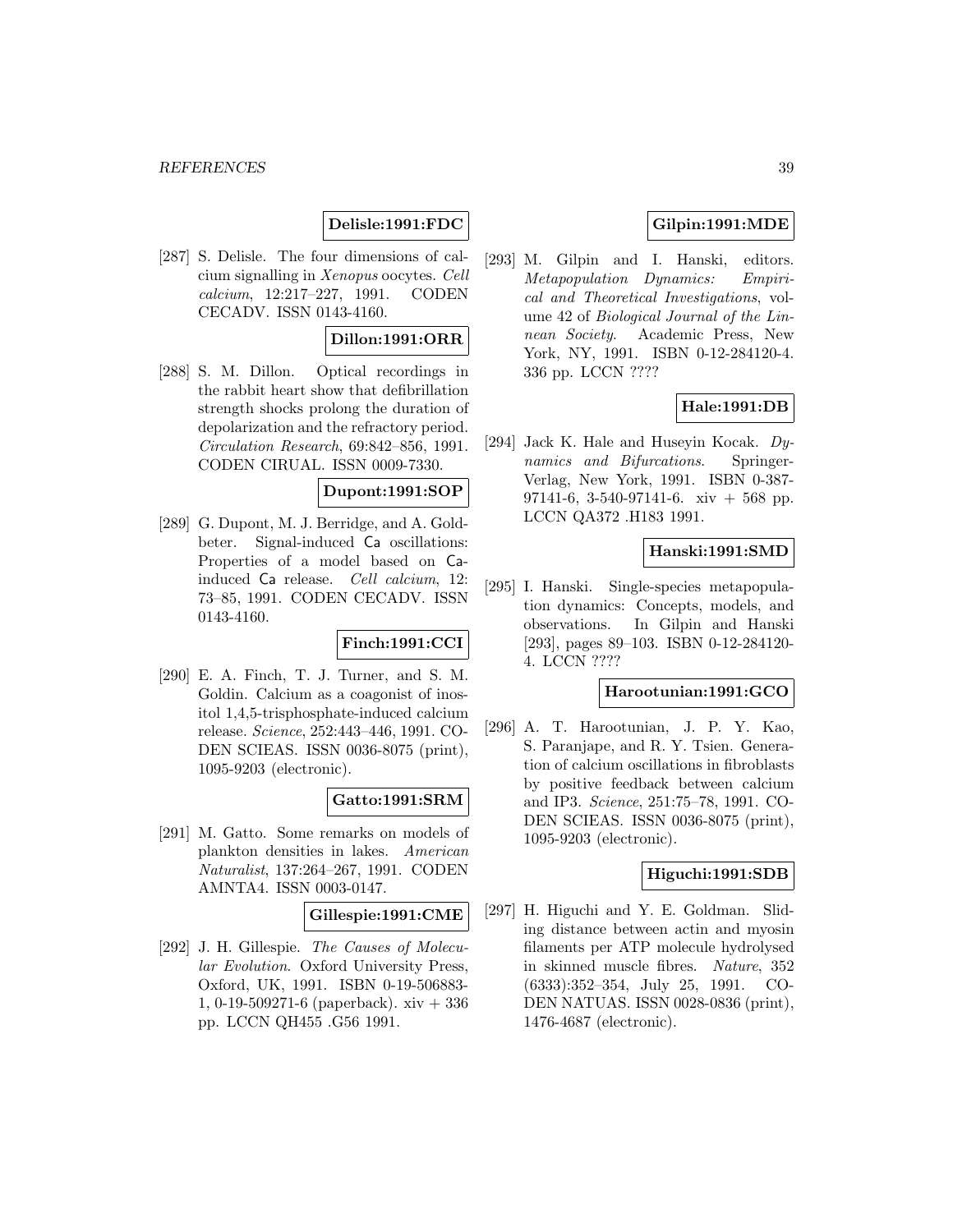# **Hudson:1991:GGC**

[298] R. R. Hudson. Gene genealogies and the coalescent process. Oxford Surveys in Evolutionary Biology, 7:1–44, 1991. CO-DEN OSEBE3. ISSN 0265-072X.

# **Lechleiter:1991:SCW**

[299] J. Lechleiter, S. Girard, E. Peralta, and D. Clapham. Spiral calcium wave propagation and annihilation in xenopus laevis oocytes. Science, 252:123– 126, 1991. CODEN SCIEAS. ISSN 0036- 8075 (print), 1095-9203 (electronic).

# **Ludwig:1991:ESP**

[300] D. Ludwig and S. A. Levin. Evolutionary stability of plant communities and the maintenance of multiple dispersal types. Theoretical Population Biology, 40:285–307, 1991. CODEN TLPBAQ. ISSN 0040-5809.

# **Luo:1991:MVC**

[301] C-H. Luo and Y. Rudy. A model of the ventricular cardiac action potential: Depolarization, repolarization, and their interaction. Circulation Research, 68: 1501–1526, 1991. CODEN CIRUAL. ISSN 0009-7330.

# **Malcolm:1991:MPB**

[302] I. Malcolm. Motor proteins: Biomechanics goes quantum. Nature, 352(6333): 284–286, July 25, 1991. CODEN NAT-UAS. ISSN 0028-0836 (print), 1476-4687 (electronic).

#### **Metz:1991:EFD**

[303] J. A. J. Metz and O. Diekmann. Exact finite dimensional representations of models for physiologically structured populations. I: The abstract foundations of linear chain trickery. In Goldstein

et al. [534], pages 269–289. ISBN 0-8247- 8571-1. LCCN QA370 .D56 1991.

### **Meyer:1991:CS**

[304] Tobias Meyer and Lubert Stryer. Calcium spiking. Annual review of biophysics and biophysical chemistry, 20: 153–174, 1991. CODEN ARBCEY.

# **Nisbet:1991:PDE**

[305] R. M. Nisbet, E. McCauley, A. M. de Roos, W. W. Murdoch, and W. S. C. Gurney. Population dynamics and element recycling in an aquatic plantherbivore system. Theoretical Population Biology, 40(2):125–147, October 1991. CODEN TLPBAQ. ISSN 0040- 5809.

### **Nuccitelli:1991:HDS**

[306] R. Nuccitelli. How do sperm activate eggs? Current topics in developmental biology, 25:1–16, 1991. CODEN CT-DBA5. ISSN 0070-2153.

### **Othmer:1991:DFE**

[307] H. G. Othmer. The dynamics of forced excitable systems. In Holden et al. [536], pages 213–232. ISBN 0-306-43800-3. LCCN QA927 .N27 1989.

#### **Perko:1991:DED**

[308] L. Perko. Differential Equations and Dynamical Systems, volume 7 of Texts in applied mathematics. Springer, New York, 1991. ISBN 0-387-97443-1 (New York), 3-540-97443-1 (Berlin). xii + 403 pp. LCCN QA372 .P47 1991.

### **Renshaw:1991:MBP**

[309] E. Renshaw. Modelling Biological Populations in Space and Time. Cambridge University Press, Cambridge, UK, 1991.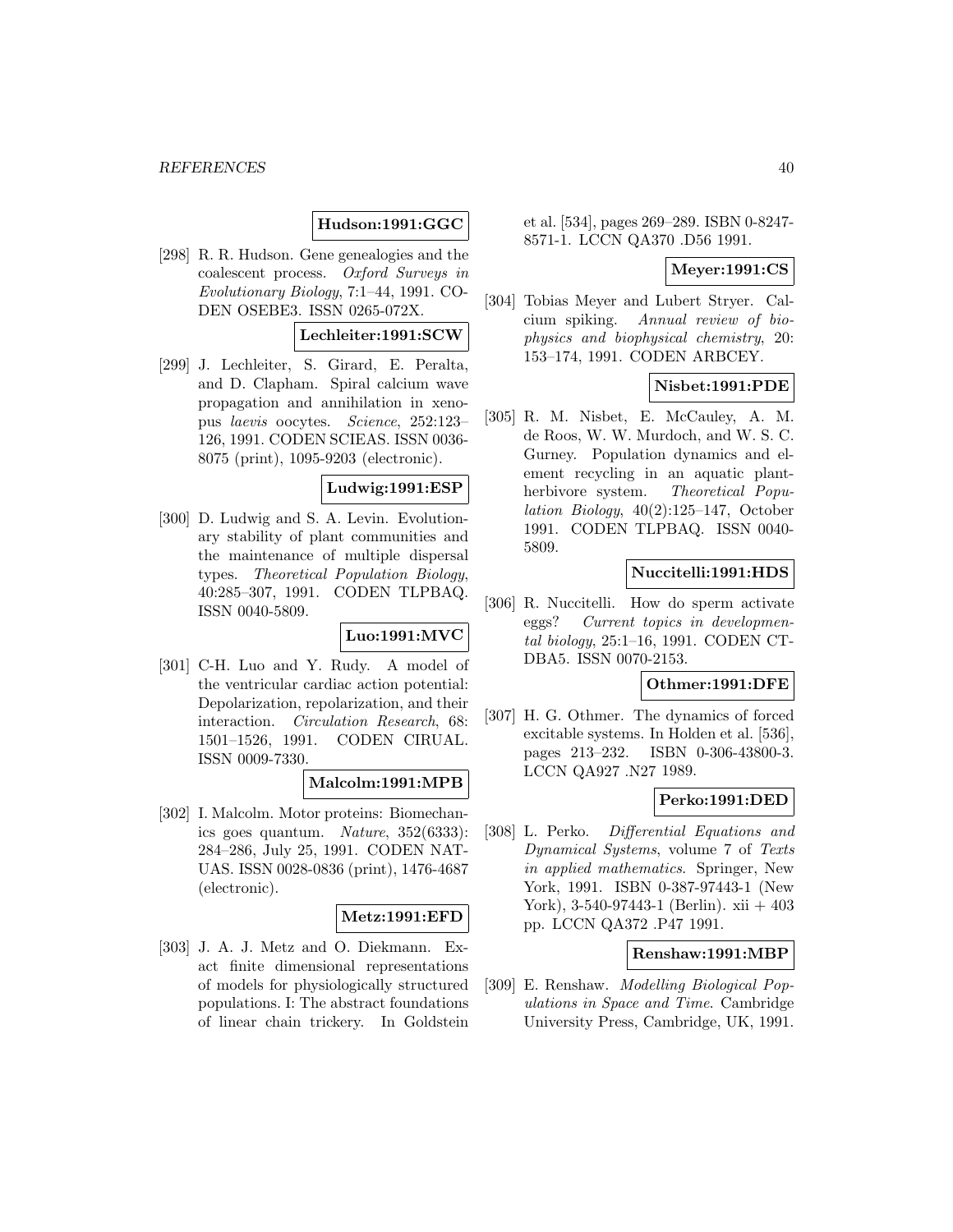ISBN 0-521-30388-5 (hardback), 0-521- 44855-7 (paperback). xvii + 403 pp. LCCN QH352 .R46 1991.

# **Rooney:1991:OCC**

[310] T. A. Rooney, D. C. Renard, E. J. Sass, and A. P. Thomas. Oscillatory cytosolic calcium waves independent of stimulated inositol 1,4,5-trisphosphate formation in hepatocytes. Journal of biological chemistry, 266(19):12272–12282, 1991. CODEN JBCHA3. ISSN 0021- 9258.

#### **Somogyi:1991:HCO**

[311] R. Somogyi and J. W. Stucki. Hormoneinduced calcium oscillations in liver cells can be explained by a simple one pool model. Journal of biological chemistry, 266(17):11068–11077, 1991. CODEN JBCHA3. ISSN 0021-9258.

# **Takada:1991:DAE**

[312] T. Takada and J. Kigami. The dynamical attainability of ESS in evolutionary games. Journal of Mathematical Biology, 29:513–529, 1991. CODEN JMBLAJ. ISSN 0303-6812.

# **Taylor:1991:KSA**

[313] Edwin W. Taylor. Kinetic studies on the association and dissociation of myosin subfragment 1 and actin. Journal of biological chemistry, 266(1):294–302, January 5, 1991. CODEN JBCHA3. ISSN 0021-9258.

# **Thomas:1991:STO**

[314] A. P. Thomas, D. C. Renard, and T. A. Rooney. Spatial and temporal organization of calcium signalling in hepatocytes. Cell calcium, 12:111–126, 1991. CODEN CECADV. ISSN 0143-4160.

# **Tuljapurkar:1991:PDV**

[315] S. Tuljapurkar. Population Dynamics in Variable Environments, volume 85 of Lecture Notes in Biomathematics. Springer-Verlag, Berlin, Germany / Heidelberg, Germany / London, UK / etc., 1991. ISBN 0-387-52482-7. 154 pp. LCCN HB849.51 .T85 1990.

# **Urabe:1991:EFC**

[316] J. Urabe and Y. Watanabe. Effect of food concentration on the assimilation and production efficiencies of Daphnia galeata. Functional Ecology, 5:635–641, 1991. CODEN FECOE5. ISSN 0269- 8463.

### **Watras:1991:ICC**

[317] J. Watras, I. Bezprozvanny, and B. E. Ehrlich. Inositol 1,4,5-trisphosphategated channels in cerebellum: Presence of multiple conductance states. Journal of Neuroscience, 11(10):3239–3245, October 1991. CODEN JNRSDS. ISSN 0270-6474.

# **Yarom:1991:RHS**

[318] Y. Yarom. Rhythmogenesis in a hybrid system interconnecting an olivary neuron to an analog network of coupled oscillators. Neuroscience, 44(2):263–275, 1991. CODEN NRSCDN. ISSN 0306- 4522.

# **Zeng:1991:ERD**

[319] W. Zeng, L. Glass, and A. Shrier. Evolution of rhythms during periodic stimulation of embryonic chick heart cell aggregates. Circulation Research, 69(4):1022– 1033, October 1991. CODEN CIRUAL. ISSN 0009-7330.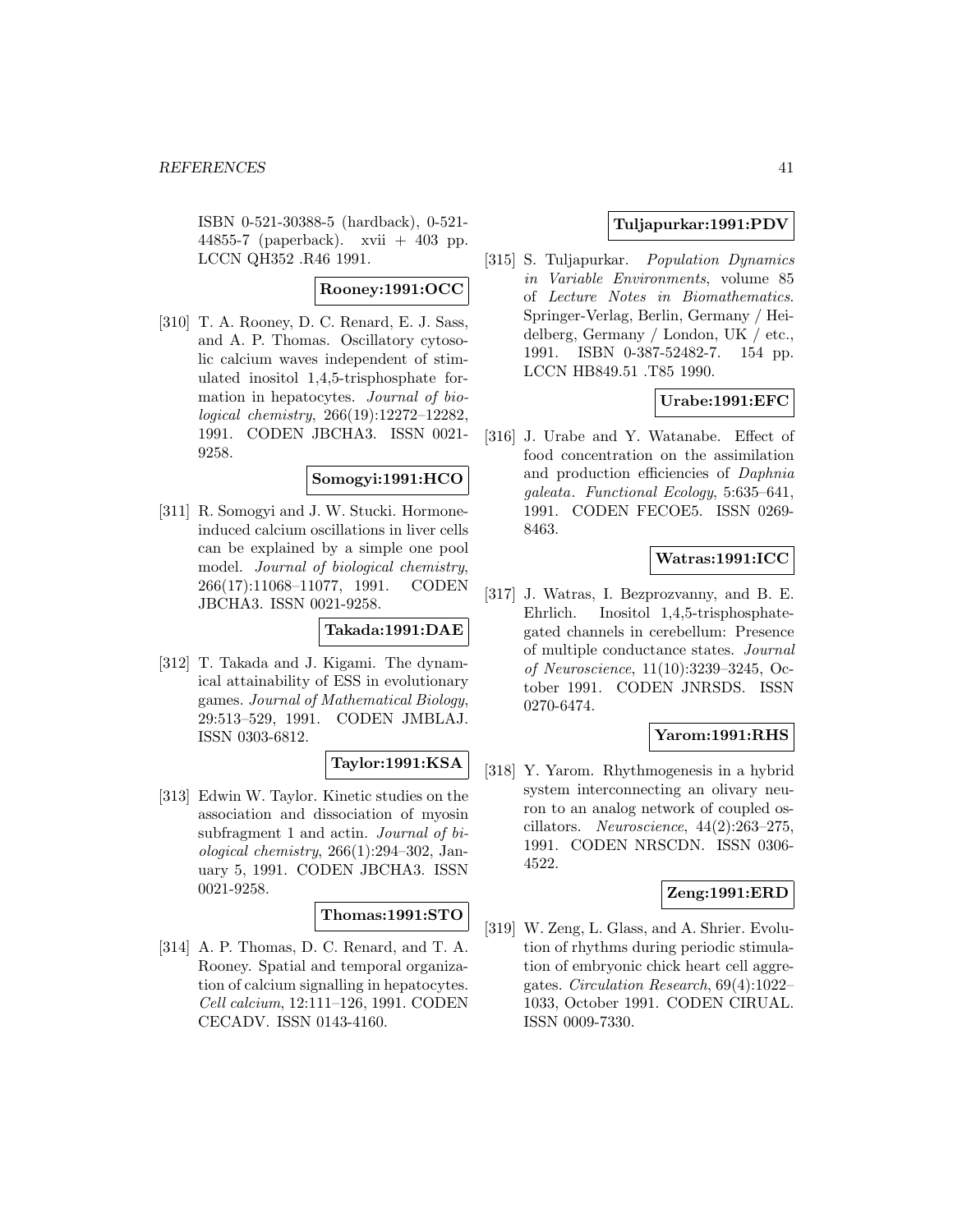# **Aida:1992:OML**

[320] T. Aida and P. Davis. Oscillation modes of laser diode pumped hybrid bistable system with large delay and application to dynamic memory. IEEE Journal of Quantum Electronics, 28(3):686–699, March 1992. CODEN IEJQA7. ISSN 0018-9197.

# **Brown:1992:EHE**

[321] J. S. Brown and N. B. Pavlovic. Evolution in heterogeneous environments: Effect of migration on habitat specialization. Evolutionary Ecology, 6:360–382, 1992. CODEN EVECEJ. ISSN 0269- 7653.

# **Garfinkel:1992:CCC**

[322] A. Garfinkel, M. Spano, W. L. Ditto, and J. Weiss. Controlling cardiac chaos. Science, 257(5074):1230–1235, August 28, 1992. CODEN SCIEAS. ISSN 0036- 8075 (print), 1095-9203 (electronic).

# **Girard:1992:TMC**

[323] S. Girard, A. Luckhoff, J. Lechleiter, J. Sneyd, and D. Clapham. Twodimensional model of calcium waves reproduces the patterns observed Xenopus oocytes. Biophysical Journal, 61: 509–517, 1992. CODEN BIOJAU. ISSN 0006-3495.

#### **Glazier:1992:EAR**

[324] D. S. Glazier and P. Calow. Energy allocation rules in *Daphnia magna* clonal and age differences in the effects of food limitation. Oecologia, 90(4):540– 549, July 1992. CODEN OECOBX. ISSN 0029-8549.

# **Heide-Jorgensen:1992:ESD**

[325] M. P. Heide-Jorgensen and T. Harkonen. Epizootiology of the seal disease in the eastern North Sea. Journal of Applied Ecology, 29:99–107, 1992. CODEN JAPEAI. ISSN 0021-8901.

# **Holt:1992:AAH**

[326] R. D. Holt and M. S. Gaines. Analysis of adaptation in heterogeneous landscapes: Implications for the evolution of fundamental niches. Evolutionary Ecology, 7: 433–447, 1992. CODEN EVECEJ. ISSN 0269-7653.

#### **Hudson:1992:HWG**

[327] R. R. Hudson. The how and why of generating gene genealogies. In Takahata and Clark [538], pages 23–36. ISBN 4-7622-6718-X, 0-87893-825-7. LCCN QH352 .M43 1993.

# **Keizer:1992:TRA**

[328] J. Keizer and G. W. De Young. Two roles for Ca in agonist stimulated Ca oscillations. Biophysical Journal, 61:649– 660, 1992. CODEN BIOJAU. ISSN 0006-3495.

# **Lechleiter:1992:MMI**

[329] J. Lechleiter and D. Clapham. Molecular mechanisms of intracellular calcium excitability in X. laevis oocytes. Cell, 69: 283–294, 1992. CODEN CELLB5. ISSN 0092-8674.

# **McPeek:1992:EDS**

[330] M. A. McPeek and R. D. Holt. The evolution of dispersal in spatially and temporally varying environments. American Naturalist, 140:1010–1027, 1992. CO-DEN AMNTA4. ISSN 0003-0147.

### **Miyazaki:1992:BCW**

[331] S. Miyazaki, M. Yuzaki, K. Nakada, H. Shirakawa, S. Nakanishi, S. Nakade, and K. Mikoshiba. Block of  $Ca^{2+}$  wave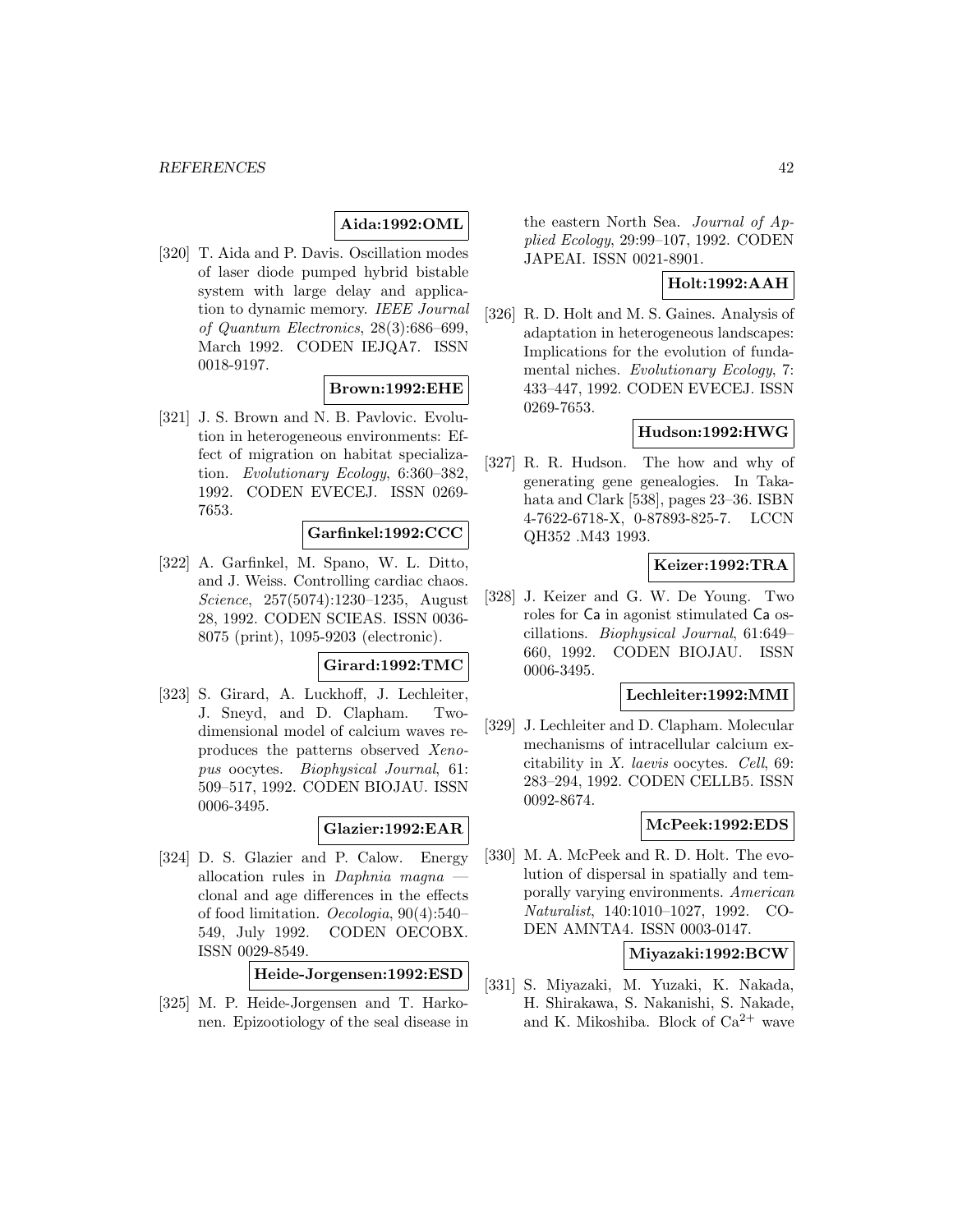and  $Ca^{2+}$  oscillation by antibody to the inositol 1,4,5-trisphosphate receptor in fertilized hamster eggs. Science, 257:251–255, 1992. CODEN SCIEAS. ISSN 0036-8075 (print), 1095-9203 (electronic).

# **Murdoch:1992:IMC**

[332] W. W. Murdoch, E. McCauley, R. M. Nisbet, W. S. C. Gurney, and A. M. de Roos. Individual-based models: Combining testability and generality. In DeAngelis and Gross [537], pages 18– 35. ISBN 0-412-03161-2 (hardcover), 0-412-03171-X (paperback). LCCN QH352 .I53 1992. US\$65.00 (hardcover), US\$29.00 (paperback).

# **Nagylaki:1992:ITP**

[333] T. Nagylaki. Introduction to Theoretical Population Genetics, volume 21 of Biomathematics. Springer-Verlag, Berlin, Germany / Heidelberg, Germany / London, UK / etc., 1992. ISBN 3-540-53344-3 (Berlin), 0-387-53344-3 (New York).  $xi + 369$  pp. LCCN QH455 .N32 1992.

# **Pedley:1992:HPS**

[334] T. J. Pedley and J. O. Kessler. Hydrodynamic phenomena in suspensions of swimming micro-organisms. Annual Review of Fluid Mechanics, 24:313–358, 1992. CODEN ARVFA3. ISSN 0066- 4189.

#### **Peskin:1992:CFD**

[335] C. S. Peskin and D. M. McQueen. Cardiac fluid dynamics. CRC critical reviews in biomedical engineering, 20(5/6):451–459, 1992. CODEN CRBEDR. ISSN 0278-940X.

# **Roff:1992:ELH**

[336] Derek A. Roff. The Evolution of Life Histories: Theory and Analysis. Chapman and Hall, Ltd., London, UK, 1992. ISBN 0-412-02391-1 (paper), 0- 412-02381-4 (cloth). xii + 535 pp. LCCN QH323.5 .R62 1992.

# **Sharp:1992:AES**

[337] A. A. Sharp, L. F. Abbott, and E. Marder. Artificial electrical synapses in oscillatory networks. Journal of Neurophysiology, 67(6):1691–1694, June 1992. CODEN JONEA4. ISSN 0022- 3077.

# **Stearns:1992:ELH**

[338] Stephen C. Stearns. The Evolution of Life Histories. Oxford University Press, Oxford, UK, 1992. ISBN 0-19-857741-9. xii + 249 pp. LCCN QH371 .S72 1992.

#### **Tang:1992:TPG**

[339] A. S. L. Tang, P. D. Wolf, Y. Afework, W. M. Smith, and R. E. Ideker. Threedimensional potential gradient fields generated by intracardiac catheter and cutaneous patch electrodes. Circulation, 85(5):1857–1864, May 1992. CODEN CIRCAZ. ISSN 0009-7322.

# **Wharton:1992:CPP**

[340] J. M. Wharton, P. D. Wolf, W. M. Smith, P-S. Chen, D. W. Frazier, S. Yabe, N. Danieley, and R. E. Ideker. Cardiac potential and potential gradient fields generated by single, combined, and sequential shocks during ventricular defibrillation. Circulation, 85:1510-1523, 1992. CODEN CIRCAZ. ISSN 0009- 7322.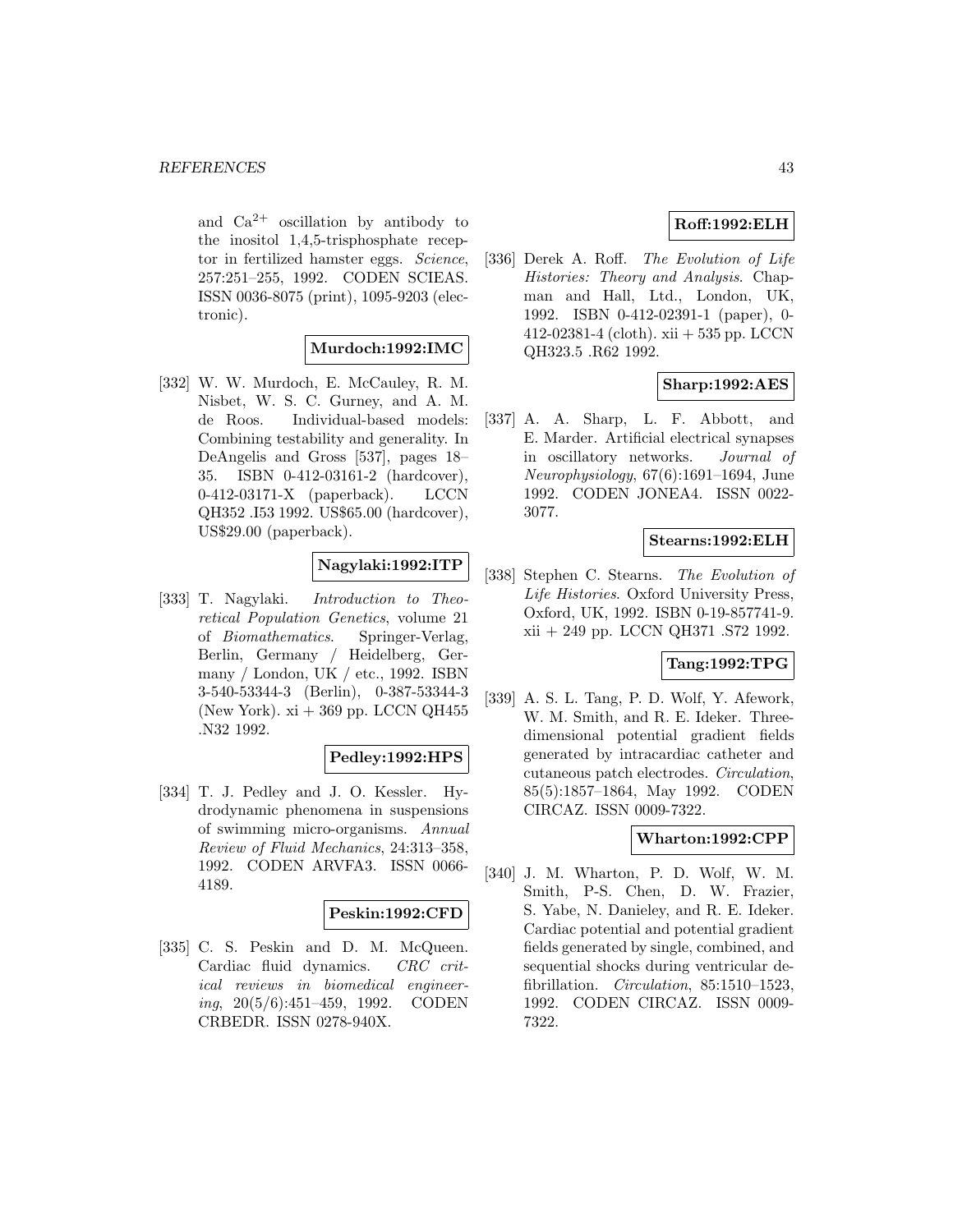# **Young:1992:SIM**

[341] G. De Young and J. Keizer. A single-pool inositol 1,4,5-trisphophatereceptor-based model for agoniststimulated oscillations in Ca+2 concentration. Proceedings of the National Academy of Sciences of the United States of America, 89:9895–9899, 1992. CODEN PNASA6. ISSN 0027-8424 (print), 1091-6490 (electronic).

#### **Zeng:1992:TPR**

[342] W. Zeng, L. Glass, and A. Shrier. The topology of phase response curves induced by single and paired stimuli. Journal of Biological Rhythms, 7(2):89–104, Summer 1992. CODEN JBRHEE. ISSN 0748-7304.

# **Bagshaw:1993:MC**

[343] C. R. Bagshaw. Muscle Contraction. Chapman and Hall, Ltd., London, UK, second edition, 1993. ISBN 0-412-40370- 6. x + 155 pp. LCCN QP321 .B26 1993.

#### **Carpenter:1993:TCL**

[344] S. R. Carpenter and J. F. Kitchell, editors. The Trophic Cascade in Lakes. Cambridge University Press, Cambridge, UK, 1993. ISBN 0-521- 43145-X. xiv + 385 pp. LCCN QH541.5.L3 T76 1993.

#### **Charnov:1993:LHI**

[345] Eric L. Charnov. Life History Invariants: Some explorations of symmetry in evolutionary ecology. Oxford University Press, Oxford, UK, 1993. ISBN 0-19-854072-8 (hardback), 0-19-854071- X (paperback).  $xy + 167$  pp. LCCN QH371 .C485 1993.

#### **Courtemanche:1993:IPP**

[346] M. Courtemanche, L. Glass, and J. Keener. Instabilities of a propagating pulse in a ring of excitable media. Physical Review Letters, 70(14):2182– 2185, April 5, 1993. CODEN PRLTAO. ISSN 0031-9007 (print), 1079-7114 (electronic), 1092-0145.

### **Hale:1993:IFD**

[347] J. K. Hale and S. M. V. Lunel. *Intro*duction to Functional Differential Equations, volume 99 of Applied mathematical sciences. Springer-Verlag, Berlin, Germany / Heidelberg, Germany / London, UK / etc., 1993. ISBN 0-387-94076- 6 (New York), 3-540-94076-6 (Berlin). x + 447 pp. LCCN QA372 .H35 1993.

#### **Henriquez:1993:SEB**

[348] C. S. Henriquez. Simulating the electrical behavior of cardiac tissue using the bidomain model. CRC critical reviews in biomedical engineering, 21:1–77, 1993. CODEN CRBEDR. ISSN 0278-940X.

#### **Holloway:1993:AII**

[349] S. L. Holloway, M. Glotzer, R. W. King, and A. W. Murray. Anaphase is initiated by proteolysis rather than by the inactivation of maturation-promoting factor. Cell, 73:1393–1402, 1993. CODEN CELLB5. ISSN 0092-8674.

### **Josephson:1993:REV**

[350] M. E. Josephson, D. Callans, J. M. Almendral, B. G. Hook, and R. B. Kleiman. Resetting and entrainment of ventricular tachycardia associated with infarction: Clinical and experimental studies. In Josephson and Wellens [540], pages 505–536. ISBN 0-87993-549-9. LCCN WG 330 T117-3 1993.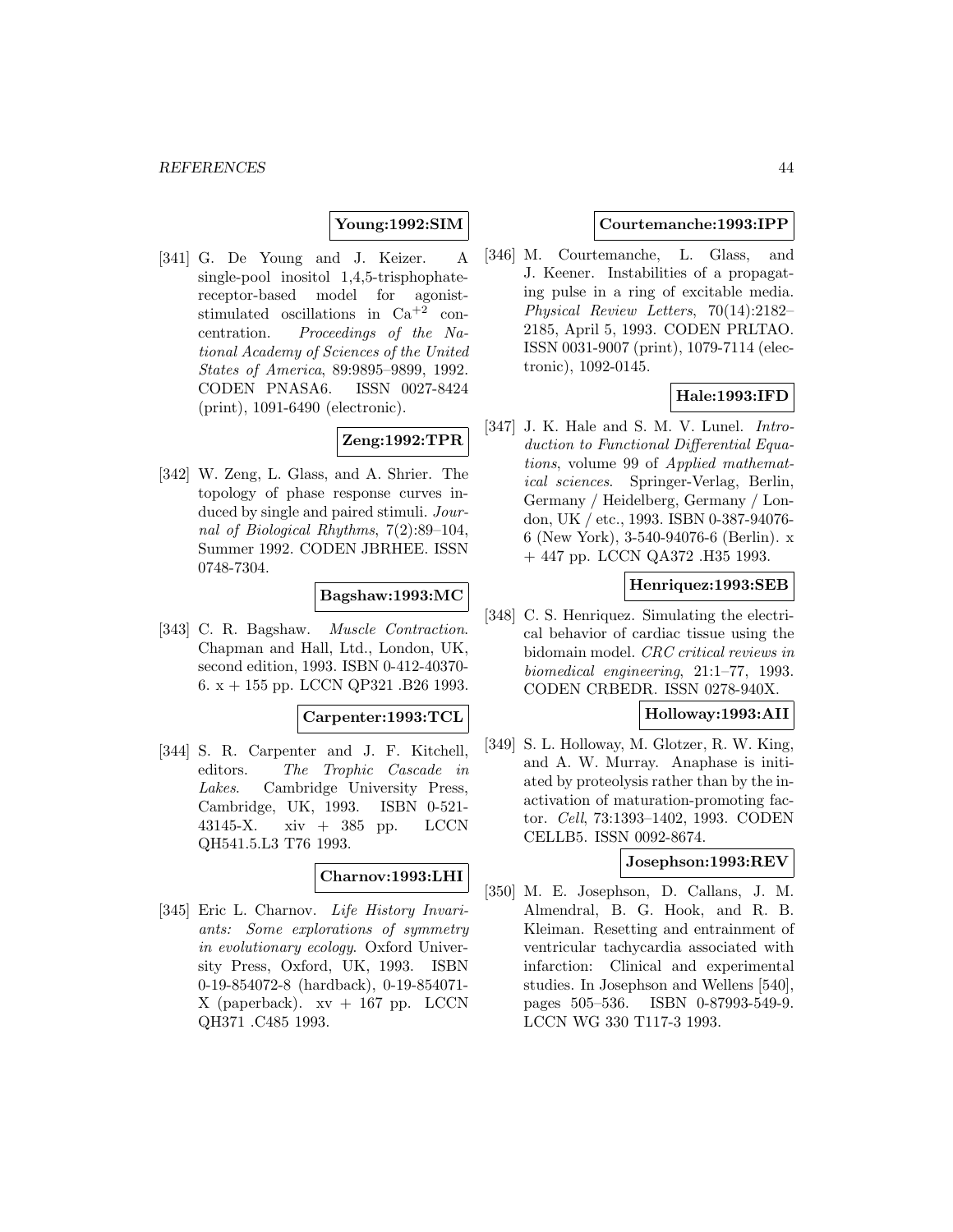# **Knisley:1993:OMT**

[351] S. B. Knisley, T. F. Blitchington, B. C. Hill, A. O. Grant, W. M. Smith, T. C. Pilkington, and R. E. Ideker. Optical measurements of transmembrane potential changes during electric field stimulation of ventricular cells. Circulation Research, 72(2):255–270, February 1993. CODEN CIRUAL. ISSN 0009-7330.

# **Krebs:1993:BEE**

[352] J. R. Krebs and N. B. Davies. Behavioral Ecology: An Evolutionary Approach. Blackwell Scientific Publications, Oxford, UK, third edition, 1993. ISBN 0-632-02701-0 (hardback), 0-632- 02702-9 (paperback).  $xi + 482$  pp. LCCN QL751 .B345 1991.

# **Kretzschmar:1993:PMZ**

[353] M. Kretzschmar, R. M. Nisbet, and E. McCauley. A predator-prey model for zooplankton grazing on competing algal populations. Theoretical Population Biology, 44(1):32–66, August 1993. CO-DEN TLPBAQ. ISSN 0040-5809.

#### **Lenski:1993:ERE**

[354] R. E. Lenski and A. F. Bennett. Evolutionary response of Escherichia coli to thermal stress. American Naturalist, 142:S47–S64, 1993. CODEN AMNTA4. ISSN 0003-0147.

#### **Losson:1993:SMF**

[355] J. Losson, M. C. Mackey, and A. Longtin. Solution multistability in first-order nonlinear differential delay equations. Chaos (Woodbury, NY), 3: 167–176, 1993. CODEN CHAOEH. ISSN 1054-1500.

# **Lynch:1993:EER**

[356] M. Lynch and R. Lande. Evolution and extinction in response to environmental change. In Kareiva et al. [541], pages 234–250. ISBN 0-87893-429-4, 0-87893- 430-8 (paperback). LCCN QH546 .B55 1993. US\$55.00, US\$35.00 (paperback).

# **Murray:1993:CCI**

[357] Andrew Murray and Tim Hunt. The cell cycle: an introduction. W. H. Freeman, New York, NY, USA, 1993. ISBN 0-7167-7044-X (hard), 0-7167- 7046-6 (soft), 0-19-509529-4. xii + 251 pp. LCCN H605 .M95 1993.

# **Murray:1993:TM**

[358] A. W. Murray. Turning on mitosis. Current biology, 3:291–293, 1993. CODEN CUBLE2. ISSN 0960-9822.

#### **Neu:1993:HST**

[359] J. C. Neu and W. Krassowska. Homogenization of syncytial tissues. CRC critical reviews in biomedical engineering, 21:137–199, 1993. CODEN CRBEDR. ISSN 0278-940X.

### **Novak:1993:NAC**

[360] B. Novak and J. J. Tyson. Numerical analysis of a comprehensive model of M-phase control in Xenopus oocyte extracts and intact embryos. Journal of Cell Science, 106:1153–1168, 1993. CO-DEN JNCSAI. ISSN 0021-9533.

#### **Othmer:1993:OWM**

[361] H. G. Othmer and Y. Tang. Oscillations and waves in a model of ip-controlled calcium dynamics. In Othmer et al. [542], pages 277–313. ISBN 0-306-44661- 8. LCCN QH491 .N38 1993.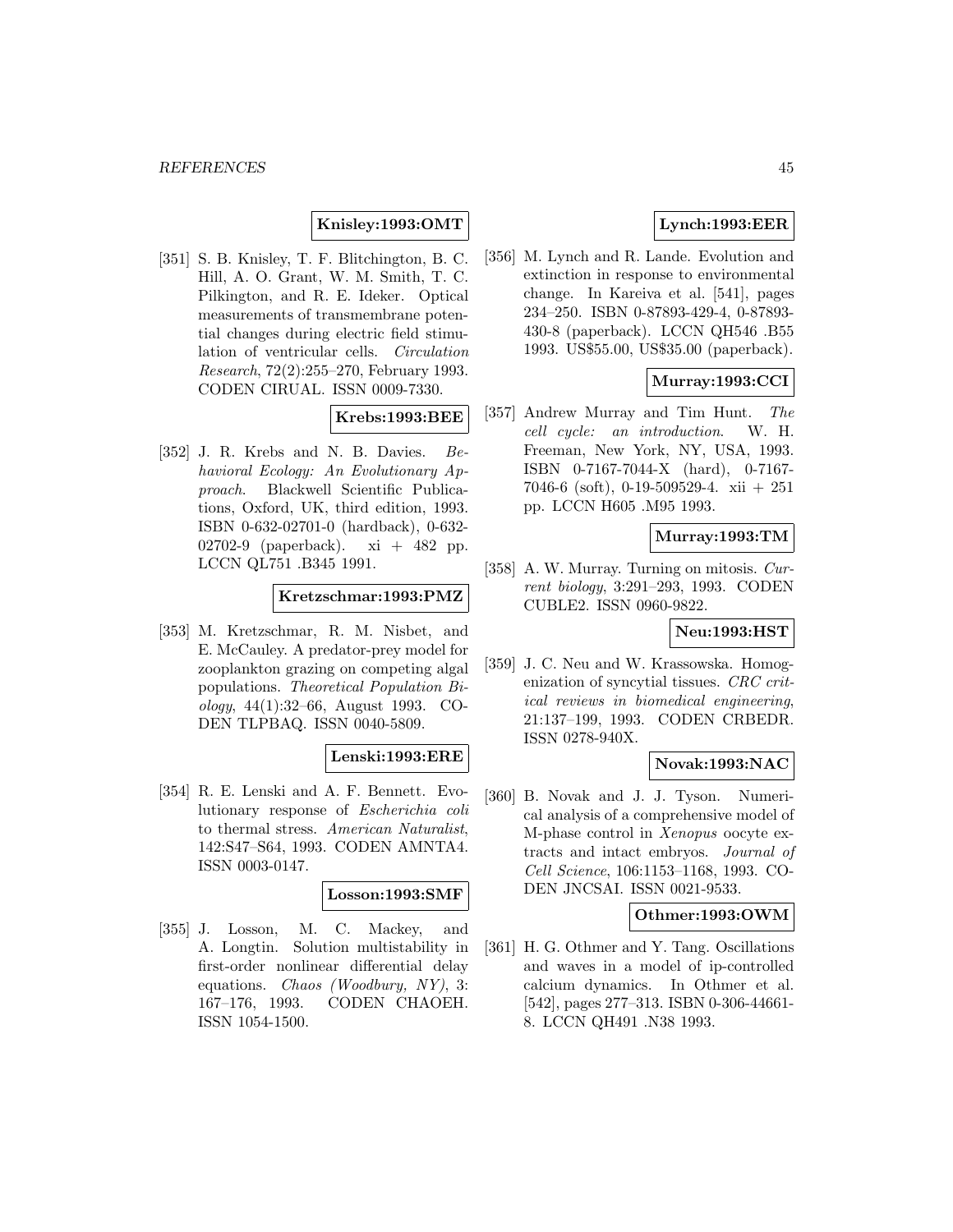### **Othmer:1993:TAB**

[362] H. G. Othmer. Techniques and applications of bifurcation theory. Lecture Notes, University of Utah, 1993.

#### **Pate:1993:DMS**

[363] Edward Pate, Howard D. White, and Roger Cooke. Determination of the myosin step size from mechanical and kinetic data. Proceedings of the National Academy of Sciences of the United States of America, 90(6):2451–2455, March 15, 1993. CODEN PNASA6. ISSN 0027-8424 (print), 1091-6490 (electronic).

#### **Pate:1993:UDN**

[364] E. Pate, K. Franks-Skiba, H. D. White, and R. Cooke. The use of differing nucleotides to investigate cross-bridge kinetics. Journal of biological chemistry, 268(14):10046–10053, May 15, 1993. CODEN JBCHA3. ISSN 0021-9258.

### **Peskin:1993:CBD**

[365] C. S. Peskin and D. M. McQueen. Computational biofluid dynamics. Contemporary mathematics, 141:161–186, 1993. ISSN 0271-4132 (print), 1098-3627 (electronic).

# **Ross:1993:SSM**

[366] A. H. Ross, W. S. C. Gurney, M. R. Heath, S. J. Hay, and E. W. Henderson. A strategic simulation model of a fjord ecosystem. Limnology and Oceanography, 38(1):128–153, January 1993. CO-DEN LIOCAH. ISSN 0024-3590.

#### **Sharp:1993:DCA**

[367] Andrew A. Sharp, Michael B. O'Neil, L. F. Abbott, and Eve Marder. The dynamic clamp: artificial conductances

in biological neurons. Trends in Neurosciences (Regular ed.), 16(10):389–394, October 1993. CODEN TNSCDR. ISSN 0378-5912.

# **Sharp:1993:DCC**

[368] A. A. Sharp, M. B. O'Neil, L. F. Abbott, and E. Marder. Dynamic clamp: Computer-generated conductances in real neurons. Journal of Neurophysiology, 69(3):992–995, March 1993. CODEN JONEA4. ISSN 0022-3077.

#### **Starmer:1993:VEM**

[369] C. F. Starmer, V. N. Biktahev, D. N. Romashko, M. R. Stepanov, O. N. Makarova, and V. I. Krinsky. Vulnerability in an excitable medium: analytical and numerical study of initiating unidirectional propagation. Biophysical Journal, 65(5):1775–1787, November 1993. CODEN BIOJAU. ISSN 0006-3495.

#### **Templeton:1993:HGC**

[370] A. R. Templeton. The "Eve" hypothesis: a genetic critique and reanalysis. American Anthropologist, 95:51–72, 1993. CO-DEN AMATA7. ISSN 0002-7294.

### **Trayanova:1993:BMP**

[371] N. A. Trayanova and T. C. Pilkington. A bidomain model with periodic intracellular junctions. one-dimensional analysis. IEEE Transactions on Biomedical Engineering, 40:424–433, 1993. CODEN IEBEAX. ISSN 0018-9294.

#### **Tuljapurkar:1993:EUV**

[372] S. Tuljapurkar and C. Istock. Environmental uncertainty and variable diapause. Theoretical Population Biology, 43:251–280, 1993. CODEN TLPBAQ. ISSN 0040-5809.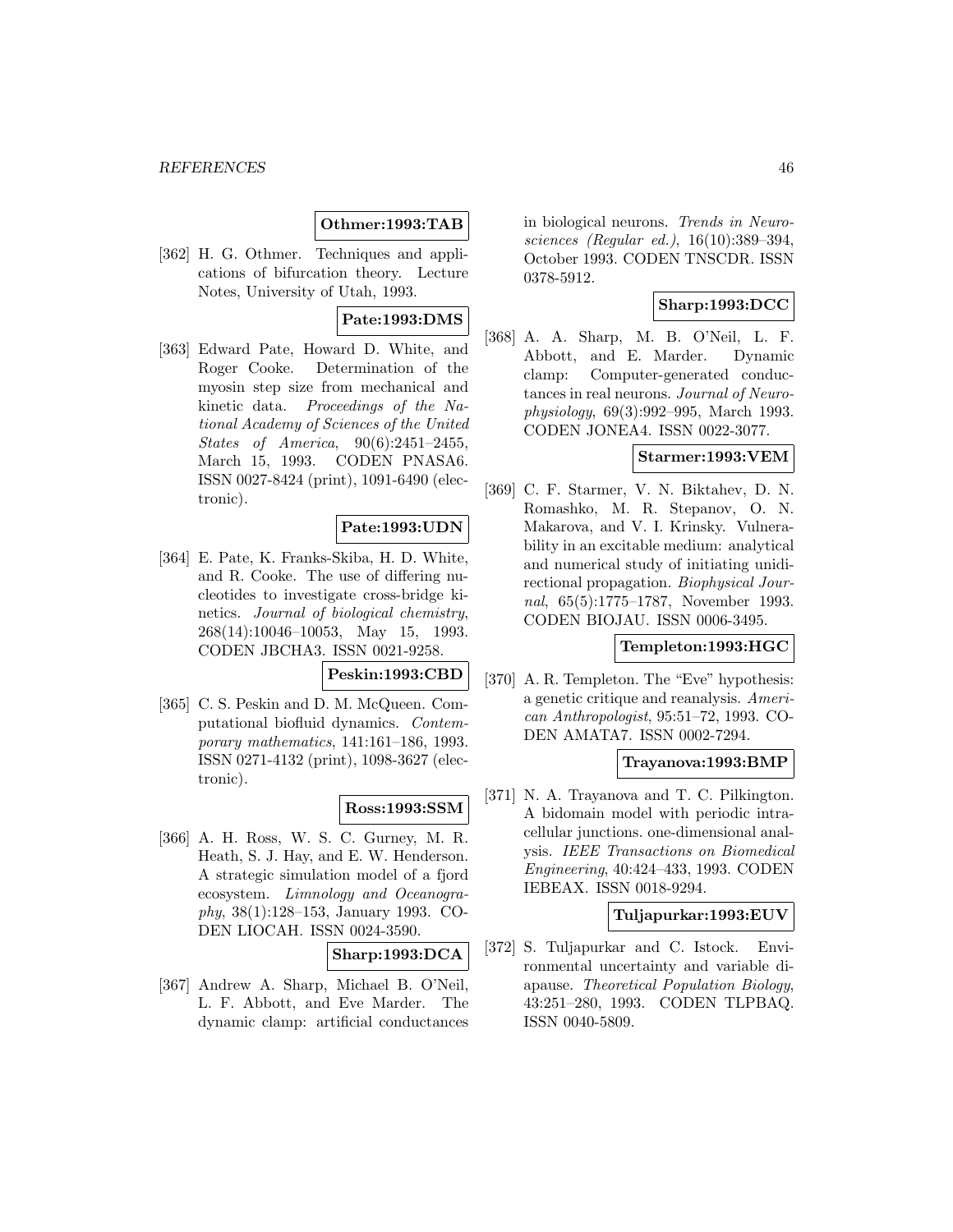# **White:1993:KBH**

[373] H. D. White, B. Belknap, and W. Jiang. Kinetics of binding and hydrolysis of a series of nucleoside triphosphates by actomyosin-S1: relationship between solution rate constants and properties of muscle fibers. Journal of biological chemistry, 268(14):10039–10045, May 15, 1993. CODEN JBCHA3. ISSN 0021- 9258.

# **Zhang:1993:CSM**

[374] X. Zhang, J. A. Ashton-Miller, and C. S. Stohler. A closed-loop system for maintaining constant experimental muscle pain in man. IEEE Transactions on Biomedical Engineering, 40(4):344–352, April 1993. CODEN IEBEAX. ISSN 0018-9294.

# **Zhou:1993:EMV**

[375] X. Zhou, P. Daubert, P. D. Wolf, W. M. Smith, and R. E. Ideker. Epicardial mapping of ventricular defibrillation with monophasic and biphasic shocks in dogs. Circulation Research, 72:145–160, 1993. CODEN CIRUAL. ISSN 0009- 7330.

#### **Zipser:1993:SNM**

[376] D. Zipser, B. Kehoe, G. Littlewort, and J. Fuster. A spiking network model of short-term memory. Journal of Neuroscience, 13(8):3406–3420, August 1993. CODEN JNRSDS. ISSN 0270-6474.

#### **Alberts:1994:MBC**

[377] B. Alberts, D. Bray, J. Lewis, M. Raff, K. Roberts, and J. D. Watson. Molecular Biology of the Cell. Garland Publishing, Inc., New York, NY, USA, third edition, 1994. ISBN 0-8153-1619-4 (hardcover), 0-8153-1620-8 (paperback). xliii + 1294 + 67 pp. LCCN QH581.2 .M64 1994.

# **Altes:1994:EPP**

[378] H. Korthals Altes. Effects of PDV on the population dynamics of seals. Master's thesis, Leiden University, Leiden, The Netherlands, 1994.

# **Amon:1994:CCC**

[379] A. Amon, S. Irniger, and K. Nasmyth. Closing the cell cycle circle in yeast: G2 cyclin proteolysis initiated at mitosis persists until the activation of G1 cyclins in the next cycle. Cell, 77:1037– 1050, 1994. CODEN CELLB5. ISSN 0092-8674.

#### **Bezprozvanny:1994:IIC**

[380] I. Bezprozvanny and B. Ehrlich. Inositol  $(1,4,5)$ -trisphosphate  $(InsP_3)$ -gated Ca channels from cerebellum: Conduction properties for divalent cations and regulation by intraluminal calcium. Journal of General Physiology, 104:821–856, 1994. CODEN JGPLAD. ISSN 0022- 1295.

# **Chesson:1994:MCV**

[381] P. L. Chesson. Multispecies competition in varying environments. Theoretical Population Biology, 45:227–276, 1994. CODEN TLPBAQ. ISSN 0040- 5809.

# **Cooke:1994:MRM**

[382] R. Cooke, H. D. White, and E. Pate. A model of the release of myosin heads from actin in rapidly contracting muscle. Biophysical Journal, 66(3):778–788, March 1994. CODEN BIOJAU. ISSN 0006-3495.

#### **Ellner:1994:ROG**

[383] S. Ellner and N. G. Hairston, Jr. Role of overlapping generations in maintaining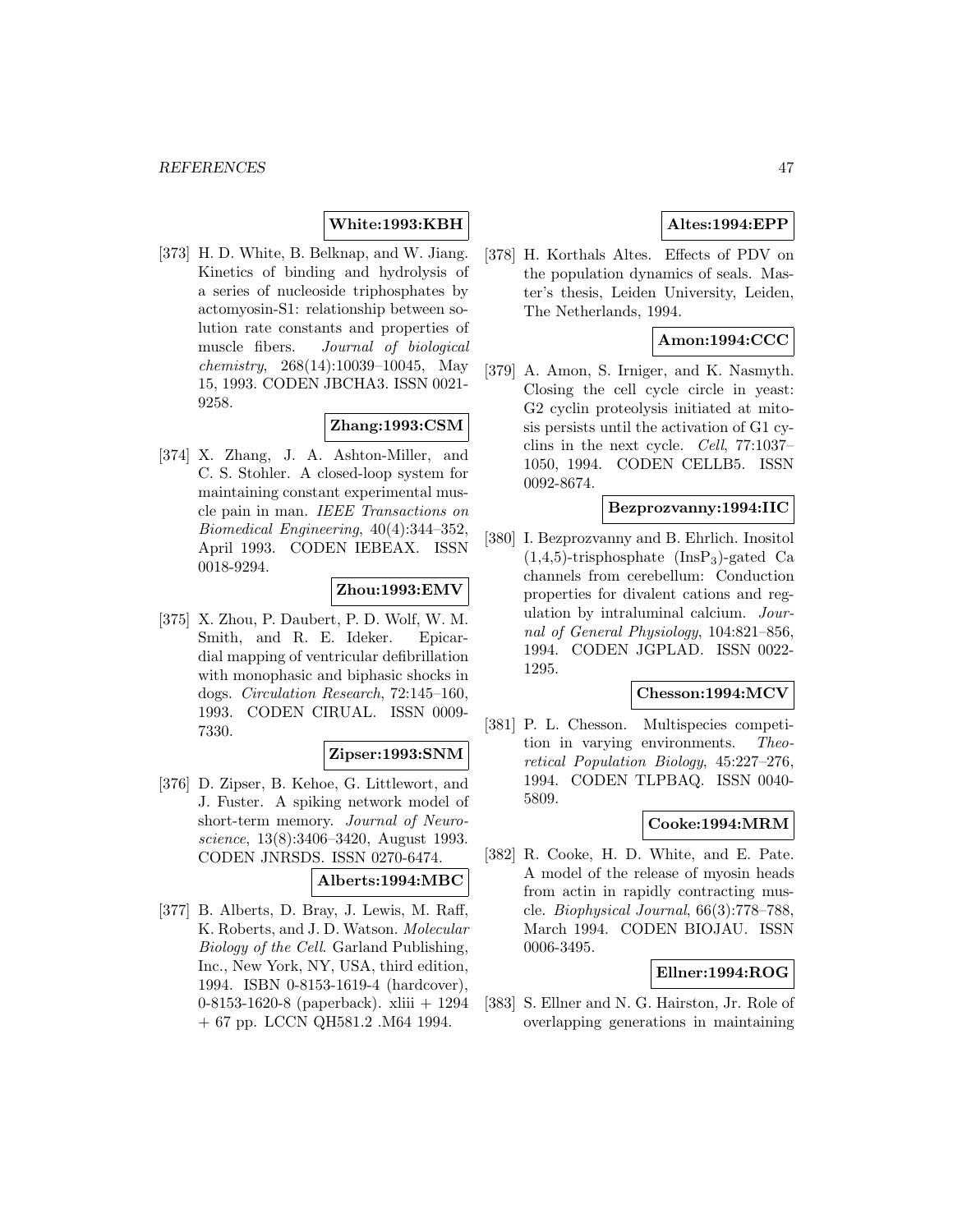genetic variation in a fluctuating environment. American Naturalist, 143:403– 417, 1994. CODEN AMNTA4. ISSN 0003-0147.

# **Finer:1994:SMM**

[384] J. T. Finer, R. M. Simmons, and J. A. Spudich. Single myosin molecule mechanics: PicoNewton forces and nanometre steps. Nature, 368(6467): 113–119, March 10, 1994. CODEN NATUAS. ISSN 0028-0836 (print), 1476-4687 (electronic).

# **Freeman:1994:TEP**

[385] S. A. Freeman, M. A. Wang, and J. C. Weaver. Theory of electroporation of planar bilayer membranes: Predictions of the aqueous area, change in capacitance, and pore-pore separation. Biophysical Journal, 67:42–56, 1994. CO-DEN BIOJAU. ISSN 0006-3495.

### **Glass:1994:PFL**

[386] L. Glass and J. Sun. Periodic forcing of a limit cycle oscillator: Fixed points, arnold tongues, and the global organization of bifurcations. Physical Review E (Statistical physics, plasmas, fluids, and related interdisciplinary topics), 50: 5077–5084, 1994. CODEN PLEEE8. ISSN 1539-3755 (print), 1550-2376 (electronic).

### **Griffiths:1994:AIP**

[387] R. C. Griffiths and S. Tavaré. Ancestral inference in population genetics. Statistical Science, 9:307–319, 1994. CODEN STSCEP. ISSN 0883-4237 (print), 2168- 8745 (electronic).

# **Griffiths:1994:STN**

[388] R. C. Griffiths and S. Tavaré. Sampling theory for neutral alleles in a varying environment. Philosophical Transactions of the Royal Society of London Series B, Biological sciences, 344:403–410, 1994. CODEN PTRBAE. ISSN 0962-8436.

### **Kowtha:1994:IMN**

[389] V. C. Kowtha, A. Kunysz, J. R. Clay, L. Glass, and A. Shrier. Ionic mechanisms and nonlinear dynamics of embryonic chick heart cell aggregates. Progress in Biophysics and Molecular Biology, 61: 255–281, 1994. CODEN PBIMAC. ISSN 0079-6107.

#### **Krassowska:1994:EBC**

[390] W. Krassowska and J. C. Neu. Effective boundary conditions for syncytial tissues. IEEE Transactions on Biomedical Engineering, 41:143–150, 1994. CO-DEN IEBEAX. ISSN 0018-9294.

#### **Krassowska:1994:RSC**

[391] W. Krassowska and J. C. Neu. Response of a single cell to an external electric field. Biophysical Journal, 66:1768– 1776, 1994. CODEN BIOJAU. ISSN 0006-3495.

#### **Middlebrooks:1994:PCS**

[392] A. E. Middlebrooks, L. Xu, and D. M. Green. A panoramic code for sound location by cortical neurons. Science, 264 (5160):842–844, May 6, 1994. CODEN SCIEAS. ISSN 0036-8075 (print), 1095- 9203 (electronic).

#### **Moreno:1994:RPT**

[393] S. Moreno and P. Nurse. Regulation of progression through the G1 phase of the cell cycle by the  $rum1^+$  gene. Nature, 367(6460):236–242, January 20, 1994. CODEN NATUAS. ISSN 0028- 0836 (print), 1476-4687 (electronic).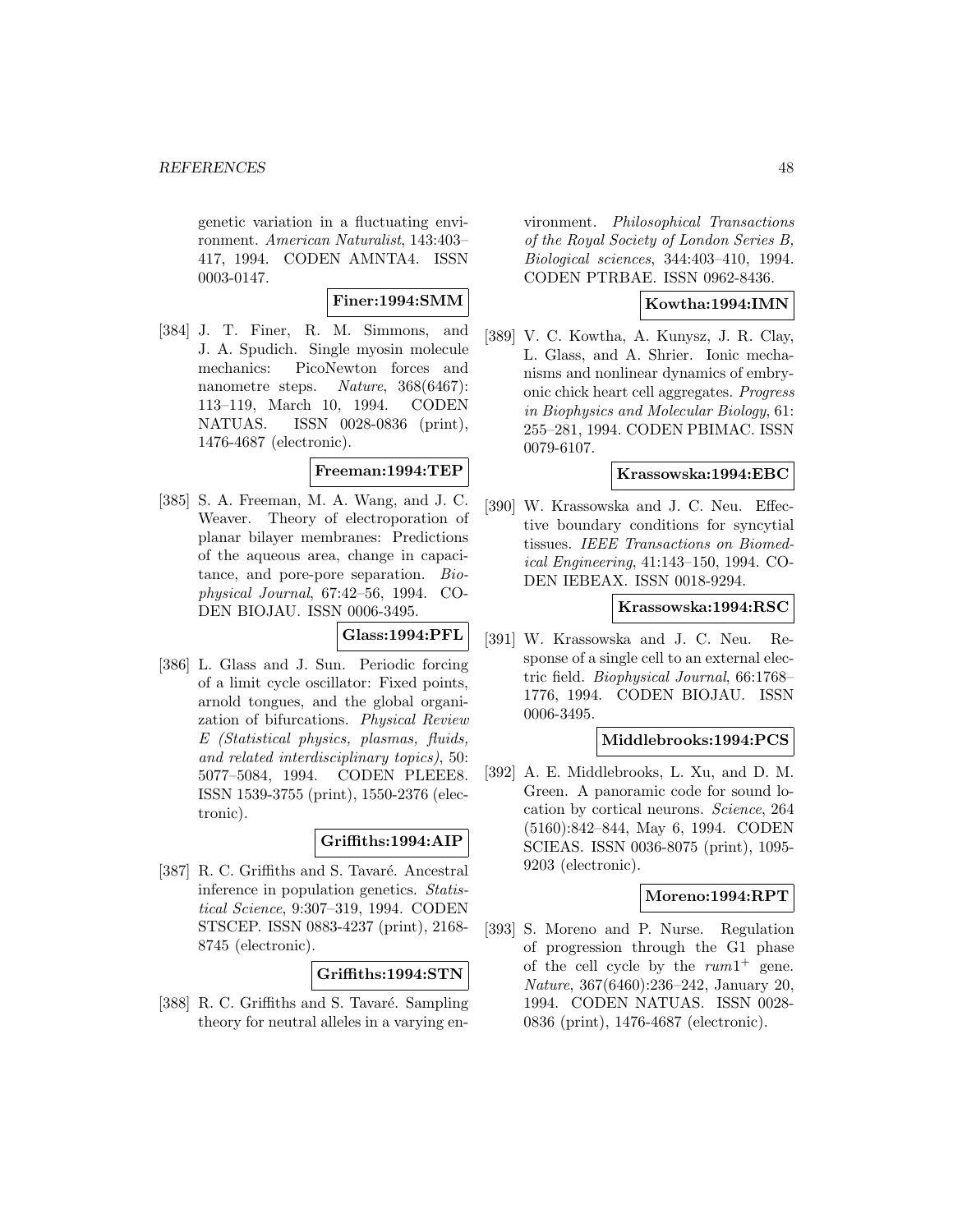# **Peskin:1994:MED**

[394] C. S. Peskin and D. M. McQueen. Mechanical equilibrium determines the fractal fiber architecture of the aortic heart valve leaflets. American Journal of Physiology, 266(1):H319–H328, January 1994. CODEN AJPHAP. ISSN 0002- 9513 (print), 2163-5773 (electronic).

# **Ross:1994:CSE**

[395] A. H. Ross, W. S. C. Gurney, and M. R. Heath. A comparative study of the ecosystem dynamics of four fjords. Limnology and Oceanography, 39(2):318– 343, March 1994. CODEN LIOCAH. ISSN 0024-3590.

# **Schiff:1994:CCB**

[396] S. J. Schiff, K. Jerger, D. H. Duong, T. Chang, M. L. Spano, and W. L. Ditto. Controlling chaos in the brain. Nature, 370(6491):615–620, August 25, 1994. CODEN NATUAS. ISSN 0028- 0836 (print), 1476-4687 (electronic).

#### **Siegfried:1994:BCE**

[397] J. Siegfried. Bilateral chronic electrostimulation of ventroposteriolateral pallidum: a new therapeutic approach for alleviating all parkinsonian symptoms. Neurosurgery, 35(6):1126–1129, 1994. ISSN 0148-396X.

# **Tang:1994:GMA**

[398] Yuanhua Tang and Hans G. Othmer. A G-protein-based model of adaptation in Dictyostelium discoideum. Mathematical Biosciences, 120:25–76, 1994. CODEN MABIAR. ISSN 0025-5564.

**Tang:1994:MCD**

[399] Yuanhua Tang and Hans G. Othmer. A model of calcium dynamics in cardiac myocytes based on the kinetics of ryanodine-sensitive calcium channels. Biophysical Journal, 67:2223–2235, 1994. CODEN BIOJAU. ISSN 0006- 3495.

# **Ayala:1995:AAT**

[400] F. J. Ayala. Association affairs: The myth of Eve: Molecular biology and human origins. Science, 270:1930–1936, 1995. CODEN SCIEAS. ISSN 0036-8075 (print), 1095-9203 (electronic).

# **Behbehani:1995:ACA**

[401] K. Behbehani, F-C. Yen, J. R. Burk, E. A. Lucas, and J. R. Axe. Automatic control of airway pressure for treatment of obstructive sleep apnea. IEEE Transactions on Biomedical Engineering, 42(10):1007–1016, 1995. CO-DEN IEBEAX. ISSN 0018-9294.

# **Bulmer:1995:TEE**

[402] Michael Bulmer. Theoretical Evolutionary Ecology. Sinauer Associates, Inc., Sunderland, MA, 1995. ISBN 0-87893- 078-7 (paper), 0-87893-079-5 (cloth). xi + 352 pp. LCCN QH366.2 .B85 1994.

#### **Burger:1995:EEC**

[403] R. Burger and M. Lynch. Evolution and extinction in a changing environment: a quantitative-genetic analysis. Evolution, 49:151–163, 1995. CODEN EVOLAO. ISSN 0014-3820.

### **Burt:1995:PEF**

[404] A. Burt. Perspective: The evolution of fitness. Evolution, 49:1–8, 1995. CO-DEN EVOLAO. ISSN 0014-3820.

# **Campbell:1995:CDM**

[405] S. A. Campbell, J. Bélair, T. Ohira, and J. Milton. Complex dynamics and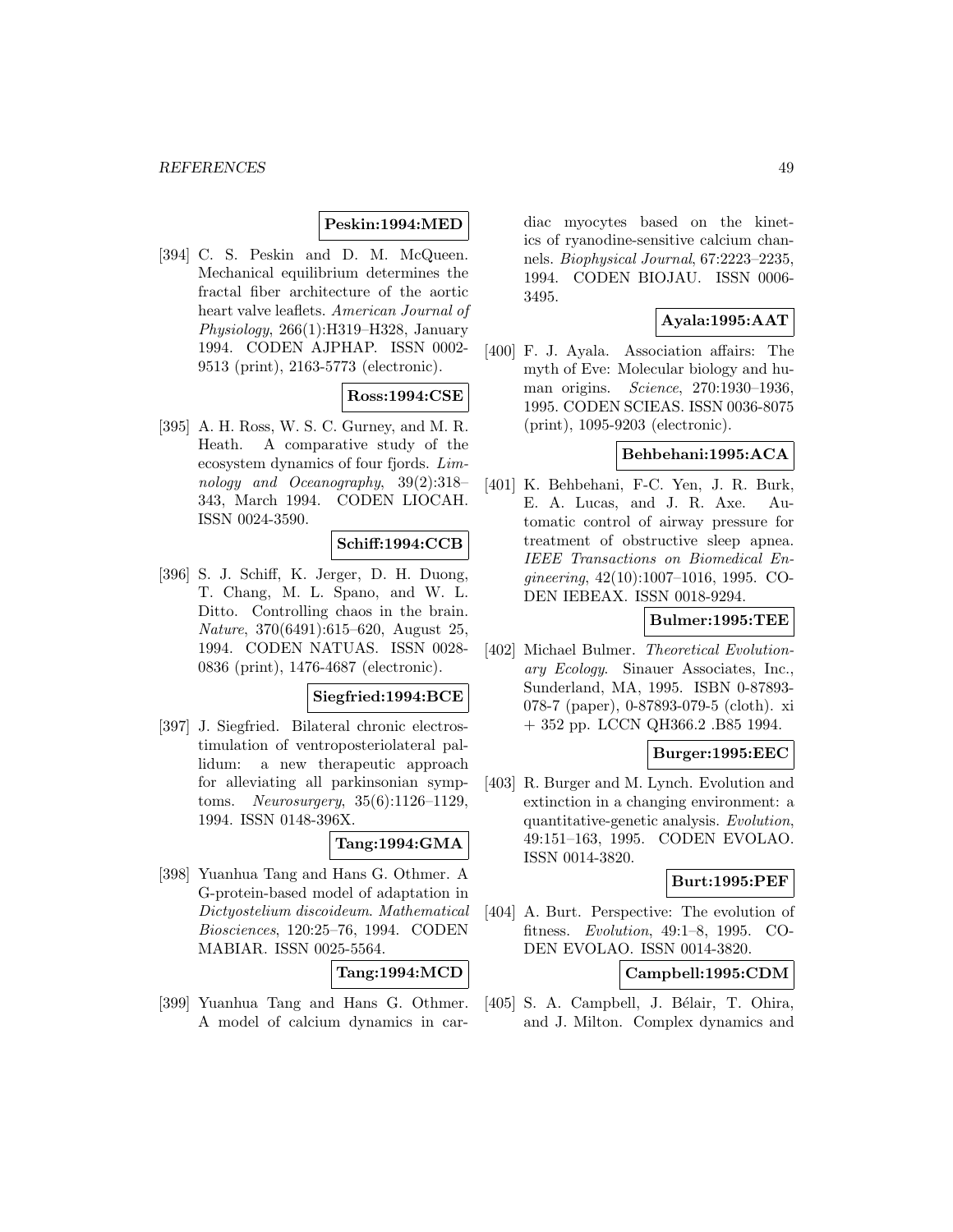multistability in a damped harmonic oscillator with delayed negative feedback. Chaos (Woodbury, NY), 5:640– 645, 1995. CODEN CHAOEH. ISSN 1054-1500.

# **Correa-Bordes:1995:POS**

[406] J. Correa-Bordes and P. Nurse. p25rum1 orders S-phase and mitosis by acting as an inhibitor of the  $p34^{\text{cdc2}}$  mitotic kinase. Cell, 83:1001–1009, 1995. CODEN CELLB5. ISSN 0092-8674.

#### **DiBenedetto:1995:PDE**

[407] Emmanuele DiBenedetto. Partial Differential Equations. Birkhäuser Boston Inc., Cambridge, MA, USA, 1995. ISBN 0-8176-3708-7 (Boston), 3-7643-3708-7 (Basel). xiv  $+416$  pp. LCCN QA377 .D624 1995.

#### **Diekmann:1995:FIP**

[408] O. Diekmann, M. C. M. de Jong, A. A. de Koeijer, and P. Reijnders. The force of infection in populations of varying size: A modelling problem. Journal of Biological Systems, 3:519–529, 1995. CODEN JBSYE2. ISSN 0218-3390.

#### **Donnelly:1995:CGS**

[409] P. Donnelly and S. Tavaré. Coalescents and genealogical structure under neutrality. Annual Review of Genetics, 29: 401–421, 1995. CODEN ARVGB7. ISSN 0066-4197.

# **Dorit:1995:APA**

[410] R. L. Dorit, H. Akashi, and W. Gilbert. Absence of polymorphism at the ZFY locus on the human Y chromosome. Science, 268:1183–1185, 1995. CODEN SCIEAS. ISSN 0036-8075 (print), 1095- 9203 (electronic).

### **Easterling:1995:ODS**

[411] M. E. Easterling. Optimal dormancy strategies in structured population. Master's thesis, North Carolina State University, Raleigh, NC, 1995.

### **Ferster:1995:CNC**

[412] D. Ferster and N. Spruston. Cracking the neuronal code. *Science*, 270(5237): 756–757, November 3, 1995. CODEN SCIEAS. ISSN 0036-8075 (print), 1095- 9203 (electronic).

#### **Fromherz:1995:SJC**

[413] Peter Fromherz and Alfred Stett. Silicon-neuron junction: Capacitive stimulation of an individual neuron on a silicon chip. Physical Review Letters, 75 (8):1670–1673, 1995. CODEN PRLTAO. ISSN 0031-9007 (print), 1079-7114 (electronic), 1092-0145.

### **Furutani:1995:BPC**

[414] E. Furutani, M. Araki, T. Sakamoto, and S. Maetani. Blood pressure control during surgical operations. IEEE Transactions on Biomedical Engineering, 42 (10):999–1006, 1995. CODEN IEBEAX. ISSN 0018-9294.

#### **Glass:1995:RAR**

[415] L. Glass and M. E. Josephson. Resetting and annihilation of reentrant abnormally rapid heartbeat. Physical Review Letters, 75(10):2059–2063, 1995. CO-DEN PRLTAO. ISSN 0031-9007 (print), 1079-7114 (electronic), 1092-0145.

#### **Gomulkiewicz:1995:WDE**

[416] R. Gomulkiewicz and R. D. Holt. When does evolution by natural selection prevent extinction? Evolution, 49:201–207,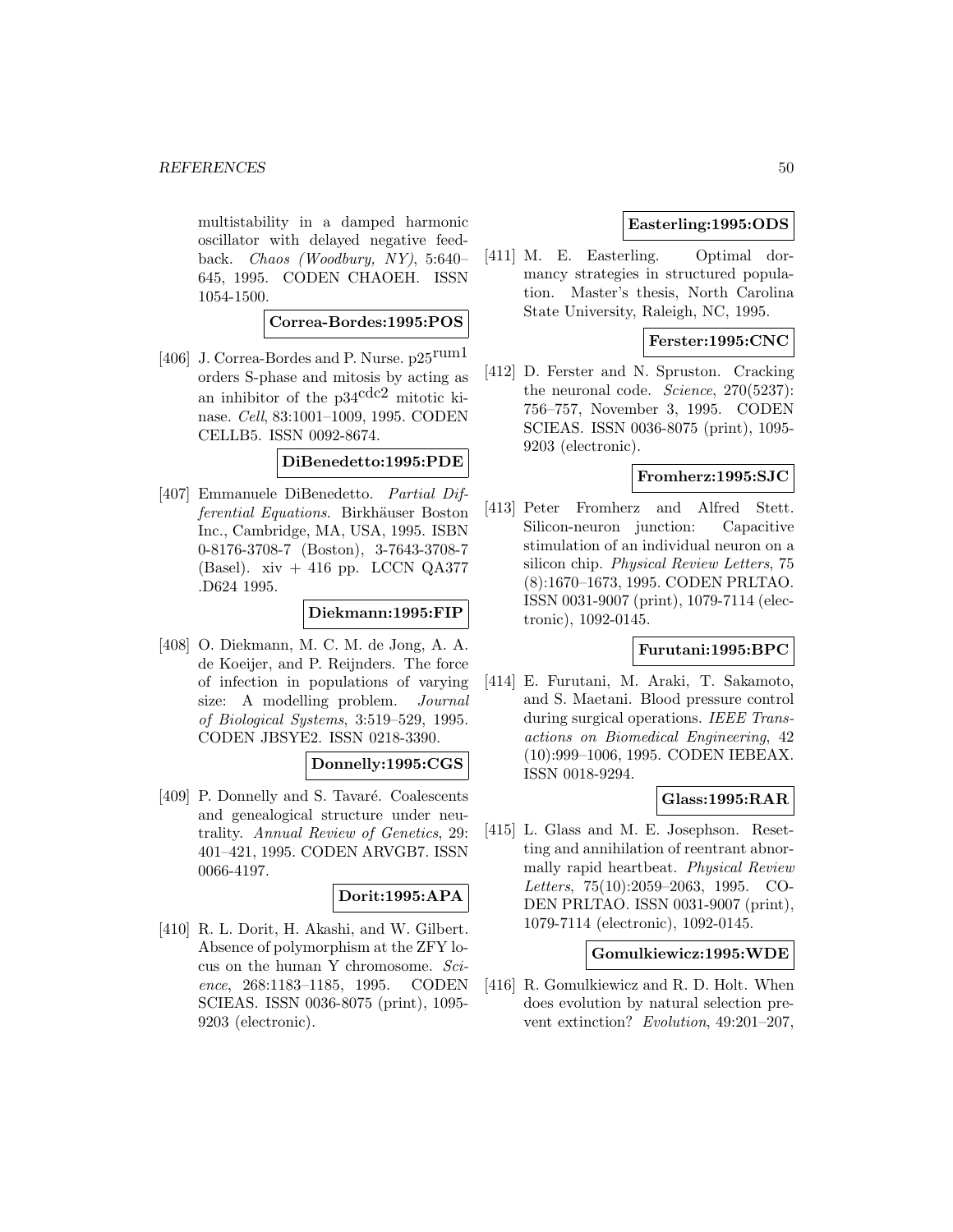1995. CODEN EVOLAO. ISSN 0014- 3820.

**Grenfell:1995:EID**

[417] B. T. Grenfell and A. Dobson, editors. Ecology of Infectious Diseases in Natural Populations. Cambridge University Press, Cambridge, UK, 1995. ISBN 0- 521-46502-8. xii + 521 pp. LCCN QR100 .E32 1995.

# **Griffiths:1995:UGT**

 $[418]$  R. C. Griffiths and S. Tavaré. Unrooted genealogical tree probabilities in the infinitely-many-sites model. Mathematical Biosciences, 127:77–98, 1995. CODEN MABIAR. ISSN 0025-5564.

# **Grover:1995:CHE**

[419] J. P. Grover. Competition, herbivory, and enrichment-nutrient-based models for edible and inedible plants. American Naturalist, 145(5):746–774, May 1995. CODEN AMNTA4. ISSN 0003-0147.

### **Haccou:1995:OMS**

[420] P. Haccou and Y. Iwasa. Optimal mixed strategies in stochastic environments. Theoretical Population Biology, 47:212– 243, 1995. CODEN TLPBAQ. ISSN 0040-5809.

# **Hairston:1995:ASD**

[421] N. G. Hairston, Jr., R. A. van Brunt, C. M. Kearns, and D. R. Engstrom. Age and survivorship of diapausing eggs in a sediment egg bank. Ecology, 76:1706– 1711, 1995. CODEN ECOLAR. ISSN 0012-9658.

#### **Hammer:1995:RCA**

[422] M. F. Hammer. A recent common ancestry for human Y chromosomes. Nature, 378(6555):376–378, 1995. CO-

DEN NATUAS. ISSN 0028-0836 (print), 1476-4687 (electronic).

#### **Herwaarden:1995:SEM**

[423] O. A. van Herwaarden and J. Grasman. Stochastic epidemics: Major outbreaks and the duration of the epidemic. Journal of Mathematical Biology, 33:581– 601, 1995. CODEN JMBLAJ. ISSN 0303-6812.

# **Higuchi:1995:CTF**

[424] H. Higuchi, T. Yanagida, and Y. E. Goldman. Compliance of thin filaments in skinned fibers of rabbit skeletal muscle. Biophysical Journal, 69(3):1000– 1010, 1995. CODEN BIOJAU. ISSN 0006-3495.

# **Hillesdon:1995:DCG**

[425] A. J. Hillesdon, T. J. Pedley, and J. O. Kessler. The development of concentration gradients in a suspension of chemotactic bacteria. Bulletin of Mathematical Biology, 57(2):299–344, 1995. CODEN BMTBAP. ISSN 0092-8240.

#### **Iacono:1995:SGP**

[426] R. P. Iacono. Stimulation of the globus pallidus in parkinson's disease. British Journal of Neurosurgery, 9:505– 510, 1995. CODEN BJNEEL. ISSN 0268-8697.

# **Jobling:1995:FSY**

[427] M. A. Jobling and C. Tyler-Smith. Fathers and sons: the Y chromosome and human evolution. Trends in Genetics, 11:449–456, 1995. CODEN TRGEE2. ISSN 0168-9525.

# **Kawecki:1995:DSP**

[428] T. J. Kawecki. Demography of sourcesink populations and the evolution of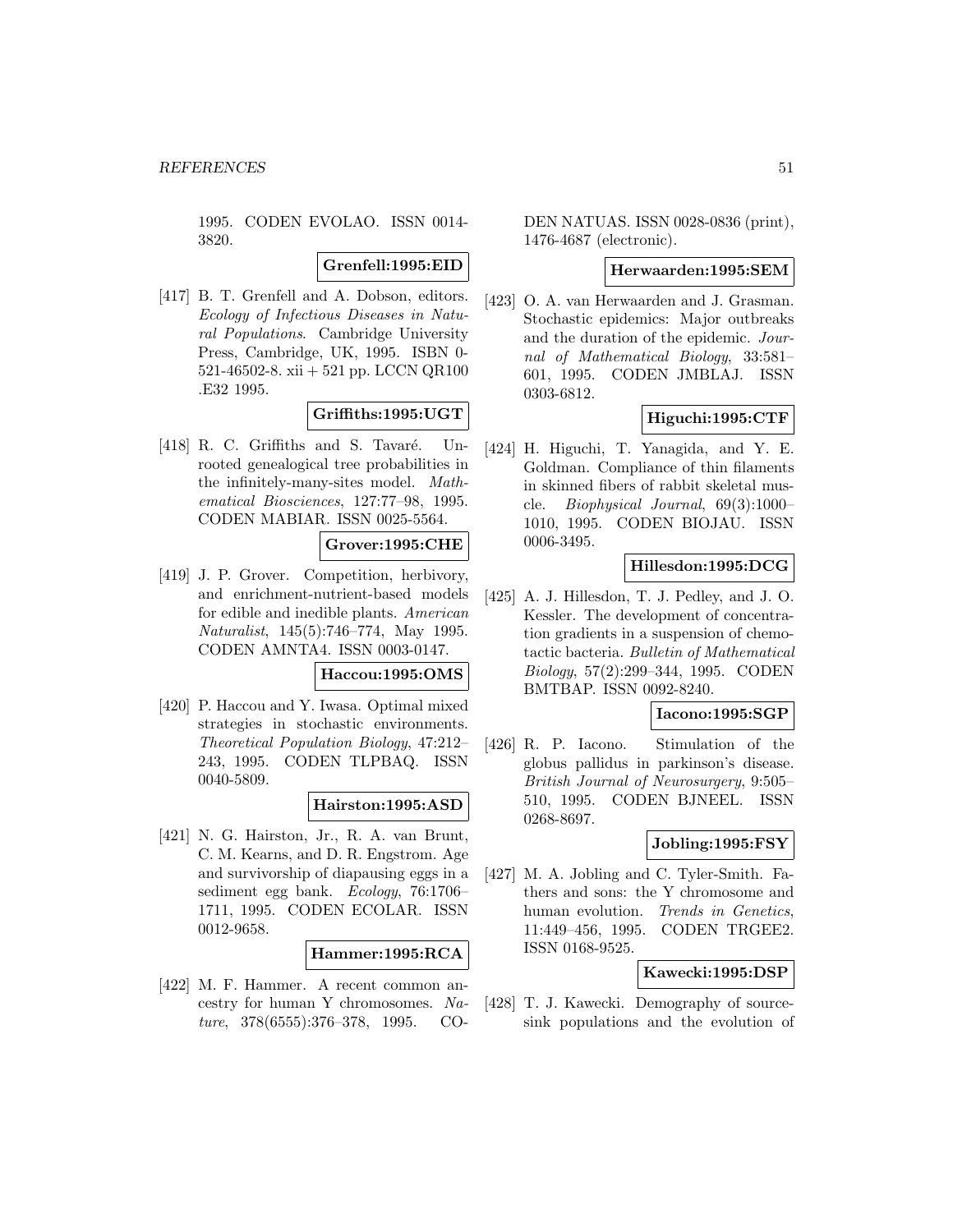ecological niches. Evolutionary Ecology, 7:155–174, 1995. CODEN EVECEJ. ISSN 0269-7653.

**Kostov:1995:MLC**

[429] A. Kostov, B. J. Andrews, D. B. Popovic, R. B. Stein, and W. W. Armstrong. Machine learning in control of functional electrical stimulation systems for locomotion. IEEE Transactions on Biomedical Engineering, 42(6):541–551, June 1995. CODEN IEBEAX. ISSN 0018-9294.

#### **Krassowska:1995:EET**

[430] W. Krassowska. Effects of electroporation on transmembrane potential induced by defibrillation shocks. Pacing and Clinical Electrophysiology: PACE, 18:1644–1660, 1995. ISSN 0147-8389.

### **Krassowska:1995:MME**

[431] W. Krassowska. Macroscopic model of electroporating membrane. In IEEE [544], pages 253–254.

# **Kunysz:1995:OSS**

[432] A. Kunysz, L. Glass, and A. Shrier. Overdrive suppression of spontaneously beating chick heart cell aggregates: Experiment and theory. American Journal of Physiology, 269:H1153–H1164, 1995. CODEN AJPHAP. ISSN 0002-9513 (print), 2163-5773 (electronic). (Heart Circ. Physiol. 38).

#### **Kuznetsov:1995:EAB**

[433] Y. A. Kuznetsov. Elements of Applied Bifurcation Theory. Springer-Verlag, 1995.

# **Lodish:1995:MCB**

[434] Harvey F. Lodish, D. Baltimore, A. Berk, S. L. Zipursky, P. Matsudaira, and James E. Darnell. Molecular Cell Biology. W. H. Freeman, New York, NY, USA, third edition, 1995. ISBN 0-7167- 2380-8. various pp. LCCN QH581.2 .D37 1995.

# **Lucas:1995:RJ**

[435] G. Lucas. Return of the Jedi. Warner Books, New York, NY, USA, 1995.

# **Mainen:1995:RST**

[436] Z. F. Mainen and T. J. Sejnowski. Reliablity of spike timing in neocortical neurons. Science, 268(5216):1503– 1506, June 9, 1995. CODEN SCIEAS. ISSN 0036-8075 (print), 1095-9203 (electronic).

# **Maniglia:1995:MIE**

[437] A. J. Maniglia (ed.). Middle and inner ear electronic implantable devices for partial hearing loss. The Otolaryngologic clinics of North America, 28:1–223, 1995. CODEN OCNABW. ISSN 0030- 6665.

#### **McNamara:1995:DOF**

[438] J. M. McNamara, J. N. Webb, and E. J. Collins. Dynamic optimization in fluctuating environments. Proceedings of the Royal Society of London. Series B. Biological sciences, 261:279–284, 1995. CO-DEN PRLBA4. ISSN 0962-8452 (print), 1471-2954 (electronic).

#### **McNamara:1995:IFD**

[439] J. M. McNamara. Implicit frequency dependence and kin selection in fluctuating environments. Evolutionary Ecology, 9: 185–203, 1995. CODEN EVECEJ. ISSN 0269-7653.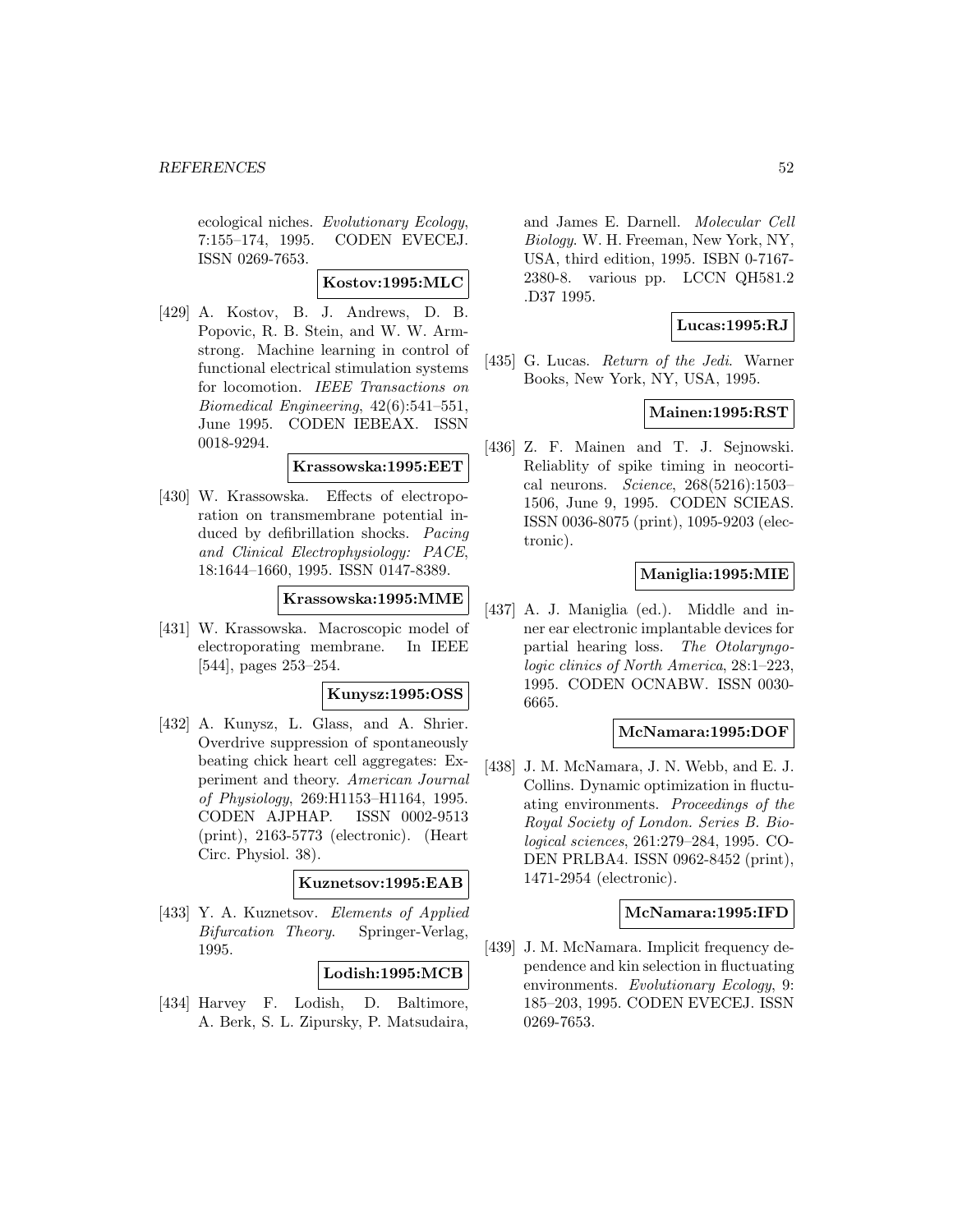**Mensour:1995:CCS**

[440] B. Mensour and A. Longtin. Controlling chaos to store information in delaydifferential equations. Physics Letters A, 205(1):18–24, 1995. CODEN PYLAAG. ISSN 0375-9601 (print), 1873-2429 (electronic).

# **Milton:1995:DFD**

 $[441]$  J. Milton, S. A. Campbell, and J. Bélair. Dynamic feedback and the design of closed-loop drug delivery systems. Journal of Biological Systems, 3:711–718, 1995. CODEN JBSYE2.

# **Mitchell-Olds:1995:MBQ**

[442] T. Mitchell-Olds. The molecular basis of quantitative genetic variation in natural populations. Trends in Ecology and Evolution, 10:324–328, 1995. CODEN TREEEQ. ISSN 0169-5347.

#### **Mollison:1995:EMT**

[443] D. Mollison, editor. Epidemic Models: Their Structure and Relation to Data. Cambridge University Press, Cambridge, UK, 1995. ISBN 0-521- 47536-8. xvii + 424 pp. LCCN RA652.2.M3 E64 1995.

# **Molloy:1995:MFP**

[444] J. E. Molloy, J. Kendrick-Jones, J. E. Burns, R. T. Tregear, and D. C. S. White. Movement and force produced by a single myosin head. Nature, 378 (6553):209–212, November 9, 1995. CO-DEN NATUAS. ISSN 0028-0836 (print), 1476-4687 (electronic).

# **Murray:1995:CUD**

[445] A. W. Murray. Cyclin ubiquitination: the destructive end of mitosis. Cell, 81: 149–152, 1995. CODEN CELLB5. ISSN 0092-8674.

# **Novak:1995:QAM**

[446] B. Novak and J. J. Tyson. Quantitative analysis of a molecular model of mitotic control in fission yeast. Journal of Theoretical Biology, 173:283–305, 1995. CO-DEN JTBIAP. ISSN 0022-5193.

# **Peskin:1995:GMC**

[447] C. S. Peskin and D. M. McQueen. A general method for the computer simulation of biological systems interacting with fluids. In Ellington and Pedley [546], pages 265–276. ISBN 0-948601- 50-7. LCCN QH301 .S74 no.49.

# **Rudy:1995:RIT**

[448] Y. Rudy. Reentry: Insights from theoretical simulations in a fixed pathway. Journal of Cardiovascular Electrophysiology, 6(4):294–312, 1995. CODEN JCELE2. ISSN 1045-3873.

#### **Sasaki:1995:ESP**

[449] A. Sasaki and S. Ellner. The evolutionarily stable phenotype distribution in a random environment. Evolution, 49:336–350, 1995. CODEN EVOLAO. ISSN 0014-3820.

#### **Sellers:1995:PPM**

[450] James R. Sellers and Holly V. Goodson. Protein Profile. Motor Proteins 2: *Myosin, volume*  $2(12)$  of *Protein profile.* Academic Press, New York, NY, 1995. ISSN 1070-3667. 1423 pp.

### **Smith:1995:TCD**

[451] H. L. Smith and P. Waltman. The Theory of the Chemostat: Dynamics of Microbial Competition, volume 13 of Cambridge Studies in Mathematical Biol-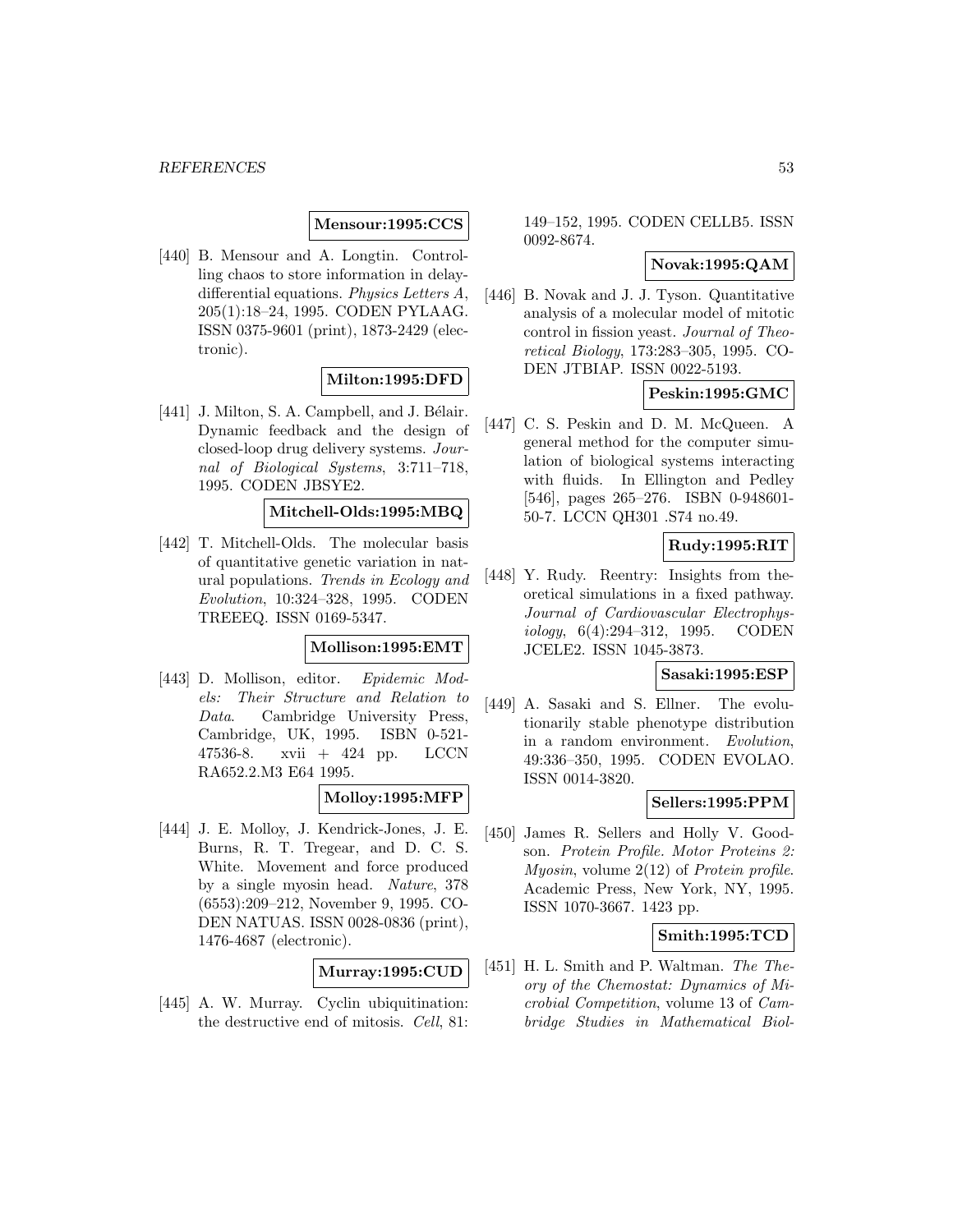ogy. Cambridge University Press, Cambridge, UK, 1995. ISBN 0-521-47027-7. xvi + 313 pp. LCCN QR84.5 .S65 1995.

# **Sneyd:1995:MCO**

[452] J. Sneyd, J. Keizer, and M. J. Sanderson. Mechanisms of calcium oscillations and waves: A quantitative analysis. The FASEB journal: official publication of the Federation of American Societies for Experimental Biology, 9:1463– 1472, 1995. CODEN FAJOEC. ISSN 0892-6638.

# **Sobie:1995:BSI**

[453] E. A. Sobie, M. G. Fishler, and L. Tung. Biphasic shocks induce more uniform repolarization than monophasic shocks in a cardiac cellular field excitation model. In IEEE [544], pages 257–258.

# **Tang:1995:FEF**

[454] Yuanhua Tang and Hans G. Othmer. Frequency encoding in forced excitable systems with applications to calcium oscillations. Proceedings of the National Academy of Sciences of the United States of America, 92:7869–7873, 1995. CODEN PNASA6. ISSN 0027-8424 (print), 1091-6490 (electronic).

# **Trayanova:1995:VEE**

[455] N. Trayanova and W. Krassowska. Virtual electrode effects in a bidomain model with electroporating membrane. In IEEE [544], pages 255–256.

# **Tyson:1995:CCC**

[456] J. J. Tyson, B. Novak, K. C. Chen, and J. Val. Checkpoints in the cell cycle from a modeler's perspective. Progress in Cell Cycle Research, 1:1–8, 1995. ISSN 1087- 2957.

# **Wallace:1995:MDV**

[457] D. C. Wallace. Mitochondrial DNA variation in human evolution, degenerative disease, and aging. American Journal of Human Genetics, 57:201–223, 1995. CO-DEN AJHGAG. ISSN 0002-9297.

# **Whitfield:1995:SVH**

[458] L. S. Whitfield, J. E. Sulston, and P. N. Goodfellow. Sequence variation of the human Y chromosome. Nature, 378 (6555):379–380, 1995. CODEN NAT-UAS. ISSN 0028-0836 (print), 1476-4687 (electronic).

# **Widdows:1995:SGC**

[459] J. Widdows, P. Donkin, M. D. Brinsley, S. V. Evans, P. N. Salkeld, A. Franklin, R. J. Law, and M. J. Waldock. Scope for growth and contaminant levels in north sea mussels Mytilus edulis. Marine Ecology Progress Series, 127(1–3):131–148, 1995. CODEN MESEDT. ISSN 0171- 8630.

# **Wills:1995:WDE**

[460] C. Wills. When did Eve live? an evolutionary detective story. Evolution, 49:593–607, 1995. CODEN EVOLAO. ISSN 0014-3820.

# **Windish:1995:OMM**

[461] H. Windish, H. Ahammer, P. Schaffer, W. Müller, and D. Platzer. Optical multisite monitoring of cell excitation phenomena in isolated cardiomyocyte. Pflugers Archiv: European Journal of Physiology, 430(4):508–518, 1995. CO-DEN PFLABK. ISSN 0031-6768.

# **Zhou:1995:OTP**

[462] X. Zhou, R. E. Ideker, T. F. Blitchington, W. M. Smith, and S. B. Knisley.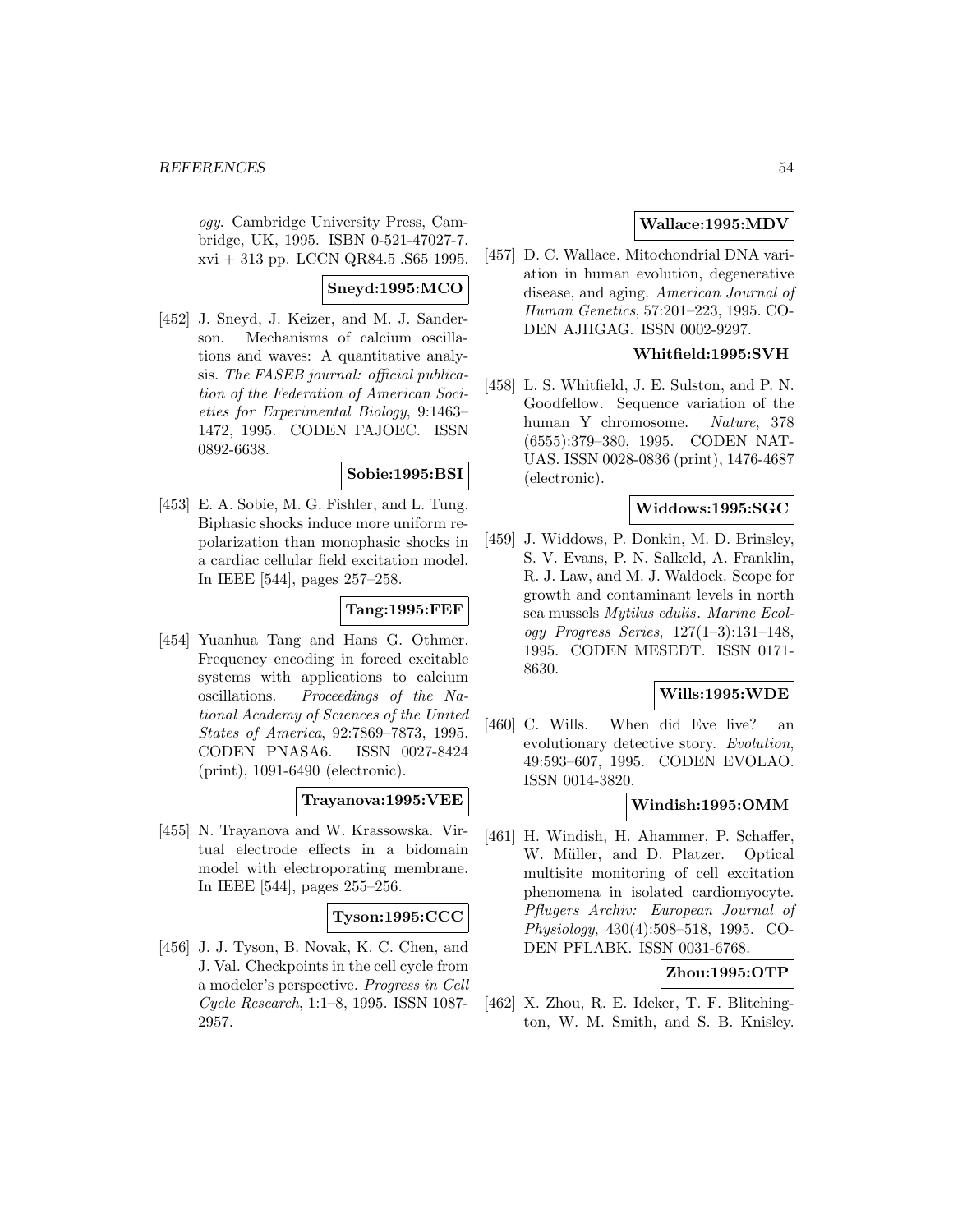Optical transmembrane potential measurements during defibrillation-strength shocks in perfused rabbit hearts. Circulation Research, 77(3):593–602, 1995. CODEN CIRUAL. ISSN 0009-7330.

#### **Zhou:1995:RTP**

[463] X. Zhou, D. L. Rollins, W. M. Smith, and R. E. Ideker. Responses of the transmembrane potential of myocardial cells during a shock. Journal of Cardiovascular Electrophysiology, 6:252–263, 1995. CODEN JCELE2. ISSN 1045-3873.

#### **Ball:1996:ETL**

[464] F. Ball, D. Mollison, and G. Scalia-Tomba. Epidemics with two levels of mixing. Submitted., 1996.

# **Bayer:1996:OTB**

[465] W. Bayer and U. an der Heiden. Oscillation types and bifurcations of a nonlinear second order differential-difference equation. Journal of Dynamics and Differential Equations, 1996. CODEN JD-DEEH. ISSN 1040-7294. In press.

#### **Bees:1996:MBP**

[466] M. A. Bees and N. A. Hill. Measurements of biconvection pattern wavelengths in suspension of Chlamydomonas. In preparation, 1996.

#### **Bees:1996:WBP**

[467] M. A. Bees and N. A. Hill. Wavelengths of biconvection pattern wavelengths in suspension of *Chlamydomonas*. In preparation, 1996.

#### **Dallon:1996:DCM**

[468] John. C. Dallon and Hans G. Othmer. A discrete cell model with adaptive signalling for aggregation of Dictyostelium

discoideum. To appear in Phil. Trans. Roy. Soc. Lon., 1996.

#### **DeBruin:1996:ACI**

[469] K. A. DeBruin and W. Krassowska. Electroporation as a mechanism of the saturation of transmembrane potential induced by large electric fields. In 18th Annual Conference of the IEEE Engineering in Medicine and Biology Society. IEEE Computer Society Press, 1109 Spring Street, Suite 300, Silver Spring, MD 20910, USA, 1996. Accepted.

# **Diekmann:1996:FSE**

[470] O. Diekmann, A. A. de Koeijer, and J. A. J. Metz. On the final size of epidemics within herds. Canadian Applied Mathematics Quarterly, 4(1):21– 30, 1996. ISSN 1073-1849.

# **Donnelly:1996:TSA**

[471] P. Donnelly, S. Tavaré, D. J. Balding, and R. C. Griffiths. On the time since Adam. Science, 272:1357–1359, 1996. CODEN SCIEAS. ISSN 0036-8075 (print), 1095-9203 (electronic).

# **Ellner:1996:EFM**

[472] S. Ellner. Environmental fluctuations and the maintenance of genetic diversity in age or stage-structured populations. Bulletin of Mathematical Biology, 58:103–128, 1996. CODEN BMTBAP. ISSN 0092-8240.

# **Ellner:1996:PGP**

[473] S. Ellner and A. Sasaki. Patterns of genetic polymorphism maintained by fluctuating selection with overlapping generations. Theoretical Population Biology, 50:31–65, 1996. CODEN TLPBAQ. ISSN 0040-5809.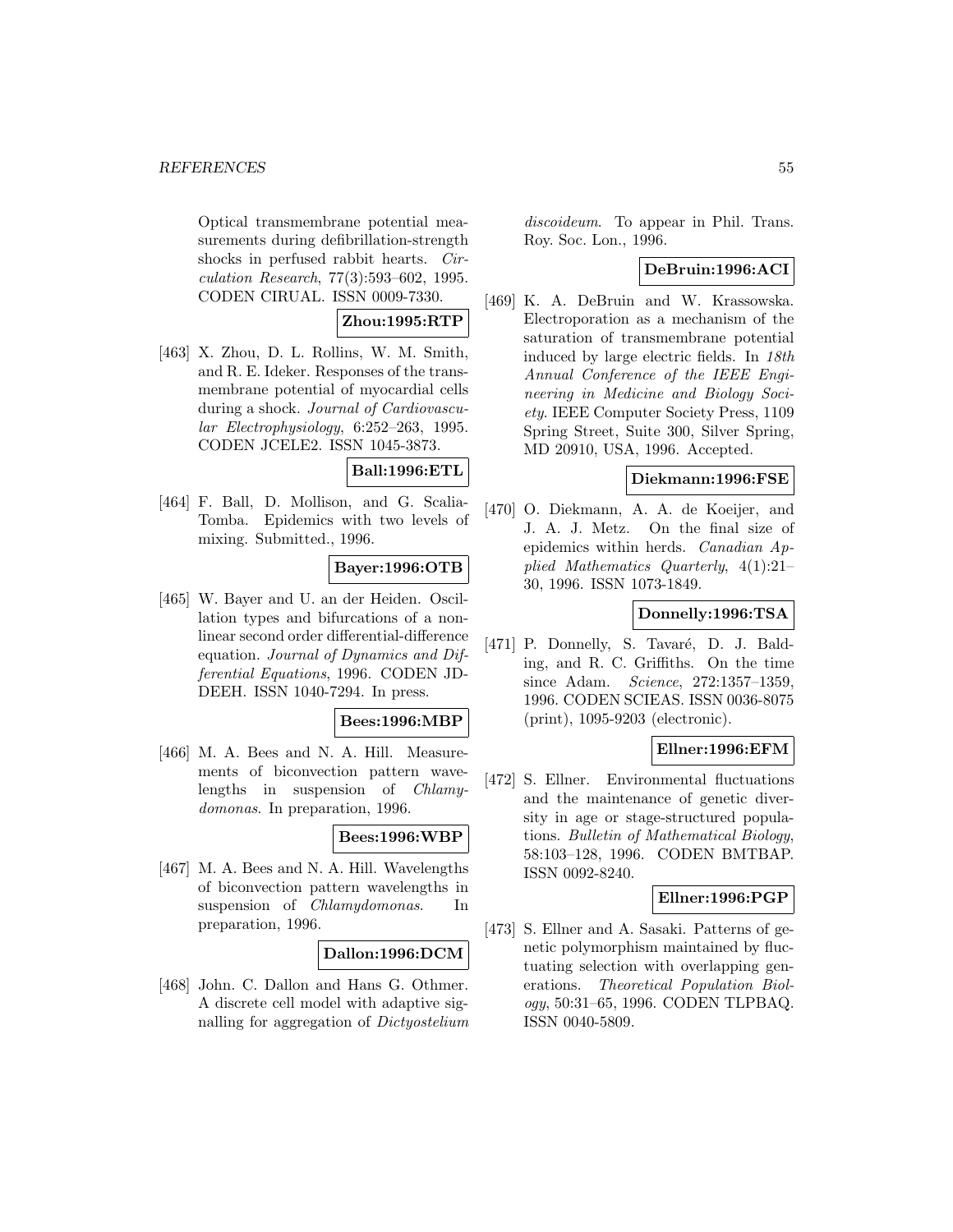# **Foss:1996:MDR**

[474] Jennifer Foss, Andre Longtin, Boualem Mensour, and John Milton. Multistability and delayed recurrent loops. Physical Review Letters, 76(4):708–711, 1996. CODEN PRLTAO. ISSN 0031-9007 (print), 1079-7114 (electronic), 1092- 0145.

# **Foss:1996:NMD**

[475] J. Foss, F. Moss, and J. Milton. Noise, multistability and delayed recurrent loops. Physical Review E (Statistical physics, plasmas, fluids, and related interdisciplinary topics), 1996. CODEN PLEEE8. ISSN 1539-3755 (print), 1550- 2376 (electronic). Submitted.

# **Gurney:1996:EDS**

[476] W. S. C. Gurney, D. A. J. Middleton, R. M. Nisbet, E. McCauley, W. W. Murdoch, and A. M. de Roos. The equilibrium demography of structured populations. Theoretical Population Biology, 1996. CODEN TLPBAQ. ISSN 0040- 5809. In press.

#### **Hairston:1996:OGS**

[477] N. G. Hairston, Jr., S. Ellner, and C. M. Kearns. Overlapping generations: the storage effect and the maintenance of biotic diversity. In Rhodes, Jr. et al. [549], pages 109–145. ISBN 0-226-71057- 2 (cloth), 0-226-71058-0 (paper). LCCN QH352 .P628 1996.

#### **Hanski:1996:MVP**

[478] I. Hanski, A. Moilanen, and M. Gyllenberg. Minimum viable population size. American Naturalist, 147:527–541, 1996. CODEN AMNTA4. ISSN 0003-0147.

#### **Herwaarden:1996:SET**

[479] O. A. van Herwaarden. Stochastic epidemics: The probability of extinction of an infectious disease at the end of a major outbreak. Journal of Mathematical Biology, 1996. CODEN JMBLAJ. ISSN 0303-6812. In press.

# **Hill:1996:BRWa**

[480] N. A. Hill and D.-P. Häder. A biased random walk model for the trajectories of swimming micro-organisms. Journal of Theoretical Biology, 1996. CODEN JTBIAP. ISSN 0022-5193. Submitted.

# **Hill:1996:BRWb**

[481] N. A. Hill and D.-P. Hader. A biased random walk model for the trajectories of swimming micro-organisms. Submitted to Philosophical Transactions of the Royal Society of London B., 1996.

#### **Hillesdon:1996:PFS**

[482] A. J. Hillesdon and T. J. Pedley. Pattern formation in suspensions of oxytactic bacteria: liner theory. Journal of Fluid Mechanics, 1996. CODEN JFLSA7. ISSN 0022-1120. To appear.

# **Holt:1996:CPD**

[483] R. D. Holt and M. A. McPeek. Chaotic population dynamics favors dispersal. American Naturalist, 1996. CODEN AMNTA4. ISSN 0003-0147. In press.

### **Holt:1996:DCE**

[484] R. D. Holt. Demographic constraints in evolution: Towards unifying the evolutionary theories on senescence and niche conservatism. Evolutionary Ecology, 10: 1–11, 1996. CODEN EVECEJ. ISSN 0269-7653.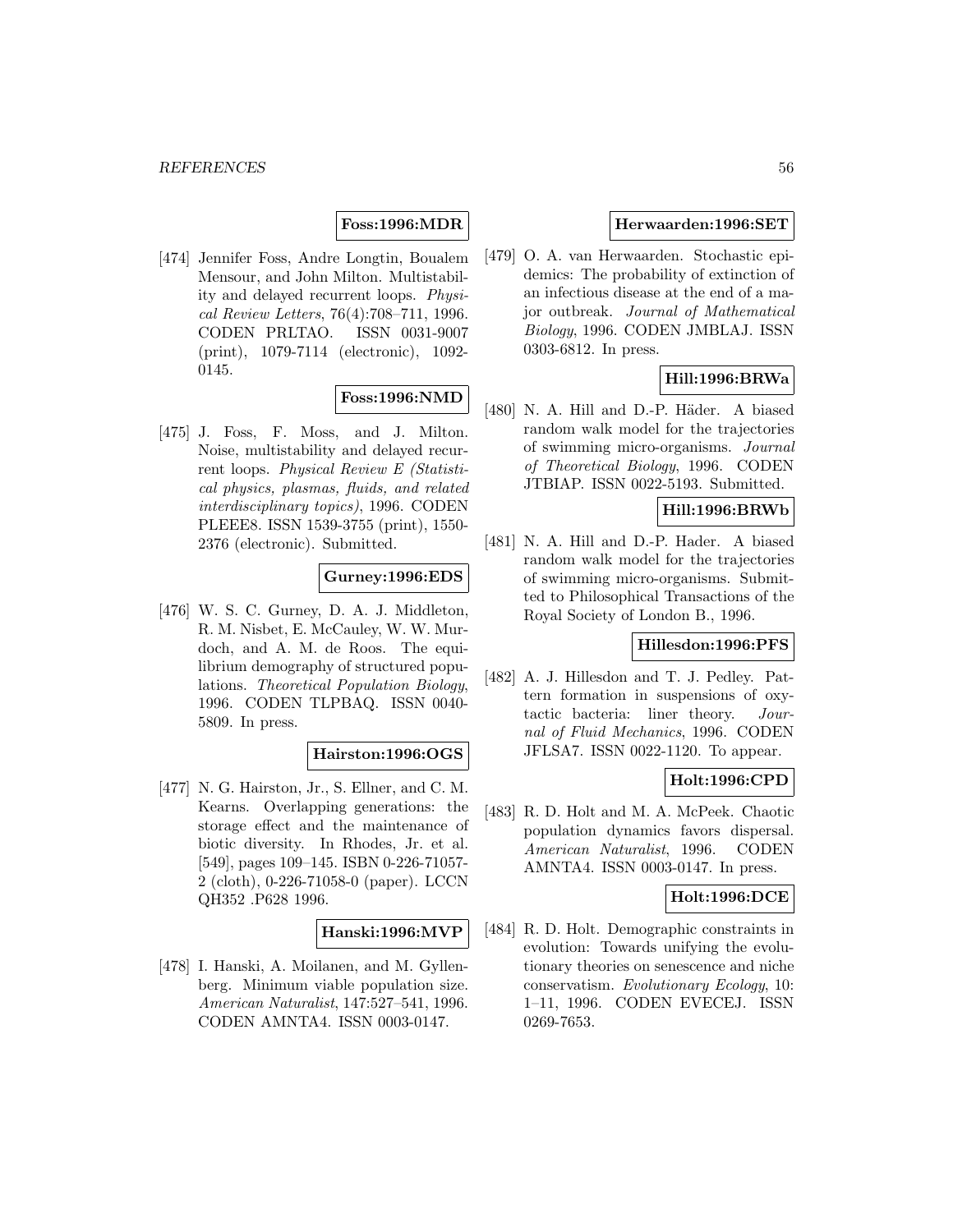# **Holt:1996:HDI**

[485] R. D. Holt and R. Gomulkiewicz. How does immigration influence local adaptation? A re-examination of a familiar paradigm. American Naturalist, 1996. CODEN AMNATH. ISSN 0269-7699. In press.

# **Keener:1996:DAD**

[486] J. P. Keener. Direct activation and defibrillation of cardiac tissue. Journal of Theoretical Biology, 178(313–324), 1996. CODEN JTBIAP. ISSN 0022-5193.

#### **Koeijer:1996:MSP**

[487] A. A. de Koeijer, O. Diekmann, and P. Reijnders. Modelling the spread of Phocine Distemper Virus (PDV) among harbor seals. Submitted., 1996.

# **Koutalos:1996:RSV**

[488] Y. Koutalos and K. Y. Yau. Regulation of sensitivity in vertebrate rod photoreceptors by calcium. Trends in Neurosciences (Regular ed.), 19(2):73– 81, 1996. CODEN TNSCDR. ISSN 0166-2236, 0378-5912.

#### **Krassowska:1996:BMPa**

[489] W. Krassowska. The bidomain model. part I: Derivation. IEEE Transactions on Biomedical Engineering, 1996. CO-DEN IEBEAX. ISSN 0018-9294. Submitted.

#### **Krassowska:1996:BMPb**

[490] W. Krassowska. The bidomain model. part II: Limitations. IEEE Transactions on Biomedical Engineering, 1996. CO-DEN IEBEAX. ISSN 0018-9294. Submitted.

### **Krassowska:1996:RSI**

[491] W. Krassowska and M. S. Kumar. The role of spatial interactions in creating the dispersion of transmembrane potential by premature electric shocks. Annals of biomedical engineering, 1996. CO-DEN ABMECF. ISSN 0090-6964. Submitted.

# **Kunysz:1996:BBD**

[492] A. Kunysz, A. Shrier, and L. Glass. Bursting behavior during fixed delay stimulation of spontaneously beating chick heart cell aggregates. American Journal of Physiology, 1996. CODEN AJPHAP. ISSN 0002-9513 (print), 2163- 5773 (electronic). Submitted.

# **Lebert:1996:HET**

[493] M. Lebert and D.-P. Häder. How  $Eu$ glena tells up from down. Nature, 379 (6566):590, 1996. CODEN NATUAS. ISSN 0028-0836 (print), 1476-4687 (electronic).

# **McCauley:1996:SPM**

[494] E. McCauley, R. M. Nisbet, A. M. de Roos, W. W. Murdoch, and W. S. C. Gurney. Structured population models of herbivorous zooplankton. Ecology, 1996. CODEN ECOLAR. ISSN 0012- 9658. In press.

#### **McNamara:1996:OLH**

[495] J. M. McNamara. Optimal life histories for structured populations in fluctuating environments. Theoretical Population Biology, 1996. CODEN TLPBAQ. ISSN 0040-5809. In press.

# **Milton:1996:MPL**

[496] J. Milton, W. Bayer, and U. an der Heiden. Modeling the pupil light re-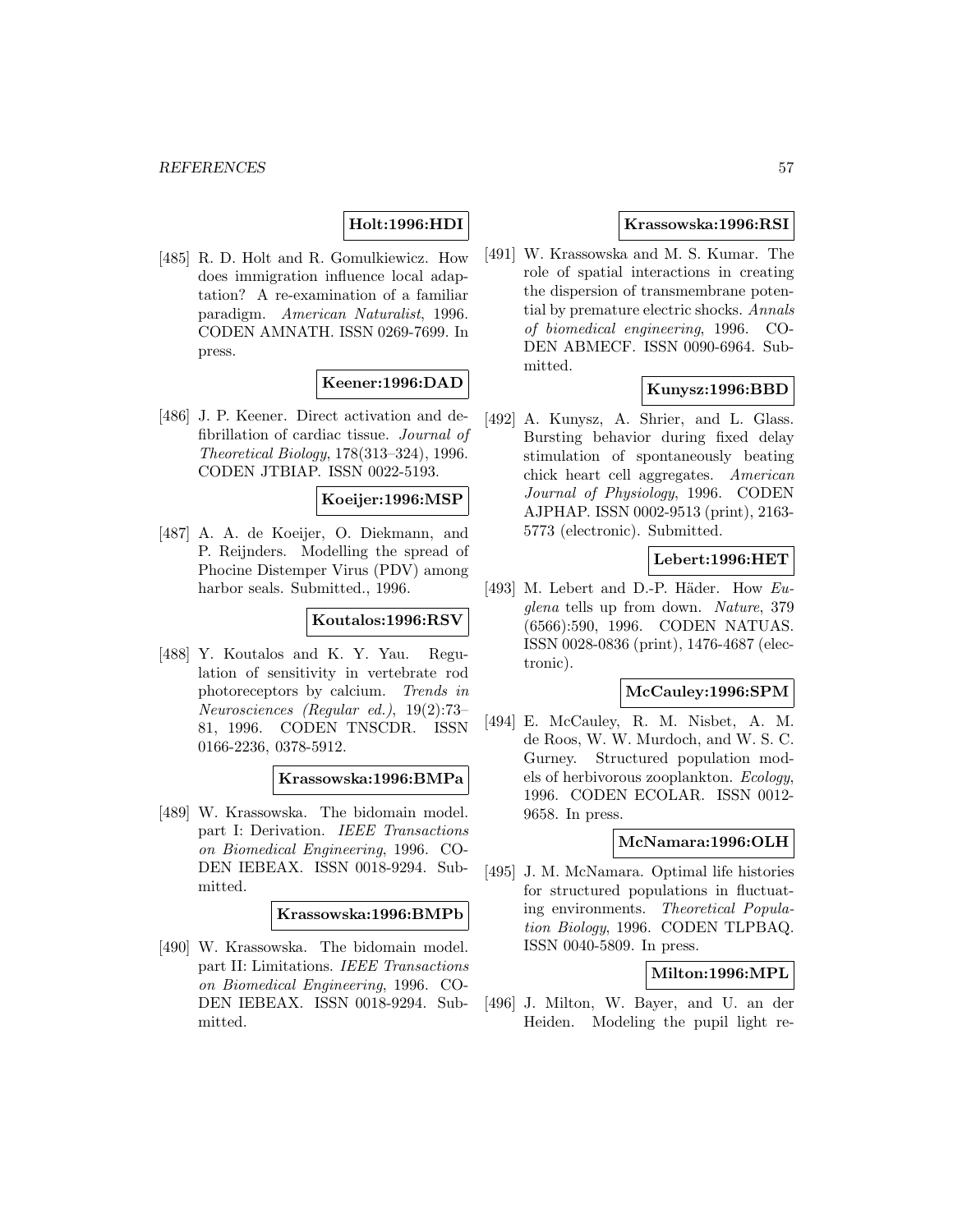#### *REFERENCES* 58

flex with differential delay equations. Zeitschrift für Angewandte Mathematik und Mechanik, 1996. CODEN ZAM-MAX. ISSN 0044-2267 (print), 1521- 4001 (electronic). In press.

# **Murdoch:1996:FPE**

[497] W. W. Murdoch and R. M. Nisbet. Frontiers of population ecology. In Floyd and Sheppard [548].

# **Murdoch:1996:PAD**

[498] W. W. Murdoch, R. M. Nisbet, E. Mc-Cauley, A. M. de Roos, and W. S. C. Gurney. Plankton abundance and dynamics across nutrient levels: Tests of hypotheses. Submitted to Ecology., 1996.

# **Nisbet:1996:MRI**

[499] R. M. Nisbet, E. B. Muller, A. J. Brooks, and P. Hosseini. Models relating individual and population response to contaminants. Submitted to Environmental Modeling and Assessment., 1996.

#### **Nomura:1996:ETR**

[500] T. Nomura and L. Glass. Entrainment and termination of reentrant wave propagation in a periodically stimulated ring of excitable media. Physical Review E (Statistical physics, plasmas, fluids, and related interdisciplinary topics), 53: 6353–6360, 1996. CODEN PLEEE8. ISSN 1539-3755 (print), 1550-2376 (electronic).

# **Pumir:1996:HDE**

[501] A. Pumir and V. I. Krinsky. How does an electric field defibrillate cardiac muscle? Physica D, 91:205–219, 1996. CODEN PDNPDT. ISSN 0167-2789 (print), 1872-8022 (electronic).

# **Reijnders:1996:RSC**

[502] P. J. H. Reijnders, S. M. J. M. Brasseur, and E. H. Ries. The release of seals from captive breeding and rehabilitation programmes: a useful conservation management tool? In Aubin et al. [547], pages 54–65. ISBN ???? LCCN ????

### **Richardson:1996:DBS**

[503] D. E. Richardson and J. R. Goreck. Deep brain stimulation for pain relief. In Wilkins and Rengachary [550], pages 4021–4027. ISBN 0-07-079991-1 (set: hard cover), 0-07-070313-2 (vol. 1: hard cover) 0-07-070314-0 (vol. 2: hard cover) 0-07-070315-9 (vol. 3: hard cover). LCCN WL368 N52 1996.

# **Roos:1996:RIL**

[504] A. M. de Roos, E. McCauley, R. M. Nisbet, W. S. C. Gurney, and W. W. Murdoch. Relating individual life-history and population dynamics in Daphnia  $puler:$  Is the population more than a collection of individuals?, 1996. In preparation.

# **Sasaki:1996:QGV**

[505] A. Sasaki and S. Ellner. Quantitative genetic variance and covariance maintained by fluctuating selection with overlapping generations. Evolution, 1996. CODEN EVOLAO. ISSN 0014-3820. Submitted.

# **Spiro:1996:MEA**

[506] Peter Spiro, John S. Parkinson, and H. G. Othmer. A model of excitation and adaptation in bacterial chemotaxis. Submitted to PNAS, 1996.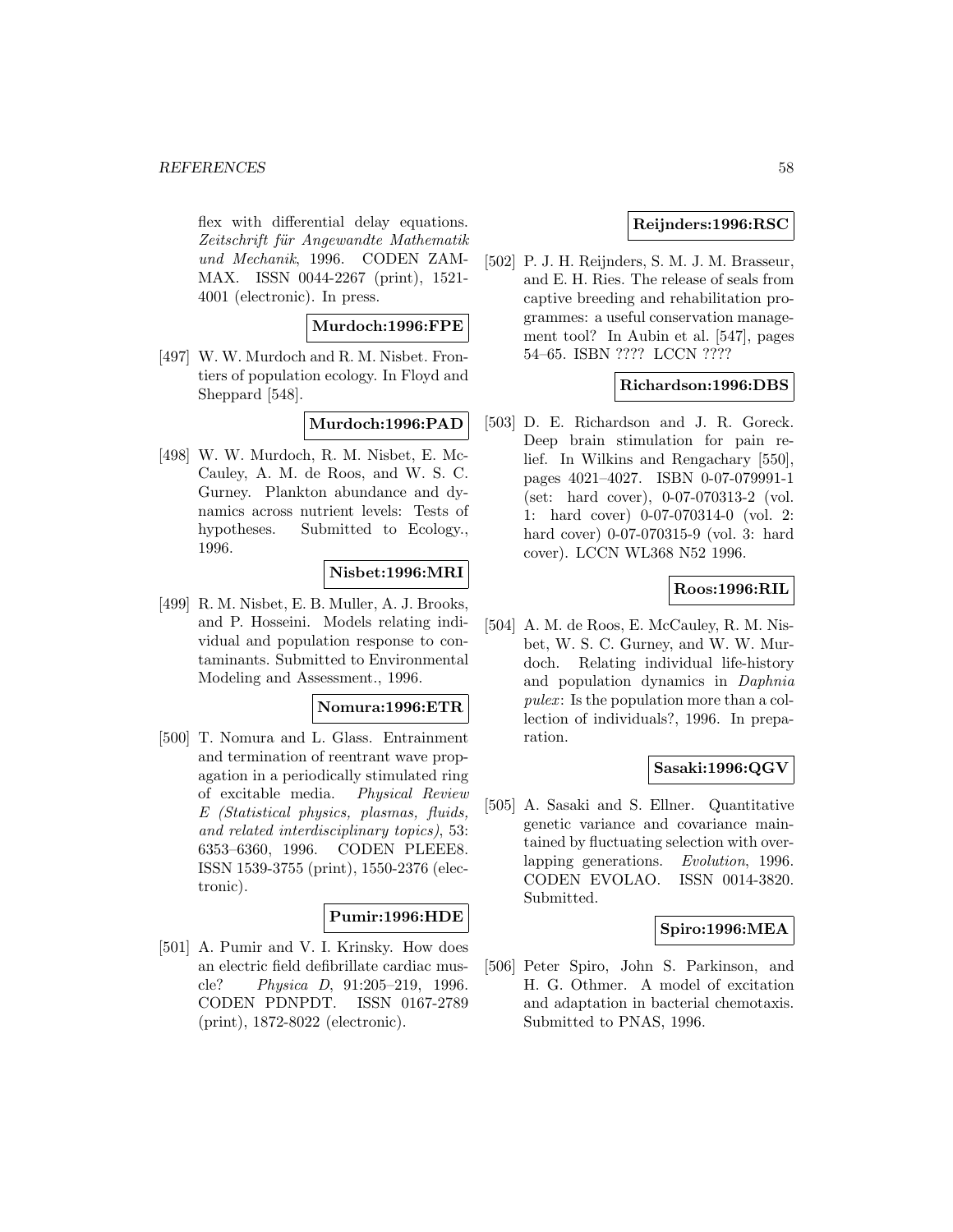# **Tang:1996:SAM**

[507] Y. Tang, J. Stephenson, and H. G. Othmer. Simplification and analysis of models of calcium dynamics based on ip-sensitive calcium channel dynamics. Biophysical Journal, 70:246–263, 1996. CODEN BIOJAU. ISSN 0006-3495.

# **Tavare:1996:ICT**

[508] S. Tavaré, D. J. Balding, R. C. Griffiths, and P. Donnelly. Inferring coalescence times from DNA sequence data. Genetics, 1996. CODEN GENTAE. ISSN 0016-6731. Submitted.

#### **Tuljapurkar:1996:SMM**

[509] Shripad Tuljapurkar and Hal Caswell. Structured-Population Models in Marine, Terrestrial, and Freshwater Systems. Chapman and Hall, Ltd., London, UK, 1996. ISBN 0-412-07261-0 (hardcover), 0-412-07271-8 (paperback). LCCN QH352 .S86 1996.

### **Tyson:1996:CKT**

[510] J. J. Tyson, B. Novak, G. M. Odell, K. Chen, and C. D. Thron. Chemical kinetic theory as a tool for understanding the regulation of M-phase promoting factor in the cell cycle. Trends in biochemical sciences, 21:89–96, 1996. CO-DEN TBSCDB, TBSRDM. ISSN 0968- 0004, 0167-7640, 0376-5067.

#### **Vincent:1996:BSP**

[511] R. V. Vincent and N. A. Hill. Bioconvection in a suspension of phototactic algae. Journal of Fluid Mechanics, 300:1– 29, 1996. CODEN JFLSA7. ISSN 0022- 1120. To appear.

# **Zhou:1996:TPC**

[512] X. Zhou, W. M. Smith, R. E. Ideker, and D. L. Rollins. Transmembrane potential changes caused by shocks in guinea pig papillary muscle. American Journal of Physiology, 1996. CODEN AJPHAP. ISSN 0002-9513 (print), 2163-5773 (electronic). to appear.

### **Hairston:1997:PVZ**

[513] N. G. Hairston, Jr., C. M. Kearns, and S. Ellner. Phenotypic variation in a zooplankton egg bank. Ecology, 1997. CO-DEN ECOLAR. ISSN 0012-9658. In press.

# **Holt:1997:RES**

[514] R. D. Holt. Rarity and evolution; some theoretical considerations. In Kunin and Gaston [551], pages 209–234. ISBN ???? LCCN ???? In press.

# **Leibovic:1969:IPN**

[515] K. N. Leibovic, editor. Information processing in the nervous system; proceedings of a symposium held at the State University of New York at Buffalo, 21st–24th October, 1968. Springer-Verlag, Berlin, Germany / Heidelberg, Germany / London, UK / etc., 1969.

#### **Green:1970:LED**

[516] A. E. Green and J. E. Adkins. Large elastic deformations. Clarendon Press, Oxford, UK, 1970. ISBN 0-19-853334-9. xiv + 324 pp. LCCN QA935.G73 1970.

#### **Rice:1972:SMN**

[517] Stuart A. Rice, Karl F. Freed, and John C. Light, editors. Statistical mechanics; new concepts, new problems, new applications. University of Chicago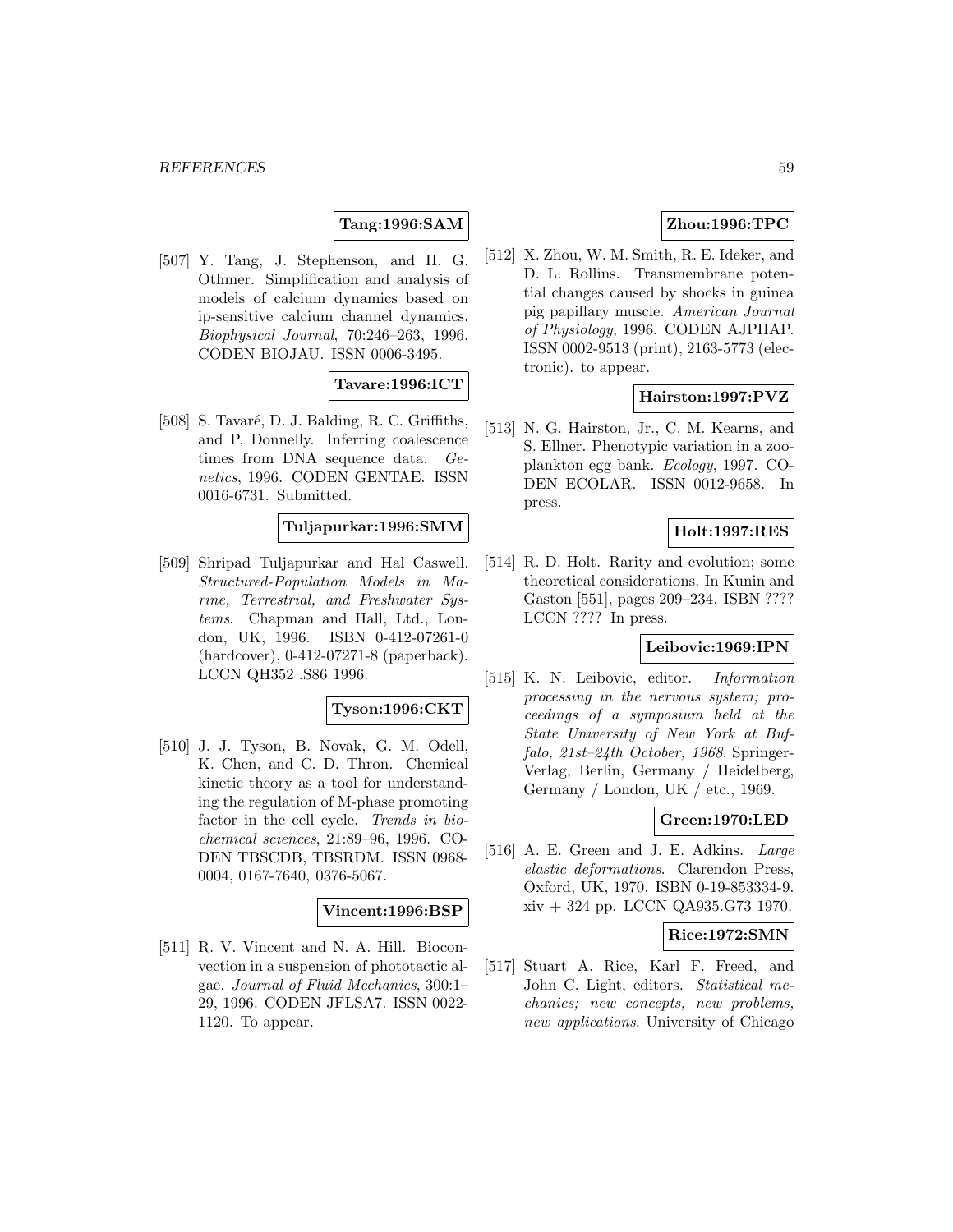Press, Chicago, IL, USA, 1972. ISBN 0- 226-71115-3. LCCN QC175 .I5 1971. IU-PAP Conference on Statistical Mechanics (6th: 1971: Chicago, IL).

# **Fitzgibbon:1977:ND**

[518] W. E. Fitzgibbon, III and H. F. Walker, editors. Nonlinear Diffusion, volume 14 of Research notes in mathematics. Pitman Publishing Ltd., London, UK, 1977. ISBN 0-273-01066-2. 232 pp. LCCN QA274.75 .N66.

#### **Baan:1978:CSD**

[519] Jan Baan, Abraham Noordergraaf, and Jeff Raines, editors. Cardiovascular System Dynamics. MIT Press, Cambridge, MA, USA, 1978. ISBN 0-262-18078-2. xiv + 618 pp. LCCN RC670.C37.

# **Segel:1980:MMM**

[520] Lee A. Segel, editor. Mathematical Models in Molecular and Cellular Biology. Cambridge University Press, Cambridge, 1980. ISBN 0-521-22925-1. ix + 757 pp. LCCN QH506 .M38.

#### **Reijnders:1981:MMW**

[521] P. J. H. Reijnders and W. J. Wolff, editors. Marine Mammals of the Wadden Sea: final report of the section 'marine mammals' of the Wadden Sea Working Group. Balkema, Rotterdam, 1981. ISBN 90-6191-057-9. 64 pp. LCCN QL713.2 .M364 1982.

# **Strathern:1981:MBY**

[522] Jeffrey N. Strathern, Elizabeth W. Jones, and James R. Broach, editors. The Molecular Biology of the Yeast Saccharomyces. Cold Spring Harbor Laboratory, Cold Spring Harbor, NY, USA,

1981. ISBN 0-87969-149-2.  $x + 680$  pp. LCCN QK623.S23 M643 1982.

#### **Glover:1981:GTM**

[523] S. W. Glover and D. A. Hopwood, editors. Genetics as a tool in microbiology. Cambridge University Press, Cambridge, UK, 1981. ISBN 0-521-23748-3. LCCN QR1 .S7 v.31.

# **Koch:1982:EPS**

[524] G. Koch and F. Spizzichino, editors. Exchangeability in probability and statistics: proceedings of the International Conference on Exchangeability in Probability and Statistics, Rome, 6th–9th April, 1981, in honour of Professor Bruno de Finetti. North-Holland Publishing Co., Amsterdam, The Netherlands, 1982. ISBN 0-444-86403-2. LCCN QA273.A1 I55 1981.

# **Nurse:1984:MCC**

[525] Paul Nurse and Eva Streiblova, editors. The Microbial Cell Cycle. CRC Press, 2000 N.W. Corporate Blvd., Boca Raton, FL 33431-9868, USA, 1984. ISBN 0-442-30778-0, 0-17-771103-5. 88 pp. LCCN QR73.7 .M53 1984.

# **Field:1985:OTW**

[526] Richard J. Field and Maria Burger, editors. Oscillations and Traveling Waves in Chemical Systems. Wiley, 1985. ISBN 0-471-89384-6. LCCN QD502 .O83 1985. US\$85.00.

#### **Meinardus:1985:DEA**

[527] G. Meinardus and G. Nurnberger, editors. Delay Equations, Approximation and Application: international symposium at the University of Mannheim,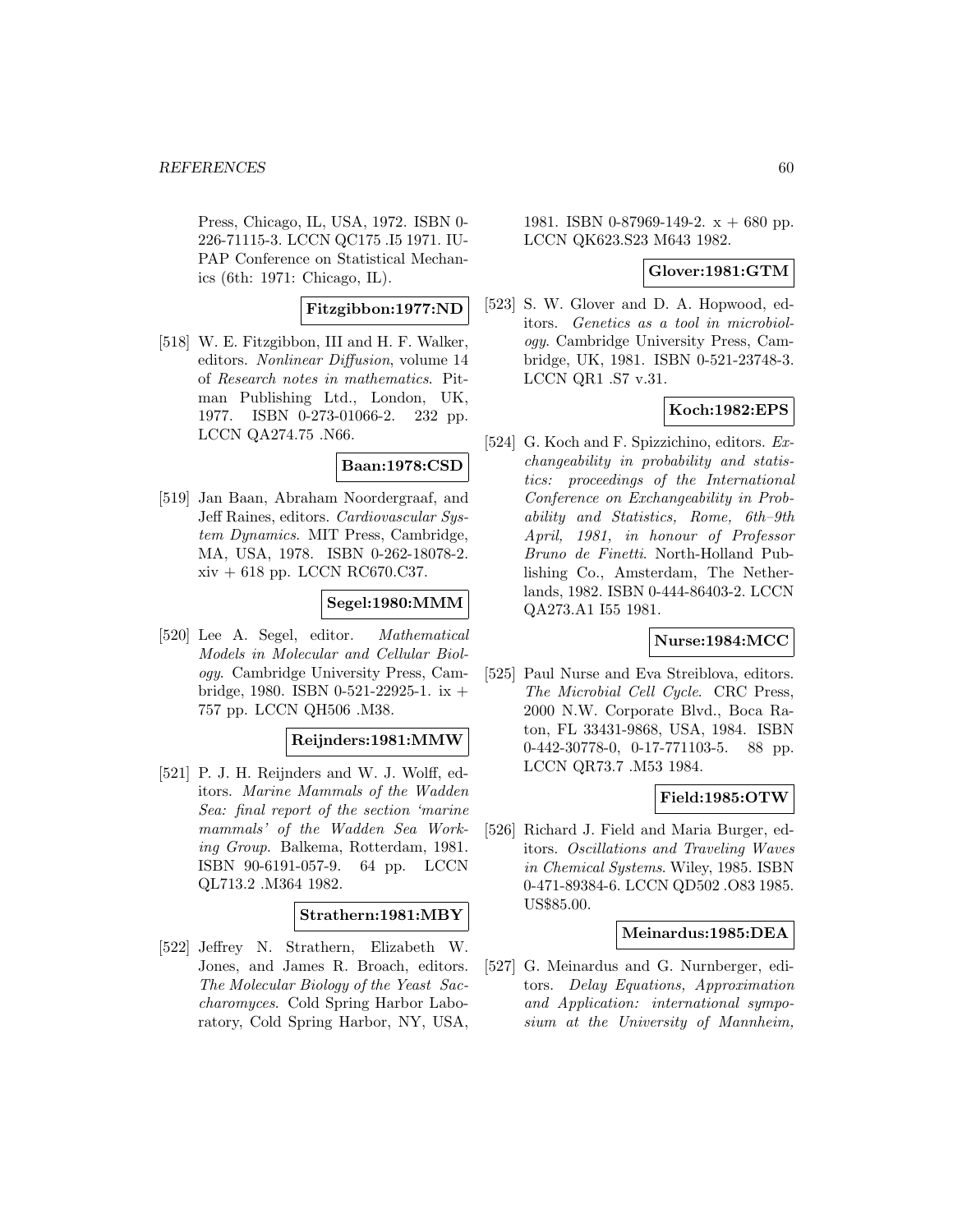October 8–11, 1984, volume 74 of International series of numerical mathematics. Birkhäuser Verlag, Basel, Switzerland, 1985. ISBN 3-7643-1733-7. LCCN QA371 .D37 1985.

# **Press:1986:NRA**

[528] William H. Press, Brian P. Flannery, Saul A. Teukolsky, and William T. Vetterling. Numerical Recipes: The Art of Scientific Computing. Cambridge University Press, Cambridge, UK, 1986. ISBN 0-521-30811-9. 390–396; 449–453; and 646–647 (of  $xx + 818$ ) pp. LCCN QA76.73.F25N84 1986.

# **Rensing:1987:TDH**

[529] L. Rensing, U. an der Heiden, and M. C. Mackey, editors. Temporal Disorder in Human Oscillatory Systems, volume 36 of Springer series in synergetics. Springer-Verlag, Berlin, Germany / Heidelberg, Germany / London, UK / etc., 1987. ISBN 0-387-17765-5. ix + 259 pp. LCCN QP84.6 .T44 1987.

#### **Eisen:1988:SIC**

[530] E. J. Eisen, M. M. Goodman, G. Namkoong, and B. S. Weir, editors. The Second International Conference on Quantitative Genetics. Sinauer Associates, Inc., Sunderland, MA, 1988. ISBN 0-87893-900-8, 0-87893-901-6 (paperback).  $xii + 724$  pp.

#### **Neumann:1989:EEC**

[531] E. Neumann, A. E. Sowers, and C. A. Jordan, editors. Electroporation and Electrofusion in Cell Biology. Plenum Press, New York, NY, USA; London, UK, 1989. ISBN 0-306-43043-6. xviii + 436 pp. LCCN QH585.5.E48 E44 1989.

# **Zipes:1990:CEC**

[532] D. P. Zipes and J. Jalife, editors. Cardiac Electrophysiology: From Cell to Bedside. W. B. Saunders, Philadelphia, PA, USA, 1990. ISBN 0-7216-1408-6. xxiv + 1034 + 2 pp. LCCN WG330 C38 1990.

#### **Borsellino:1990:ST**

[533] A. Borsellino, L. Cervetto, and V. Torre, editors. Sensory Transduction. Plenum Press, New York, NY, USA; London, UK, 1990.

#### **Goldstein:1991:DEA**

[534] Jerome A. Goldstein, Franz Kappel, and Wwilhelm Schappacher, editors. Differential Equations with Applications in Biology, Physics, and Engineering. Marcel Dekker, Inc., New York, NY, 1991. ISBN 0-8247-8571-1. xiii + 332 pp. LCCN QA370 .D56 1991.

#### **Guyton:1991:TMP**

[535] Arthur C. Guyton. Textbook of Medical Physiology. W. B. Saunders Company, Philadelphia PA, 1991. ISBN 0- 7216-3087-1. 97-109 (of xli + 1014) pp. LCCN QP34.5.G9 1991.

#### **Holden:1991:NWP**

[536] A. V. Holden, M. Markus, and Hans G. Othmer, editors. Nonlinear Wave Processes in Excitable Media, volume 244 of NATO ASI series. Series B, Physics. Plenum Press, New York, NY, USA; London, UK, 1991. ISBN 0-306-43800-3. LCCN QA927 .N27 1989.

#### **DeAngelis:1992:IMA**

[537] Donald L. DeAngelis and Louis J. Gross, editors. Individual-based models and ap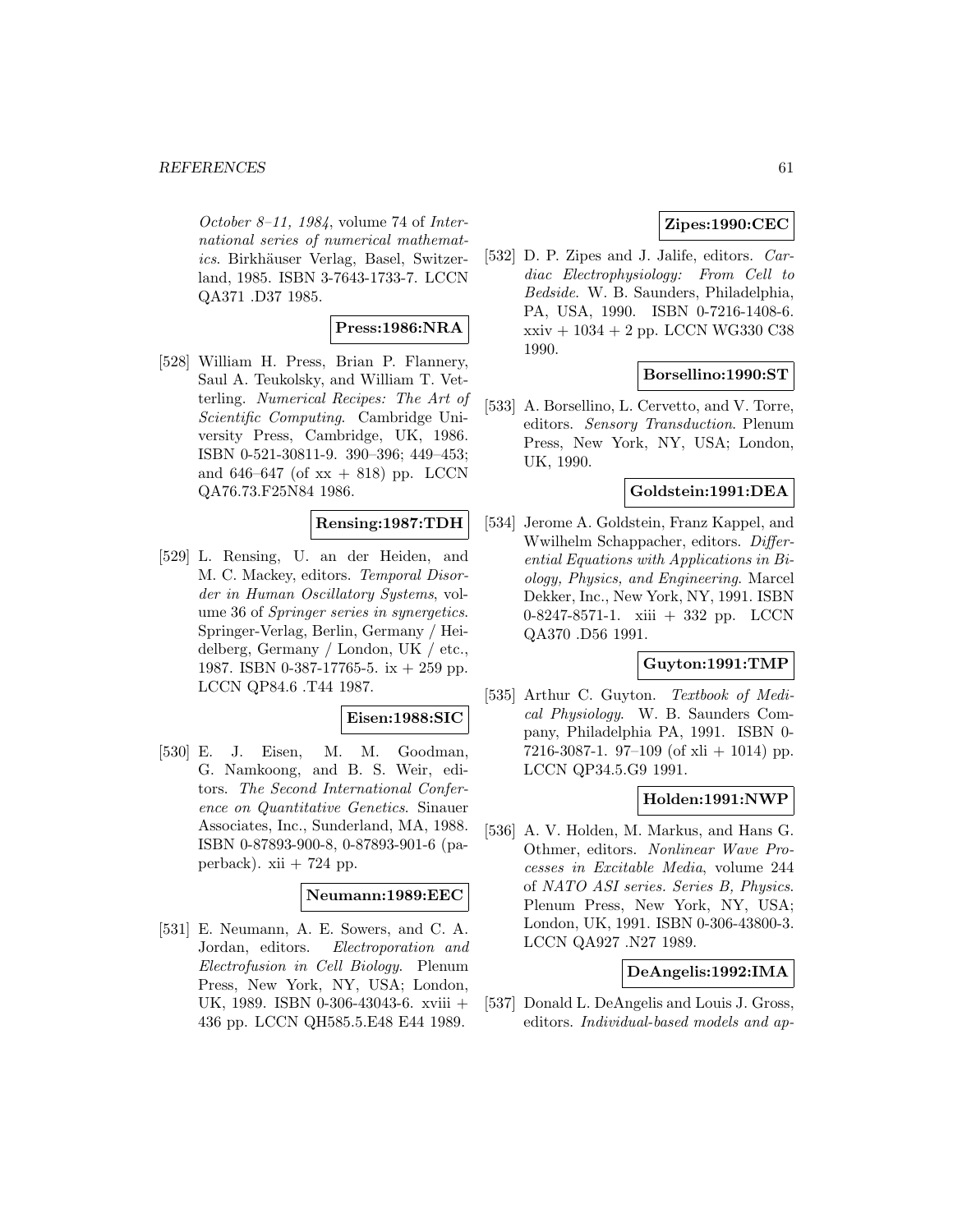proaches in ecology: populations, communities, and ecosystems. Routledge, Chapman and Hall, New York, NY, 1992. ISBN 0-412-03161-2 (hardcover), 0-412-03171-X (paperback). xix + 525 pp. LCCN QH352 .I53 1992. US\$65.00 (hardcover), US\$29.00 (paperback).

# **Takahata:1992:MME**

[538] Naoyuki Takahata and Andrew G. Clark, editors. Mechanisms of Molecular Evolution: Introduction to Molecular Paleopopulation Biology. Sinauer Associates, Inc., Sunderland, MA, 1992. ISBN 4-7622-6718-X, 0-87893-825-7. x + 250 pp. LCCN QH352 .M43 1993.

# **Chorin:1993:MIF**

[539] Alexandre J. Chorin and Jerrold E. Marsden. A Mathematical Introduction to Fluid Mechanics. Springer-Verlag, New York NY, 1993. ISBN 0-387-97918- 2. ix + 169 pp. LCCN QA901.C53 1993.

# **Josephson:1993:TMM**

[540] M. E. Josephson and H. J. J. Wellens, editors. Tachycardias: Mechanisms and Management, volume 6 of The Bakken Research Center series. Futura, Mount Kisco, NY, USA, 1993. ISBN 0-87993- 549-9. xii + 564 pp. LCCN WG 330 T117-3 1993.

# **Kareiva:1993:BIG**

[541] P. M. Kareiva, J. G. Kingsolver, and R. B. Huey, editors. Biotic Interactions and Global Climate Change. Sinauer Associates, Inc., Sunderland, MA, 1993. ISBN 0-87893-429-4, 0-87893-430-8 (paperback). xii  $+ 559$  pp. LCCN QH546 .B55 1993. US\$55.00, US\$35.00 (paperback).

# **Othmer:1993:ETA**

[542] H. G. Othmer, P. K. Maini, and J. D. Murray, editors. Experimental and Theoretical Advances in Biological Pattern Formation, volume 259 of NATO ASI series. Series A, Life sciences. Plenum Press, New York, NY, USA; London, UK, 1993. ISBN 0-306-44661-8. ix + 388 pp. LCCN QH491 .N38 1993.

# **Yoshimura:1993:ASE**

[543] J. Yoshimura and C. W. Clark, editors. Adaptation in Stochastic Environments, volume 98 of Lecture Notes in Biomathematics. Springer-Verlag, Berlin, Germany / Heidelberg, Germany / London, UK / etc., 1993. ISBN 3-540-56681-3 (Berlin), 0-387-56681-3 (New York). vi + 193 pp. LCCN QH546 .A28 1993.

# **IEEE:1995:PAI**

[544] IEEE, editor. Proceedings of the 17th Annual International Conference of the IEEE Engineering in Medicine and Biology Society (EMBS): Montreal, Canada, September 20–23, 1995. IEEE Computer Society Press, 1109 Spring Street, Suite 300, Silver Spring, MD 20910, USA, 1995.

# **Bock:1995:CWG**

[545] Gregory Bock and Kate Ackrill, editors. Calcium Waves, Gradients and Oscillations, volume 188 of Ciba Foundation symposium. John Wiley and Sons, New York, NY, USA; London, UK; Sydney, Australia, 1995. ISBN 0-471- 95234-6. LCCN QP535.C2 C267 1995. UK $£47.50.$  Proceedings of a symposium held at Ciba Foundation, London, 26–28 April 1994.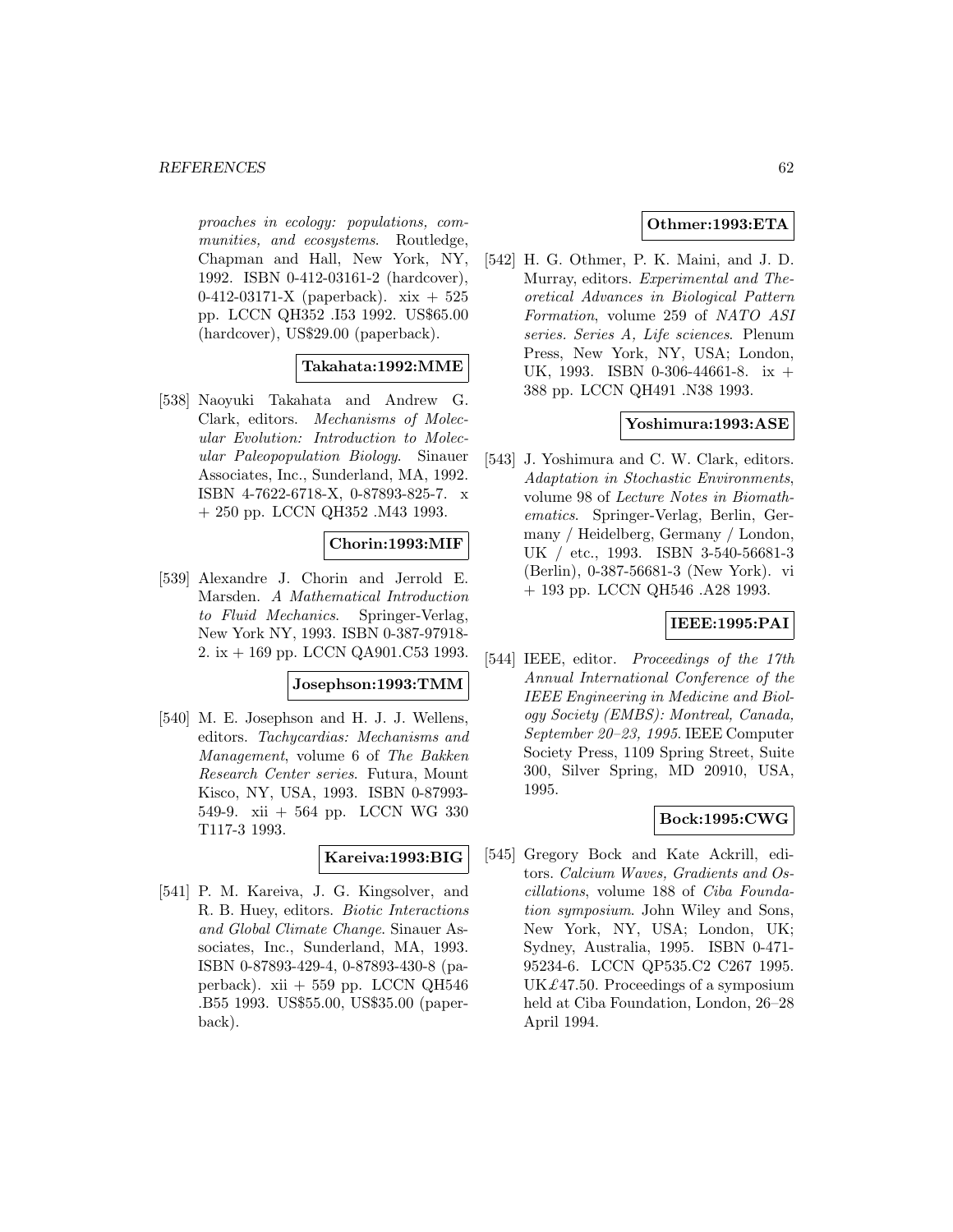# **Ellington:1995:BFD**

[546] C. P. Ellington and T. J. Pedley, editors. Biological Fluid Dynamics: Proceedings of a meeting held at the University of Leeds, UK,  $4-8$  July 1994, volume 49 of Symposia of the Society for Experimental Biology. The Company of Biologists Limited, Cambridge, UK, 1995. ISBN 0- 948601-50-7. LCCN QH301 .S74 no.49.

# **Aubin:1996:RRR**

[547] David J. St. Aubin, Joseph R. Geraci, and Valerie J. Lounsbury, editors. Rescue, Rehabilitation and Release of Marine Mammals: An Analysis of Current Views and Practices: Proceedings of a workshop held in Des Plaines, Illinois, 3–5 December 1991, volume NMFS-OPR 8 of NOAA technical memorandum. NOAA, Washington, DC, 1996. ISBN ???? 65 pp. LCCN ????

# **Floyd:1996:FPE**

[548] R. B. Floyd and A. W. Sheppard, editors. Frontiers of Population Ecology. CSIRO Press, Melbourne, Australia, 1996.

#### **Rhodes:1996:PDE**

[549] Olin E. Rhodes, Jr., Ronald K. Chesser, and Michael H. Smith, editors. Population Dynamics in Ecological Space and Time. University of Chicago Press, Chicago, IL, USA, 1996. ISBN 0-226- 71057-2 (cloth), 0-226-71058-0 (paper). viii + 388 pp. LCCN QH352 .P628 1996.

#### **Wilkins:1996:N**

[550] Robert H. Wilkins and Setti S. Rengachary, editors. Neurosurgery. Mc-Graw-Hill, New York, NY, USA, 1996. ISBN 0-07-079991-1 (set: hard cover),

0-07-070313-2 (vol. 1: hard cover) 0- 07-070314-0 (vol. 2: hard cover) 0-07- 070315-9 (vol. 3: hard cover).  $xlv + 4271$ + 96 pp. LCCN WL368 N52 1996.

# **Kunin:1997:BR**

[551] W. Kunin and K. Gaston, editors. The Biology of Rarity. Chapman and Hall, Ltd., London, UK, 1997. ISBN ???? ???? pp. LCCN ????

#### **Adler:1997:PIE**

[552] Frederick R. Adler. Part I: Ecology and evolution. In Othmer et al. [573], pages 1–2. ISBN 0-13- 574039-8. LCCN QH541.15.M3C37 1997. US\$41.00. URL http:// www.math.utah.edu/books/csmmepcb/ index.html; http://www.math.utah. edu/pub/tex/bib/csmmepcb.html; http://www.phptr.com/.

#### **Ellner:1997:YBY**

[553] Stephen P. Ellner. You bet your life: Life-history strategies in fluctuating environments. In Othmer et al. [573], chapter 1, pages 3–24. ISBN 0-13- 574039-8. LCCN QH541.15.M3C37 1997. US\$41.00. URL http:// www.math.utah.edu/books/csmmepcb/ index.html; http://www.math.utah. edu/pub/tex/bib/csmmepcb.html; http://www.phptr.com/.

# **Holt:1997:ESN**

[554] Robert D. Holt and Richard Gomulkiewicz. The evolution of species' niches: A population dynamic perspective. In Othmer et al. [573], chapter 2, pages 25–50. ISBN 0-13- 574039-8. LCCN QH541.15.M3C37 1997. US\$41.00. URL http:// www.math.utah.edu/books/csmmepcb/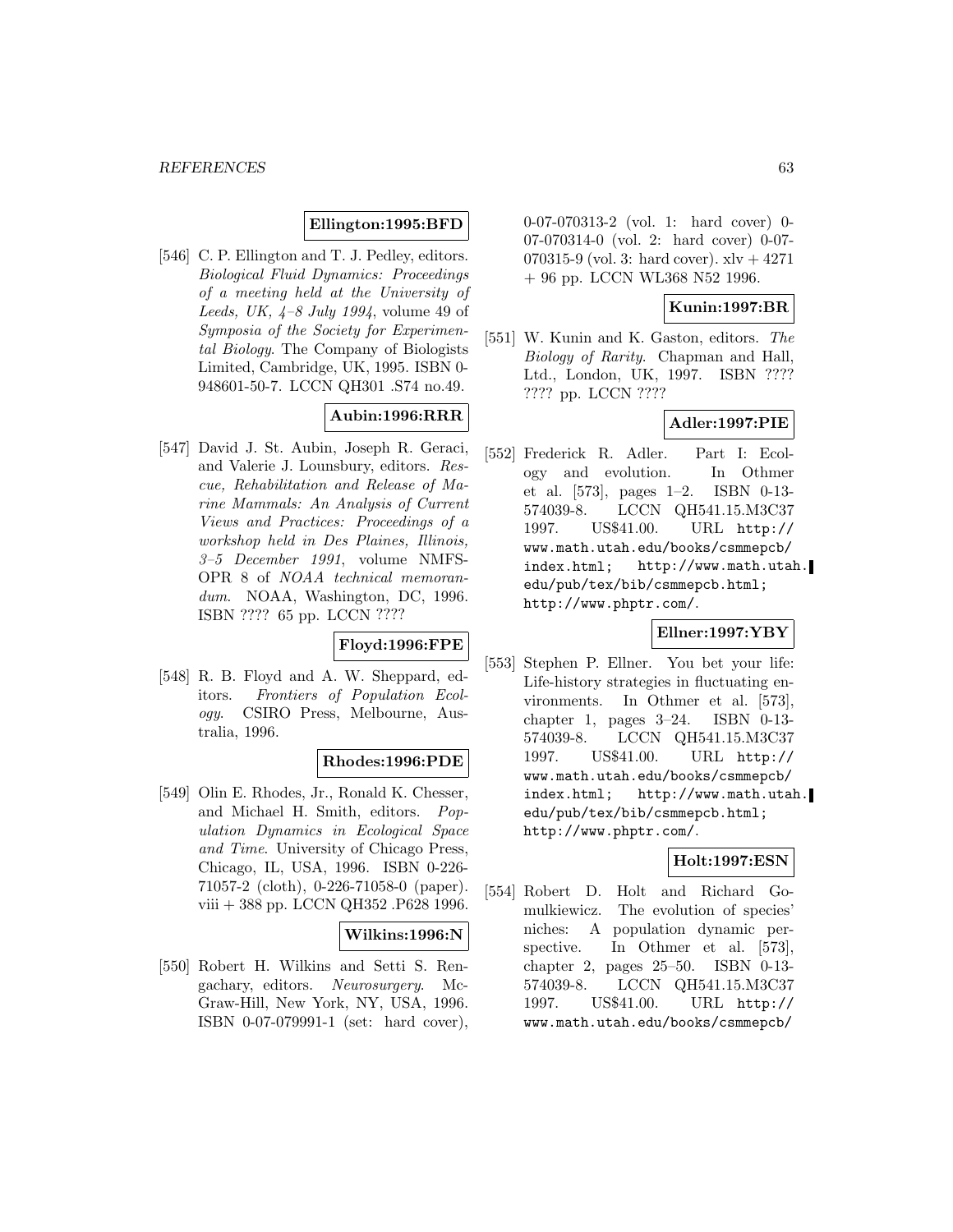index.html; http://www.math.utah. edu/pub/tex/bib/csmmepcb.html; http://www.phptr.com/.

# **Diekmann:1997:RME**

[555] Odo Diekmann. Reflections on models of epidemics triggered by the case of Phocine Distemper Virus among seals. In Othmer et al. [573], chapter 3, pages 51–59. ISBN 0-13- 574039-8. LCCN QH541.15.M3C37 1997. US\$41.00. URL http:// www.math.utah.edu/books/csmmepcb/ index.html; http://www.math.utah. edu/pub/tex/bib/csmmepcb.html; http://www.phptr.com/.

# **Nisbet:1997:SRB**

[556] R. M. Nisbet, E. McCauley, W. S. C. Gurney, W. W. Murdoch, and A. M. de Roos. Simple representations of biomass dynamics in structured populations. In Othmer et al. [573], chapter 4, pages 61–79. ISBN 0-13- 574039-8. LCCN QH541.15.M3C37 1997. US\$41.00. URL http:// www.math.utah.edu/books/csmmepcb/ index.html; http://www.math.utah. edu/pub/tex/bib/csmmepcb.html; http://www.phptr.com/.

# **Tavare:1997:AID**

[557] Simon Tavaré. Ancestral inference from DNA sequence data. In Othmer et al. [573], chapter 5, pages 81–96. ISBN 0- 13-574039-8. LCCN QH541.15.M3C37 1997. US\$41.00. URL http:// www.math.utah.edu/books/csmmepcb/ index.html; http://www.math.utah. edu/pub/tex/bib/csmmepcb.html; http://www.phptr.com/.

# **Lewis:1997:PIC**

[558] Mark A. Lewis. Part II: Cell biology. In Othmer et al. [573], pages 97–98. ISBN 0-13-574039-8. LCCN QH541.15.M3C37 1997. US\$41.00. URL http:// www.math.utah.edu/books/csmmepcb/ index.html; http://www.math.utah. edu/pub/tex/bib/csmmepcb.html; http://www.phptr.com/.

# **Othmer:1997:STS**

[559] Hans G. Othmer. Signal transduction and second messenger systems. In Othmer et al. [573], chapter 6, pages 99–126. ISBN 0-13- 574039-8. LCCN QH541.15.M3C37 1997. US\$41.00. URL http:// www.math.utah.edu/books/csmmepcb/ index.html; http://www.math.utah. edu/pub/tex/bib/csmmepcb.html; http://www.phptr.com/.

# **Tyson:1997:ECC**

[560] John J. Tyson, Kathy Chen, and Bela Novak. The eukaryotic cell cycle: Molecules, mechanisms, and mathematical models. In Othmer et al. [573], chapter 7, pages 127–147. ISBN 0- 13-574039-8. LCCN QH541.15.M3C37 1997. US\$41.00. URL http:// www.math.utah.edu/books/csmmepcb/ index.html; http://www.math.utah. edu/pub/tex/bib/csmmepcb.html; http://www.phptr.com/.

# **Mackey:1997:MMH**

[561] Michael C. Mackey. Mathematical models of hematopoietic cell replication and control. In Othmer et al. [573], chapter 8, pages 149–178. ISBN 0- 13-574039-8. LCCN QH541.15.M3C37 1997. US\$41.00. URL http://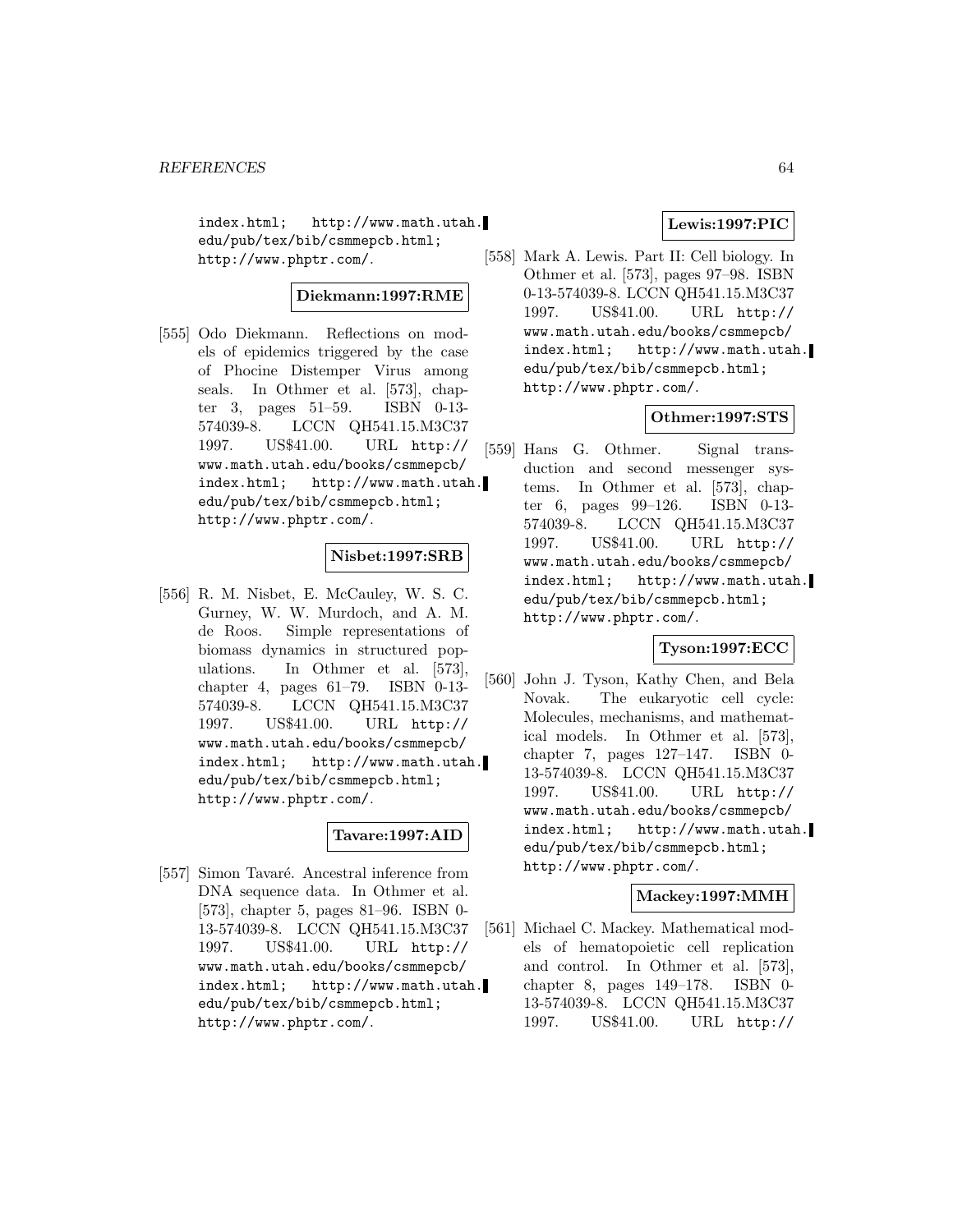www.math.utah.edu/books/csmmepcb/ index.html; http://www.math.utah. edu/pub/tex/bib/csmmepcb.html; http://www.phptr.com/.

# **Milton:1997:OMD**

[562] John Milton and Jennifer Foss. Oscillations and multistability in delayed feedback control. In Othmer et al. [573], chapter 9, pages 179–198. ISBN 0- 13-574039-8. LCCN QH541.15.M3C37 1997. US\$41.00. URL http:// www.math.utah.edu/books/csmmepcb/ index.html; http://www.math.utah. edu/pub/tex/bib/csmmepcb.html; http://www.phptr.com/.

#### **Sherman:1997:CMP**

[563] Arthur Sherman. Calcium and membrane potential oscillations in pancreatic  $\beta$ -cells. In Othmer et al. [573], chapter 10, pages 199–217. ISBN 0- 13-574039-8. LCCN QH541.15.M3C37 1997. US\$41.00. URL http:// www.math.utah.edu/books/csmmepcb/ index.html; http://www.math.utah. edu/pub/tex/bib/csmmepcb.html; http://www.phptr.com/.

# **Othmer:1997:PIP**

[564] Hans G. Othmer. Part III: Physiology. In Othmer et al. [573], pages 219–220. ISBN 0-13-574039-8. LCCN QH541.15.M3C37 1997. US\$41.00. URL http://www.math.utah.edu/books/ csmmepcb/index.html; http://www. math.utah.edu/pub/tex/bib/csmmepcb. html; http://www.phptr.com/.

# **Pate:1997:MMM**

[565] Edward Pate. Mathematical modeling of muscle crossbridge mechanics. In Othmer et al. [573], chap-

ter 11, pages 221–254. ISBN 0-13- 574039-8. LCCN QH541.15.M3C37 1997. US\$41.00. URL http:// www.math.utah.edu/books/csmmepcb/ index.html; http://www.math.utah. edu/pub/tex/bib/csmmepcb.html; http://www.phptr.com/.

# **Glass:1997:TPR**

[566] Leon Glass. The topology of phase resetting and the entrainment of limit cycles. In Othmer et al. [573], chapter 12, pages 255–276. ISBN 0-13- 574039-8. LCCN QH541.15.M3C37 1997. US\$41.00. URL http:// www.math.utah.edu/books/csmmepcb/ index.html; http://www.math.utah. edu/pub/tex/bib/csmmepcb.html; http://www.phptr.com/.

# **Krassowska:1997:MIC**

[567] Wanda Krassowska. Modeling the interaction of cardiac muscle with strong electric fields. In Othmer et al. [573], chapter 13, pages 277–308. ISBN 0- 13-574039-8. LCCN QH541.15.M3C37 1997. US\$41.00. URL http:// www.math.utah.edu/books/csmmepcb/ index.html; http://www.math.utah. edu/pub/tex/bib/csmmepcb.html; http://www.phptr.com/.

# **Peskin:1997:FDH**

[568] Charles S. Peskin and David M. Mc-Queen. Fluid dynamics of the heart and its valves. In Othmer et al. [573], chapter 14, pages 309–337. ISBN 0- 13-574039-8. LCCN QH541.15.M3C37 1997. US\$41.00. URL http:// www.math.utah.edu/books/csmmepcb/ index.html; http://www.math.utah. edu/pub/tex/bib/csmmepcb.html; http://www.phptr.com/.